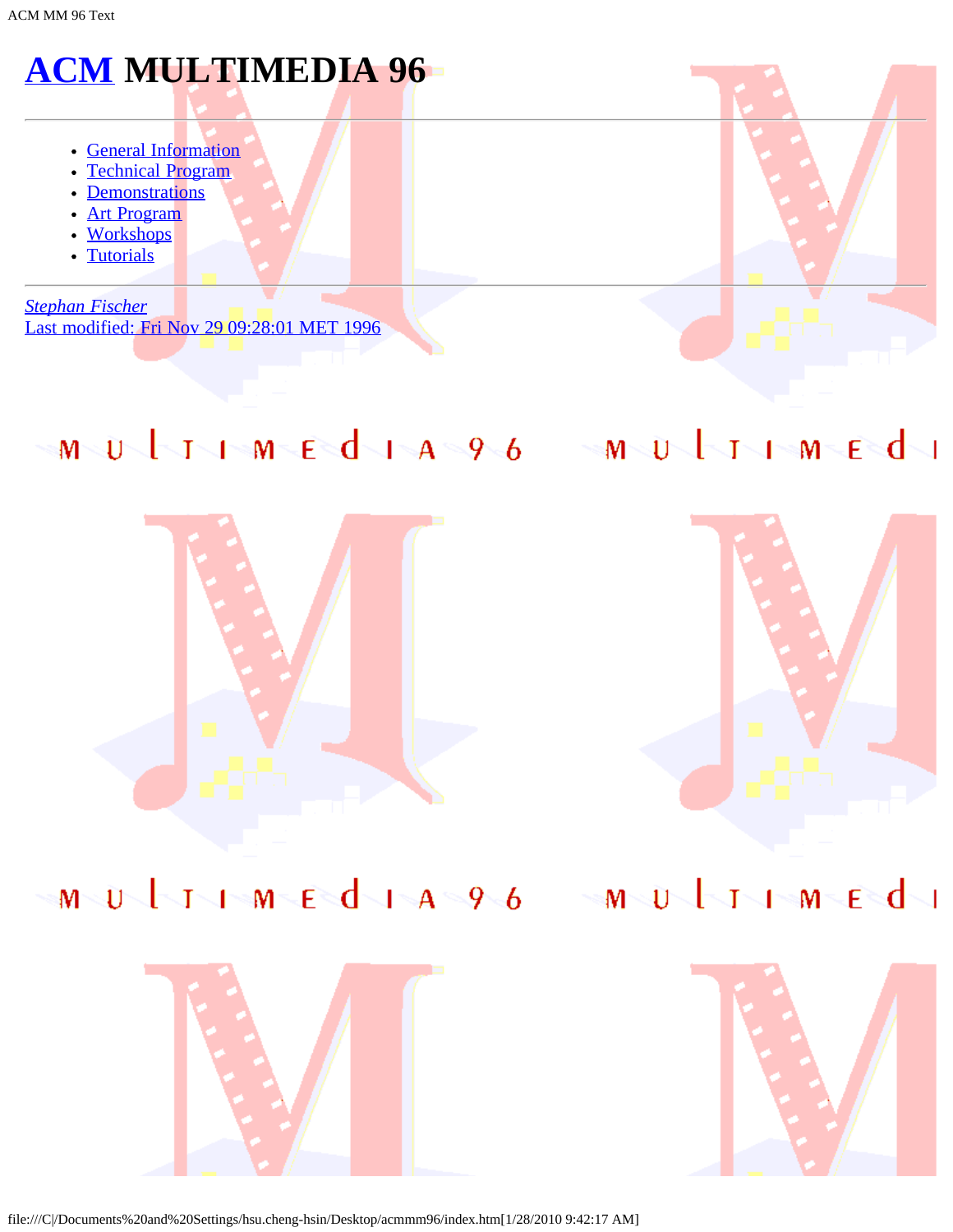# **[ACM](javascript:if(confirm() MULTIMEDIA 96**

# <span id="page-1-0"></span>**The Fourth ACM International Multimedia Conference and Exhibition**

**The First Society** m Computing

 $E$  d a  $A$   $A$   $C$ 



 $\mathbf{M}$ 

# **ADVANCE PROGRAM**

18-22 November 1996 Hynes Convention Center [Boston,](javascript:if(confirm() Massachusetts, USA

Co-located with **SPIE's Symposium on Voice, Video and Data Communication**, and [Broadband Network Engineering](javascript:if(confirm() program and overlapping with [CSCW,](javascript:if(confirm() to be held in nearby Cambridge.

Welcome to ACM Multimedia '96

acn

- Special Events
- Conference-at-a-Glance
- Ongoing Events
- Courses
- Technical Papers
- Panels
- Registration
- Course Selections
- Hotels
- Conference Organization

### **WELCOME TO ACM Multimedia '96 TO MEGO**  $M \setminus U$

In what seems in retrospect to have been an astonishingly short time, multimedia has progressed from a technicallychallenging curiosity to an essential feature of most computer systems -- both professional and consumer. Accordingly, leading-edge research in multimedia no longer is confined to dealing with processing or informationaccess bottlenecks, but addresses the ever-broadening ways in which the technology is changing and improving interpersonal communication, professional practice, entertainment, the arts, education, and community life.

This year's program emphasizes this trend: off-the-shelf building blocks are now available to construct useful and appealing applications which are highlighted in the Demonstration and Art venues. In addition to the full complement of panels, courses, and workshops, the conference program features a distinguished set of technical papers. Keynotes will be provided by Glenn Hall, the Technical Director of Aardman Animations whose work includes Wallace and Gromit; and Professor Bill Buxton of the University of Toronto and Alias | Wavefront Inc.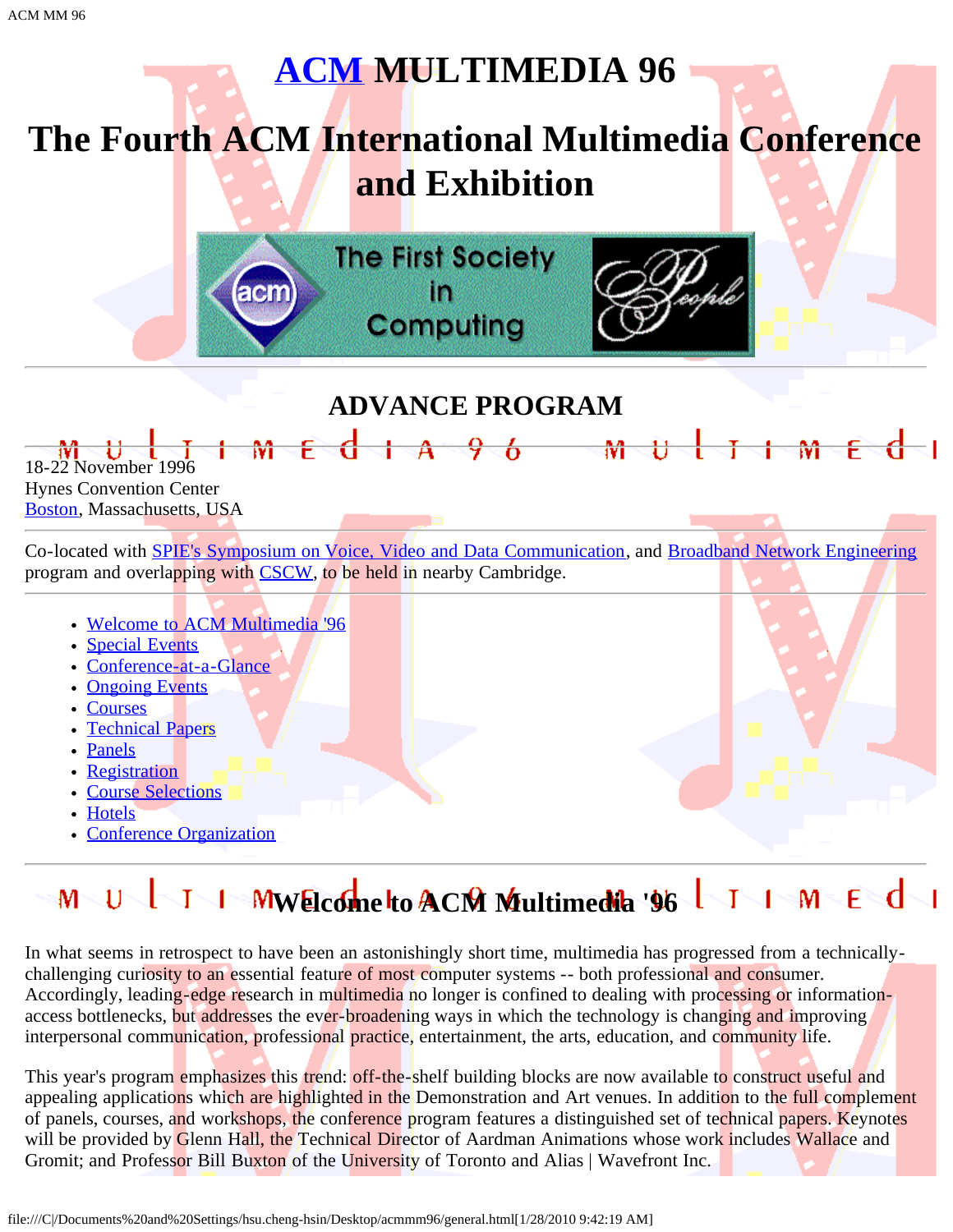We invite you to join many of multimedia's top researchers, educators, system implementors, content creators, artists, and others as they together explore where the technology and the content are headed.

Your trip to Boston can be even more worthwhile if you take part in other events scheduled the same week. ACM Multimedia '96 immediately follows the ACM Computer-Supported Cooperative Work conference (for information, [http://www.acm.org/sigchi/cscw96/\)](javascript:if(confirm(), and is co-located with SPIE's International Symposium on Voice, Video, and Data Communications ([http://www.spie.org/web/meetings/calls/pe96\\_call.html](javascript:if(confirm()); we have arranged registration discounts for MM '96 registrants who wish to attend these conferences as well.  $\lnot$  T  $1 - M$ F

> Philippe Aigrain and V. Michael Bove, Jr. General Chairs

> > Wendy Hall and Tom Little Program Chairs

## **Special Events**

Wednesday, November 20 9:00-10:30am Opening Session With keynote speaker Glen Hall, Technical Director of Aardman Animations.

Aardman Animations has a long history of adopting multimedia techniques. All the twenty six 35mm Mitchell cameras in the Bristol, England, studios are equipped with digital video and disc based replay. The studio, under the technical leadership of Glenn Hall, has become a world leader in model animation, gaining three Academy Awards (Oscars) for Creature Comforts and for two Wallace and Gromit films. Multimedia is used in the development and transmission of studio work and also for actual multimedia products on CD ROM. Known in the USA for its coast to coast campaign, Chevron with Tekron, for the Chevron oil company, the company is currently developing its first feature film. Glenn Hall has been with Aardman Animations over 10 years, after an early career in film and TV lighting. He leads the technical team responsible for the technology the studio uses, develops, and supplies to other studios.

He is currently on a part time secondment to the University of the West of England, Bristol, where as Director of the MediaLab, he is developing UWE's interests in digital media research. He has built his career in being where art and technology meet, a rare combination of technical knowhow with artistic interest. He is active in community led economic regeneration projects, and is a case study in the UK governments' Information Society Initiative.

Thursday, November 21 12:30-2pm SIG Multimedia Membership Meeting

The annual SIGMultimedia business meeting is open to all conference participants. We will discuss ongoing and future SIG activities, including conferences, workshops, arts and education events, and electronic publications. Please attend.

Thursday, November 21 6:00pm Reception

The ACM MultiMedia '96 Committee cordially invites you to a reception on Thursday, November 11, 1996, 7:00 P.M. - 11:00 P.M. at Top of the Hub Restaurant and Skywalk in the Prudential Tower, 800 Boylston Street, Boston, MA. Enjowh breathtaking view of the entire city 50 floors above Boston. The Skywhik gives you a 360 degree view from the Back Bay to Fenway Park, The Charles river and Cambridge, all the way to South Boston and beyond! Come meet and greet your colleagues and catch up on the latest news from industry enthusiasts. We look forward to seeing you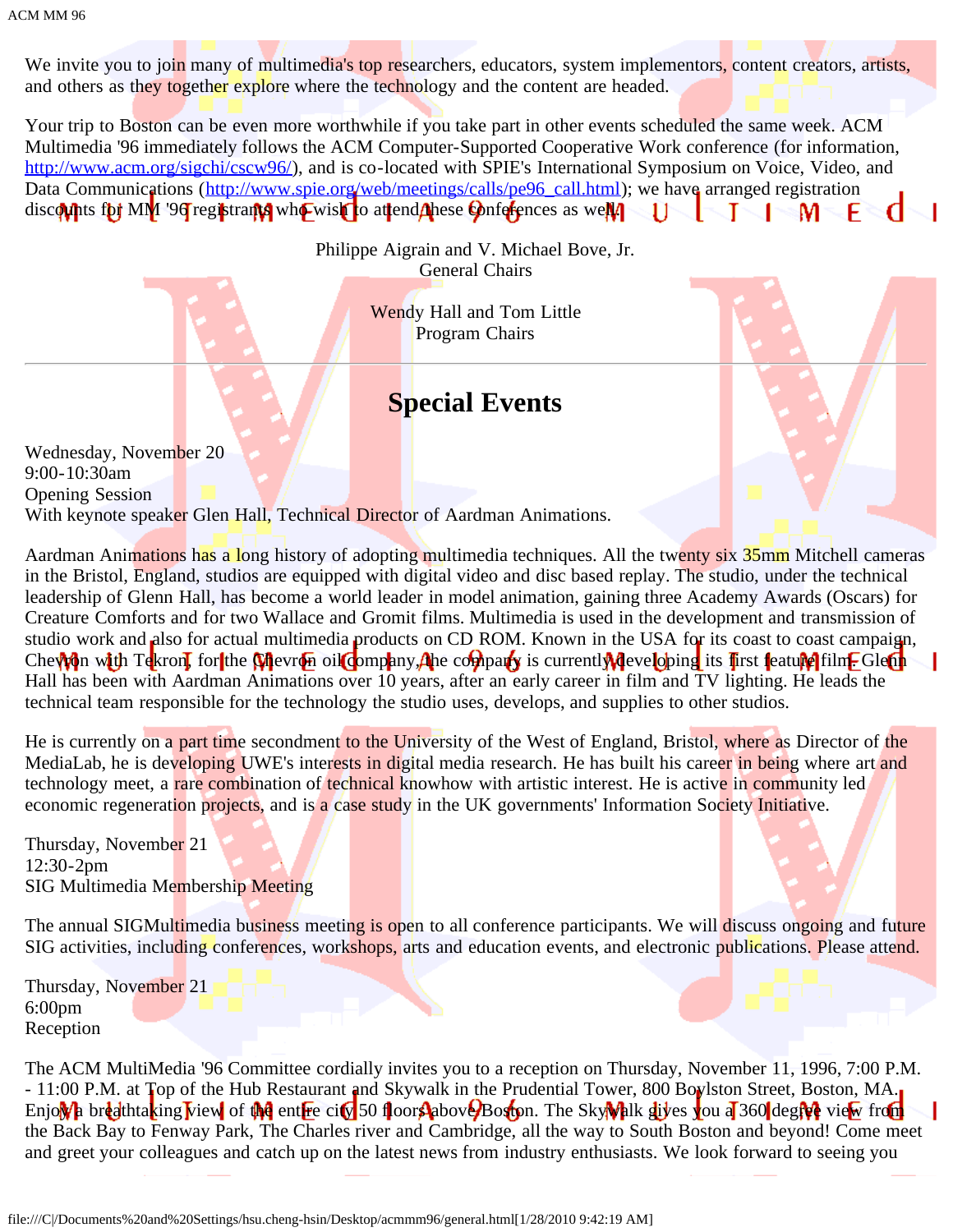there!

Friday, November 22 11:00am-12:30pm Closing Session With keynote speaker Bill Buxton from University of Toronto and Alias/Wavefront.





Bill Buxton is head of User Interface Research at Alias/Wavefront, Inc., of Toronto, a leading company specializing in computer graphics tools for the creation of digital content in the design and entertainment industries. He is also an Associate Professor in the Department of Computer Science at the University of Toronto, where he is Scientific Director of the Telepresence Project and of the Input Research Group.

Buxton is active in studying new methods of input and interaction, applications of new media, and the social, technological and business aspects of the so-called "information super highway". He is a scientist who, in addition to the University of Toronto, has had a long relationship with Xerox's Palo Alto Research Centre (PARC). He is a designer, teacher and critic who has written and spoken extensively on how human-centred design can be applied to best capture the full potential and avoid the pitfalls of emerging technologies.

In 1995, Buxton became the third recipient of the Canadian Human-Computer Communications Society Award for contributions to research in computer graphics and human-computer interaction.

[Friday, November 22](#page-66-0) [1:30-3:30pm](#page-66-0) [Art and Multimedia Showroom](#page-66-0) [Closing art session with Timothy Druckrey & Monika Fleischmann](#page-66-0)

This session will draw together the concerns raised during the panels and in the "showroom" in terms of the relationship between practical and critical approaches to narrative. It will also attempt to elicit a dialogue with the audience and panellists.

Timothy Druckrey is an independent curator, critic and writer concerned with issues of photographic history, representation, and technology. He lectures internationally about the social impact of digital media and the transformation of representation and communication in interactive and networked envirouments. He compresentized the international symposium Ideologies of Technology at the Dia Center of the Arts (an co edited the book available from Bay Press: Culture on the Brink: Ideologies of Technology) and co-curated the exhibition Iterations: The New Image at the International Center of Photography and edited the book published by MIT Press. As a theorist of contemporary media, he has curated exhibitions and has contributed extensively to numerous publications, including San Francisco Camerawork, Afterimage and Views. He is American Editor of Ten.8 and Perspektief, a founding member of MergedMedia (a collective for new media), and a correspondend for several on-line journals concerned with the politics and history of media technology. He is currently writing a study of the relationships between technology and photography called Photography, Technology and Representation (forthcoming from Manchester University Press), editing Electronic Culture: Technology and Visual Representation (due in Oct. 1996) collecting essays on the social impact of digital technology.

Monika Fleischmann is not only a research artist, but since 1992 she is also Head of Computer Art activities at GMD's Institute for Media Communication. She is responsible for the 'Cyberstar' competition on interactive concepts for TV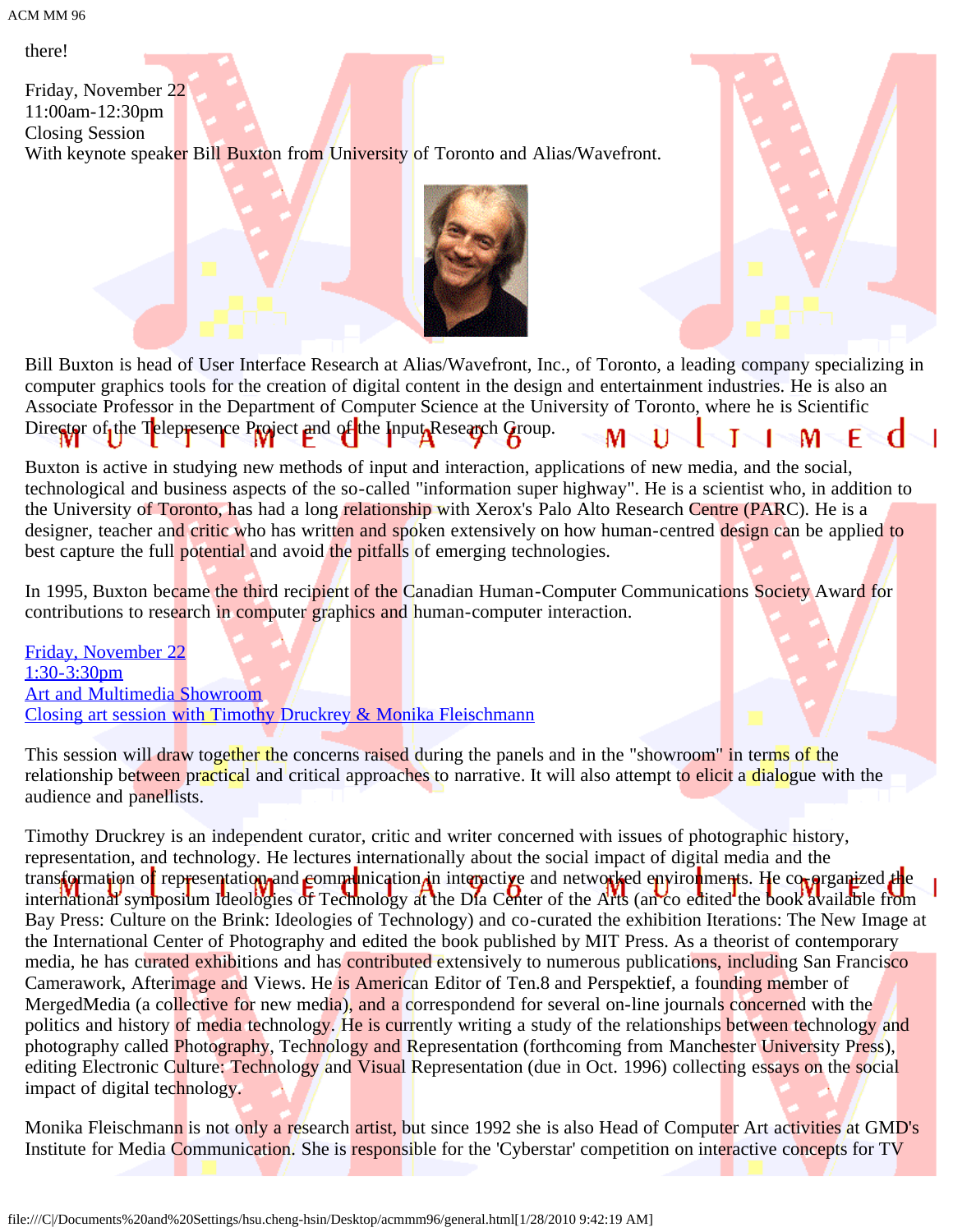which she initiated together with WDR (German TV) and German TELEKOM. She works on (networked) communication concepts, real and virtual environments and interactive installations and performance. She had teaching positions at the HdK, Berlin and the Kunsthochschule fuer Medien in Cologne. In 1988 she was co-founder, artistic director and chair of the board of Art+Com in Berlin, a research institute which is well known today for its innovative work in art, technology and science. Fleischmanns work has been exhibited widely throughout the world in festivals and exhibitions of new media art like for example the Venice Bienale, the Centre Pompidou in Paris or the Museum fuer Gestaltung in Zuerich. She was awarded in 1992 at Ars Electronica in Linz with the Golden Nica, nominated for the Unesco Award 1993, exhibited and specially honored at Siggraph's Machine Culture 1993 and at the Interactive Medix Festival in Los Angeles 194. **L** А ຯ M U M U л Ô ŀ.

|                                                                |                                                                     |                                                                            | <b>Conference-at-a-Glance</b><br><b>Monday, November 18, 1996</b> |                                                                       |                                                                      |
|----------------------------------------------------------------|---------------------------------------------------------------------|----------------------------------------------------------------------------|-------------------------------------------------------------------|-----------------------------------------------------------------------|----------------------------------------------------------------------|
| $9:00-5:30$                                                    | $9:00 - 5:30$                                                       | $9:00 - 12:30$                                                             | $9:00 - 12:30$                                                    | $2:00-5:30$                                                           | $2:00 - 5:30$                                                        |
| Course MAP1                                                    | <b>Course MAP2</b>                                                  | Course MA1                                                                 | Course MA2                                                        | Course MP1                                                            | <b>Course MP2</b>                                                    |
| Multimedia and<br>Enabling<br>Technologies and<br>Applications | <b>Systematic</b><br>Design of<br>Hypermedia<br><b>Applications</b> | Design<br>Principles for<br>Multimedia File Libraries I:<br><b>Systems</b> | Building and<br><b>Applying Digital</b><br>Introduction           | The DAVIC<br>Model for<br>Interactive<br>Television<br><b>Systems</b> | Building and<br><b>Applying Digital</b><br>Libraries II:<br>Research |

### **Tuesday, November 19, 1996**

| $9.00$ <sup>V</sup> <sub>5</sub> :30U | $9:00 - 5:30$              | $\frac{1}{2}$ :30 9:00-12:30           |                                                        | $9:00 - 5.80$                                           | $900 - 5$ 30 L                                        |
|---------------------------------------|----------------------------|----------------------------------------|--------------------------------------------------------|---------------------------------------------------------|-------------------------------------------------------|
| Course TAP1                           | Course<br>TAP <sub>2</sub> | Course TA1   Course TP1                |                                                        | Workshop                                                | Workshop                                              |
| Graphic<br>Design for<br>Multimedia   | Multimedia<br>INetworking  | Image and<br>Video<br><b>Databases</b> | Large Scale<br>Hypermedia<br>Information<br>Management | Courseware, Training<br>and Curriculum in<br>Multimedia | Multimedia<br>Processors &<br><b>Embedded Systems</b> |

### **Wednesday, November 20, 1996**

The Art and Multimedia Showroom operates Wed. to Thursday 9:00am-5:30pm and Friday 9:00am-1:30 pm.

| $  9:00-10:30  $                   |                                 | <b>Opening session with keynote speaker Glen Hall from Aardman Animations</b>    |
|------------------------------------|---------------------------------|----------------------------------------------------------------------------------|
| $\parallel$ 10-30-11:00            | Coffee break                    |                                                                                  |
| $\ 11 - 12:30\ $                   | $11 - 12:30$                    | $11 - 12:30$                                                                     |
| $\Delta$ Papers 1A: MM<br>Analysis | Papers 1B: Authoring I          | Panel 1: Selling Multimedia Goods and Services Over<br><b>Broadband Networks</b> |
| $12:30-2:00$<br>$\sqrt{2-3.30}$    | Lunch break<br>$2 - 3 \cdot 30$ | $2 - 3:30$                                                                       |
| Papers $2A$ : Image                | Papers 2B: Systems              | Panel 2: Principled Design of Multimedia in Education and                        |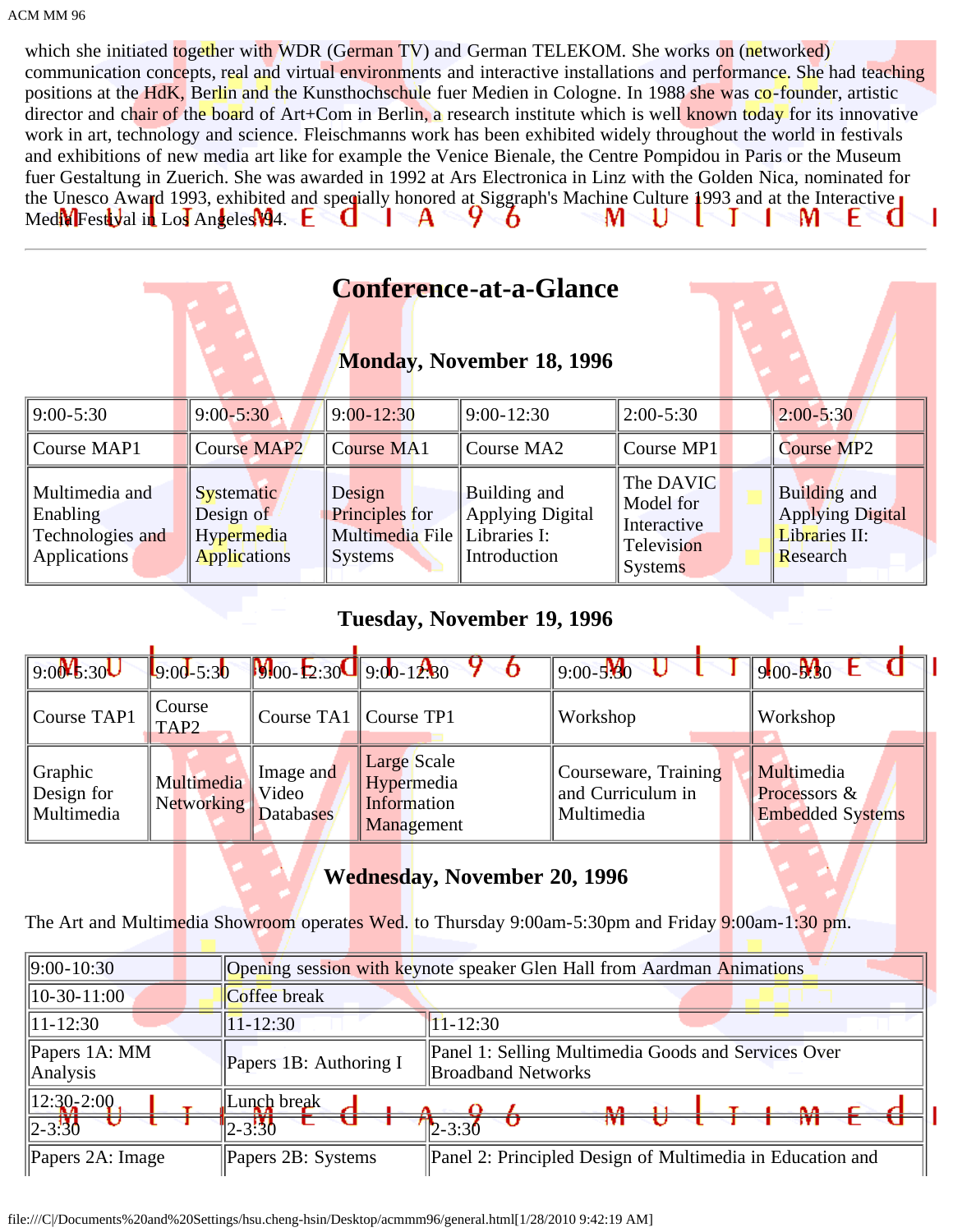| $\ $ Parsing                        | Building               | Training                                                |
|-------------------------------------|------------------------|---------------------------------------------------------|
| $\parallel$ 3:30-4:00               | Coffee break           |                                                         |
| $\ 4 - 5:00\ $                      | $\vert 4 - 5:00 \vert$ | $ 4 - 5:30 $                                            |
| $\mathbb{P}$ Papers 3A(short):      | Papers 3B(short):      | Panel 3: Getting Control of Media: Multimedia Scripting |
| $\left\vert \right\vert Q$ oS/Synch | Applications           | Languages                                               |
| $\parallel$ 5:00-6:30               | Demonstrations         |                                                         |
| $\  6:30-8:00 \ $                   | Joint panel with SPIE  |                                                         |

### **Thursday November 21, 1996**

The Art and Multimedia Showroom operates Wed. to Thursday 9:00am-5:30pm and Friday 9:00am-1:30 pm.

| $ 9:00-10:30 $      | $ 9:00 - 10:30 $    | $ 9:00-10:30 $                                                                                                 | $ 9:00-4:00$ |  |  |
|---------------------|---------------------|----------------------------------------------------------------------------------------------------------------|--------------|--|--|
|                     |                     | Papers 4A: Groupware Papers 4B: Coding Panel P4: Storytelling after Cinema I Workshop 3: Interactive Narrative |              |  |  |
| $ 10-30-11:00$      | Coffee break        |                                                                                                                |              |  |  |
| 11:00112:30         |                     | $11:00 - 1230$<br>١V                                                                                           |              |  |  |
| Demonstrations      |                     | Panel 5: New art venues                                                                                        |              |  |  |
| 12:30-2:00          |                     | 12:30-2:00                                                                                                     |              |  |  |
| Lunch break         |                     | <b>SIG Multimedia Membership Meeting</b>                                                                       |              |  |  |
| $ 2:00-3:30 $       | $ 2:00 - 3:30 $     | $ 2:00 - 3:30$                                                                                                 |              |  |  |
| Papers 5A: UI       |                     | Papers 5B: Servers Panel 6: Virtual Environment Research and Appl.                                             |              |  |  |
| $3:30-4:00$         | Coffee break        |                                                                                                                |              |  |  |
| $4:00 - 5:00$       | <b>Award papers</b> |                                                                                                                |              |  |  |
| $ 6:00 \text{ on }$ | <b>Reception</b>    |                                                                                                                |              |  |  |
|                     |                     |                                                                                                                |              |  |  |

ı

## **Friday, November 22, 1996**

The Art and Multimedia Showroom operates Wed. to Thursday 9:00am-5:30pm and Friday 9:00am-1:30 pm.

| $9:00-$<br>10:30            | $9:00-$<br>10:30          | $9:00 - 10:30$                                          | $9:00 - 10:30$                                                                    | $9:00 - 5:30$                                                                                   | $9:00 - 5:30$                                            |
|-----------------------------|---------------------------|---------------------------------------------------------|-----------------------------------------------------------------------------------|-------------------------------------------------------------------------------------------------|----------------------------------------------------------|
| Papers<br>6A:M<br>Authoring | Paper<br>16B:<br>Networks | Panel 7:<br>Storytoning F<br>After Cinema <sub>II</sub> | Panel 8: Architecture<br>Time and Fragmente<br><b>Space</b>                       | Workshop: Digital<br>Video Libraries and<br>Interoperab'y                                       | Workshop: Using<br>Multimadia<br><b>Assessment Tools</b> |
| $10:30-$<br>11:00           | Coffee Break              |                                                         |                                                                                   |                                                                                                 |                                                          |
| $11:00-$<br>12:30           |                           |                                                         |                                                                                   | Closing session with keynote speaker Bill Buxton from University of Toronto and Alias/Wavefront |                                                          |
|                             |                           |                                                         | 1:30-3:30 Closing art and MM session with Timothy Druckrey and Monika Fleischmann |                                                                                                 |                                                          |
|                             |                           |                                                         |                                                                                   |                                                                                                 |                                                          |

# **Ongoing Events**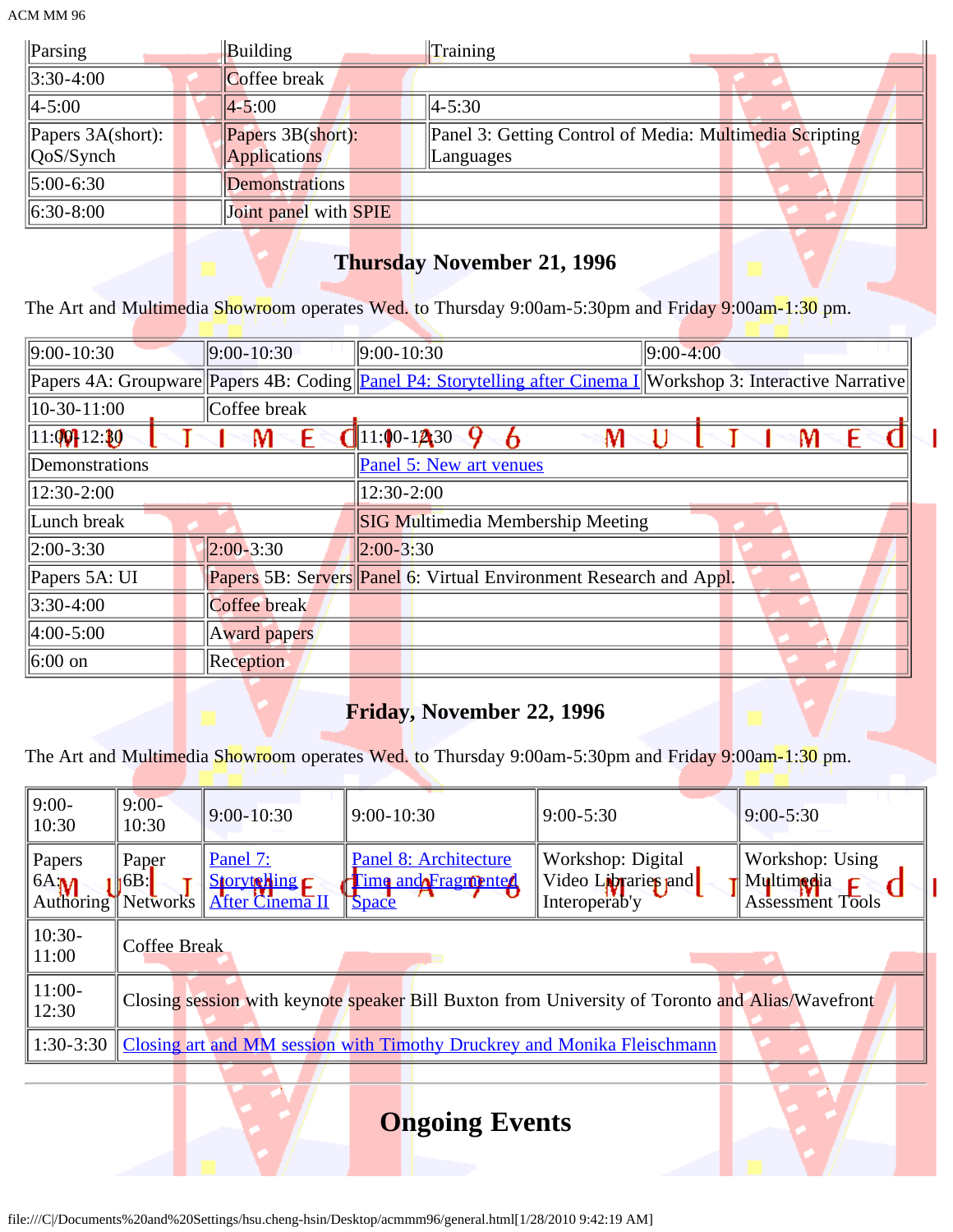- The demonstrations which will be running Wednesday, 5:00- 6:30pm and Thursday 11:00am-12:30pm;
- The Art and Multimedia showroom, which will be running Wednesday and Thursday, 9:00am-5:30pm; Friday, 9:00am-1:30pm with a special closing session Friday from 1:30-3:30pm.]

### **Demonstrations**

Arding Hsu Siemens Corporate Research Princeton, NJ, USA Demonstrations Chair

We will be offering demonstrations representative of new technologies, unique applications, and interesting media content in the areas outlined below:

- Indexing and Retrieval of Digital Video
- Multimedia Authoring and Development environments
- Internet Multimedia
- Interactive Courseware and Systems
- Media Sharing and Distribution
- Content-based Image Access
- Media Presentation in Different Application Domains

Wednesday, November 20 5:00-6:30pm

Thursday, November 21 11:00am-12:30pm

### Art  $^*$ Multimedia Showroom M E d | A 9 6 'Storytelling After Cinema'

Monika Fleischmann Institute for Media Communication (IMK) - GMD Sankt Augustin, Germany Art Chair

**The Contract of State** 

### **Art Program Committee:**

Monika Fleischmann, GMD-IMK, Sankt Augustin, Germany Timothy Druckrey, Curator, Critic, Writer, New York Wolfgang Strauss, GMD-IMK & HBK Saar, Saarbruecken Timothy Garrand, New England College, Londonderry, NH Regina Cornwell, Curator, Critic, Writer, New York Dieta Sixt, Goethe Institute, Washington Wayne Wolf, Dept. of Electrical Engineering, Princeton University Arding Hsu, Siemens Corporate Research, Princetion, NJ Bob Allen, Bellcore, Morristown, NJ V. Michael Bove, MIT Media Lab, Cambridge, MA Philippe Aigrain, IRI<del>T</del>, Universit, Paul Sabatier, Toulouse, France Allan Kuchinsky, Hewlett-Packard Labs, Palo Alto, CA

#### $M \cup V$  $1-M-F$  $\mathbf{I}\mathbf{\leq} \mathbf{I}$



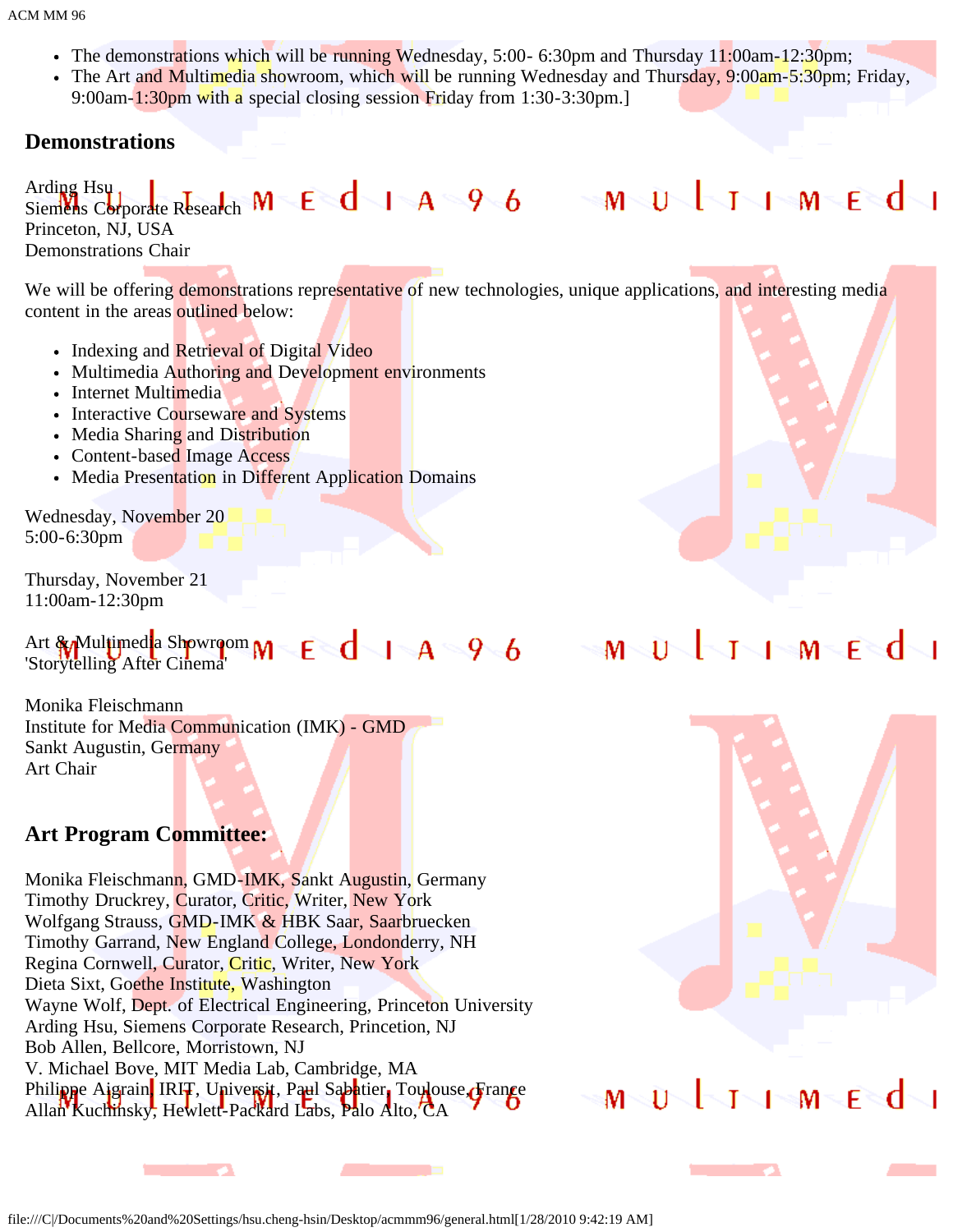### **Art Showroom Committee:**

Timothy Druckrey, Curator, Critic, Writer, New York Monika Fleischmann, Artistic Director, GMD-IMK, Sankt Augustin, Germany Wolfgang Strauss, Architect, GMD-IMK, Sankt Augustin, Germany Gerhard Eckel, Composer, GMD-IMK, Sankt Augustin, Germany Petra Unnuetzer, Art Theory, GMD-IMK & Videonale Bonn, Germany



The complexities of organizing a forum/workshop (not an exhibition) on the issues of story-telling and interactive narratives obviously implicates projects from all areas of electronic media. Though we are certainly aware of a number of important installation, performance, and immersive works, we are restricted by the requirements of space and time, a support structure (particularly equipment and staff), and the kind of budget necessary to bring large scale works to the forum for such a short period and a limited audience.

For these reasons, we have chosen to limit the works selected to CD-ROM and WWW sites. This does not preclude the inclusion of larger scale works in the discussions utilizing documentary materials (slides, tapes, or sound).

"Click-Art" and "WebArt - ArtWeb" will present works of artists like William Forsythe, Jim Gasparini & Tennesser Dixon, Ken Feingold, Lewis Baltz, Tony Oursler & Constance DeJong, George Legrady, David Blair, Briad Miller, KP Ludwig John & Die Veteranen, Eric Lanz, Jean-Louis Boissier, Luc Courchesne, George Legrady, Bill Seaman, Miroslav Rogala, Tamas Waliczky, Perry Hoberman, Jeffrey Shaw, and others.

Wednesday and Thursday, November 20 and 21 9:00am-5:30pm

Friday, November 22 9:00am-4:30pm.

[Closing art session with Timothy Druckrey & Monika Fleischmann](#page-66-0) Friday, November 22 1:30-3:30pm (Please refer to Special Events listing for details.)

### **Art**

- Jim Gasparini and Tennessee Dixon: Scrutiny in the Great Round
- Ken Feingold: Orpheus
- Lewis Baltz: The Deaths in Newport
- •M ony Oursler and Constance DeJong: Fantastic Prayers 6
- George Legrady: An Anecdoted Archive of the Cold War
- David Blair: Wax
- Brad Miller: A Digital Rhizome
- KP Ludwig John: Die Veteranen (1995), six cross first (1996), Jandl(1996)
- Jeffrey Shaw with Dirk Groeneveld: The Narrative Landscape

amongst others

### **Art Mediation**

• William Forsythe: Improvisation Technologies

## **Interactive Art Magazine**



#### $1 - M -$ F <d  $\overline{1}$ T м

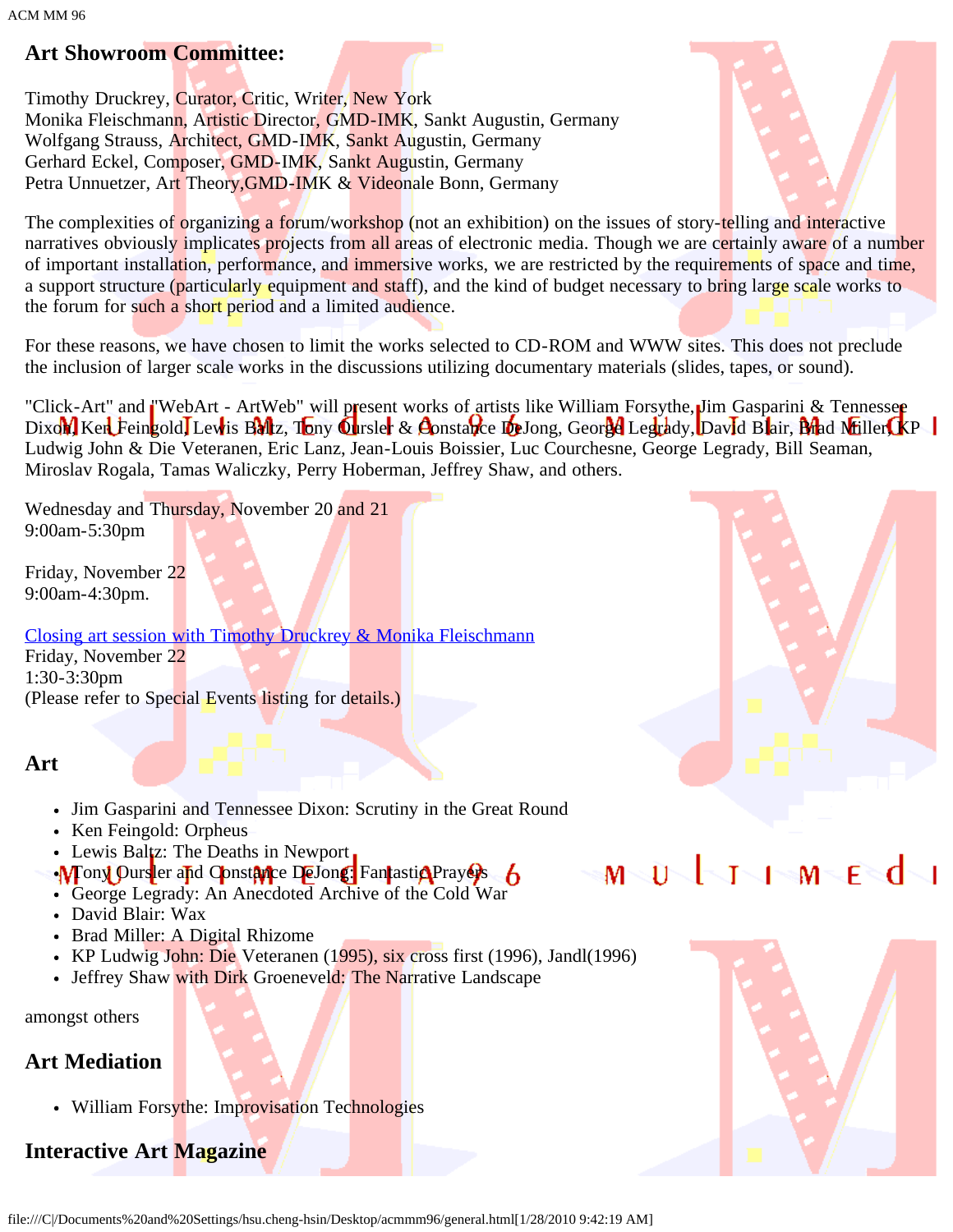ZKM Karlsruhe: artintact 1: Artist's interactive CD-ROMagazine

- Jean-Louis Boissier (F): Flora petrinsularis (1993/94)
- Eric Lanz (CH/D): Manuskript  $(1994)$  <
- Bill Seaman (USA/AUS): The Exquisite Mechanism of Shivers (1991/94)

ZKM Karlsruhe: artintact  $\rho$  - Autist's interactive CD-ROMagazine

- Luc Courchesne (Can): Portrait One (1990/95)
- Miroslav Rogala (PL/USA): Lovers Leap (1994/95)
- Tamas Waliczky  $(H/D)$ : The Forest  $(1993/95)$

ZKM Karlsruhe: artintact 3 - Artist's interactive CD-ROMagazine

- Ken Feingold
- Perry Hoberman: Bar Code Hotel
- George Legrady with an introduction by Peter Weibel

### **Design Mediation:**

• Vitra Design Museum & ZKM Karlsruhe 100 Masterpieces - from the Vitra Design Museum Collection

Contact: Monika Fleischmann, fleischmann@gmd.de Timothy Druckrey, druckrey@interport.net Gerhard Eckel, eckel@gmd.de

#### $I \rightarrow M \rightarrow E \rightarrow d$ **Courses** MUJIMEd

ACM Multimedia'96 is proud to offer an exciting selection of courses by a team of international experts. Learn the current state of the art and future trends in multimedia communication and networking, design of multimedia applications, digital *library*, multimedia information management, and more.

The course schedule is designed to allow attendees to learn various aspects of of a topic at introductory, as well as advanced level. Take advantage of this unique opportunity to get the most out of ACM Multimedia<sup>'96</sup> by attending at least one course.

Rajiv Mehrotra Kodak Imaging Research & Advanced Development Courses Chair

**MAP1**

 $\lt$ 

Monday, November 18 9:00am-5:30pm Multimedia Enatling Technologies and Applications 9 6 M Course Level: Basic

This course is for beginners in multimedia and its objective is to teach the fundamentals of multimedia enabling technologies and demonstrate some applications. It will cover the following topics, with computer animations and video clips of international developments:



 $M$  F

M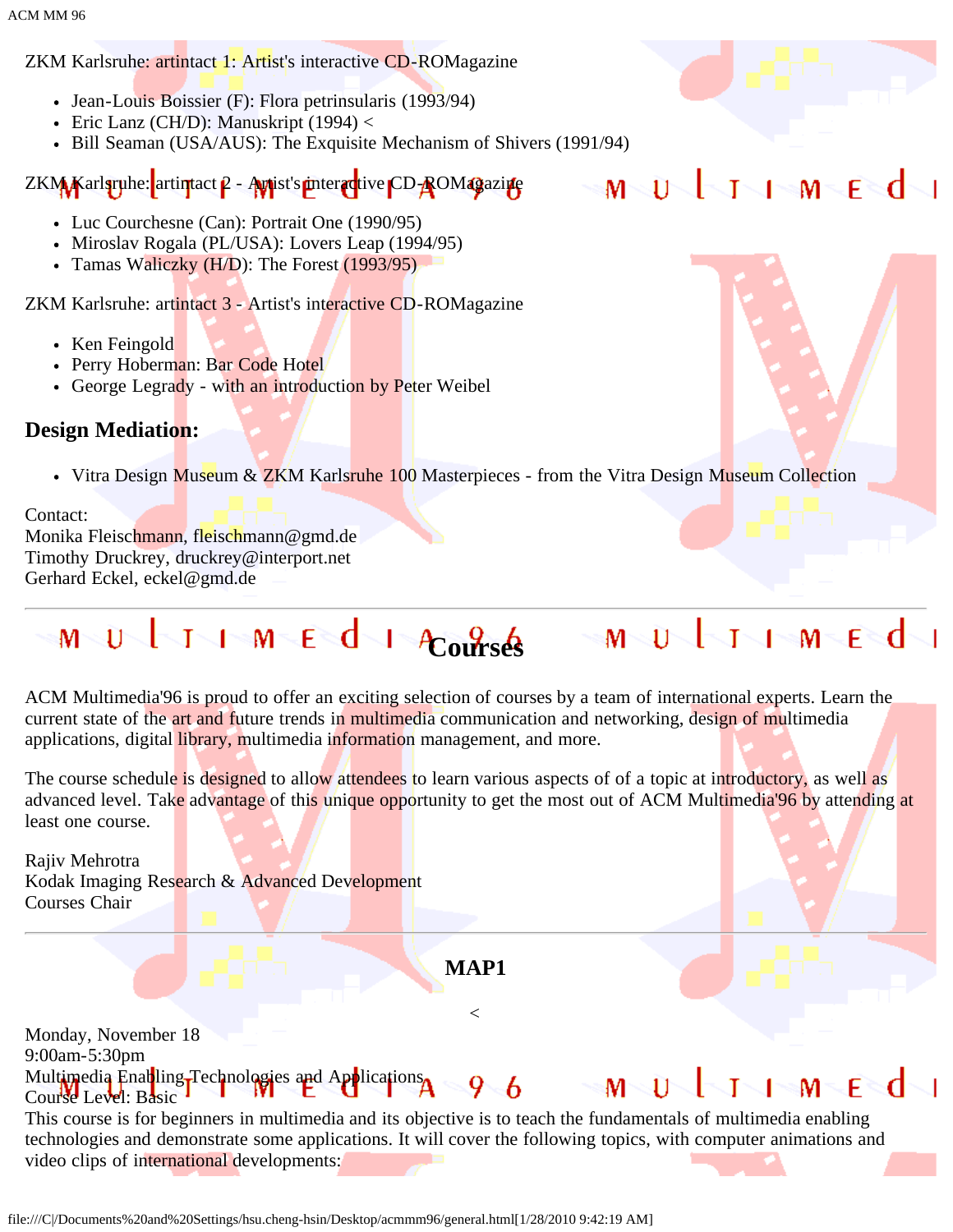- Brief introduction and history of multimedia
- Multimedia networking technologies (Legacy LANs, isoEthernet, SMDS, ADSL, ATM)
- Image, video and audio compression standards (JPEG, MPEG-1, MPEG-2, H.261/263)
- Communications protocols for multimedia (TCP/IP, ST-II, RSVP, XTP).
- Multimedia synchronization and application examples
- Multimedia conferencing and collaboration tools
- Multimedia and the Internet
- Multimedia to the home

### Organizer and Lecturer:

Dr Nicolas D. Georganas, Fellow IEEE, is Professor of Electrical and Computer Engineering and Director of the Multimedia Communications Research Laboratory (MCRLab), University of Ottawa, Canada. He has led several multimedia application development projects , since 1984. He is a member of the Executive of the IEEE CS Technical Committee on Multimedia and Chair of its Enabling Technologies sub-committee. He is the General Chair of the IEEE Multimedia Systems'97 Conference in Ottawa. He has served as Guest Editor of the IEEE Journal on Selected Areas in Com**mu**nications, issues on "Multimedia Communications" (April 1990) and on "Synchronization Issues in Multimedia | Communications" (1996) and as Technical Program Chair of IEEE MULTIMEDIA'89 (Montebello, Canada, April 1989) and of the ICCC Multimedia Communications'93 Conference in Banff, Alberta, Canada. He is in the Editorial Boards of the Journals Performance Evaluation, Computer Networks and ISDN Systems, Computer Communications and Multimedia Tools and Applications, and was an editor of the IEEE Multimedia Magazine. He was elected Fellow of IEEE for "leadership in university-industry research in, and performance evaluation of, multimedia communication networks and systems".

**MAP2**

Monday, November 18 9:00am-5:30pm Systematic Design of Hypermedia Applications Course Level: Intermediate

The objective of the course is to improve the ability of expressing the requirements and designing Hypermedia applications, disregarding the delivery medium (CD-ROM or WWW), the development environment and the development tools. Intended audience of this course are publishers, users, multimedia designers and developers, project managers and researchers. The participants will learn a set of conceptual primitives that can be used to describe and to design hypermedia applications in a precise and systematic way, covering structural, dynamic and presentation aspects. In addition the course will address some crucial issues concerning multimedia application development, the need of modularization, the relevance of the notion of reuse ( i.e., of using multimedia contents, objects and operations in different contexts and for different purposes), the appropriate way of using development tools and environments. A final subject will be how the evaluate the quality and usability of hypermedia applications.

More specifically, the course covers the following topics: conceptual primitives for hypermedia design, modularization, reuse of hypermedia objects, specific problems for WWW applications, design phases, life-cycle of hypermedia development, evaluation and usability test of hypermedia applications.

Limited exposure of the participants to modern hypermedia applications (CD-ROM's or WWW) is useful, but not required. A larger number of demonstrations (around 10) will be used in order to exemplify the conceptual aspects of the presentation.

Organizers and Lecturers:

Franca Garzotto is Research Associate at the Department of Electronics and Information, Politecnico di Milano. She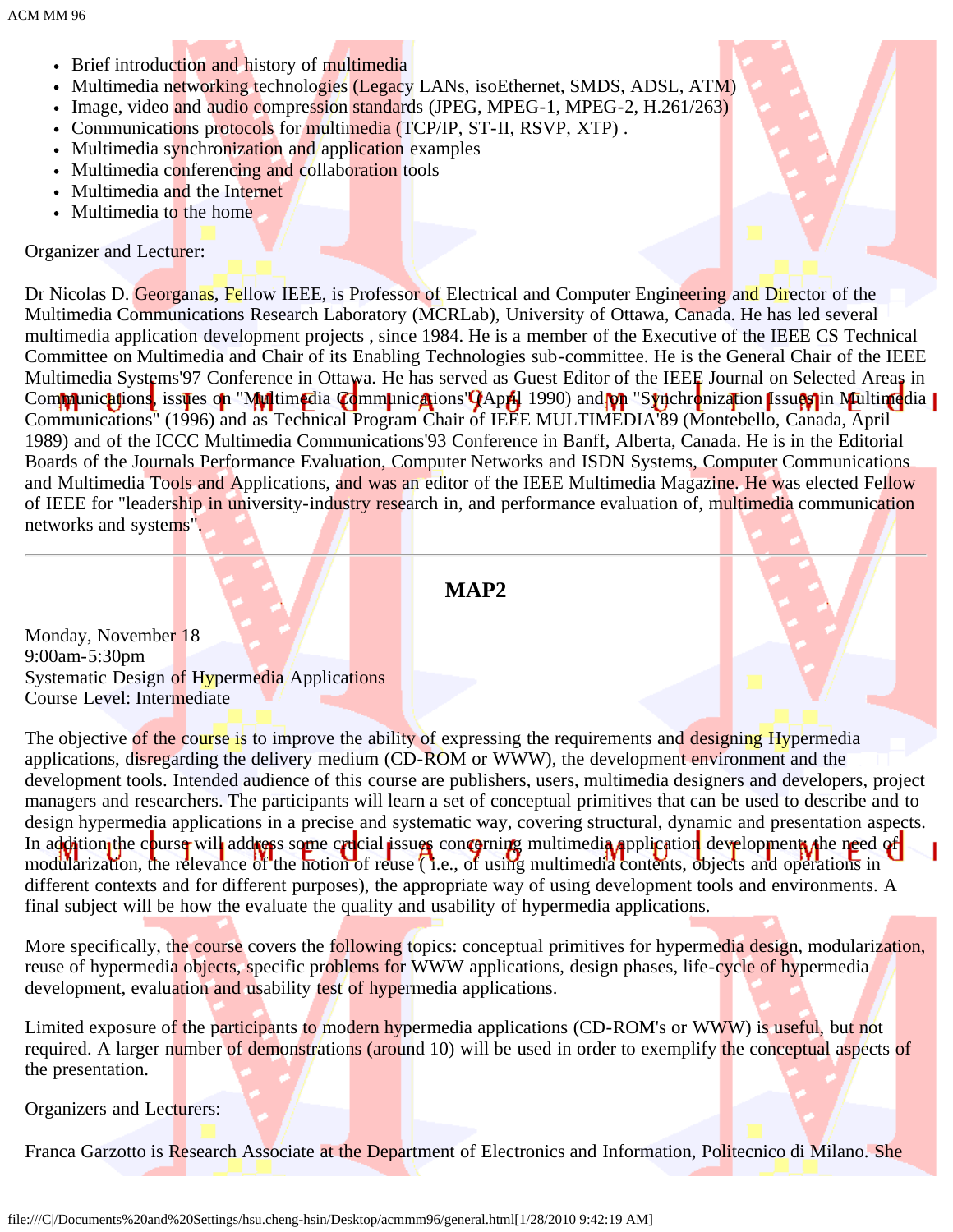has aDegree in Mathematics from the University of Padova (Italy) and a Ph.D. in Computer Science from Politecnico di Milano. She has been active in the following research fields: data base systems, conceptual modelling of documents, hypertext and hypermedia modelling, hypermedia authoring systems, multimedia development tools, multimedia evaluation. She served as Program Chair of the International Workshop on "Hypermedia Design", held in Montpellier - France in June 1995). She served as Co-Chair of the International Workshop on "Evaluation and Quality Criteria for Multimedia Applications", held at MM'95. She has published several papers on the subject of hypermedia design and has cooperated in the development of advanced models (HDM) for the design and implementation of Hypermedia applications.

Paolo Paolini has received a degree in Physics from the University of Milan, master and Ph.D. in Computer Science from UCLA. He has been active researcher in the areas of Data Base (design and modelling), Office Automation, Hypermedia Design and Modelling, Hypermedia tools and implementation. He has conducted several research projects in the area of hypermedia, and also coordinated the implementation of several hypermedia applications, in the area of corporate training, education, cultural information points, tourism. He has cooperated in the development of advanced models (HDM) for the design and implementation of Hypermedia applications, and published a large number of papers on Hypermedia design. He has been general chairman of the ACM hypertext conference held in Milan (ECHT'92) and he is currently Associate Editor of the ACM journal Transactions on Information Systems (TOIS).

**MA1**

Monday, November 18 9:00am-12:30pm Design Principles for Multimedia File Systems Course Level: Intermediate

Since images, audio, and video differ significantly from textual and numeric data (with respect to their real-time characteristics, data rate, etc), conventional file systems are proving to be inadequate for supporting multimedia applications. On the other hand, video-on-demand servers, which are optimized for storing audio and video data, do not support textual and numeric data, and hence, cannot be used in general purpose computing environments. These shortcomings have spurred research efforts in designing and implementing integrated multimedia file systems that provide storage, retrieval, and editing facilities for various data types.

This course will provide a comprehensive overview of various issues involved in the design of such multimedia file systems. Specifically, we will examine placement and retrieval techniques for multimedia data over disk-arrays, buffer management policies, and design techniques for fault-tolerant and scalable multimedia file servers. We will discuss the insights gained from our implementation of a prototype multimedia file system. Since we will present both fundamental design principles as well as a detailed case study, the course will be of interest to casual participants as well as experienced practitioners. A copy of the slides, a collection of papers in the area as well as an extensive bibliography on these topics will be distributed to each participant.

Organizer:

Harrick M. Vin is currently an Assistant Professor of Computer Sciences, and the Director of the Distributed Multimedia Computing Laboratory at the University of Texas at Austin. His research interests are in the areas of multimedia systems, high-speed networking, mobile computing, and large-scale distributed systems. Over the past 5 years, he has co-authored more than 55 papers in leading journals and conferences in the area of multimedia systems.

 $1 M E$ 

44

 $\mathsf{M}^{\scriptscriptstyle\diagup}$ 

Lecturers:

 $d$  +  $A \leq 96$ Ū  $-M - F$ M  $\mathbf{T}^-$ Pawan Goyal and Prashant J. Shenoy

Department of Computer Sciences Univ. of Texas at Austin, Austin, TX

file:///C|/Documents%20and%20Settings/hsu.cheng-hsin/Desktop/acmmm96/general.html[1/28/2010 9:42:19 AM]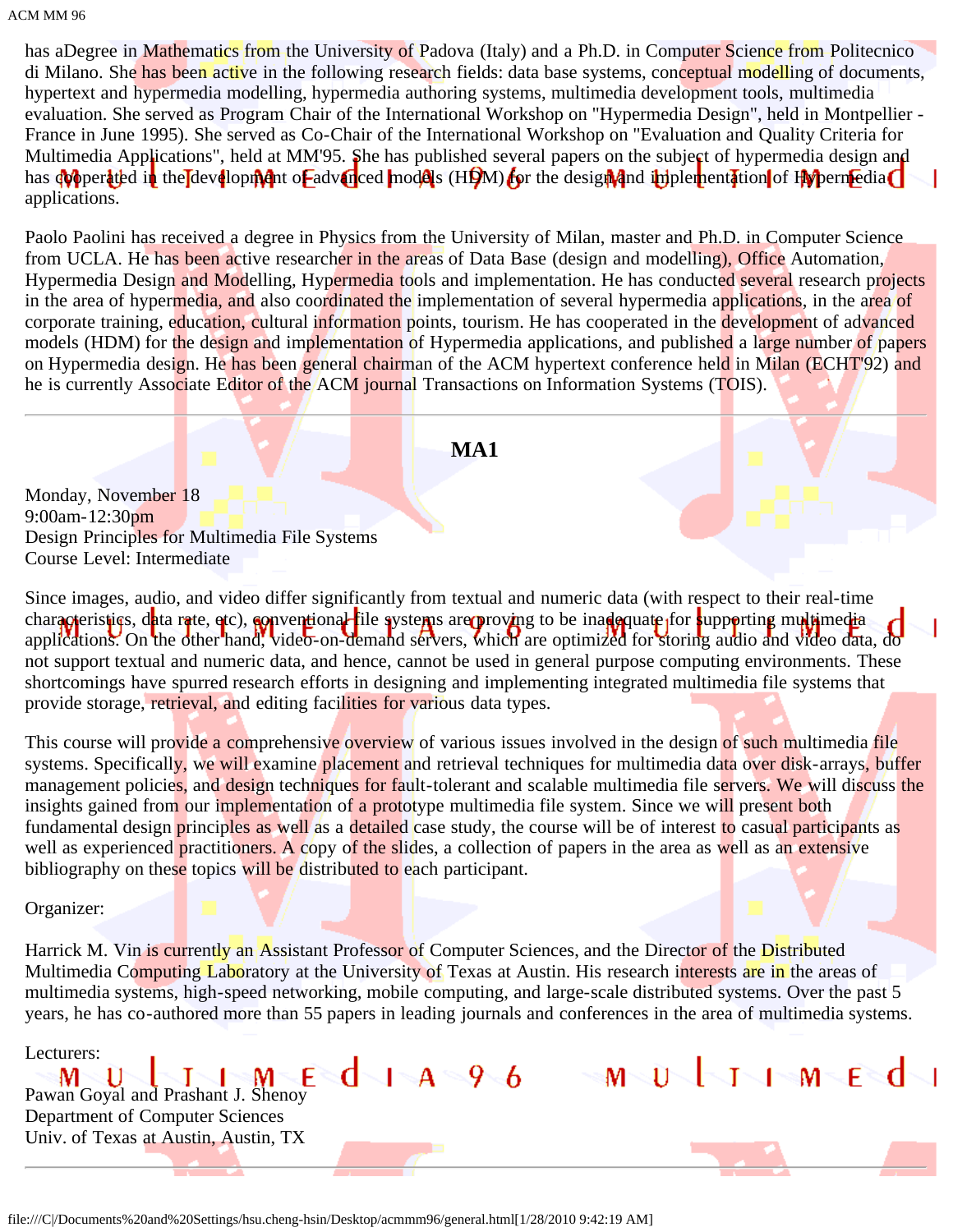Monday, November 18 9:00am-12:30pm Building and Applying Digital Libraries I: Introduction Course Level: Basic



This is part of a full-day course on digital libraries, at the end of which attendees should become able to participate in design, development, evaluation, and standardization efforts related to the global movement toward digital libraries. This session, Part I, will focus on concepts and technology from the multimedia, information retrieval, hypertext, and electronic publishing fields that relate to digital libraries (DLs) - using real case studies and examples to provide a suitable context. Projects included relate to CS (ACM literature, technical reports, courseware), material science (TULIP), and graduate education (electronic theses and dissertations), as well as the NSF/ARPA/NASA Digital Library Initiative.

Our "perspective" approach will deal with **D**Ls regarding: user and social needs; interfaces and user interaction; architectures, components, protocols; content, publishing, and capture; and systems, engines, and operations. Issues of scalability and sustainability will be explored.

This course also can serve as a stand alone course on the underlying technology for digital libraries, especially information retrieval, hypertext and electronic publishing.

Organizer:

Dr. Edward A. Fox holds a Ph.D. and M.S. in Computer Science from Cornell University, and a B.S. from M.I.T. Since 1983 he has been at Virginia Tech (VPI&SU), where he serves as Associate Director for Research at the Computing Center, and Professor of Computer Science. Current research projects include "Interactive Learning with a Digital Library in Computer Science" as well as several building a digital library of theses and dissertations. Formerly editor-in-chief of ACM Press Database Products, chair of ACM SIGIR, and Program Chair for ACM Digital Libraries'96, he edited the "Sourcebook on Digital Libraries" in 1993, three special issues of CACM, and has written widely in the information retrieval, electronic publishing, multimedia, and digital library fields. He has given 27 courses or short courses since 1988.

Lecturer:

Robert M. Akscyn President Knowledge Systems  $E \cdot d$   $A \cdot 9$   $6$   $M \cdot U \cdot 1$   $M \cdot E \cdot d$  $Expq$ **x**  $PA$   $\rightarrow$   $I \rightarrow M$ 

**MP1**

Monday, November 18 2:00-5:30pm The DAVIC Model for Interactive Television Systems Course Level: Intermediate

DAVIC (Digital Audio Visual Council) is an international consortium formed by more than 200 companies for the purpose of developing interoperability specifications for digital audio-visual services such as interactive television. This course reviews the end-to-end DAVIC architecture, and provides a discussion of MHEG-5 and MPEG DSM-CC which are being adopted as part of the DAVIC 1.0 specification.

The DAVIC 1.0 specification consists of twelve parts, including an end-to-end reference model, service provider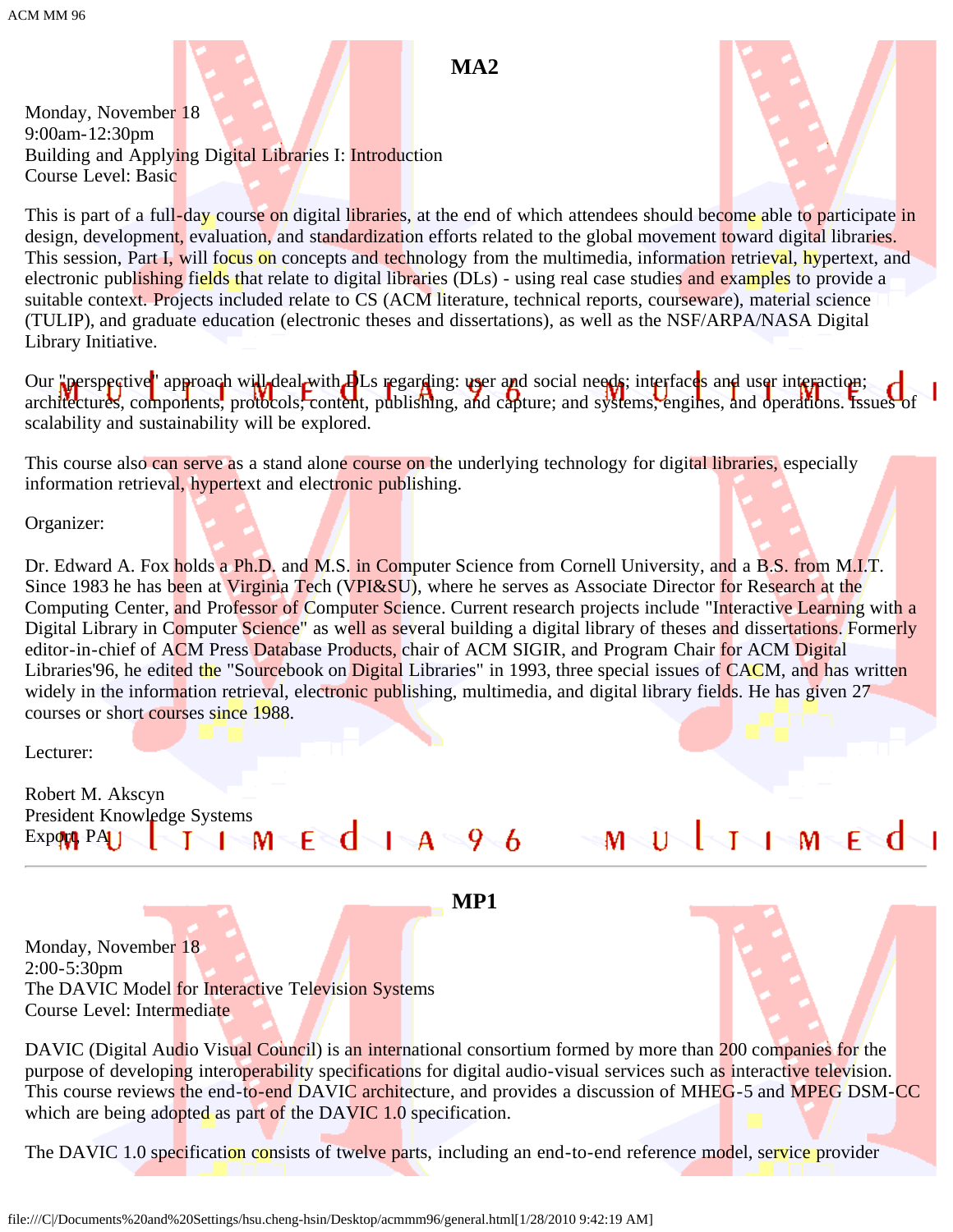reference model, and delivery system reference model. Important components of the DAVIC architecture are MHEG-5 content model and MPEG-2 DSM-CC client-server protocol for session management and service access. The course will provide an overview of DAVIC, and will highlight MHEG-5 and DSM-CC. It will also compare these technologies with Internet and Web activities.

#### Organizer and Lecturer:  $E \cdot d$   $A \cdot 9$  6  $M \setminus U$  $\sqrt{M}$ M – т

Dr. John F. Buford is Associate Professor of Computer Science and Director of the Distributed Multimedia Systems Lab at the University of Massachusetts Lowell. He has more than thirty-five publications including the book Multimedia Systems (ACM Press & Addison-Wesley, 1994). Dr. Buford has been active in international standards committees since 1991. He has presented courses on multimedia computing and systems to audiences in the US, Europe, Japan, and Australia.

**MP2**

Monday, November 18 2:00-5:30pm Building and Applying Digital Libraries II: Research Course Level: Intermediate

This is part of a full-day course on digital libraries, at the end of which attendees should become able to participate in design, development, evaluation, and standardization efforts related to the global movement toward digital libraries. This session, Part II, will focus on research and development, including principles and guidelines for design of scalable, sustainable DLs.

Our "source" approach will review collections of information about DLs (e.g., publications, workshops, D-Lib Magazine, other WWW sites), and survey timportant ADL projects worldwide, so attendees become able to gauge such efforts in terms of capabilities for: publishing, capturing, naming, describing metadata, indexing, cataloging, archiving, authenticating, managing intellectual property rights, searching, browsing, retrieving, converting, (re-)using, linking, and organizing.

The final hour will engage attendees in group efforts (with instructor supervision) for specifying requirements and developing alternative designs for: a networked digital library of theses and dissertations (that will include text, multimedia and hypertext structures) or other student-chosen applications. Extensive online WWW pages will provide reference material during and after the courses.

Organizer:

Dr. Edward A. Fox holds a Ph.D. and M.S. in Computer Science from Cornell University, and a B.S. from M.I.T. Since 1983 he has been at Virginia Tech (VPI&SU), where he serves as Associate Director for Research at the Computing Center, and Professor of Computer Science. Current research projects include "Interactive Learning with a Digital Library in Computer Science" as well as several building a digital library of theses and dissertations. Formerly editor-in-chief of ACM Press Database Products, chair of ACM SIGIR, and Program Chair for ACM Digital Libraries'96, he edited the "Sourcebook on Digital Libraries" in 1993, three special issues of CACM, and has written widely in the information retrieval, electronic publishing, multimedia, and digital library fields. He has given 27 courses or short courses since 1988.

### Lecturer:  $1 - 1 - M - E - 1 - A - 9 - 6$

Robert M. Akscyn President Knowledge Systems Export, PA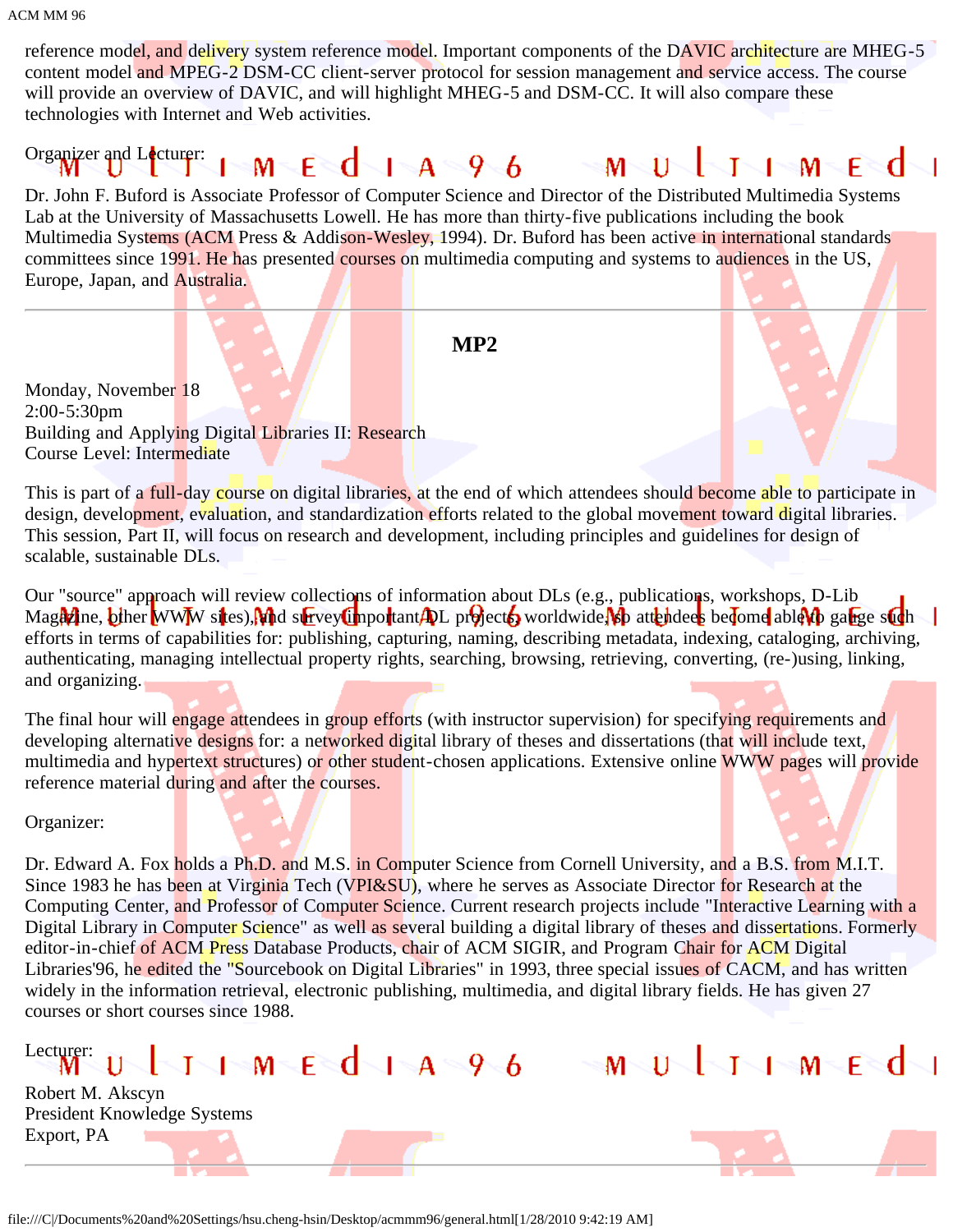### **TAP1**

Tuesday, November 19 9:00am-5:30pm Graphic Design for Multimedia User Interfaces Course Level: Intermediate

This course will provide proven concepts and techniques for effective, information-oriented design of user interfaces. Many visual examples, including detailed case studies, will provide concrete examples and practical guidelines of use of color, symbolism, layout, organization of content, metaphorical references, navigational strategies, and information visualization. The following items will be addressed: What is a user interface? Metaphors, Mental model, Navigation, Appearance, Interaction, Data visualization. Designing for multiple cultures, ages, genders, nationalities, User interface design process. Issue will be discussed in terms of the following case studies: American Airlines SABRE Online Travel Information Network, American Airlines Wayfinder Training Game, Oracle Online Mentor: Designing Effective GUI Applications CBT, DTIC: Golden Gate Online Tutorial for Database Searching, Oracle Online Mentor: CBT GUI Design Standards, Prodigy Corporate GUI Design Standards, and Random House New Media CD-ROM Titles.

Organizer and Lecturer:

Aaron Marcus is a leading designer of user interfaces, multimedia, and online services. His career in computer graphics and graphic design spans 25 years, and his firm Aaron Marcus and Associates, Inc. (AM+A) in Emeryville, California, has helped design award-winning products for 13 years. Mr. Marcus has written or co-written four books, including Graphic Design for Electronic Documents and User Interfaces, and the Cross-GUI Handbook. He has presented courses around the world at major conferences and corporate sites since 1990.

### **TAP2**

Tuesday, November 19 9:00am-5:30 pm Multimedia Networking: Principles and Protocols Course Level: Intermediate

In this short course we will study the current trends in high-speed multimedia networking technologies. First, we will examine how multimedia traffic can be supported over a local area network with a simple ring or bus topology. Then, we will examine the design challenges for supporting real-time traffic and bursty data traffic over global networks such as, ATM and the Internet, with arbitrary topology. We will study various possible routing and traffic management techniques for integrating both types of traffic sources on such networks. In addition we will discuss higher layer protocols for real-time traffic in ATM and the Internet, such as, SRTS, NTP, RTP, RTCP and RSVP.

In particular, we will study traffic management methods for:

- Real-time sources:
	- 1. rate control at the network's boundaries (e.g., leaky bucket),
	- 2. scheduling and traffic shaping with local timing (e.g., deadline scheduling, priority queueing),
	- 3. pseudo-isochronous cell switching in ATM, and
	- 4. time-driven priority on the global Internet with GPS-based synchronization, and
- Bursty data sources:
	- 1. rate-based flow control in ATM for ABR traffic,
	- 2. credit-based flow control,
	- 3. "Hot potato" and deflection routing, and
	- 4. deflection with convergence routing.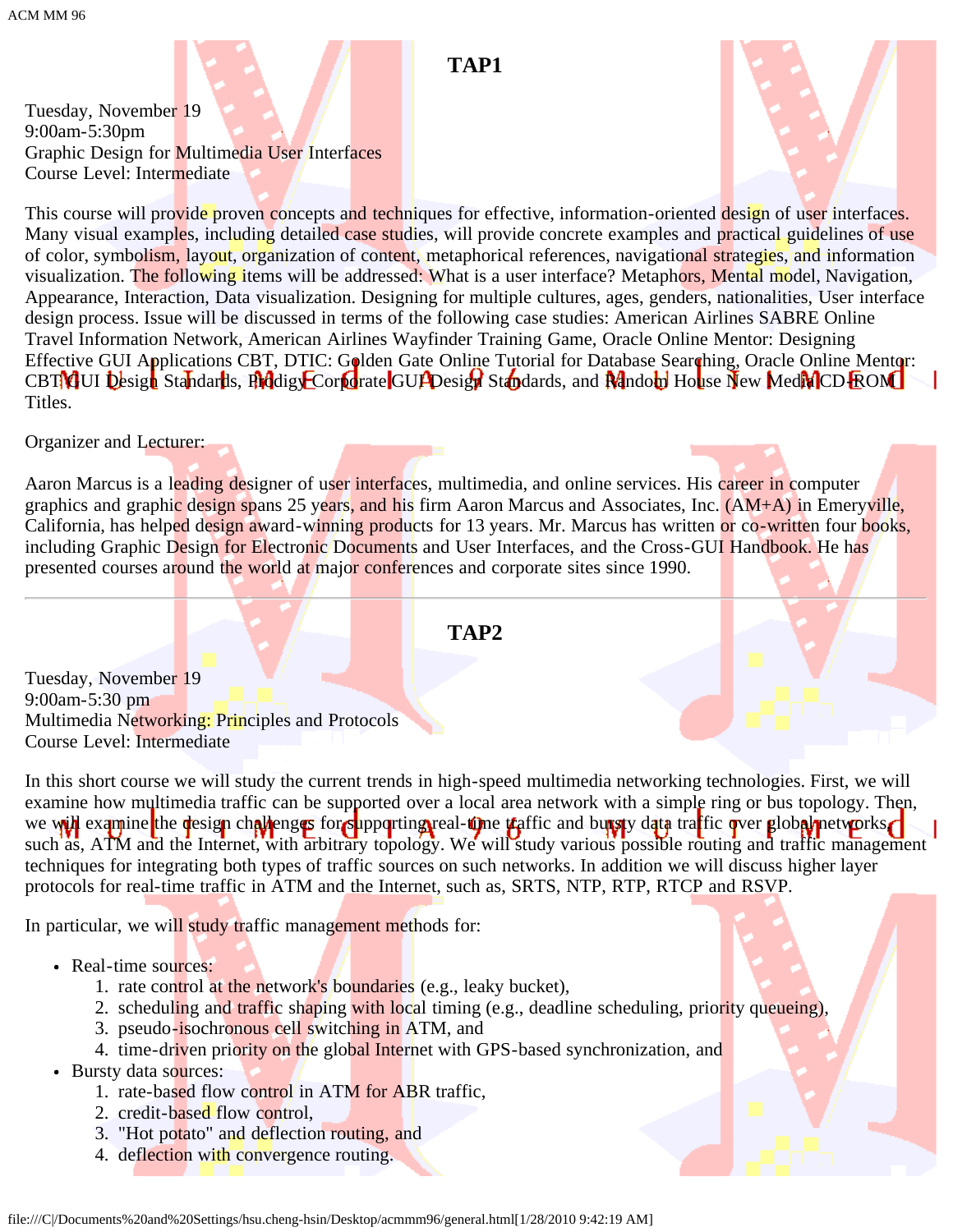### Organizer and Lecturer:

Yoram Ofek received his B.Sc. degree in electrical engineering from the Technion-Israel Institute of Technology in 1979, and his M.Sc. and Ph.D. degrees in electrical engineering from the University of Illinois-Urbana in 1985 and 1987, respectively.

MFrom 1979 to 1982 he was affiliated with RAFAEL, as a cosearch engineer. During 1983-1984 he was at Fermi National Accelerator Laboratory, Batavia, Illinois, and from 1984 to 1986 he was with Gould Electronics, Urbana, Illinois. Since 1987 he has been a research staff member at the IBM T. J. Watson Research Center, Yorktown Heights, New York. His main research interests are routing and multicast, flow-control and fairness in local and wide area networks, optical networks, distributed algorithms and self-stabilization, parallel computer architectures and fault tolerance, real-time and clock synchronization.

Dr. Ofek was the program co-chairperson of the 6th and chair of the 7th IEEE Workshop on Local and Metropolitan Area Networks. In IBM Dr. Ofek has initiated and led the research activities on ring LANs with spatial bandwidth reuse, switch-based LANs, and the use of synchronization for ensuring quality of service (QoS) in global networks like ATM and the Internet.



Tuesday, November 19 9:00am-12:30pm Image and Video Databases Course Level: Intermediate

The power of multimedia systems originates in the fact that disparate information can be represented as a bit **M** atream. This is **a** big advantage because every form of representation, from video to text, can be stored. processed, and communicated using the same device: a computer. Better tools to produce and manage data, combined with the natural human desire for information, has resulted in a tremendous data explosion. In most cases, including web-surfing, this has resulted in tremendous data overload. Keyword-based systems are very limited, particularly for images and videos. Keywords provide more information about the person who enters the keywords than about the image itself. Content-based access to data is becoming essential in many applications.

This course will address issues in image and video databases. We will discuss basic issues in designing multimedia information systems. Data models for representing multimedia information at several abstraction levels will be introduced. Nature of queries and interfaces will be explored and suitable architecture to acquire and process multimedia information will be discussed. We will discuss desirable features in multimedia information systems by considering concrete examples. We will briefly review the state of the art in this emerging field. We will present examples of a working system from Virage on a computer in the course. Using Virage's system different aspects of image and video databases will be explained in hands-on practical manner.

### Organizer and Lecturer:

Ramesh Jain is currently a Professor of Electrical and Computer Engineering, and Computer Science and Engineering at University of California at San Diego. Before joining UCSD, he was a Professor of Electrical Engineering and Computer Science, and the founding Director of the Artificial Intelligence Laboratory at the University of Michigan, Ann Arbor, MI 48109. His current research interests are in multimedia information systems, image databases, machine vision, and intelligent systems. He was the founder and the Chairman of Mmageware Inc., an Ann Arbor based company dedicated to revolutionize software interfaces for emerging sensor technologies. He is the founding chairman of Virage, a company developing systems for visual information retrieval.

Ramesh is a Fellow of IEEE, AAAI, and Society of Photo-Optical Instrumentation Engineers, and member of ACM, Pattern Recognition Society, Cognitive Science Society, Optical Society of America, and Society of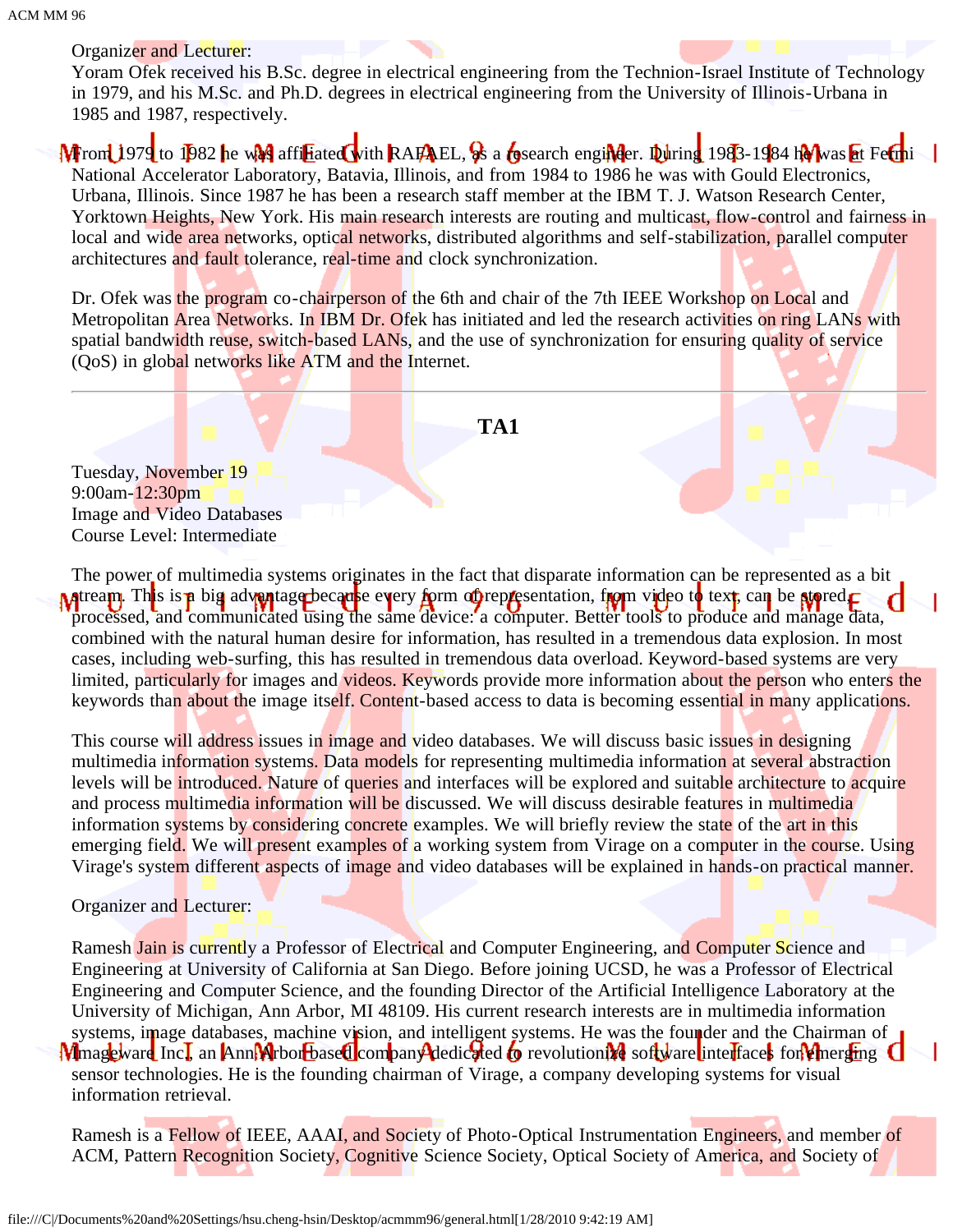Manufacturing Engineers. He has been involved in organization of several professional conferences and workshops, and served on editorial boards of many journals. Currently, he is the Editor-in-Chief of IEEE Multimedia, andis on the editorial boards of Machine Vision and Applications, Pattern Recognition, and Image and Vision Computing. He received his Ph.D. from IIT, Kharagpur in 1975 and his B.E. from Nagpur University in 1969.

### **TP1**

Tuesday, November 19 2:00-5:30pm Large Scale Hypermedia Information Management Course Level: Intermediate

The aim of this course is to examine the problems associated with large scale multimedia information delivery Mand management using hypermedia systems.  $A \leq Q \leq 6$  $M - 11$ м

Hypermedia technology has reached the stage of providing excellent access to distributed multimedia, in particular through the World Wide Web. However, application developers are still faced with many problems when dealing with large-scale systems, such as the authoring effort required to create all the appropriate links, the maintenance of link integrity during the re-organization of large structures and hypermedia linking to and from third party data.

Link management is crucial to maintaining control of large scale hypermedia projects. The course will consider various methods, including use of structured documents and separate databases of links.

The course will consider the meaning of the term "open" as applied to hypermedia systems, and will examine currently available systems including The World Wide Web and Hyper-G as well as the Microcosm system which was developed by the Multimedia Group at the University of Southampton specifically for managing large scale hypermedia resources.

Case studies in historical archives, delivering educational material, engineering documentation and electronic publishing, will be used throughout to illustrate the principles covered by the course.

Organizer:

Hugh Davis BSc MSc PhD MBCS is a Lecturer in Computer Science at the University of Southampton and was **A** founder member of the Microcosm project. He has been project manager for the past four vears and in this capacity has worked closely with a number of projects that are using Microcosm as a basis for multimedia information system development. His research interests include the design and application of open hypermedia systems.

Lecturer:

Wendy Hall, Department of Electronics and Computer Science, University of Southampton, UK

Wendy Hall is Professor of Computer Science at the University of Southampton, UK. She is Director of the Multimedia Research Group in the Department of Electronics and Computer Science at Southampton and also co-directs the University's Teaching and Learning Technology Project and the recently established Digital Libraries Research Centre. Her research interests include the development of multimedia information systems and their applications in education, industry and commerce, multimedia publishing and multimedia information retrieval. Her group developed the open hypermedia system, Microcosm, which is now being commercially exploited through Multicosm Ltd.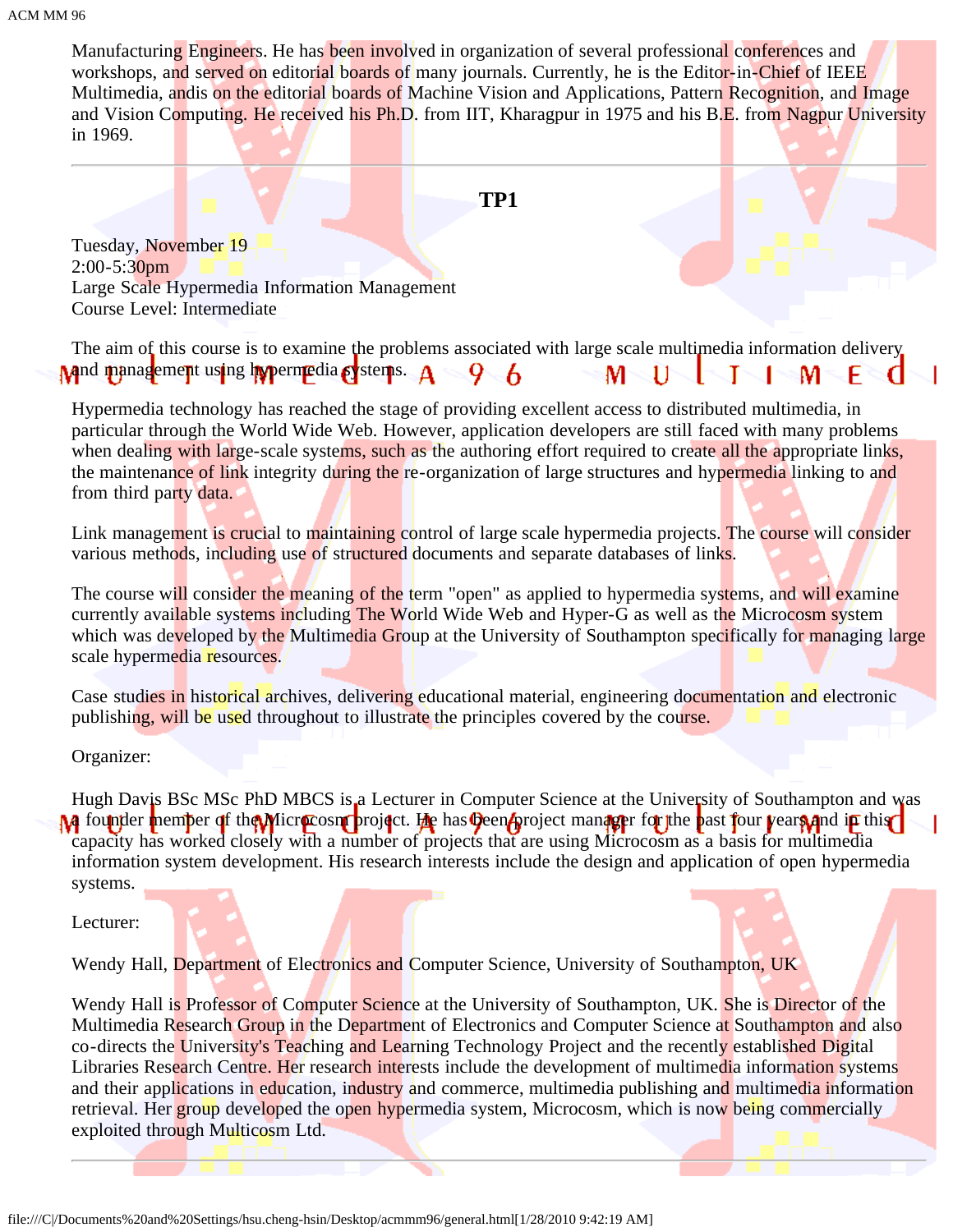## **Workshops**

ACM Multimedia '96 is proud to host five full-day, in-depth workshops on topics of interest to the multimedia Mesearch community. Further information on all these workshops is available from the Workshops page of the ACM Multimedia '96 Web site at [http://www.acm.org/sigmm/MM96/](javascript:if(confirm().

Although workshop participation is by invitation, most still have slots available. So if you see a workshop in which you would like to participate, please contact the workshop organizers directly for details. Please note that all workshop attendees are expected to register for the conference and must in addition pay a workshop fee of \$50 on the day of the workshop. Take advantage of this unique opportunity to get the most out of ACM MultiMedia '96!

Wayne Wolf Department of Electrical Engineering Princeton University Workshops Chair

**Workshop 1**

Tuesday, November 19 9:00am-5:30pm Courseware, Training, and Curriculum in Multimedia Organizer: Edward A. Fox, Virginia Tech

This workshop---for educators, trainers, and employers of those who wish to work in the multimedia fieldbegin the process of developing curricula, courses, training materials, courseware, etc., suitable for worldwide use. It will target undergraduate, masters, and Ph.D. levels and span the range from focused training needs to introductory courses to concentrations or full programs. The workshop will include both small group discussions of particular issues as well as full-group discussions of multimedia curricula. Demonstrations will be included. We urge attendance of all interested teachers, researchers, artists, and those hiring in multimedia industries.

Contact: Prof. Edward Fox Dept. of Computer Science. 600 McBryde Hall Virginia Tech Blacksburg VA 24061-0106 Phone:  $+1-540-231-5113$ Fax:  $+1-540-231-6075$ fox@vt.edu

**Workshop 2**

Tuesday, November 19<br>**4** 00am-5:80pm  $J \setminus I$  M  $\in$  d 96  $I \setminus A$  $\lhd$ F  $W_{\frac{1}{2}00}$  :00am-5:30pm (Multi)Media Processors and Embedded Systems: System Architectures and Applications Organizer: P. A. Subrahmanyam, Bell Labs

Multimedia applications include the emerging set of Internet-based applications, as well as the more traditional applications such as videoconferencing, video on demand, interactive games, education, set-top boxes, digital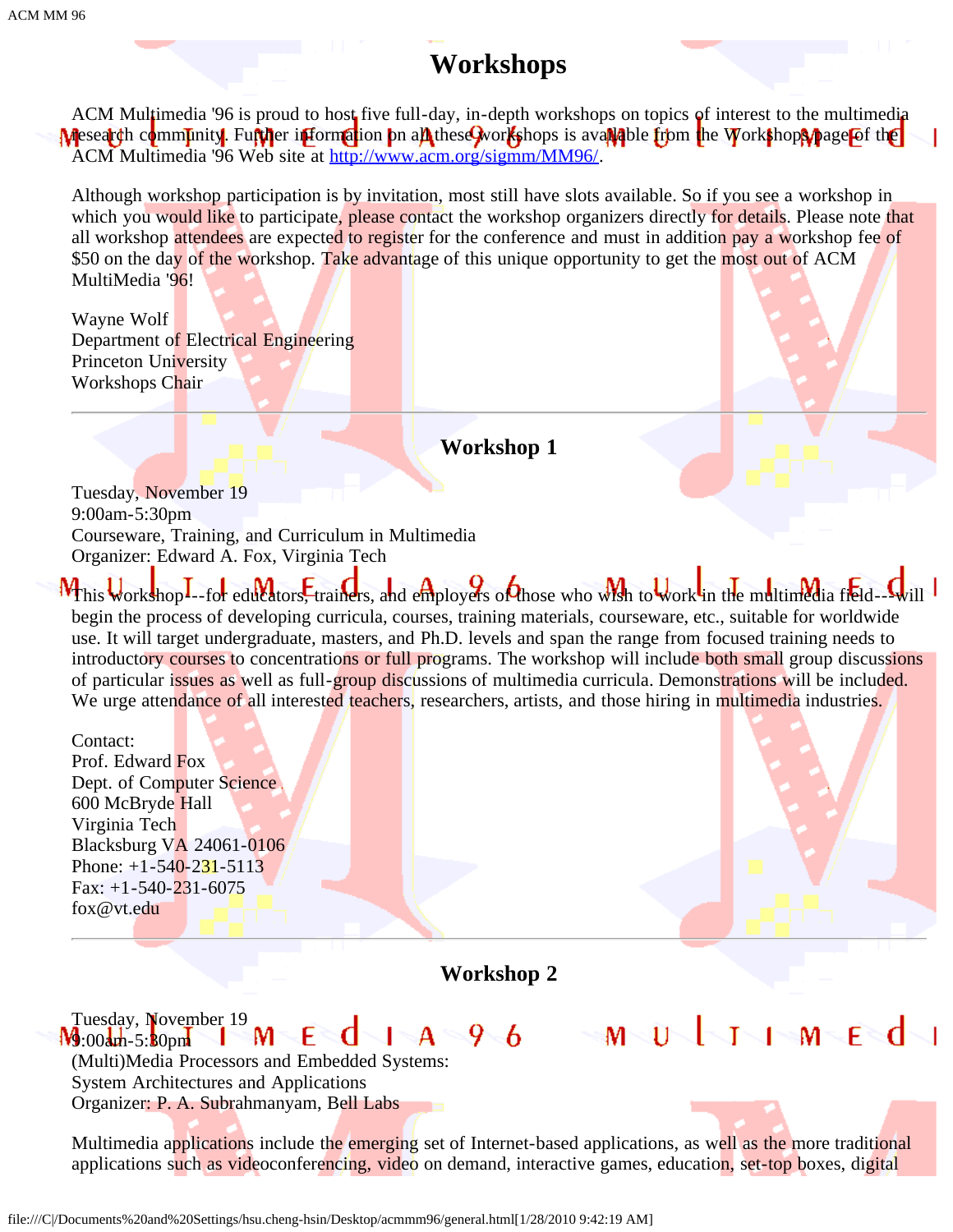libraries, databases and many others. Applications can be characterized along many axes: performance requirements (both absolute compute horsepower and real time constraints); memory bandwidth; interfacing requirements; standards; preferred/available software development paradigms; and hardware and operating system support. This workshop is intended to focus on the interactions between: computational/interface requirements of existing and emerging multimedia applications; operating system kernel support for multimedia software development; hardware support for such applications and software; and system-level design tools. The workshop will consist of a set of talks, interspersed with discussion and panel sessions.

Contact: Dr. P.A. Subrahmanyam Room 4E-530 Bell Laboratories 101 Crawfords Corner Road Holmdel, NJ 07733 Phone:  $+1\frac{1}{2}908\frac{1}{2}949\frac{1}{2}5812$ Fax: +1-908-949-9118

subra@research.bell-labs.com

### **Workshop 3**

 $M<$ 

 $\overline{1}$ 

T

Thursday, November 21 9:00am-4:00pm [Interactive Narrative](javascript:if(confirm() Organizers: Timothy Garrand, New England College; Monika Fleischmann, GMD

An interactive narrative uses many techniques and possibilities to allow each user of the multimedia program to discover or co-author a story in a unique way. The extension of narrative through interactivity is less a disruption of tradition and more an incitement to reflect on the conditions of contemporary experience.

The panelists and participants will examine interactive narrative from a variety of different perspectives including: techniques of successful designers of interactive narratives; a toolbox of historical and psychoanalytical theories of narrative; comparisons with classical cinema; design issues in non-linear narratives; explorations of 3-D organizations of narratives. The workshop will include presentations, demonstrations, and discussions.

## Moontacts:  $\begin{array}{|c|c|c|c|c|}\n\hline\nI & I & M & E & J & A & 9 & 6 & & M & U & \ \hline\n\end{array}$

Prof. Timothy Garrand New England College 49 Perkins Road Londonderry NH 03053-2432 Phone: +1-603-425-2804 tpg@interwrit.mv.com

Monika Fleischmann Institute for Media Communication (IMK) GMD - German National Research Center for Information Technology Schloss Birlinghoven D-53754 Sankt Augustin, Germany Phone: +49-2241-14-2809 Fax: +49-2241-14-2040 fleischmann@gmd.de



ऻ॒ऻॾॴॾख़

 $1-M-E^d$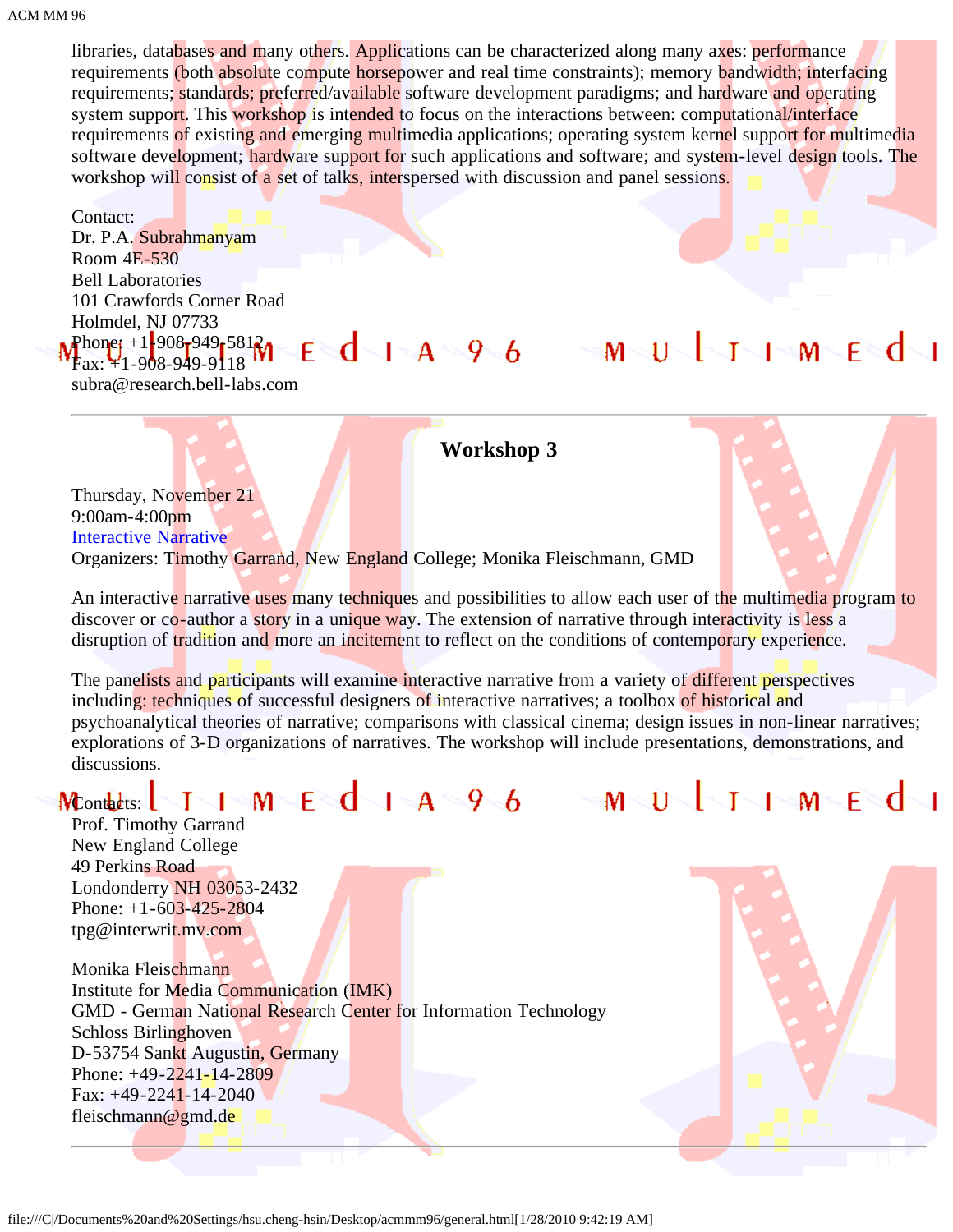### **Workshop 4**

MNUNINININIENdNI

M

Friday, November 22  $M:00$ am-5: $30$ pm  $^{\circ}$  M  $^{\circ}$ F Digital Video Libraries and Interoperability Organizer: Craig Marcus, CMU

This workshop will act as a working group meeting for video/multimedia library research---both established groups and those with a newfound interest in video libraries. The morning will be devoted to presentations by various research groups about their current systems and future plans. Presentations could include information relevant to the model or structure of the library exported to client applications as well as descriptions of the client interactions with the library. The afternoon will be devoted to a group discussion of interoperability issues. Interoperability is a key usability issue in video libraries. The discussion should help illuminate many important issues in video library architecture and possibly spark several joint interoperability experiments between existing libraries/clients.

Contact: Craig Marcus School of Computer Science Carnegie Mellon University 5000 Forbes Ave. Pittsburgh PA 15213-3890 Phone: +1-412-268-8970 neek+interop@cs.cmu.edu

**Workshop 5**

 $\overline{O}$ 

Friday, November 22 9:00am-5:30pm Using Multimedia Assessment Tools Organizer: Geri Gay, Cornell University

M

We have only just begun to understand and appreciate the multiple ways in which a multimedia educational system influences or enhances student learning. A major challenge in assessing the impact of learning technologies relates to the difficulty of gathering, organizing, and presenting useful data in collaborative multimedia environments. Technologically-rich environments demand equally rich data collection and analysis tools---ones capable of examining human-computer interactions as well uses of multiple representations of information. These technologies not only allow evaluators and researchers to gather data from the systems being used, they allow integration of other data as well---observations, interviews, video and audio records, documents produced, and more. The technologies also support researchers as they analyze the data and develop their interpretations of the use of the systems. The goal of this workshop is to examine the uses of multimedia assessment tools in order to understand how well multimedia technologies influence learning. The workshop will include demonstrations of systems ranging from simulations to digital libraries and museums will be demonstrated. A series of multimedia assessment tools and analysis techniques will be discussed during the workshop by people from diverse backgrounds (researchers, developers, multimedia publishers, librarians, M - C  $\mathbf{A}$ 9 6 U M **Moundation** officers) H. S. M J.

| Contact:<br>Prof. Geri Gay   |  |  |
|------------------------------|--|--|
|                              |  |  |
| Interactive Multimedia Group |  |  |
| 321 Kennedy Hall             |  |  |
| Cornell University           |  |  |
| Ithaca, NY $14853$           |  |  |
|                              |  |  |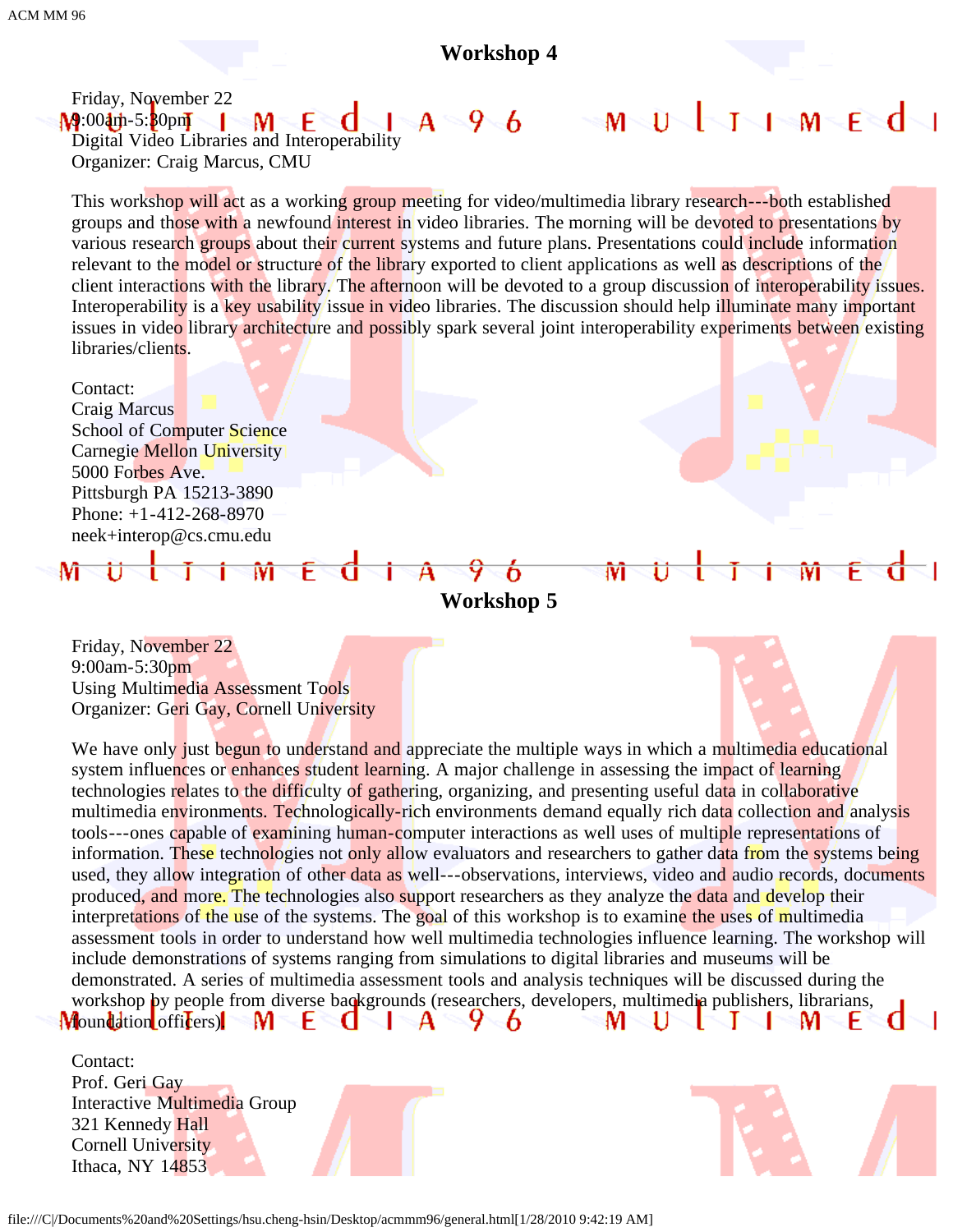Phone: +1-607-255-5530 Fax:  $+1-607-255-4346$ gkg1@cornell.edu

# **Technical Papers**

### **Program Co-Chairs**

Wendy Hall Dept. of Electronics and Computer Science Miversity of Southampton, đ F

T.D.C. Little Dept. of Elec. and Computer Engr. Boston University

### **Program Committee:**

- John Buford, University of Massachusetts at Lowell
- Shih-Fu Chang, Columbia University
- Wolfgang Effelsberg, University of Mannheim
- Carole Goble, Manchester University
- Jorge Haake, GMD-IPSI
- Wolfgang Klas, GMD-IPSI
- Wendy Mackay, University of Paris
- Klara Nahrstedt, University of Illinois at Urbana-Champaign
- Roy Rada, University of Liverpool
- Ian Ritchie, Heriot-Watt University/British Computer Society
- Brian Smith, Cornell University
- Dan Swinehart, Xerox Palo Alto Research Center
- Yuzuru Tanaka, Hokkaido University
- . William Tetzlaff, IBM Thomas J. Watson Research Center M Hirotada Ueda, Hitachi Denshi, Ltd.
	- Harrick Vin, University of Texas at Austin
	- HongJiang Zhang, HP Labs
	- Hui Zhang, Carnegie Mellon University

### **Extended Program Committee:**

- Paul D. Amer, University of Delaware
- David Anderson, Sonic Solutions
- Vivek Bansal, NEC, C&C Research Labs
- Ernst W. Biersack, Institute EUROCOM
- Yitzhak Birk, Technion
- Gordon Blair, Lancaster University
- Meera M. Blattner, University of California, Davis, and LLNL
- Peter Bosch, CWI and University of Twente
- David Boyer, Bellcore
- Florian Brody, New Media Consulting, Vienna and Art Center College of Design
- M. Cecelia Buchanan, Washington State University



# MUJJHMEd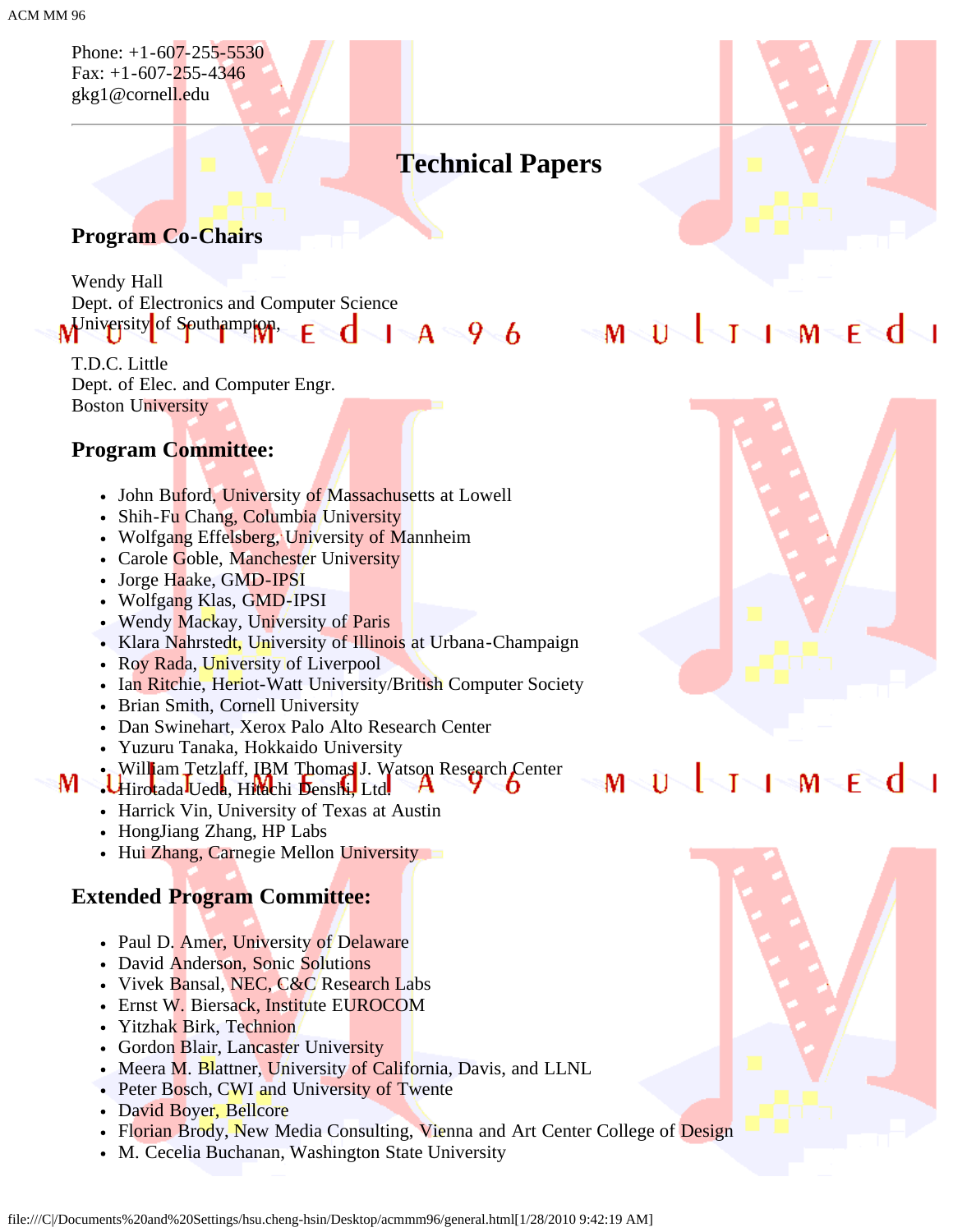- Dick Bulterman, CWI
- Tom Calvert, Simon Fraser University
- Andrew T. Campbell, Columbia University M.
	- $\cdot$ Luiz Fernando Rust da Costa Carmo, NCE/UFRJ 6
		- Tzi-cker Chiueh, SUNY Stonybrook
		- Jon Crowcroft, UCL
		- Ming-Syan Chen, IBM Thomas J. Watson Research Center
		- Gino Cheng, University of Southern California
		- Michael Christel, Carnegie Mellon University
		- Soon M. Chung, Wright State University
		- Gil Cruz, Andersen Consulting
		- Isabel Cruz, Tufts University
		- Asit Dan, IBM Research, Yorktown Heights
		- Glorianna Davenport, MIT Media Lab
		- Hugh Davis, University of Southampton (and Multicosm Ltd)
		- Michel Diaz, LAAS du CNRS
		- George Drapeau, SunSoft
		- David H.C. Du, University of Minnesota
		- Fabrice Dupuy, France Telecom CNET
		- Alexandros Eleftheriadis, Columbia University
		- J. Robert Ensor, Lucent Technologies, Bell Labs J
		- ulio Escobar, SENACYT
		- Seongbae Eun, Han Nam University
		- Steven Feiner, Columbia University
- $\cdot$ 1 Jim Foley, Mitsubishi Electric Research Labs  $9\,$  6 M
	- Edward A. Fox, Viginia Tech
	- Borko Furht, Florida Atlantic University
	- JJ Garcia-Luna-Aceves, University of California at Santa Cruz
	- Franca Garzotto, Politecnico di Milano
	- D. James Gemmell, Microsoft
	- Arif Ghafoor, Purdue University
	- Athula Ginige University of Technology, Sydney
	- Forouzan Golshani, Arizona State University
	- Bill Grosky, Wayne State University
	- Venkat N. Gudivada, Ohio University
	- Yechezkal-Shimon Gutfreund, GTE Laboratories
	- Rei Hamakawa, NEC Corporation
	- Lynda Hardman, CWI
	- Rune Hjelsvold, Siemens Corporate Research
	- Jau-Hsung Huang, National Taiwan University
	- Jim Huang, Honeywell Technology Center
	- Barry J. Hudson, Westinghouse Savannah
	- John Ibbotson, Applied Science and Technology, IBM UK Ltd
	- Hiroshi Ishii, MIT Media Lab
	- Kevin Jeffay, University of North Carolina at Chapel Hill
- •, C. R. Kalmanek, AT&T Research M . Dilip Kandlur, IBM Watson Research Center
	- Ahmed Karmouch, University of Ottawa
	- Randy H. Katz, UC Berkeley
	- Bhumip Khasnabish, GTE Labs
	- Martin Kienzle, IBM Watson Research Center
	- Cheeha Kim, Pohang University of Science and Technology
	- Willard Korfhage, Polytechnic University
	- Paul H. Lewis, University of Southampton

# MUJJIMEd



#### √l∿T∑l≫M∿ F ेत  $\mathsf{M}^ \Gamma$





 $\mathbf{M}$ 

M

6

11

F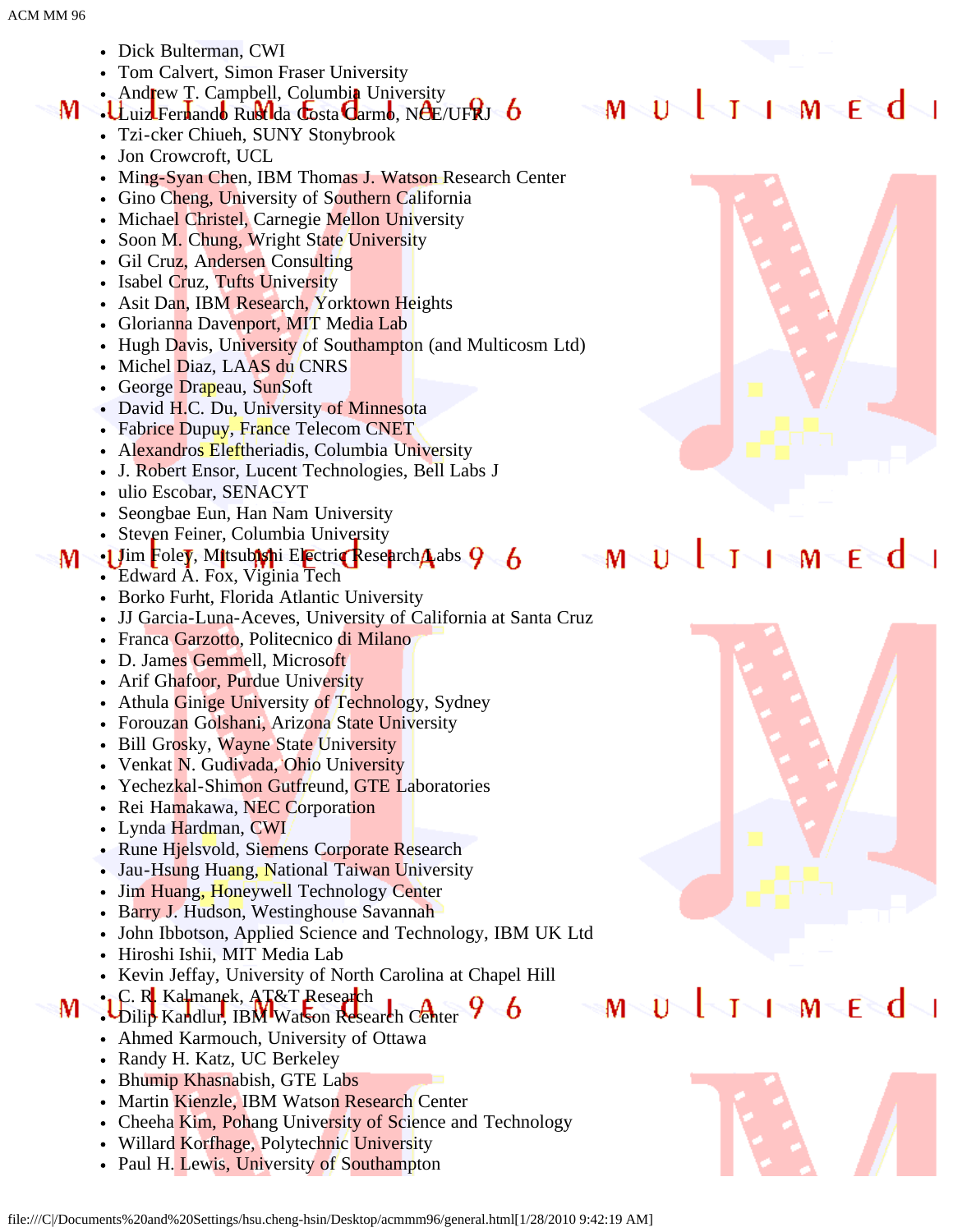- Li Li, Bell-Northern Research
- Peiya Liu, Siemens Corporate Research
- David Lowe, Undiversity of Technology, Sydney
- Bryan Lyles, Xerox PARC
- Fillia Makedon, Dartmouth College
- Elizabeth Mynatt, Xerox PARC
- Bernard Merialdo, Institut EURECOM
- Vicki de Mey, Salamander Interactive
- Ethan V. Munson, University of Wisconsin-Milwaukee
- A. Desai Narasimhalu, Institute of System Science, National University of Singapore
- Erich Neuhold, GMD Dharmstadt
- Kingsley C. Nwosu, Lucent Technologies (AT&T Bell Labs.)
- Max Ott, C&C Research Labs, NEC USA M-

### • Giovanni Pacifici, **IBM E.J. Watson Research Center**

- Beverly Park Woolf, University of Massachusetts at Amherst
- Garry M. Paxinos, Metro Link Inc. and Florida Center for Electronic Communication
- Alex (Sandy) Pentland, MIT Media Lab
- Maria Jose Perez-Luque, University of Navarra
- Tom Pfeifer, Technical University of Berlin/GMD-FOKUS
- Steve Pink, SICS
- George C. Polyzos, University of California, San Diego
- Nikos B. Pronios, INTRACOM S.A.
- Srinivas Ramanathan, Hewlett-Packard Laboratories
- P. Venkat Rangan, University of California at San Diego
- Samuel A. Rebelsky, Dartmouth College
- Dave Redell, DEC Systems Research Center
- Kurt Rothermel, University of Stuttgart
- David De Roure, University of Southampton
- Larry Rowe, UC Berkeley
- Pierre de Saqui-Sannes, ENSICA
- Chris Schmandt, MIT Media Lab
- Eve Schooler, Caltech

M

- Stan Sclaroff, Boston University
- Behzad Shahraray, AT&T Research
- Morris Stoman, Imperial College of Science Tophnology and Medicine  $1 - M -$ F <d

M

- Gerard J.M. Smit, University of Twente
	- Stephen W. Smoliar, FX Palo Alto Laboratory, Inc.
	- Cormac J. Sreenan, Bell Laboratories
	- Ralf Steinmetz, Technical University of Darmstadt
	- Scott M. Stevens, Software Engineering Institute, Carnegie Mellon University
- Jay Strosnider, Carnegie Mellon University
- Kazuo Sugihara, University of Hawaii at Manoa
- Maria Theodoridou, CWI and FORTH
- Jonathan Walpole, Oregon Graduate Institute of Science & Technology
- Sylvia Wilbur, Queen Mary & Westfield College
- Michael Wilson, Rutherford Appleton Laboratory
- Michael Wynblatt, Siemens Corporate Research
- Raj Yavatkar, Intel
- James C. Yee, Philips Research Palo Alto
- Polle Zellweger, Xerox PARC
- Lixia Zhang, Xerox PARC
- Wei Zhao, Texas A&M University
- Taieb Znati, University of Pittsburgh
- Michael J. Zyda, Naval Postgraduate School



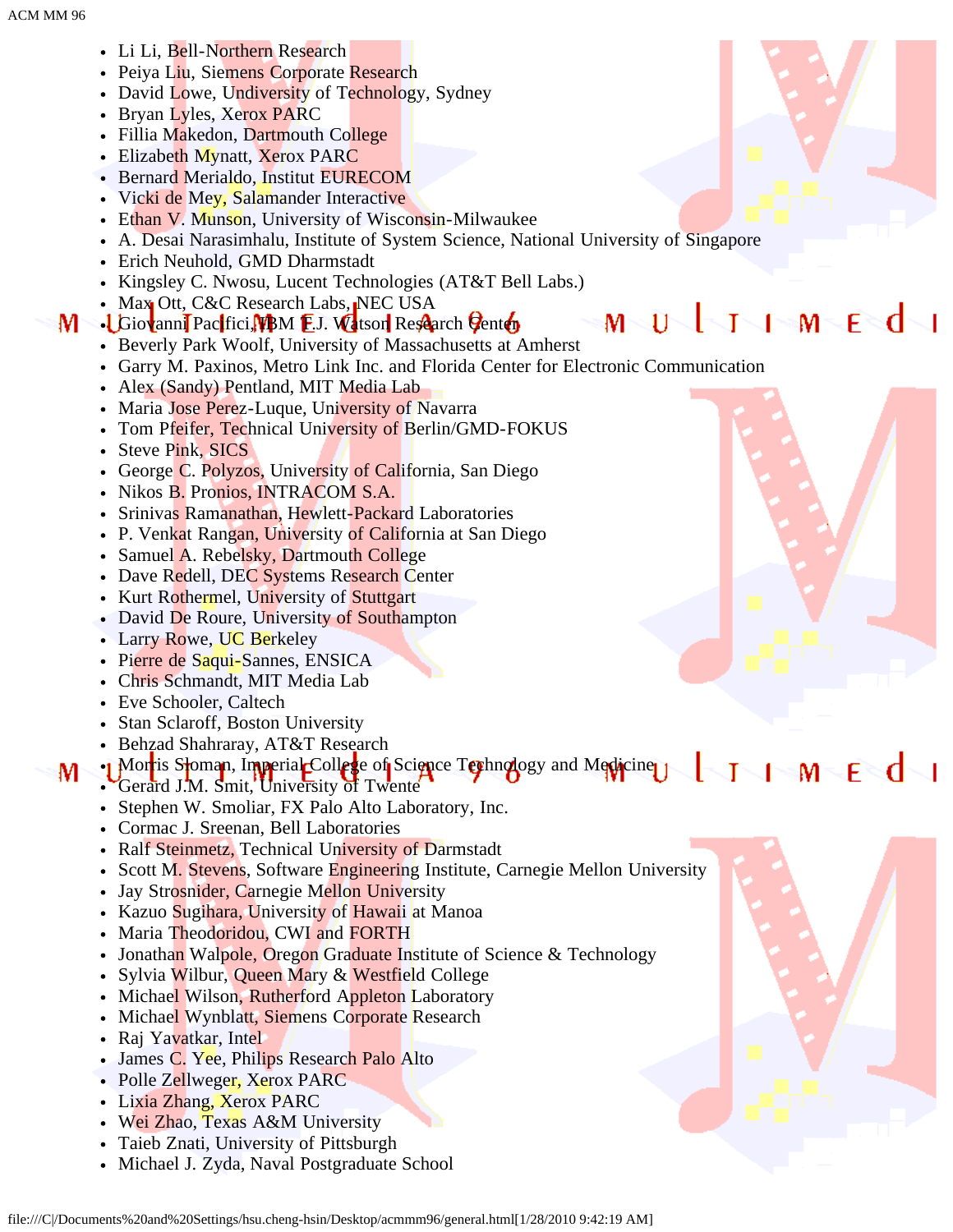The Program Chairs gratefully acknowledge the effort and expertise provided by the extended members of the **Program Committee.** These individuals, not listed here, will be recognized in the Conference Proveedings. G

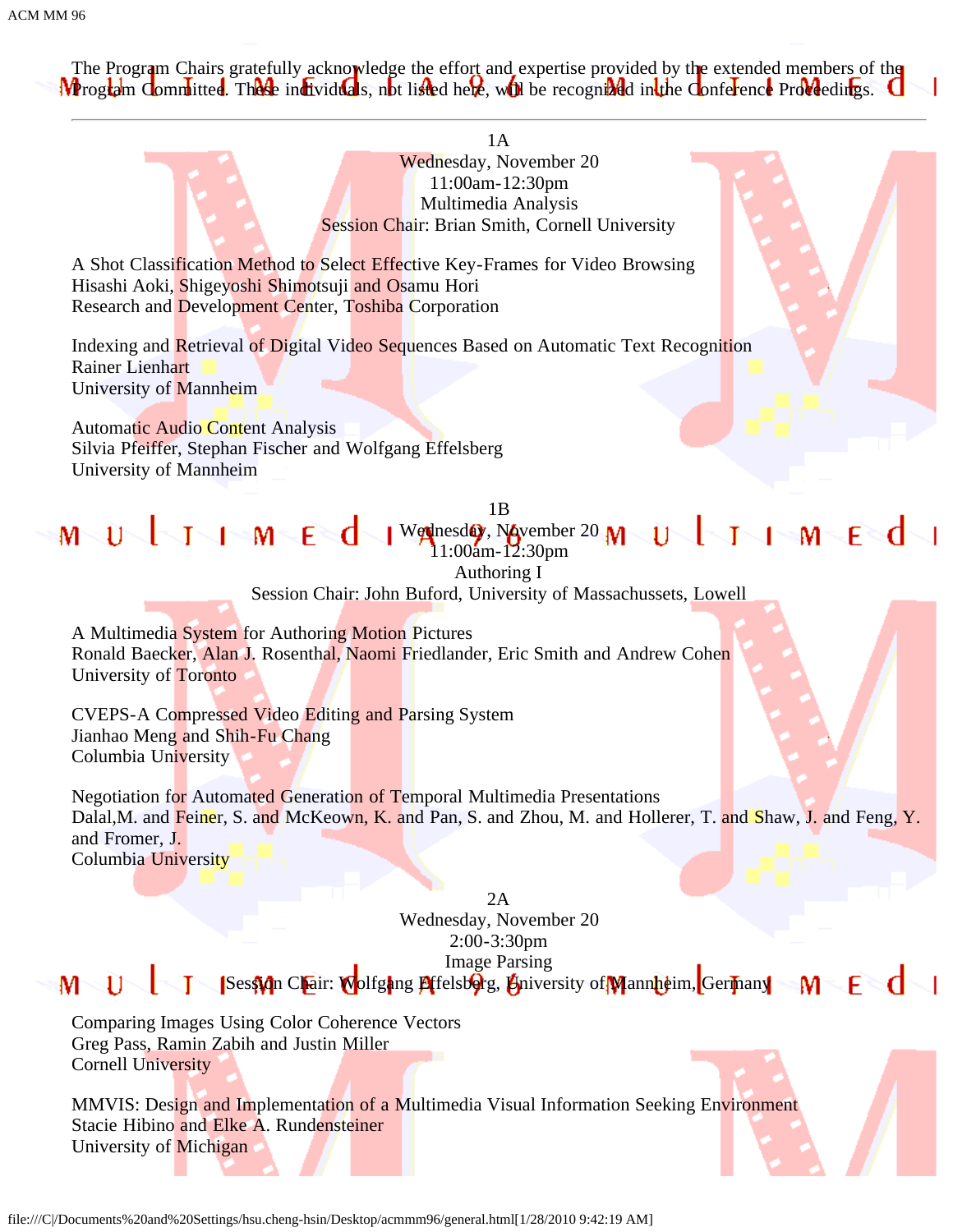VisualSEEk: A Fully Automated Content-Based Image Query System John R Smith and Shih-Fu Chang Columbia University

> 2B Wednesday, November 20 2:00-3:30pm System Building Session Chair: Dan Swinehart, Xerox Palo Alto Research Center

On-Demand Regional Television over the Internet Haakon Bryhni, Hilde Lovett, Erling Maartmann-Moe, Dag Solvoll and Tryggve Sorenson Morvegian Computing Matre E  $\mathbf{d}$  |  $\mathbf{A} \cdot \mathbf{9}$  &  $\mathbf{M} \cdot \mathbf{U}$  |  $\mathbf{I} \cdot \mathbf{I} \cdot \mathbf{M}$  E  $\mathbf{d}$  |

A Centralized Audio Presentation System Albert L. Papp III and Meera M. Blattner University of California, Davis, and Lawrence Livermore National Laboratory

Transport QoS Programmability Andrew Campbell and Geoff Coulson Columbia University and Lancaster University

> 3A Wednesday, November 20 4:00-5:00pm Scheduling and Synchronization Session Chair: Hui Zhang, Carnegie Mellon University

Adaptive Rate-Controlled Scheduling for Multimedia Applications David K.Y. Yau and Simon S. Lam University of Texas at Austin

Proving Temporal Consistency in a New Multimedia Synchronization Model J.P. Courtinat and R.C. De Oliveira **THMEd**  $\sqrt{4}$   $\sqrt{4}$   $\sqrt{6}$  $-M < 1$  $\sim$ MAAS/CNRS T IM EC

3B

Wednesday, November 20 4:00-5:00pm Applications Session Chair: Hirotada Ueda, Hitachi Denshi, Ltd.

Image Compositing System Capable of Long-Range Camera Movement Masaki Hayashi, Kazuo Fukui and Yasumasa Ito NHK Science and Technical Research Labs

'Smart Clothing': Turning the Tables (Privacy and Personal Empowerment through wearable Multimedia and Wireless Communications) Steve Mann MIT Media Lab

> 4A Thursday, November 21 9:00-10:30am Groupware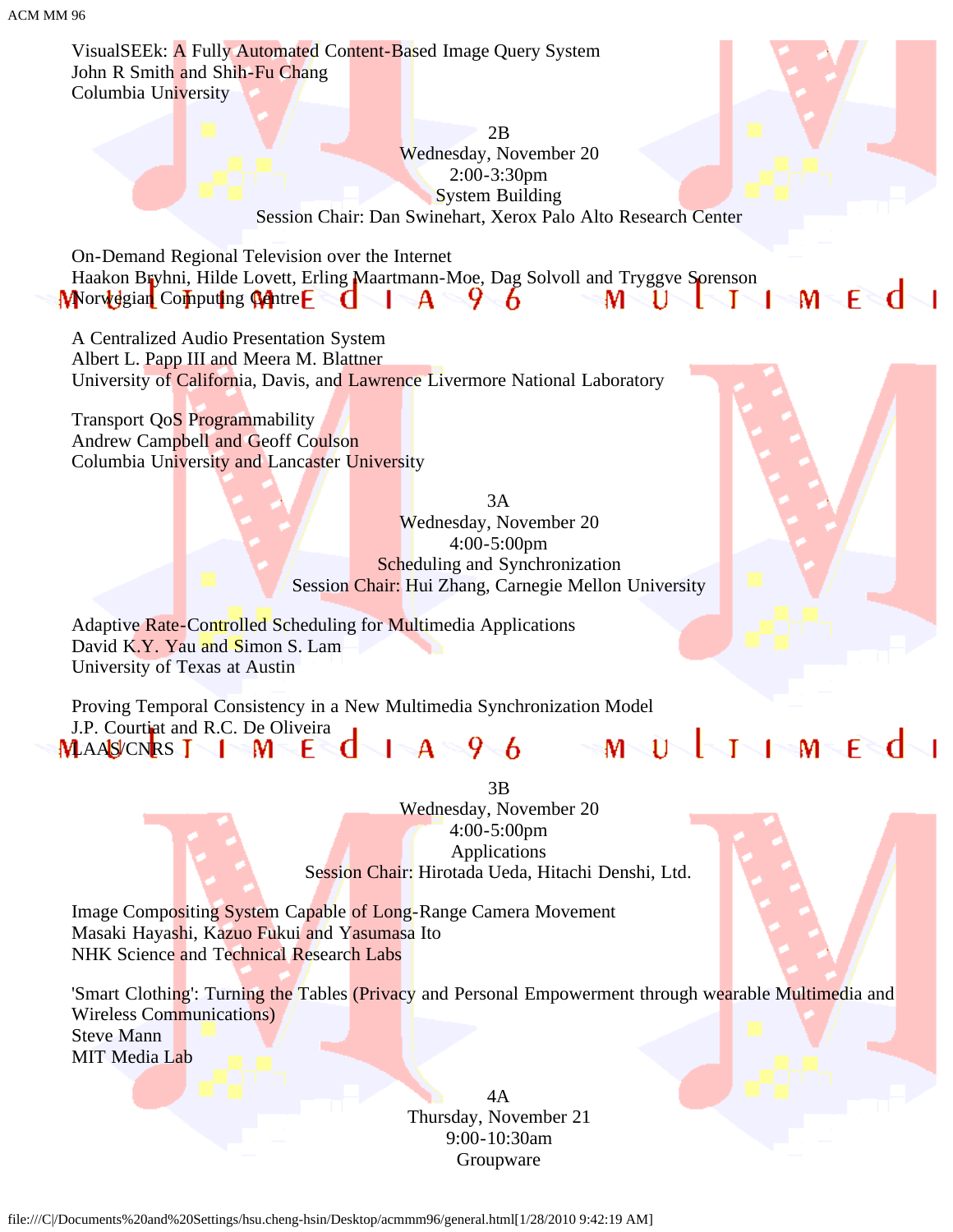

A Quality Planning Model for Distributed Multimedia in the Virtual Cockpit Mark Claypool and John Riedl<br>Iniversity of Minnesota M  $-M < 1$  $A \rightarrow 96$ WUniversity of Minnesotal VI

An Empirical Study of Attending and Comprehending Multimedia Presentations Peter Faraday and Alistair Sutcliffe City University, London

> 5B Thursday, November 21 2:00-3:30pm Servers



 $\Box$ 

file:///C|/Documents%20and%20Settings/hsu.cheng-hsin/Desktop/acmmm96/general.html[1/28/2010 9:42:19 AM]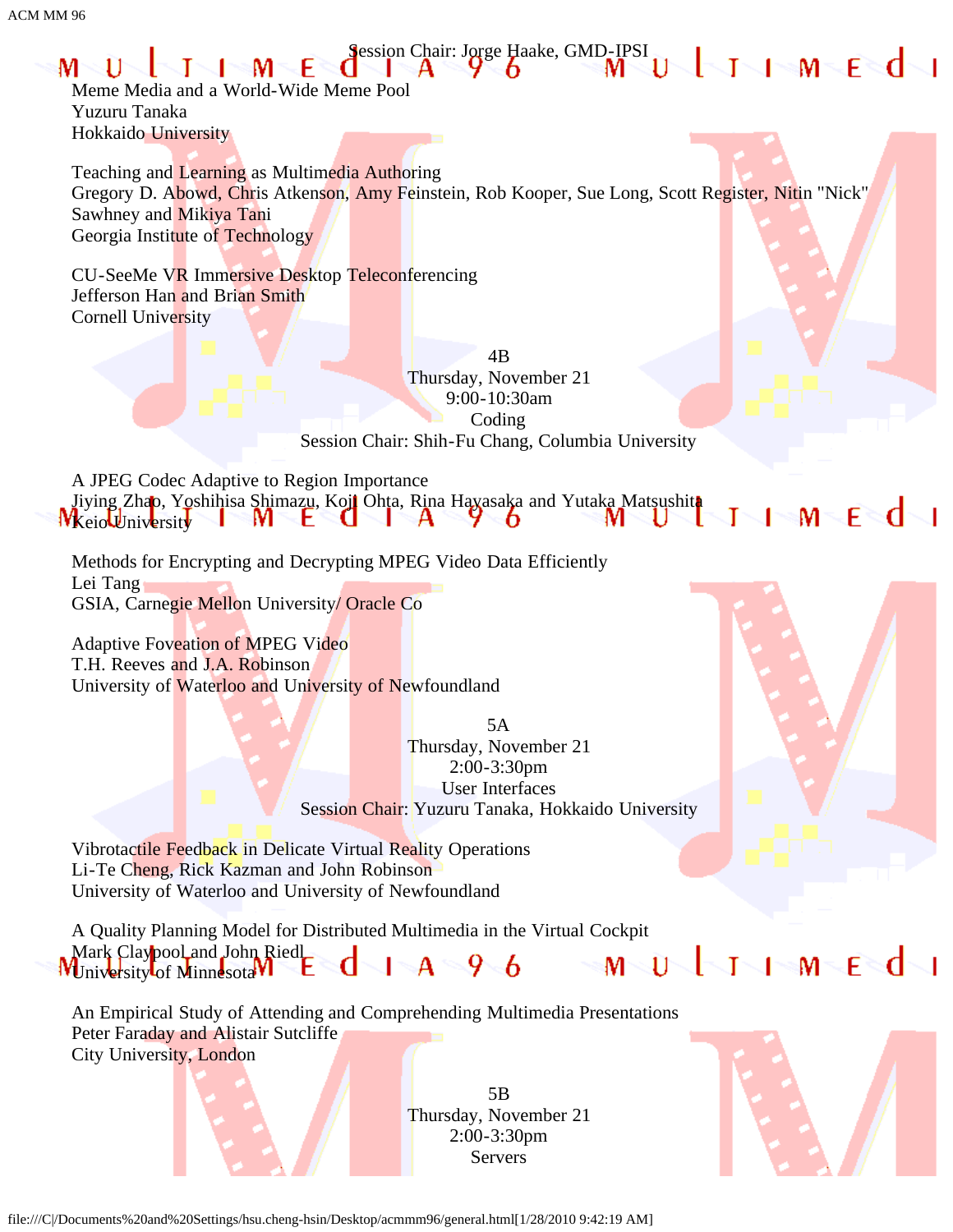Session Chair: William Tetzlaff, IBM Thomas J. Watson Research Center

Segmented Information Dispersal (SID) for Efficient Reconstruction in Fault-Tolerant Video Servers Ariel Cohen and Walter Burkhard University of California

Adventures in Building the Stony Brook Video Server Michael Vernick, Chitra Venkatramini and Tzi-cker Chiueh State University of New York at Stony Brook

Disk Striping Strategies for Large Video-on-Demand Servers Tat-Seng Chua, Jiandong Li, Beng-Chin Qoi, Kain-Lee Tan **W** Vational University of Singapore

# MNUNINININENdH

### **Thursday, November 21 4:00-5:00pm Award Papers**

Session Chair: T.D.C. Little, Boston University and Wendy Hall, University of Southampton

Best Paper

Open-Vocabulary Speech Indexing for Voice and Video Mail Retrieval M.G.Brown, J.T.Foote, GJF Jones, K.Sparck Jones and S.J.Young Olivetti Research Ltd and Cambridge University

Best Student Paper

Do Story Agents Use Rocking Chairs? The Theory and Implementation of One Model for Computational Narrative Kevin Brooks

MIT Media Lab

6A Friday, November 22 9:00-10:30am Authoring II Session Chair: Roy Rada, University of Liverpool

 $1$  M E  $d$  i a 96 M U  $1$  i m E  $d$  i

A Framework for Supporting Multimedia Document Authoring and Presentation K. Selcuk Candan, B. Prabhakran and V.S. Subrahmanian University of Maryland

Anecdote: A Multimedia Storyboarding System with Seamless Authoring Support Komei Harada, Eiichiro Tanaka, Ryuichi Ogawa and Yoshinori Hara NEC Corporation

Sketching Multimedia Templates for Generating Hypermedia from Specifications S. Fraisse, J. Nanard and M. Nanard LIRMM, Montpellier France

> 6B Friday, November 22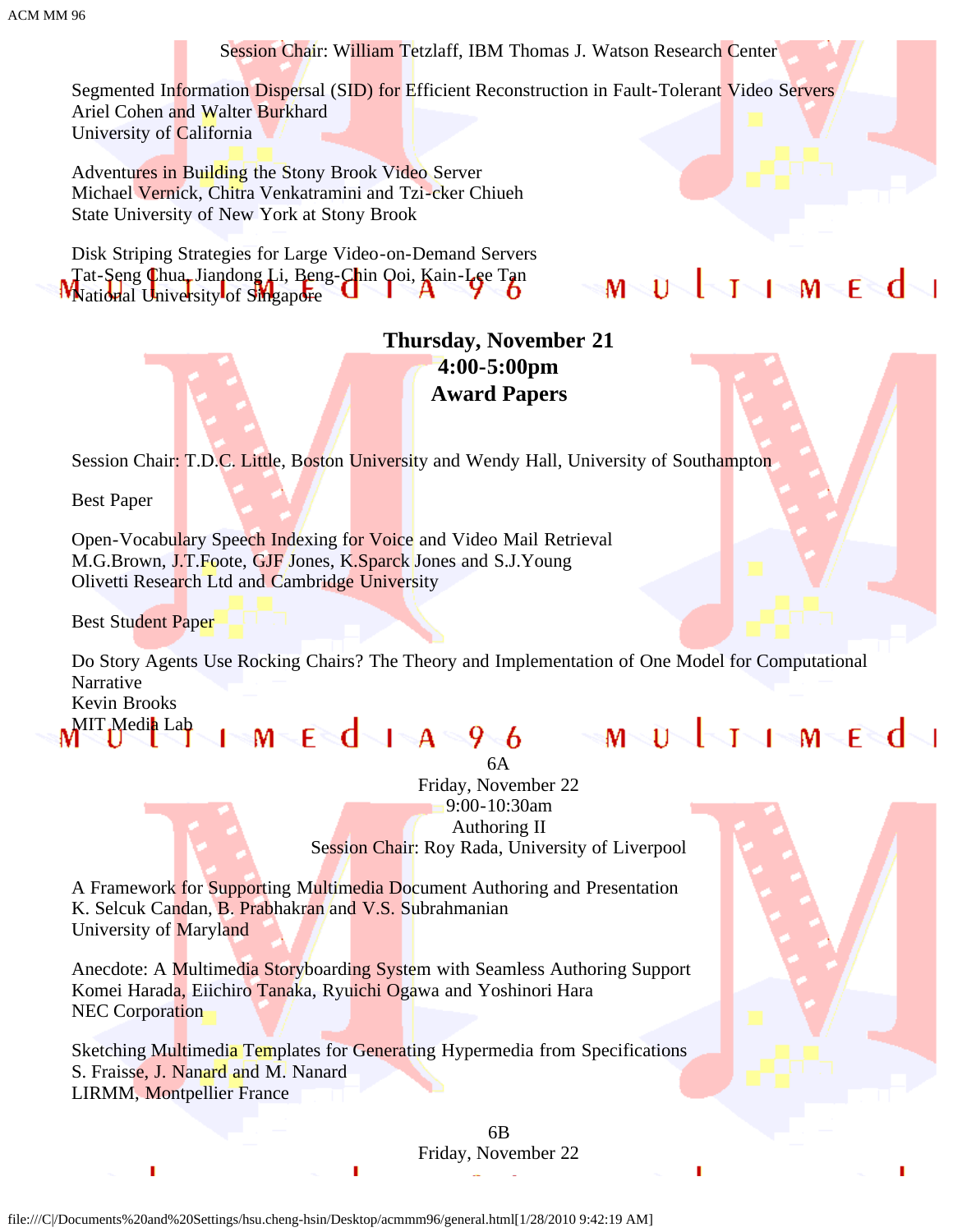#### 9:00<sub>1</sub> 10:20am MWUNNIMENI  $\Box$ M $\in$ d T **Networks**

 $M - E$   $d - 1$   $A - 9$   $6$ 

Session Chair: Klara Nahrstedt, University of Illinois at Urbana-Champaign

The Case for Concurrent Reliable Multicasting Using Shared Ack Trees Brian Neil Levine, David B. Lavo and J.J. Garcia-Luna-Aceves University of California, Santa Cruz

Enhancing Network Services through Multimedia Data Analysers Ferdinando Samaria, Harold Syfrig, Alan Jones and Andy Hopper Olivetti Research Ltd

Rate Shaping by Block Dropping for Transmission of MPEG-Precoded Video over Channels of Dynamic Bandwidth Wenjin Zeng and Bede Liu Princeton University

## **Panels**

Bob Allen Melloore  $1 - 1$ Morristown, NJ, USA Panels Chair

### **Panel 1 Wednesday, November 20 11:00am-12:30pm Selling Multimedia Goods and Services Over Broadband Networks**

This panel addresses the opportunities and issues related to the use of broadband networks as an emerging channel for the sale and delivery of multimedia goods and services. The benefits and risks will be explored from the diverse perspectives of technology providers, multimedia systems researchers, media content providers, and the legal/regulatory communities.

Panelists:

- Moderator: Allan Kuchinsky, Hewlett Packard Laboratories
- Tom Wilkins, Hewlett Packard Laboratories
- Andrew Lippman, associate director at MIT Media Lab
- Suzanne Donino, Turner Entertainment Networks M John Leitner, BYRNES L

 $\mathsf{L}$   $\mathsf{L}$   $\mathsf{L}$   $\mathsf{M}$   $\mathsf{L}$   $\mathsf{F}$   $\mathsf{M}$  $\Gamma$ M

 $\blacksquare$   $\blacksquare$   $\blacksquare$   $\blacksquare$   $\blacksquare$   $\blacksquare$   $\blacksquare$   $\blacksquare$   $\blacksquare$   $\blacksquare$   $\blacksquare$   $\blacksquare$   $\blacksquare$   $\blacksquare$   $\blacksquare$   $\blacksquare$   $\blacksquare$   $\blacksquare$   $\blacksquare$   $\blacksquare$   $\blacksquare$   $\blacksquare$   $\blacksquare$   $\blacksquare$   $\blacksquare$   $\blacksquare$   $\blacksquare$   $\blacksquare$   $\blacksquare$   $\blacksquare$   $\blacksquare$   $\blacks$ 

 $\mathsf{M}\backslash\mathsf{U}\backslash\mathsf{I}$   $\smallsetminus$ 

T

### **DESCRIPTION:**

The convergence of several technological, social, and business trends has provided strong incentives for telecommunications providers and other entities to deliver rich, multimedia information services to customers' homes over their network infrastructures. Some influential trends are the increasing speed of network connectivity, penetration of powerful client PCs into the home, and the advent of standard protocols and easy-touse browsing tools for networked, multimedia content. This has resulted in an explosion of demand for Internet and online service access in the home.

6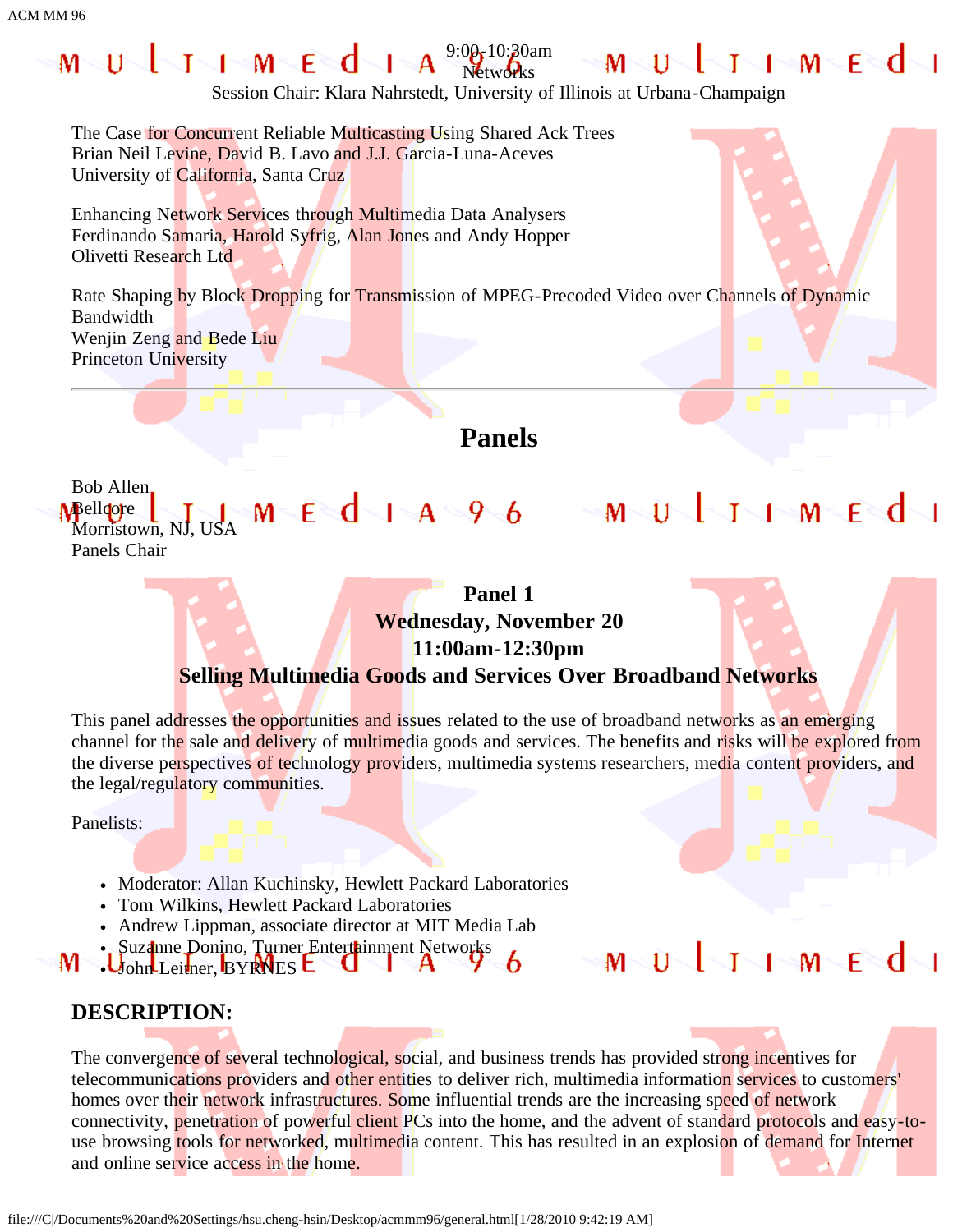One area of strong interest has been the use of broadband networks for selling goods and services in ways that are potentially more effective than that provided via more traditional media, e.g. printed direct-mail catalogs. There are three reasons why broadband networks may provide a more powerful medium:

- 1. IMMERSION: broadband networks, with their high bandwidth, can deliver rich, multimedia content to the home, providing an immersive purchasing experience, fundamentally changing the way consumers can interact with information.
- 2. PRECISION: the network can be used to find out customers' preferences, providing more targeted delivery of advertising, promotional materials, and product information to customers who may be receptive. Likewise, the network can be used to find out information on the behalf of the consumer, for example

-6

M

U

Т

M

н

d

- $\frac{1}{2}$  gathering competitive price information  $\bf{A}$ м
	- 3. UBIQUITY: facilities such as the World Wide Web can provide an international presence for a business, drastically extending the competitive reach of an enterprise, particularly for smaller ones.

9.

Goods that can be represented digitally, for example music, photographic images, and videos, are particularly well-suited for sale and delivery over broadband networks. Technologies like the World Wide Web and writeable optical storage are acting as disruptive forces within these and other industries. Cost models are being redefined and global competition is driving a phenomenon of "dis-intermediation", where the distribution channel between producer and consumer is increasingly direct and intermediaries in the distribution process are eliminated. For example, music publishers can sell directly to consumers, eliminating the record store as a distribution point. Expanding upon this, there is also the potential for recording artists to sell directly to their fans, eliminating the music publisher as a distribution point.

While there is great opportunity for new revenues, there are also a number of impediments that need to be overcome if these new models of networked retailing are to take root. Technical issues that need to be addressed include:

- end-to-end system performance in a complex, distributed environment.
- management of network bandwidth in both upstream and downstream directions, particularly where bandwidth is assymetrical.
- network and system fault management.
- support for the creation, deployment, and modification of services and content. M м
	- .Umultimedia asset management. F human interface issues, both for producers and consumers of multimedia goods and services.

Additionally there are a number of difficult issues related to the business models and to the legal and regulatory framework within which these services will be deployed. These issues include:

- management of property rights (copyright, trademark, licensing/royalties)
- editorial/policy controls over copyrighted materials, e.g. concerns over offensive materials provisions in the recent Telecommunications Act.
- support for targeted advertising. This is particularly difficult in the Internet environment, which conforms to a "pull" model of advertising, rather than the "push" model inherent in broadcast television and radio.
- administration of multimedia content, particularly in relation to pricing, billing, and allocation of revenues among producers and distributors.

There is a strong interplay between the technical and business issues and considerable controversy about how best to resolve them. This panel will explore these controversies and address the opportunities and issues from a diverse set of perspectives:

Tom Wilkins (Hewlett Packard Laboratories) will discuss the technology platforms and infrastructure that enable broadband delivery of multimedia goods and services. Technology trends for the home PC platform, various networking alternatives, and emerging user interface modalities, will be addressed. End-to-end system issues of **performance, bandwidth management**, and multimedia asset management will be identified. ٨A c÷ d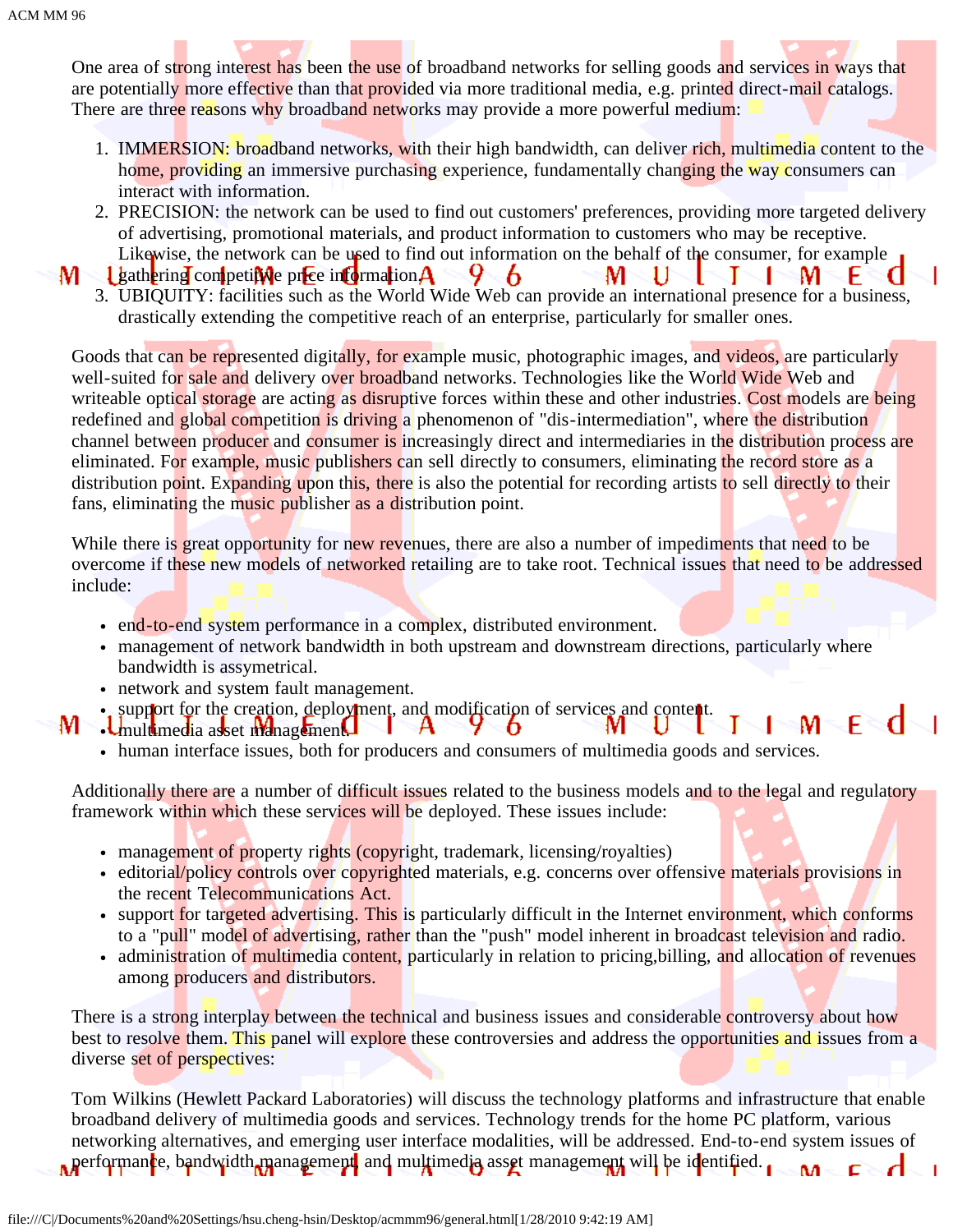39.8

Andrew Lippman (MIT Media Lab) will discuss applications areas of particular promise for the future of consumer entertainment systems including the internet, television, movies, and computing in the house and on your person. He will address the ways in which computing will diffuse throughout diverse members of society and cultures throughout the world, to the very young, the very old, the infirmed, the rich and the poor. Sound and picture representations are a basis for this, as are innovations in interfaces and communications systems.

Suzanne Donino (Turner Entertainment Networks) will discuss the opportunities provided by alternative delivery channels for their extensive libraries of multimedia materials, as well as the issues they need to address in order to be able to achieve this. Issues include management of large, heterogeneous databases, protection of intellectual property, and administration of multimedia content.

John Leitner (BYRNES) will elaborate on the legal and regulatory issues relating to networked delivery of multimedia content and the impact of electronic commerce upon the global workforce. Is there any regulation, is it adequate, can it be regulated, can the legal owner of intellectual property transmitted by electronic means be protected and by whom. The application of these concerns as they apply to various sectors, ranging from multimedia to banking, from private enterprise to U.S. Customs and the World Customs Organization will be addressed.

**FORMAT:** The panel will emphasize the contrasts among the diverse viewpoints, as well as attempt to identify unanticipated synergies. A high degree of interaction is expected among the panelists and with the audience. The moderator envisions a brief presentation by each panelist (maximum 10 minutes), each followed by a brief period (maximum 5 minutes) for other panelists to pose questions and challenge assumptions. This will be followed by an opportunity for the audience to pose questions and challenge assumptions (maximum 30 minutes).

### **BIOGRAPHIES:** Suzanne Donino

Senior Vice President Phone: (404) 885-4574 Turner Entertainment Networks (T.E.N.) email: suzanne.donino@turner.com Network Operations Fax: (404) 885-4933 1050 Techwood Drive Atlanta, GA 30318



Suzanne Donino, Senior Vice President of Network Operations for Turner Entertainment Networks is responsible for Turner Entertainment Networks' Broadcast Operations, Library Services, Log Management, Billboard Production, Program Edit, Satellite Operations, Advanced Network Operations, Promotional Planning, Closed Captioning and Project Scarlett (a cross-divisional computer software development). Turner Entertainment Networks consists of TBS (local and Superstation feeds), TNT, Cartoon Network, Turner Classic Movies, TNT Latin America and Cartoon Network Latin America. Suzanne was involved with the launches of and provides ancillary support to the off site operations of TNT/Cartoon Network Europe and TNT/Cartoon Network Asia. Prior to becoming Senior V.P. of Network Operations, Suzanne was Vice President of T.E.N. Network Operations. Early in her career with Turner, she assumed responsibility for many operational duties while handling the daily Traffic duties of commercial order clearance for Turner Broadcasting System. She has **M** been working for Turner Broadcasting System, Inc. for two lve years. M U т T. M н.

Prior working for Turner Broadcasting System, Suzanne's work experience included Traffic Manager for Lifetime (formerly the Cable Health Network), Account Supervisor for B-W Advertising in Phoenix, Arizona and Traffic Manager for KTVK-TV in Phoenix, Arizona.

Tom Wilkins Hewlett Packard Laboratories Phone: (415) 857-8566 1501 Page Mill Road email: wilkins@hpl.hp.com Palo Alto, CA 94304-1181 FAX: (415) 857-8526

Tom Wilkins is a Project Manager for Hewlett-Packard Labs in Palo Alto, Ca. Tom has been involved in the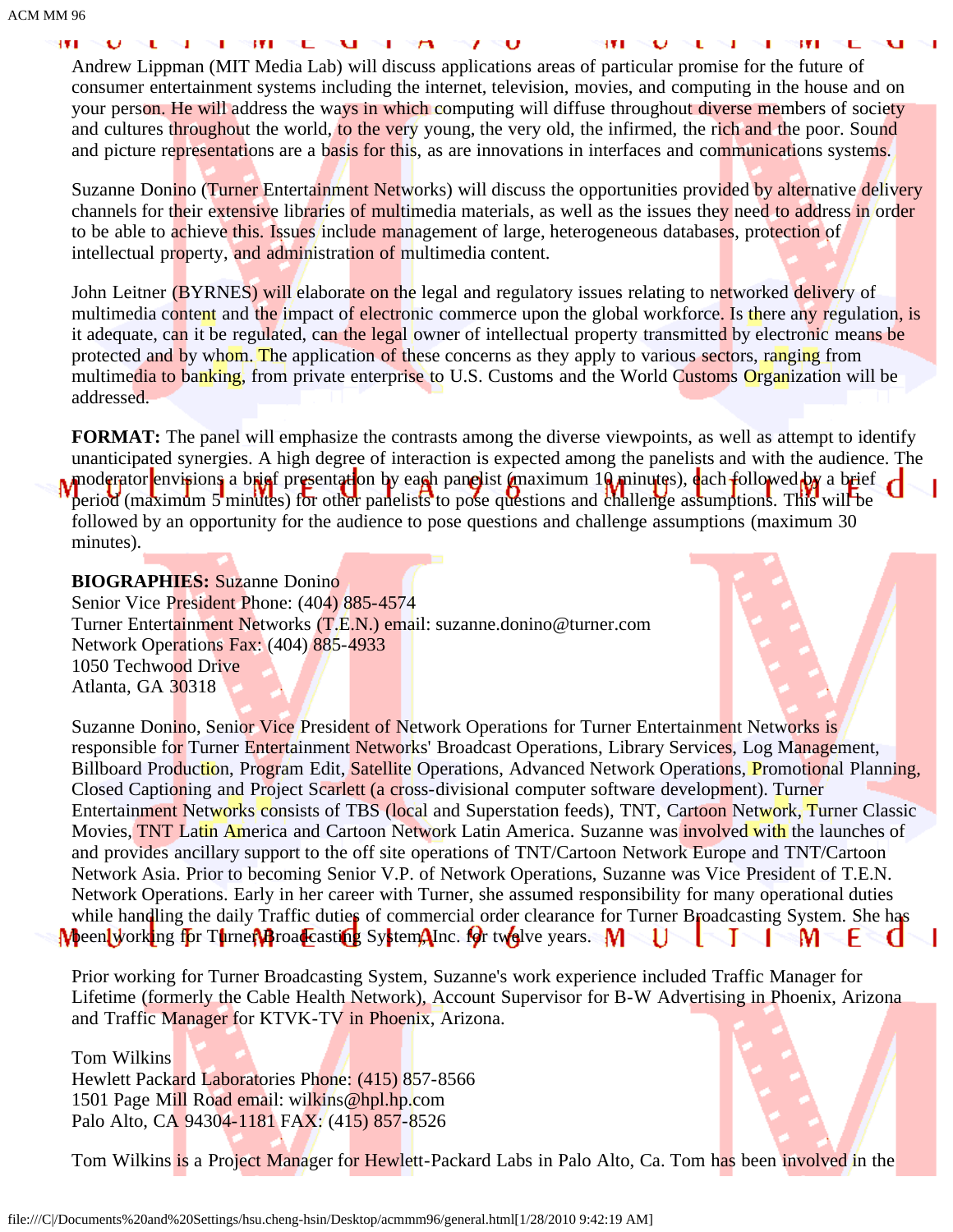development of interactive environments for the last 8 years as R&D manager for HP's worldwide interactive communications and education network. He has served on the United States Distance Learning Association's board of directors for the last 3 years and has participated in technical designs for communications systems for university and industrial environments Tom was recently inducted into the Distance Learning Hall of Fame for influencing the development of the distance learning industry. The HP network he created received an award for corporate training environments in telecom XII. Tom has been a speaker at numerous industry events and has been featured in industry and national magazines, most recently by Forbes on just-in -time information. Tom has been with HP for over 16 years and holds a BBA in Operations Research, an MBA and technical certificate in Broadcast Engineering.

#### $A = 96$ Mandrew Lippman | M F a

11  $\mathsf{I} = \mathsf{M}$ м Т

F

⊥⊸M≂F≋d

M

Associate Director, MIT Media Laboratory Phone: (617) 253-0338 20 Ames Street email: lip@mit.edu Cambridge, MA 02139

Andy Lippman has spent the past 27 years at MIT in capacities ranging from undergraduate to associate professor. He is currently Associate Director of the Media Laboratory and is directly responsible for research programs in the lab addressing the future of television, movies, consumer entertainment systems, and multimedia workstations. In recent years, his work has concentrated on digital representations of moving image sequences for compression, interaction and analysis as well as the systemic considerations of image communication systems ranging from HDTV to desktop movies. He has participated in congressional and international meetings on communications, American competitiveness and the future of television.

In the past, he directed the Architecture Machine Group and gained some notoriety for the development of an early interactive videodisc system, the Movie-Map, which enabled viewers to literally pre-experience a trip to Aspen, Colorado via a video personal computer. Later work included the "Movie-Manual" an electronic book written individually for each reader as it was being read, and research programs in teleconferencing, news information, and personalized publishing. He has been published widely and made over one hundred presentations, for technical and lay audiences, on interactivity, high definition television, personal communications and entertainment in the next century.

#### $1-A=9.6$ F м a Mohn A. Leitner

President & CEO Phone: (415) 692-1142 BYRNES email: john.leitner@byrnesnet.com 100 Rollins Road Fax: (415) 692-8498 Millbrae, CA 94030-3115

John Leitner is a spokesman, lecturer and educator on international trade issues in the United States and overseas. He is author of training videos, textbooks, and editorials, and is a recognized leader in the international trade community. He Chairs the Transport Documents Committee which works with the United States Council on International Banking (USCIB) in developing the internationally accepted rules for documentary credits. He also Chairs the Facilitation Committee, a council to coordinate and reconcile issues among the various local, state, federal agencies, ports and private sector firms involved with international commerce. He is a Director & VP of the California Council for International Trade (CCIT). Mr. Leitner is licensed by the U.S. Department of the Treasury, Customs Service. In 1978 he was appointed by the Secretary of Commerce to the Export Council, a position he still holds while being CEO of byrnes, a collection of professional services for global redistribution since 1907.

6

Allan Kuchinsky (moderator) Hewlett Packard Laboratories Phone: (415) 857-7423 1501 Page Mill Road email: kuchinsk@hpl.hp.com Palo Alto, CA 94304-1181 FAX: (415) 857-8526м 11 M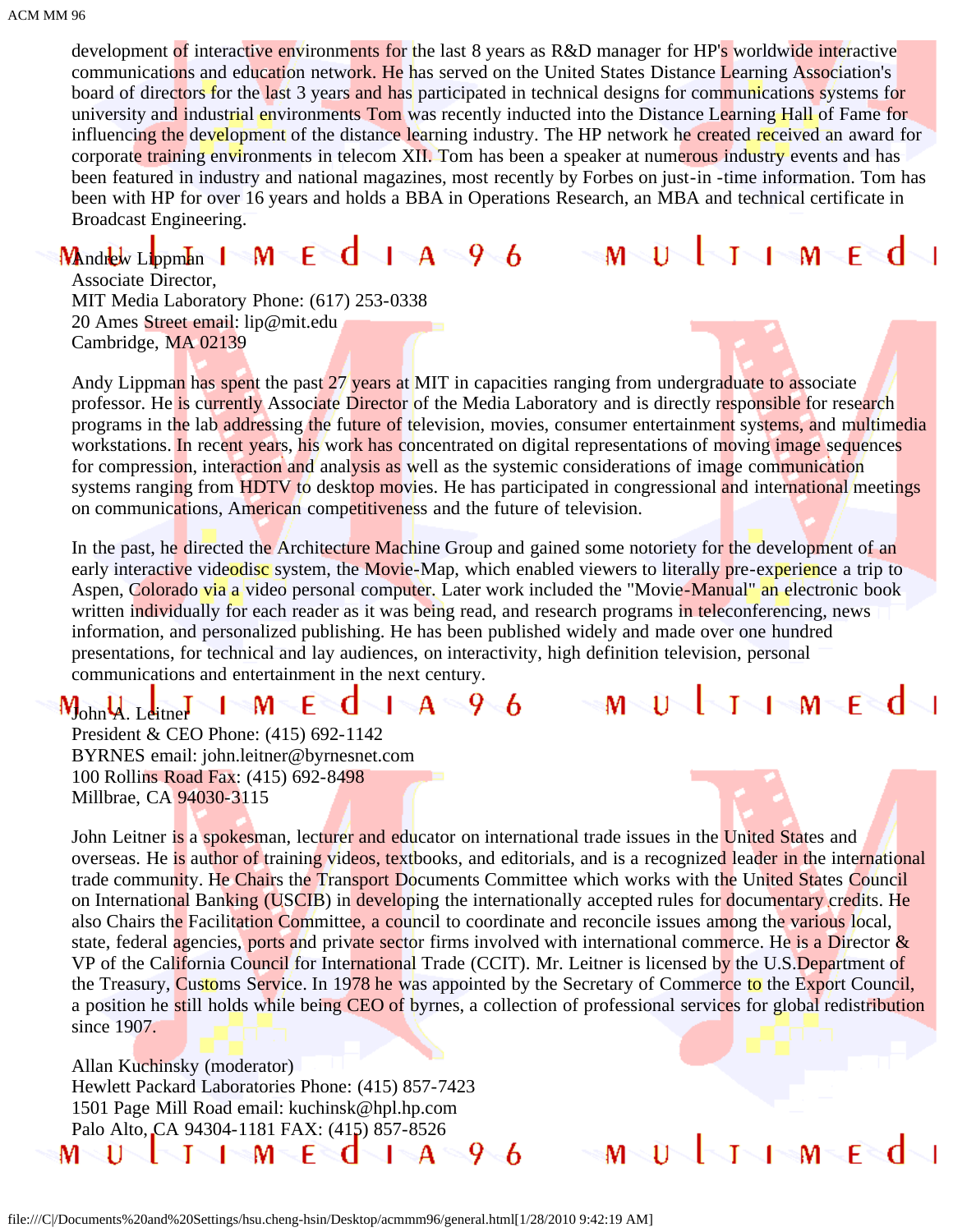Allan Kuchinsky is a Research Scientist at Hewlett Packard Laboratories in Palo Alto, California. His current work focuses upon software application architectures for broadband residential information systems. Previous work includes management of research into collaborative multimedia systems, active electronic mail systems, and applied artificial intelligence tools. Prior to his work HP Labs, Allan worked on VLSI CAD tools for the HP internal design community. This included a procedural layout system (ICPL) for VLSI module generation and an experimental knowledge-based circuit area estimation tool. Allan holds a BA degree in Psychology from Brooklyn College and an MS degree in Computer Science from University of Arizona.

### **Panel 2**

## **Wednesday, November 20 2:00-3:30pm Principled Design of Multimedia In Education and Training: The Role of Cognitive Theory**

Multimedia has become invaluable in education and training systems. The panel will discuss research issues regarding interactive multimedia for education and training. Demonstration of working systems will be shown. The following issues will be addressed:

- What is the potential for multimedia training systems?
- Can we do better than page turning graphics?
- $M \in \mathbb{C}$ of What is the direction of Multimedia Systems in Education? How can we organize information for ease of access and application?
	- What network and software technology is needed for educational multimedia systems?

Panelists:

M

- Moderator: Helen Gigley, Office of Naval Research
- Patricia Baggett, New Mexico State University
- Beverly Woolf, University of Massachusetts
- Mark Guzdial, Georgia Institute of Technology
- Robert Kozma, SRI International
- Mary Hegarty, University of California
- Robert Miyamoto, University of Washington
- Hari Narayanan, Georgia Institute of Technology

### **Panel 3**

### **Wednesday, November 20**

**4:00-5:30pm**

### **Getting Control of our Media: Multimedia Scripting Languages**

Membedded scripting languages play an important role in today's multimedia authoring environments. While these environments also support direct manipulation and timeline editing tools that are very useful for creating movielike presentations, scripting languages are irreplaceable when creating a multimedia document that must respond to user's actions and commands in complex and intriguing ways. Only with a scripting language is it possible to make a button or "hot spot" behave differently depending on the user's earlier behavior. Scripting languages have a long history which began with control languages embedded in text editors. All are intended to ease the production of multimedia documents with complex interactive behavior, but their designs are quite diverse. This panel will discuss the design choices in existing multimedia scripting languages, the forces that influence scripting language design, and the directions in which these languages will be headed in the future.

Panelists:

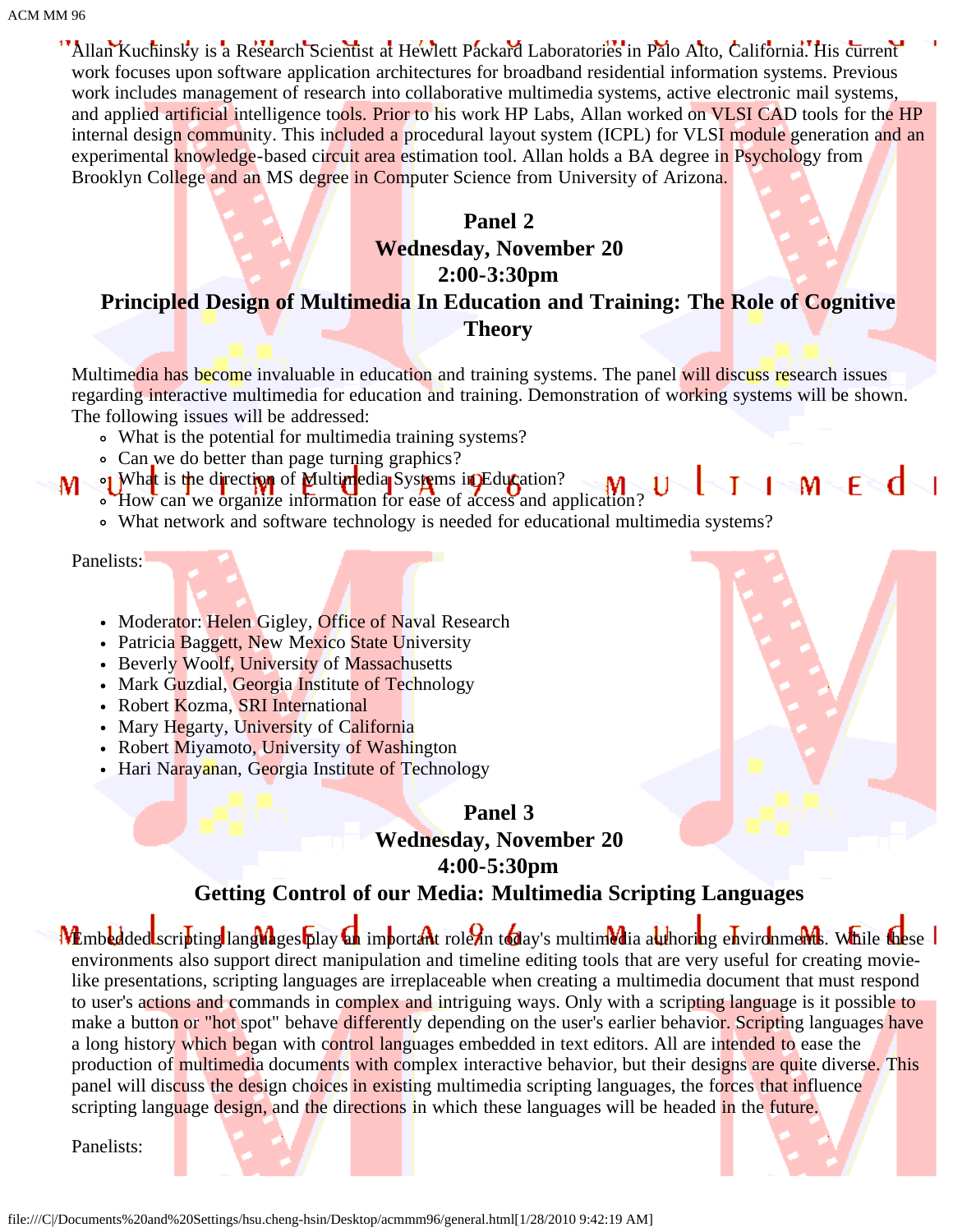- Moderator: Ethan Munson, UW-Milwaukee
- Guy Steele, Sun
- John Thompson, Macromedia
- Brian Dennis, UC Berkeley
- Brian Markey, Permanent Wave Productions



#### **Joint Panel with SPIE Wednesday, November 20**<br>**A** 6.30 8.00pm M U J J M E **d** J A6:30-8:00pm  $1 \leq M \leq F$ Т Ħ

### **Convergence in the 21st Century: Communications, Multimedia, and Computing**

What are the technical problems confronting the engineer in the 21st Century regarding the World Wide Information Age? Many of the experts in the field of video, communications computer technologies and multimedia believe that their respective fields are rapidly merging. What kind of world will it be? Will it really happen? When?

Some of the key topics to be explored are:

- Assessment of the furture of communication and computation
- The status of delivery systems and networks
- The predicted domimnant mode processing systems
- The role of standards
- Are there technology limitations
- Will we ever have enough bandwidth
- Cultral and social implications
- The role of 'intelligent' systems

### Panelists:

#### $\bigcup_{\text{Noderator: Lee McKnight, MIT Center for Technology, Policy, and} \bigcup_{\text{Noderator: Lee McKnight, MIT Center for Technology, Policy, and}\bigcup_{\text{Noderator: Theorem}} \bigcup_{\text{Noderator: Theorem}} \bigcup_{\text{Noderator: Theorem}} \bigcup_{\text{Noderator: Theorem}} \bigcup_{\text{Noderator: Theorem}} \bigcup_{\text{Noderator: Theorem}} \bigcup_{\text{Noderator: Theorem}} \bigcup_{\text{Noderator: Theorem}} \bigcup_{\text{Noderator: Theorem}} \bigcup_{\text{Noderator: Theorem}} \bigcup_{\text{Noderator: Theorem}} \bigcup_{\text{Noderator: Theorem}} \bigcup$  $1$ M

- Industrial Development
- Micheal Bove, MIT Media Lab
- Steve Casselman, Virtual Computer Corp.
- Michael Lesk, Bellcore
- Nick Tridennick, Editor Microporcessor Report
- John Watson, Xilinx Inc.

### **[Panel 4](#page-69-0) [Thursday, November 21](#page-69-0) [9:00-10:30am](#page-69-0) [Storytelling after Cinema I](#page-69-0)**

**[Panel 5](#page-69-0) [Thursday, November 21](#page-69-0) [11:00am-12:30pm](#page-69-0) [New Art Venues](#page-69-0)**

 $\bf{M}$ s the gallery venue pover? Telematic arts such as teleconferencing & internet define new art venues in  $\bf{F}$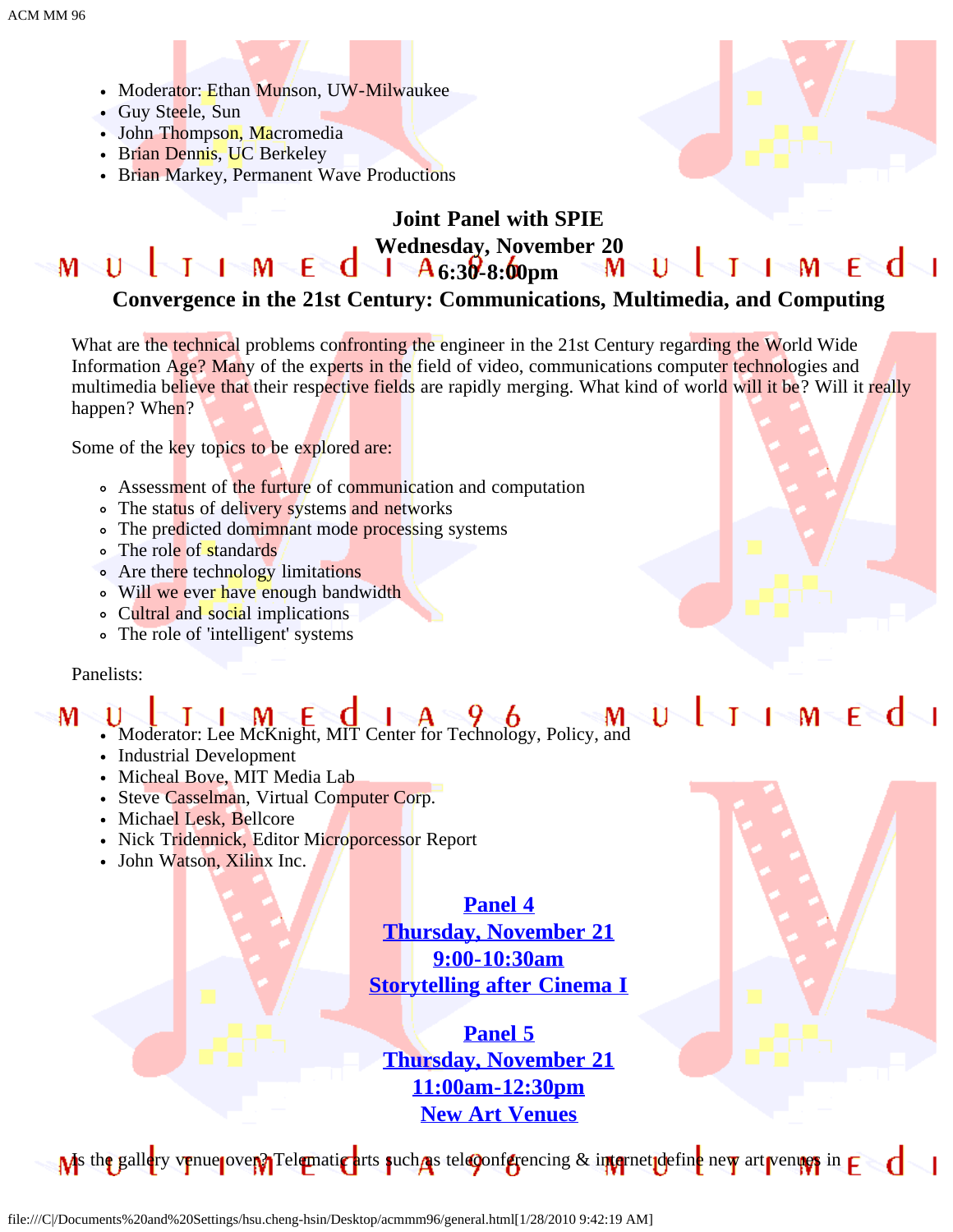themselves. The digital communicatons network is where art exists today. Cyber-/Space is not the final frontier, it's in your imagination.

This panel will discuss alternative concepts to the traditional museums. Is the "Museum of the Future" a telephone based installation? Is it in the net or is it just an 'intelligent' building to the traditional museum? The Ars Electronica Center in Linz or The Media Museum of The Center for Art and Technology in Karlsruhe will be discussed alongside network symposiums not simply to try out novel formats for an event, but to erect a permanent platform from which the debate/exhibition will constantly reach out to engage specific segments of the techno-cultural revolution. Does a cultural world-wide organization such as the Goethe Institute give a global platform for new networks?

Panelists:

- Contact: Monika Fleischmann, GMD-IMK, Sankt Augustin, Germany
- Paul Sermon, HGB Leipzig, Germany
- Hans-Peter Schwarz, ZKM, Karlsruhe, Germany
- Gerfried Stocker, Ars Electronica Center, Linz, Austria
- Lisa Corrin, The Contemporary, Baltimore
- Regina Wyrwoll, Goethe Institute, Muenchen, Germany <

### $\blacksquare$  **Panel 6 Panel 6 Panel 6**  $M \setminus U$ MULIIMEd **Thursday, November 21 2:00-3:30pm**

### **Virtual Environment Research and Applications: An Interdisciplinary Challenge**

Virtual environment (VE) research and application construction is necessarily interdisciplinary and collaborative. Such collaborations have proven to be challenging and educational; they are challenging because it takes some time to learn the language and approach of different disciplines, and educational since one ends up learning a great deal about the other disciplines in order to collaborate successfully. These notions apply to many multimedia (MM) applications as well, and in fact, the line between VE and MM technology is quite often blurred. The panelists have all been involved in interdisciplinary VE research efforts. In particular, for the past year, all the panelists have been involved in a Navy-funded research effort to design and develop a VE training system with intelligent tutoring. The panelists will each discuss their approach to such a collaborative effort from their unique perspective, and their subsequent experiences as the project has evolved.

Panelists:

м

- Moderator: David Zeltzer, MIT Research Lab of Electronics)
- Walter A. Aviles, MIT
- Nath<mark>aniel I. Durlach, MI<del>T</del></mark>

 $1-A = 9.6$  MULIMEd

Stewart Harris, Imetrix, Inc. Bruce Roberts, Bolt, Beranek and Newman, Inc.

> **[Panel 7](#page-78-0) [Friday, November 22](#page-78-0) [9:00-10-30am](#page-78-0) [Storytelling After Cinema II](#page-78-0)**

> > **[Panel 8](#page-83-0)**

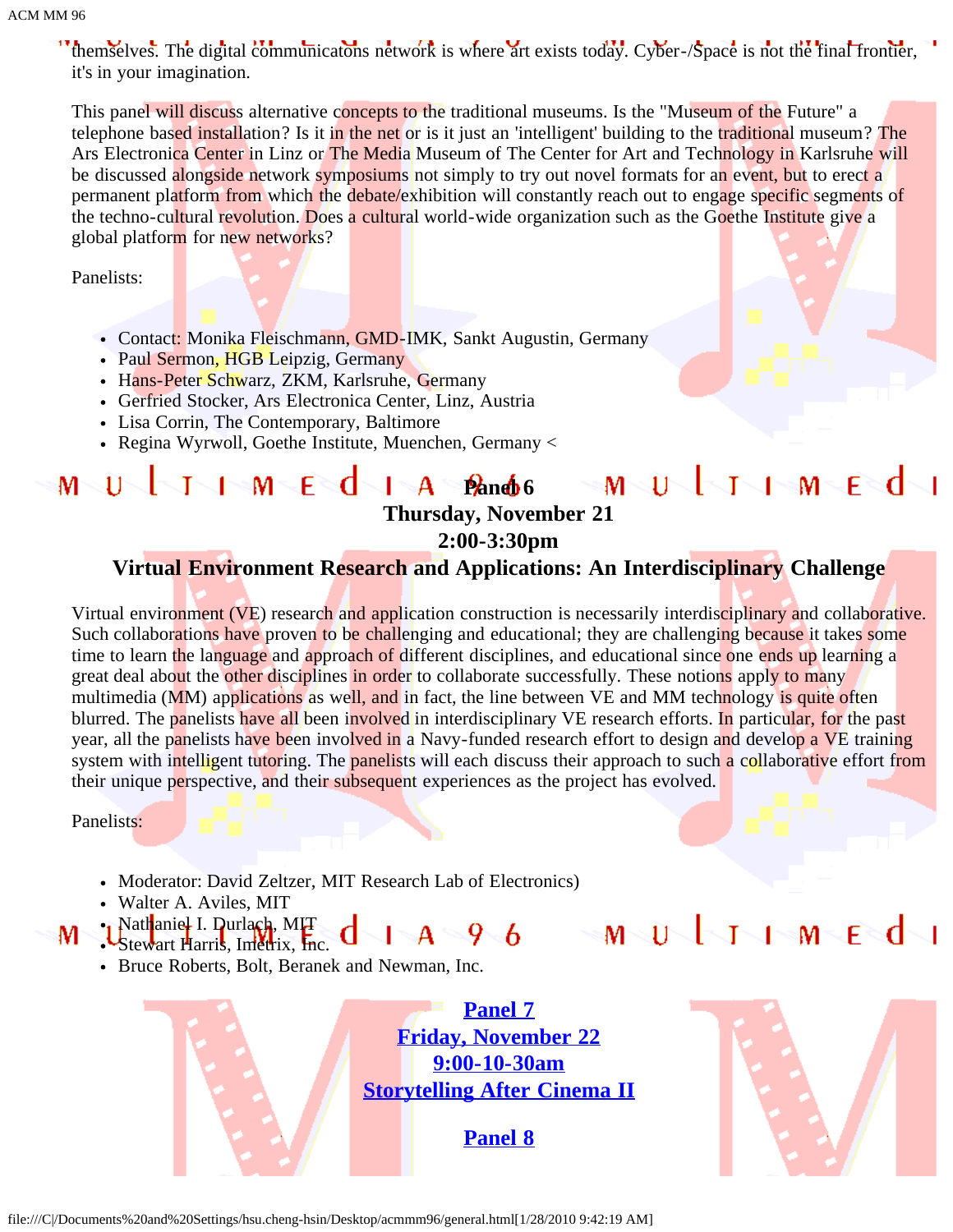**[Friday, November 22](#page-83-0) [9:00-10:30am](#page-83-0) [Architecture, Time and Fragmentation](#page-83-0)**



# **Registration Form Multimedia '96 November 18-22, 1996**

#### 11 м F м м  $\blacksquare$   $\blacksquare$ Please type or print clearly, Use one two-sided form for each registrant. Photocopy additional forms if necessary. Please fill out the demographic questions.



file:///C|/Documents%20and%20Settings/hsu.cheng-hsin/Desktop/acmmm96/general.html[1/28/2010 9:42:19 AM]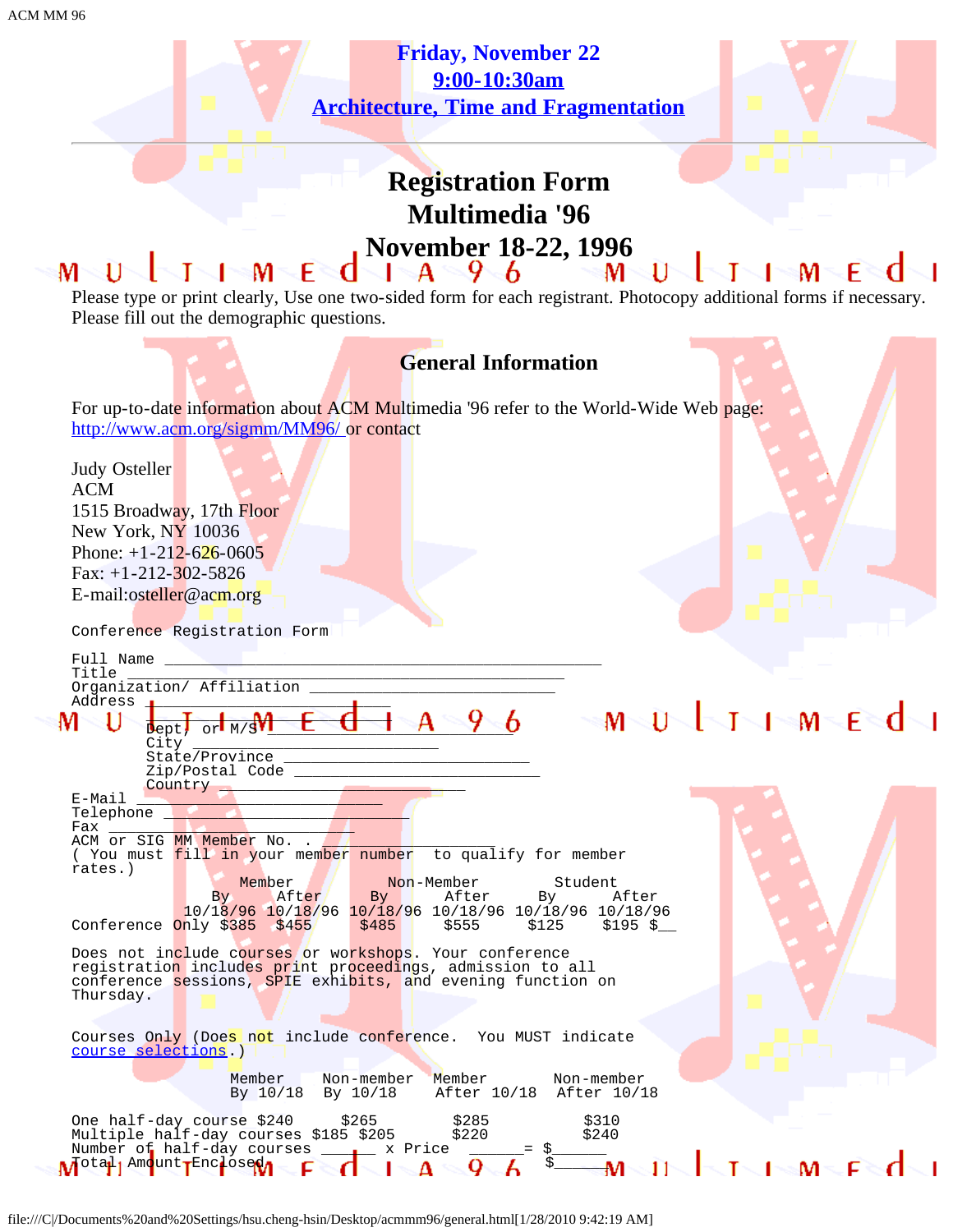#### 1VI U ı **IVI** c u  $\boldsymbol{\mathsf{A}}$ O 1VI I۷I c ਾਪ  $\sim$  1 L ı ⁊ ı J

| Payment Options:                                                                                                                              |  |
|-----------------------------------------------------------------------------------------------------------------------------------------------|--|
| Mail this form with payment to                                                                                                                |  |
| Multimedia '96<br>c/o Nth Degree<br>490 Boston Post Rd.<br>Sudbury, MA 01776 USA                                                              |  |
| or fax, with credit card information to                                                                                                       |  |
| $508 - 443 - 4715$ .                                                                                                                          |  |
| Forms will not be processed without full payment. Make checks<br>payable to: Multimedia '96 or fill in your credit card<br>information below. |  |
| Please note: The charge will be billed under Nth Degree                                                                                       |  |
| Multimedia'96 will not accept P.O.s.                                                                                                          |  |
| AMEX<br>MC/VISA<br>Card Number<br>Exp. Date<br>Name as it appears on card<br>Cardholder's Signature                                           |  |

Cancellation Policy: Confirmed Registrants who cannot attend are entitled to a refund of paid fees less a \$50  $\overline{\phantom{a}}$ processing fee if a writtel request is received by us on or before October 18. After October 18, there are no refunds. Substitutions are welcome. For more information, call 800-524-1851 (in USA and Canada only) or 508- 443-3330.

| <b>Course Selections</b>                                                                                                                                                                                                                                                         |              |
|----------------------------------------------------------------------------------------------------------------------------------------------------------------------------------------------------------------------------------------------------------------------------------|--------------|
| Please check those courses you plan to attend.                                                                                                                                                                                                                                   |              |
| Full Day Courses                                                                                                                                                                                                                                                                 |              |
| Monday<br>MAP1 Multimedia Enabling Technologies and Applications<br>MAP2 Systematic Design of Hypermedia Applications                                                                                                                                                            |              |
| Tuesday<br>TAP1 Graphic Design for Multimedia<br>TAP2 Multimedia Networking                                                                                                                                                                                                      |              |
| Half Day Courses                                                                                                                                                                                                                                                                 |              |
| Monday AM<br>MA1 Design Principles for Multimedia File Systems<br>MA2 Building and Applying Digital Libraries I:<br>Introduction A<br>6.<br>M<br>Monday PM<br>MP1 The DAVIC Model for Interactive Television Systems<br>MP2 Building and Applying Digital Libraries II: Research | SI MULTIMEdi |
| Tuesday AM<br>TA1 Image and Video Databases                                                                                                                                                                                                                                      |              |
| Tuesday<br>PM<br>Large Scale Hypermedia Information Management<br>TP1                                                                                                                                                                                                            |              |
| Conference Sessions                                                                                                                                                                                                                                                              |              |
| Please list the code number of the conference session you plan to<br>attend in each time slot. This information is used for room                                                                                                                                                 |              |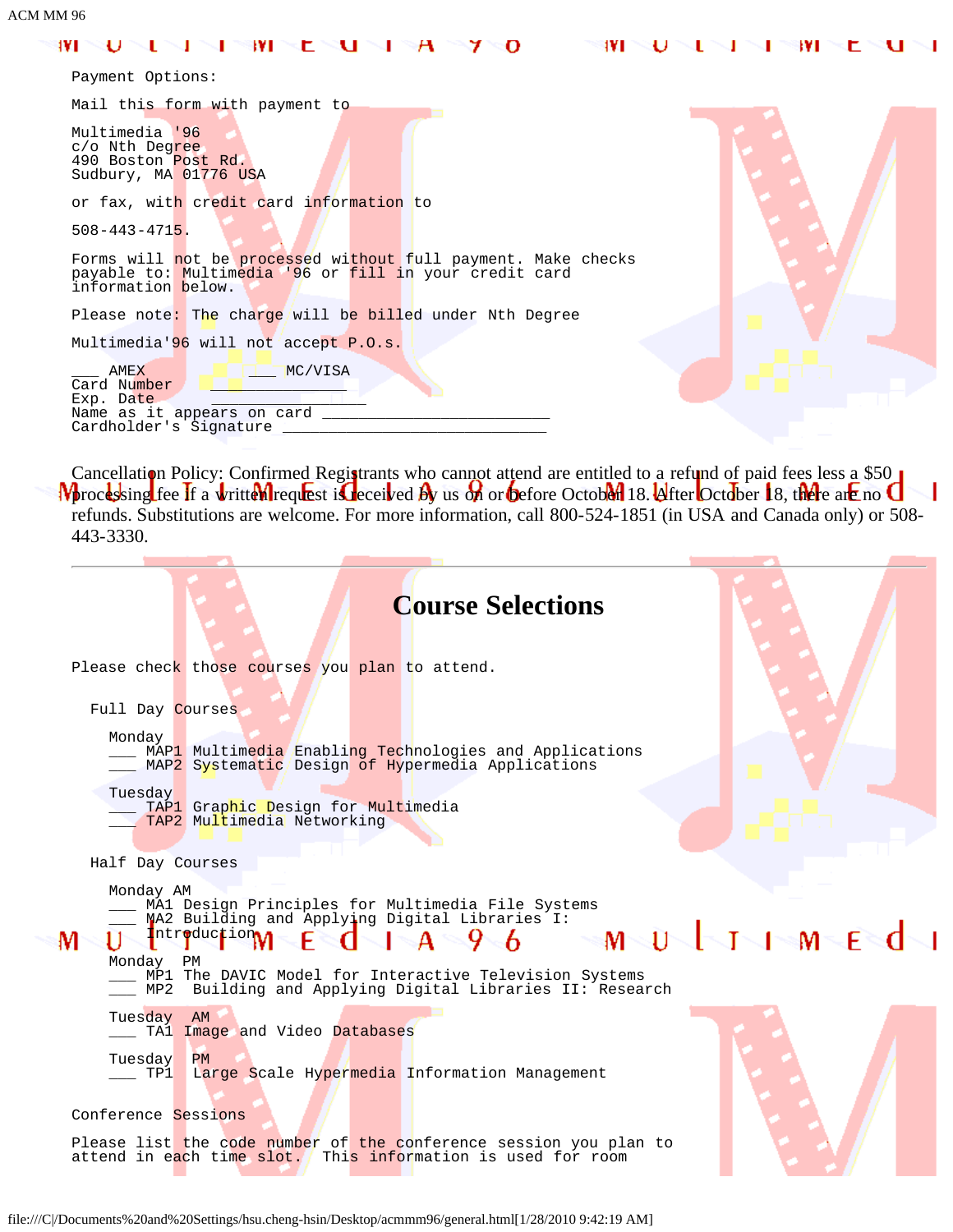| planning purposes only and is non-binding<br>Wednesday<br>11:00am-12:30pm 2:00pm-3:30pm 4:00pm-5:00pm<br>Thursday<br>9:00am-10:3 <mark>0am ________ 11:00am-12:30pm _____ 2:00pm-3:30pm</mark><br>Friday<br>$\frac{1}{2}$ 9:00am-10:30am $\frac{1}{2}$ 11:00am-12:30pm                                                                                                                                                                                                                                                                                                                                                                                                                                                                                                                                                                                                            |  |
|-----------------------------------------------------------------------------------------------------------------------------------------------------------------------------------------------------------------------------------------------------------------------------------------------------------------------------------------------------------------------------------------------------------------------------------------------------------------------------------------------------------------------------------------------------------------------------------------------------------------------------------------------------------------------------------------------------------------------------------------------------------------------------------------------------------------------------------------------------------------------------------|--|
| Do you have any special needs? (Please Specify)<br>$\rightarrow$ multimed                                                                                                                                                                                                                                                                                                                                                                                                                                                                                                                                                                                                                                                                                                                                                                                                         |  |
| To help us understand our attendees better, please complete the                                                                                                                                                                                                                                                                                                                                                                                                                                                                                                                                                                                                                                                                                                                                                                                                                   |  |
| following questions:                                                                                                                                                                                                                                                                                                                                                                                                                                                                                                                                                                                                                                                                                                                                                                                                                                                              |  |
| Your professional title or occupation: (check only one)<br>__ President/owner/corporate executive<br>Manager<br>_ Software Developer/Analyst<br>__ Consultant<br>_ Member of Technical Staff<br>_ Engineer<br>__ Scientist/Researcher<br>_ Mis Specialist<br>__ Graphic/Fine Artist<br>Educator<br>Other the state of the state of the state of the state of the state of the state of the state of the state of the state of the state of the state of the state of the state of the state of the state of the state of the stat                                                                                                                                                                                                                                                                                                                                                 |  |
| Your organization: (check only one)                                                                                                                                                                                                                                                                                                                                                                                                                                                                                                                                                                                                                                                                                                                                                                                                                                               |  |
| International<br>National<br>__ Regional<br>Local Local                                                                                                                                                                                                                                                                                                                                                                                                                                                                                                                                                                                                                                                                                                                                                                                                                           |  |
| Your organizations employees, world-wide: (check only one)                                                                                                                                                                                                                                                                                                                                                                                                                                                                                                                                                                                                                                                                                                                                                                                                                        |  |
| $\frac{1}{201}$ - 100<br>501 - 1000 $\frac{101}{1001}$ - 200<br>5000 - 5000 - 5000 - 5000 - 5000 - 5000 - 5000 - 5000 - 5000 - 5000 - 5000 - 5000 - 5000 - 5000 - 5000 - 5000 - 5000 - 5000 - 5000 - 5000 - 5000 - 5000 - 5000 - 5000 - 500                                                                                                                                                                                                                                                                                                                                                                                                                                                                                                                                                                                                                                       |  |
| Products and services you currently use, recommend, specify or<br>purchase annually: (check all that apply)                                                                                                                                                                                                                                                                                                                                                                                                                                                                                                                                                                                                                                                                                                                                                                       |  |
| Animation<br>Multimedia/Hypermedia<br>Broadcast Media<br>Paint Systems<br>_ Business/PC Graphics<br>__ PDAs/Pers. Communications<br>WE CAD/CAM/CAE/CIM/Reboties<br>Wesktop/OtherPublishing<br><b>L</b> Printers, and, Plotters<br>O Scan Converters L<br>_ Film/Video Recorders<br>Scanners<br>Scintific Visualization<br>Fine Arts<br>Graphic Design<br>Special Graphic Processors<br>__ User Interface Software<br>__ Graphic Libraries & Software<br>Video<br>Image Processing<br>Virtual Reality/ Simulation<br>__ Input Devices<br>Monitors & Displays<br>Workstations<br>Other<br>Rate your buying influence:<br>Final Decision<br>Specify<br>Recommend<br>No Rate<br>Your organization's annual purchasing budget:<br>__ \$0 - \$10 <mark>0,</mark> 000<br>__ \$100,001 - \$500,000<br>$\frac{1}{2}$ \$1,000,001 - \$5,000,000<br>__ \$500,001 - \$1,00 <mark>0,000</mark> |  |
| __ More than \$5,000,000                                                                                                                                                                                                                                                                                                                                                                                                                                                                                                                                                                                                                                                                                                                                                                                                                                                          |  |
| Publications you read regularly: (check all that apply)                                                                                                                                                                                                                                                                                                                                                                                                                                                                                                                                                                                                                                                                                                                                                                                                                           |  |
| _ IEEE Multimedia<br>IEEE Computer<br>__ ACM Multimedia Systems Journal<br>Interaction<br>__ IEEE Communications Society Journal<br>Wired<br>_ Communications of the ACM<br>New Media<br>__ Other<br>Morph's Outpost                                                                                                                                                                                                                                                                                                                                                                                                                                                                                                                                                                                                                                                              |  |
| Are you primarily interested in:<br>√IN™Eे¶∽<br>$A = 96$                                                                                                                                                                                                                                                                                                                                                                                                                                                                                                                                                                                                                                                                                                                                                                                                                          |  |

file:///C|/Documents%20and%20Settings/hsu.cheng-hsin/Desktop/acmmm96/general.html[1/28/2010 9:42:19 AM]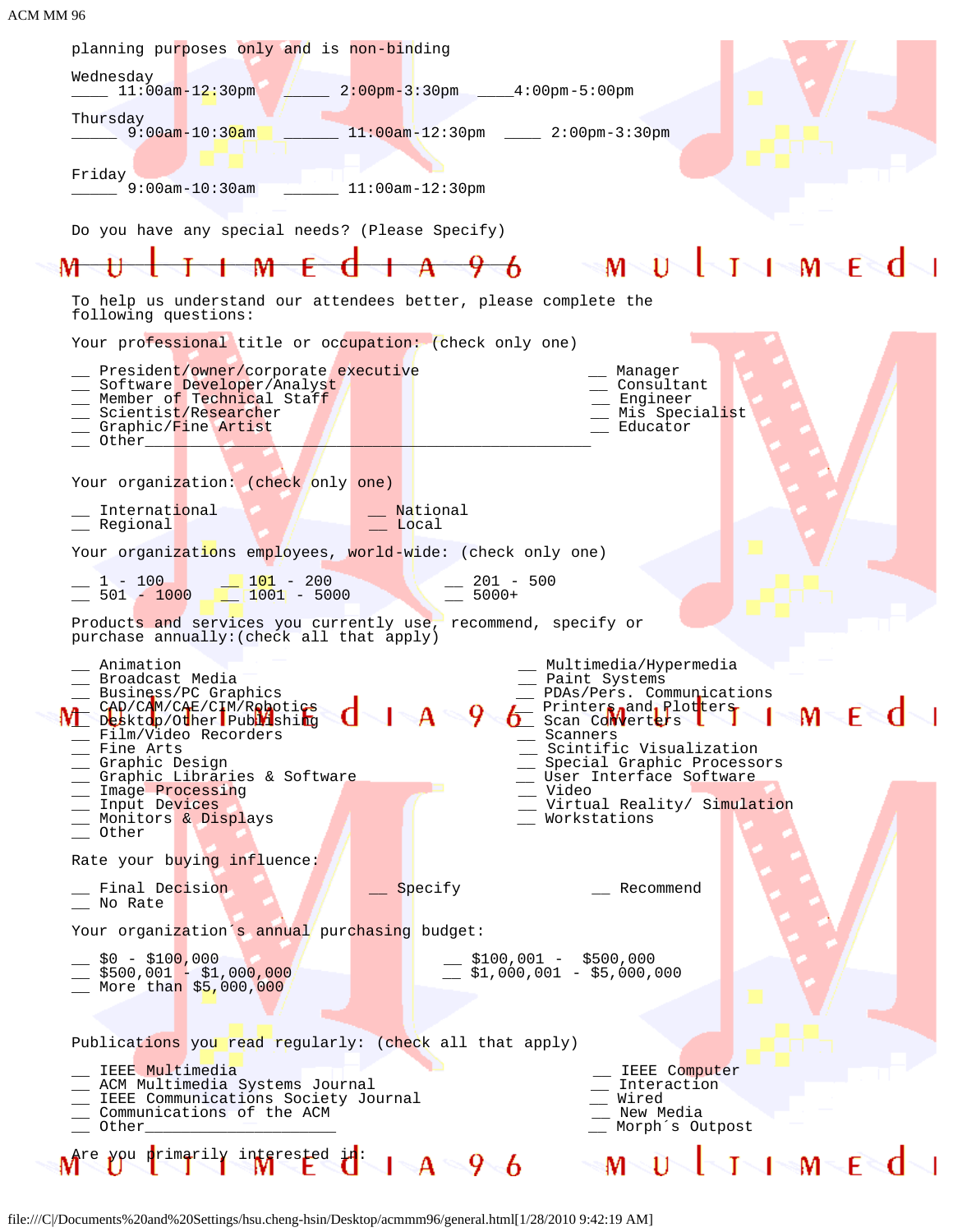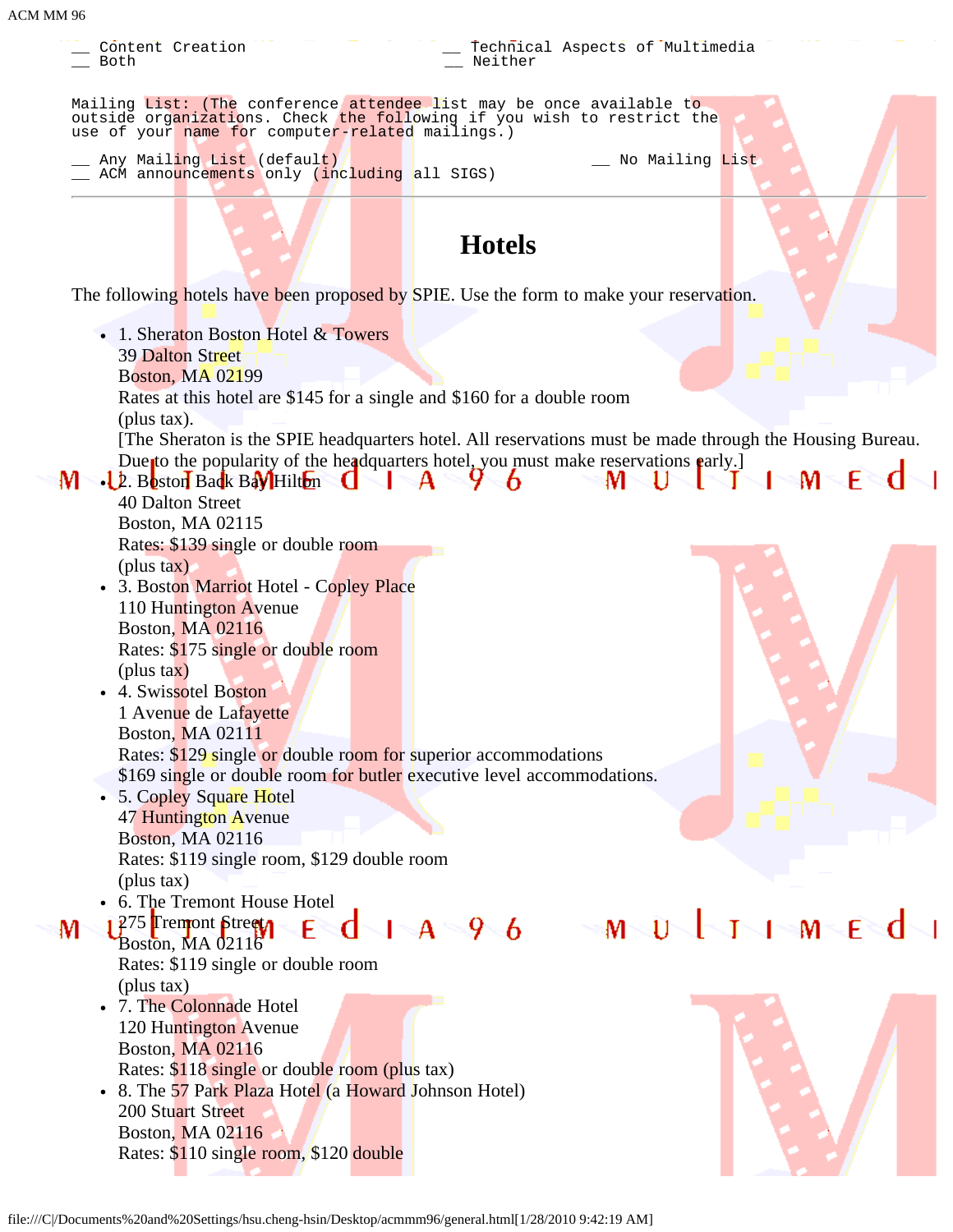| 'M MM 96                                                                                                                                                                                                                                                                                                                                                                                                                                                                                                                                                                                    |
|---------------------------------------------------------------------------------------------------------------------------------------------------------------------------------------------------------------------------------------------------------------------------------------------------------------------------------------------------------------------------------------------------------------------------------------------------------------------------------------------------------------------------------------------------------------------------------------------|
| (plus $\text{tax}$ )<br>SPIE'S PHOTONICS EAST & ACM MULTIMEDIA '96 HOTEL RESERVATION FORM                                                                                                                                                                                                                                                                                                                                                                                                                                                                                                   |
| Please submit one room request per form, forms may be photocopied. SPIE's Photonics East '96 ACM<br>Multimedia '96 Boston, Massachusetts 17-22 November 1996                                                                                                                                                                                                                                                                                                                                                                                                                                |
| Mail Housing form to (use one option form only): SPIE/ACM Multimedia Housing Bureau, 313 Washington St.,<br>51? 300 Newton Corner, MA 02158 Or Fax to 617/965-2729 Or Call 1-888-399-2282 (International Attendees,<br>call 617/928-0400) Reservations must be received by the SPIE/ACM Housing bureau by Friday 25 October,<br>M996U TIMECIA 496 MÜLIME                                                                                                                                                                                                                                    |
|                                                                                                                                                                                                                                                                                                                                                                                                                                                                                                                                                                                             |
| Company:<br>Street Address: State/Country: Zip Code: 2<br>Phone (country code): State/Country: Zip Code: 2<br>Phone (country code): (city or area code): (2)<br>Fax (country code):<br>Non smoking Room Requested                                                                                                                                                                                                                                                                                                                                                                           |
| Indicate 1st, 2nd, and 3rd hotel choice and type of accommodations.<br>(See hotel and rate information and maps on next page).                                                                                                                                                                                                                                                                                                                                                                                                                                                              |
| Hotel Choices<br>Type of Accommodations:<br>$\frac{1}{2}$ $\frac{1}{2}$ $\frac{1}{2}$ $\frac{1}{2}$ $\frac{1}{2}$ $\frac{1}{2}$<br>single: 1 person/1 bed                                                                                                                                                                                                                                                                                                                                                                                                                                   |
| double: 2 people/1 bed<br>double/double: 2 people/2 beds<br>3.<br>triple: 3 people/2 beds<br>quadruple: 4 people/2 beds<br>$\sqrt{0}$ Other:<br>$(such as 1 or 2 bedroom suites)$                                                                                                                                                                                                                                                                                                                                                                                                           |
| If all three requested hotels are unavailable,<br>please process this reservation according to:                                                                                                                                                                                                                                                                                                                                                                                                                                                                                             |
| comparable room rate<br>_ proximity to Hynes Convention Center<br>_ Need apecial accommodations (such as mobility impaired)<br>M <sup>tatp</sup> lnature Tof requirement: 1 A 9 6 M<br>Name of all room occupants (In addition to self)                                                                                                                                                                                                                                                                                                                                                     |
| $\frac{1}{3}$ . $\frac{2}{4}$ .                                                                                                                                                                                                                                                                                                                                                                                                                                                                                                                                                             |
| ROOM GUARANTEE INFORMATION<br>All hotels require rooms in be guaranteed at seast 14 days prior to<br>the arrival date. Hotels reserve the right to cancel nonguaranteed<br>reservations. Any cancellation without penalties must tbe made at<br>least 48 hours prior to arrival date.<br>Rates are room per night and subject to a 9.7% tax. Please complete<br>credit card information requested below, or send a check directly to<br>the hotel after receiving your official housing bureau confirmation.<br>Do not send check to the housing bureau; if received they will be returned. |
| Type of card: __ American Express   __ _ Master Card __ Visa __ Other                                                                                                                                                                                                                                                                                                                                                                                                                                                                                                                       |
| Account Number: Name on card: Number Signature: Expiration Date:                                                                                                                                                                                                                                                                                                                                                                                                                                                                                                                            |
| <b>Conference Organization</b>                                                                                                                                                                                                                                                                                                                                                                                                                                                                                                                                                              |
| <b>Multimedia'96</b>                                                                                                                                                                                                                                                                                                                                                                                                                                                                                                                                                                        |
| M U The Fourth ACM International Multimedia Conference and Exhibition E d                                                                                                                                                                                                                                                                                                                                                                                                                                                                                                                   |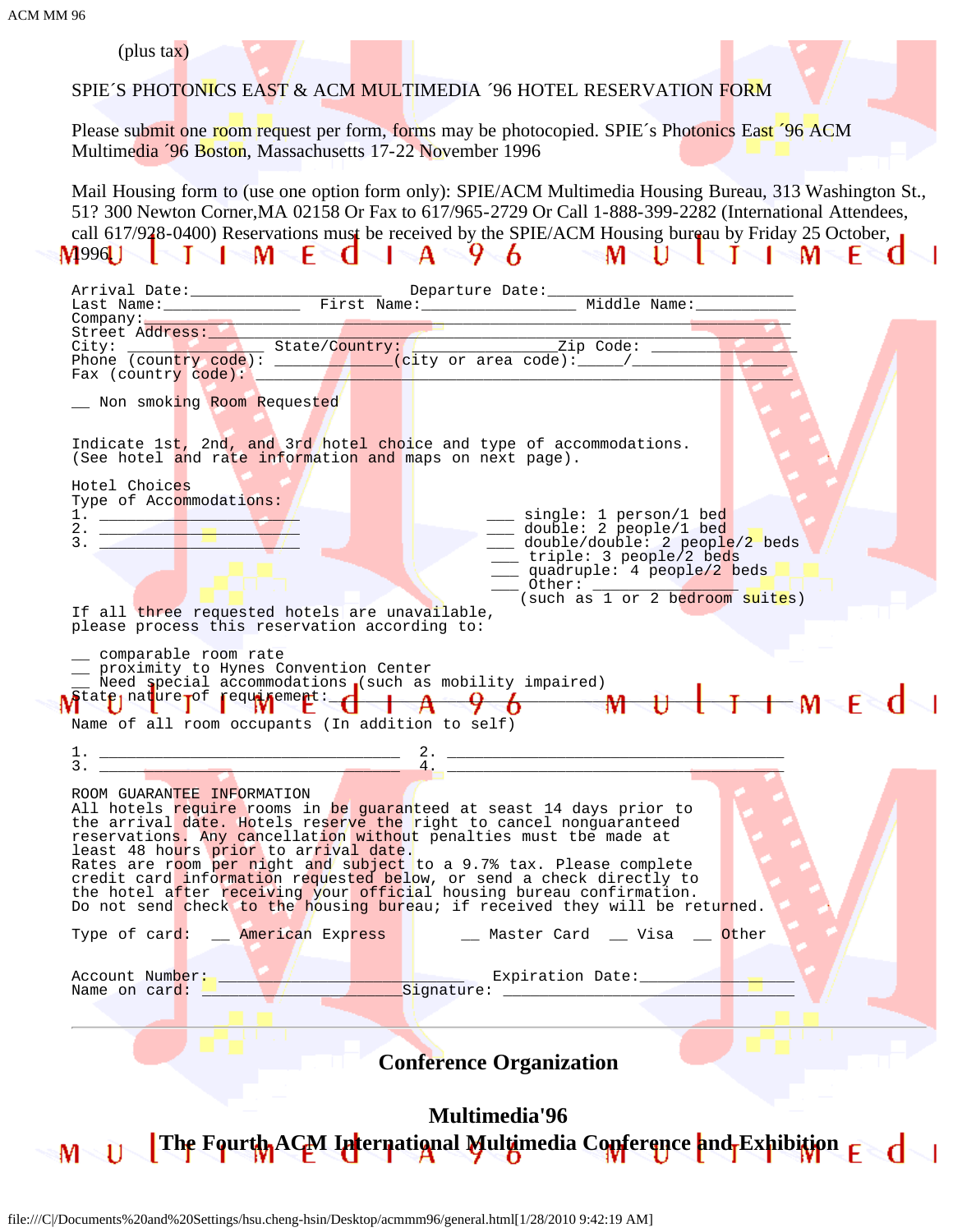ACM MM 96

**18-22 November 1996 1515 Broadway, New York, NY 10036-5701**

### **General Chairs**

Philippe Aigrain, IRIT, Universit, Paul Sabatier, 118, Route de Narbonne 31062 Toulouse Cedex, France Phone: +33-61-55-63-05 Fax:  $+33-61-55-62-58$ aigrain@irit.fr

V. Michael Bove, Jr. MIT Media Lab 20 Ames Street, Room E15-324 Cambridge, MA 02139, USA Phone: +1-617-253-0334 Fax: +1-617-258-6264 wmb@media.mit.edu<br>M U T I M E d I A 9 6



### **Program Co-Chairs**

Wendy Hall Dept. of Electronics and Computer Science University of Southampton, Southampton SO17 1BJ, UK Phone: +44-1703-592388 Fax: +44-1703-592865 wh@ecs.soton.ac.uk

T.D.C. Little Dept. of Elec. and Computer Engr. Boston University 44 Cummington St. Boston, MA 02215, USA Phone: +1-617-353-9877 Fax: +1-617-353-6440 tdcl@spiderman.bu.edu

MUJIMEdi

**Panels Chair**

▐░<del>▁</del>▎░▛░▛░▛▜░▛▜░▛▜░▛▜░▛▜░▛▜░▛▜░▛▜░▛▜░▛▜░▛

Bob Allen Bellcore, 2A367 445 South Street Morristown, NJ 07960, USA Phone: +1-201-829-4315 Fax:  $+1-201-829-5981$ rba@bellcore.com

 $M\leq 11$ 

file:///C|/Documents%20and%20Settings/hsu.cheng-hsin/Desktop/acmmm96/general.html[1/28/2010 9:42:19 AM]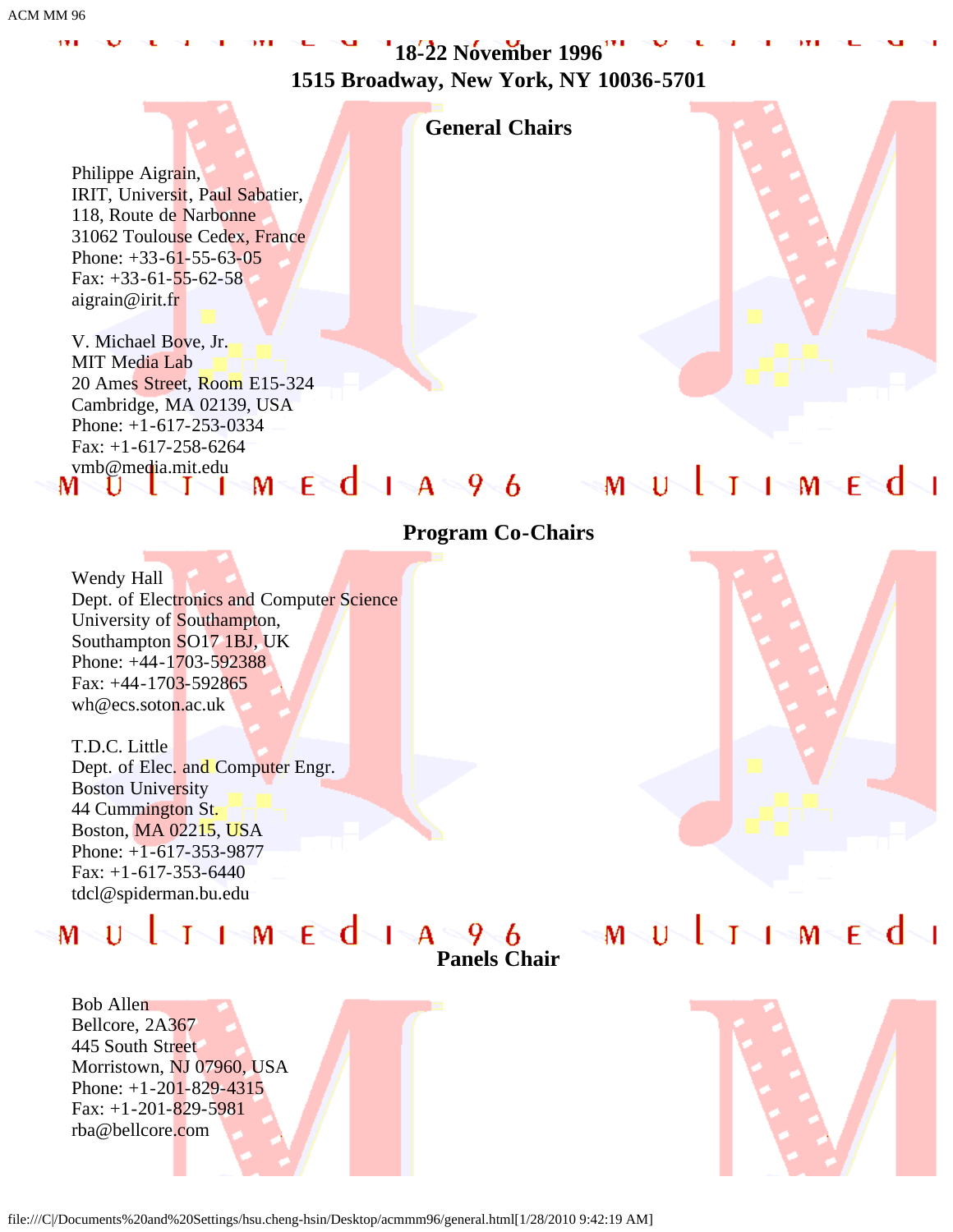### **Workshops Chair**

Wayne Wolf Dept. of Electrical Engineering Princeton University Princeton, NJ 08544-5263, USA Phone: +1-609-258-1424 Fax: +1-609-258-3745 wolf@ee.p<mark>r</mark>inceton.edu<br>MUUITIMEdIA96 MUUINMEd

### **Courses Chair**

Rajiv Mehrotra Kodak Imaging Research & Advanced Development Rochester, NY 14650-1816 Research Associate Phone: +1-716-722-0399 Fax: (716) 722-0160 mehrotra@image.kodak.com

### **Demonstrations Chair:**

Arding Hsu Multimedia/Video Technology Dept. Siemens Corporate Research 755 College Road East Princeton, NJ 08540, USA Phone:  $+1-609-734-6548$ 

 $\text{Fax: } +1 - 609 - 734 - 6565$ ahsu@scr.siemens.com

Monika Fleischmann Institute for Media Communication (IMK) - GMD Schloss Birlinghoven D-53754 Sankt Augustin, Germany Phone: +49-2241-14-2809 Fax: +49-2241-14-2040 fleischmann@gmd.de

### **Art Chair:**

### **Program Committee:**

- John Buford, University of Massachusetts at Lowell
- Shih-Fu Chang, Columbia University
- Wolfgang Effelsberg, University of Mannheim
- 

M

• Carole Goble, Manchester University<br>• Urge Hanke, GMD ISC (ND ISC )<br>• Wolfgang Klas GMD ISC (ND ISC ) Jorg<mark>e</mark> Haake, GM**Q**-IPSI Wolfgang Klas, GMD-IPSI

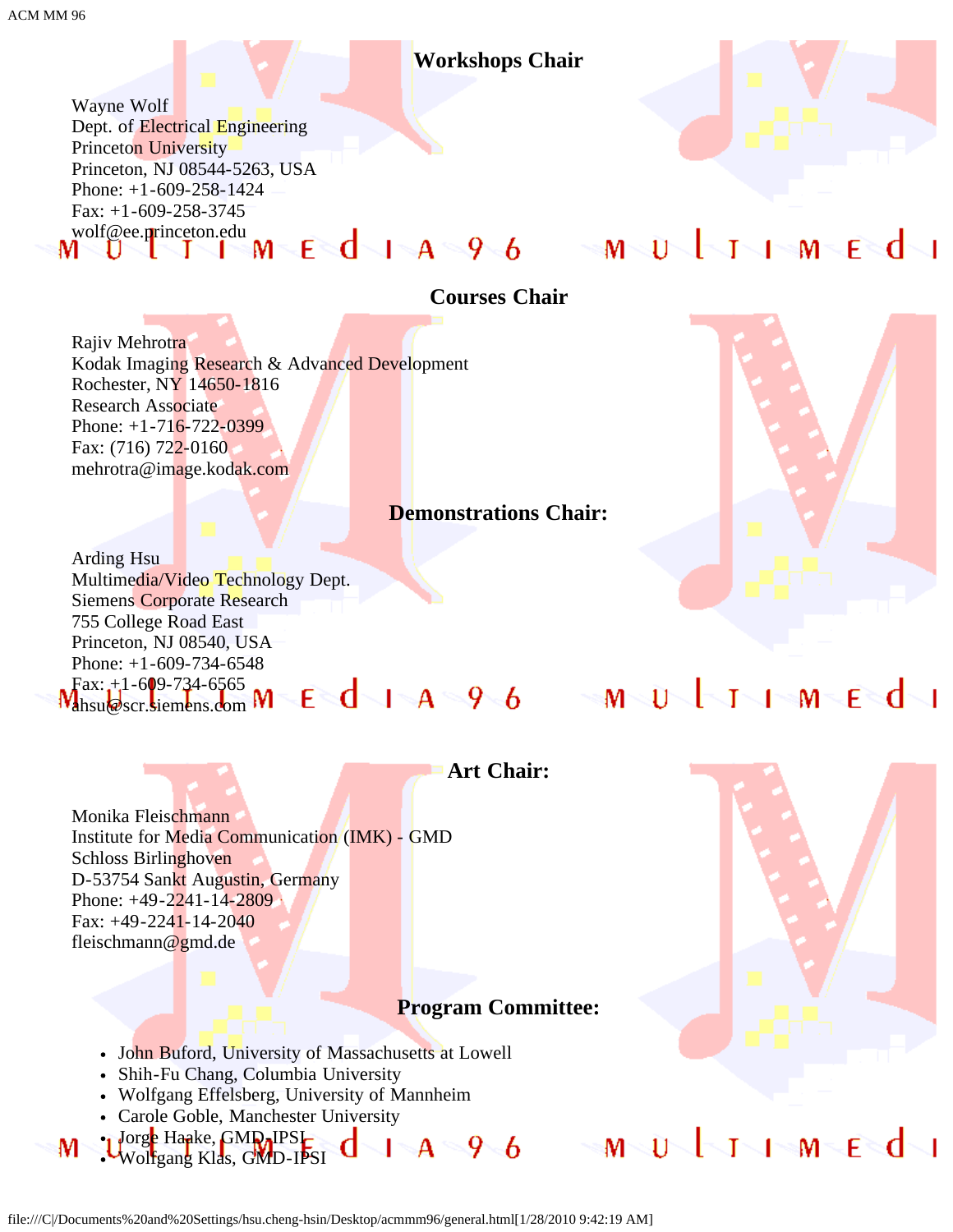ACM MM 96

- Wendy Mackay, University of Paris
- Klara Nahrstedt, University of Illinois at Urbana-Champaign
- Roy Rada, University of Liverpool
- Ian Ritchie, Heriot-Watt University/British Computer Society
- Brian Smith, Cornell University
- Dan Swinehart, Xerox Palo Alto Research Center
- Yuzuru Tanaka, Hokkaido University
- William Tetzlaff, IBM Thomas J. Watson Research Center
- · Hirotada Ueda, Hitachi Denshi, Ltd.
- Harrick Vin, University of Texas at Austin
- HongJiang Zhang, HP Labs
- Hui Zhang, Carnegie Mellon University

The Program Chairs gratefully acknowledge the effort and expertise provided by the extended members of the Program Committee. These individuals, not listed here, will be recognized in the Conference Proceedings.

### **Art Program Committee:**

- Monika Fleischmann, GMD-IMK, Sankt Augustin, Germany
- . Timothy Druckrey, Curator, Critic, Writer, New York

### M-Wolfgang Strauss, GMD-IMK & HBK Saar, Saarbruecken

- Timothy Garrand, New England College, Londonderry, NH
- Regina Cornwell, Curator, Critic, Writer, New York
- Dieta Sixt, Goethe Institute, Washington
- Wayne Wolf, Dept. of Electrical Engineering, Princeton University
- Arding Hsu, Siemens Corporate Research, Princetion, NJ
- Bob Allen, Bellcore, Morristown, NJ
- V. Michael Bove, MIT Media Lab, Cambridge, MA
- Philippe Aigrain, IRIT, Universit, Paul Sabatier, Toulouse, France
- Allan Kuchinsky, Hewlett-Packard Labs, Palo Alto, CA

### **Art Showroom Committee:**

- Timothy Druckrey, Curator, Critic, Writer, New York
- Monika Fleischmann, Artistic Director, GMD-IMK, Sankt Augustin, Germany
- Wolfgang Strauss, Architect, GMD-IMK, Sankt Augustin, Germany
- Gerhard Eckel, Composer, GMD-IMK, Sankt Augustin, Germany
- Petra Unnuetzer, Art Theory,GMD-IMK & Videonale Bonn, Germany

**Proceedings:**

**Electronic Proceedings (CD-ROM):**

 $\mathsf{M}\subseteq\mathsf{C}$  of  $\mathsf{A}\subseteq\mathsf{P}\subseteq\mathsf{C}$  and  $\mathsf{C}\subseteq\mathsf{M}\subseteq\mathsf{C}$  and  $\mathsf{C}\subseteq\mathsf{C}$ M<sub>ena</sub> b<sub>avis</sub> MIT Media Laboratory 20 Ames Street, Room E15-331 Cambridge MA 02139, USA Phone: +1-617-253-0351 lad@media.mit.edu

Ian Ritchie

Coppertop, Green Lane, Lasswade, EH18 1HE, UK





MQUQQIMQMQESQQ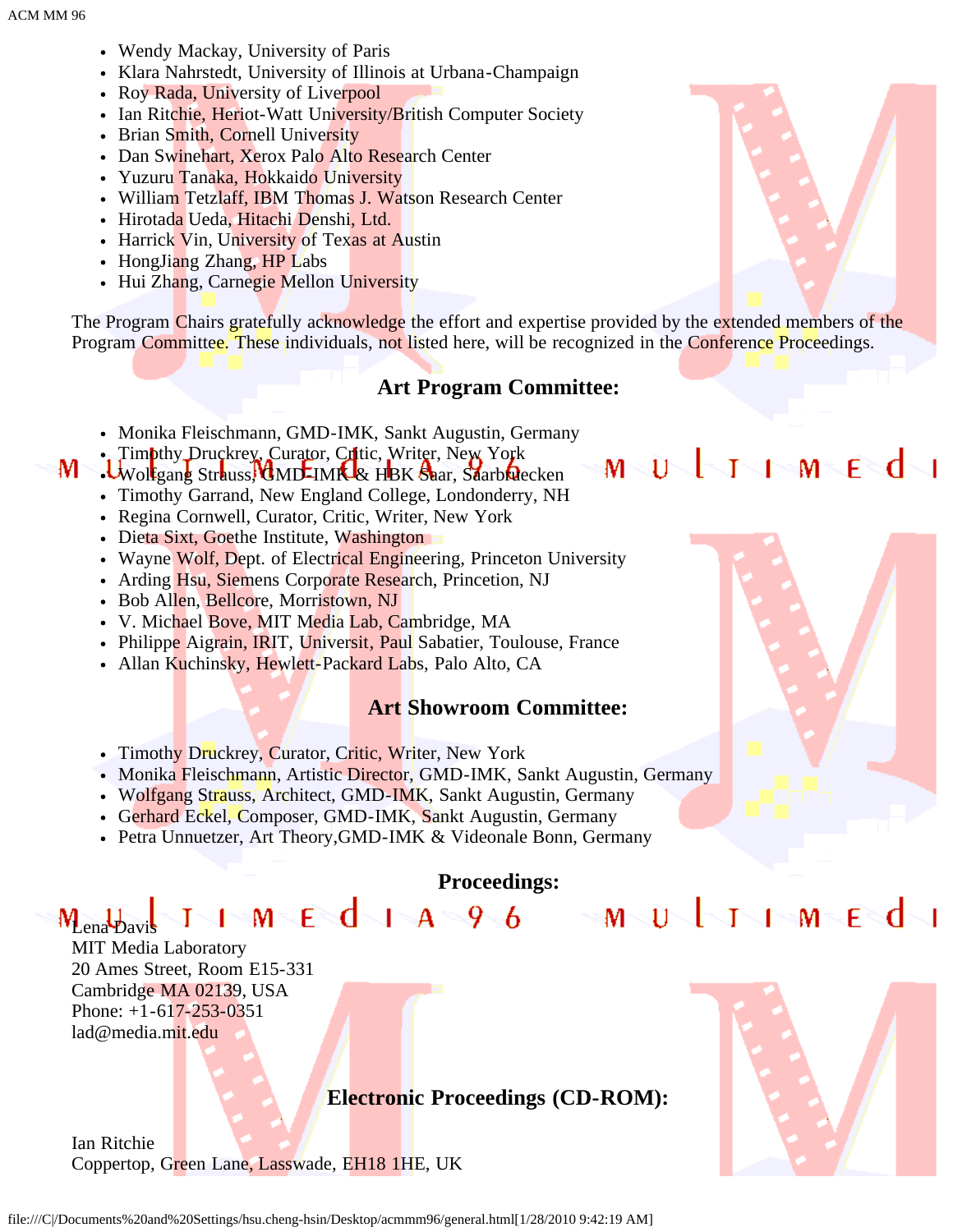ACM MM 96

Phone: +44-131-663-9486 Fax: +44-131-654-1671 IRitchie@bcs.org.uk

**Electronic Information (Web Pages):**

[http://www.acm.org/sigmm/MM96/](javascript:if(confirm() Mattp://www.uni<del>rmannheim.de/acm96/</del> | A 9 6 M U T I M E d

Stephan Fischer University of Mannheim Praktische Informatik IV 68131 Mannheim, Germany Phone: +49-621-292-5679 Fax: +49-621-292-5745 fisch@pi4.informatik.uni-mannheim.de

**Treasurer:**

John Buford University of Massachussets, Lowell Lowell, MA 01854, USA Voice:  $+1-508-934-3618$ Fax:  $+1-508-452-4298$ buford@cs.uml.edu



Stuart Cody Automated Media Systems Allston, MA +1-617-787-4313

### **Student Volunteer Coordinator**

Dinesh Venkatesh Boston University ECE Department 44 Cummington St. Boston, MA 02215 USA Phone:  $+1-617-353-8042$ dinesha@bu.edu



**Publicity:**

MEQIA96 MULINMEQI **MRobert E. Lamm** CYNC Corporation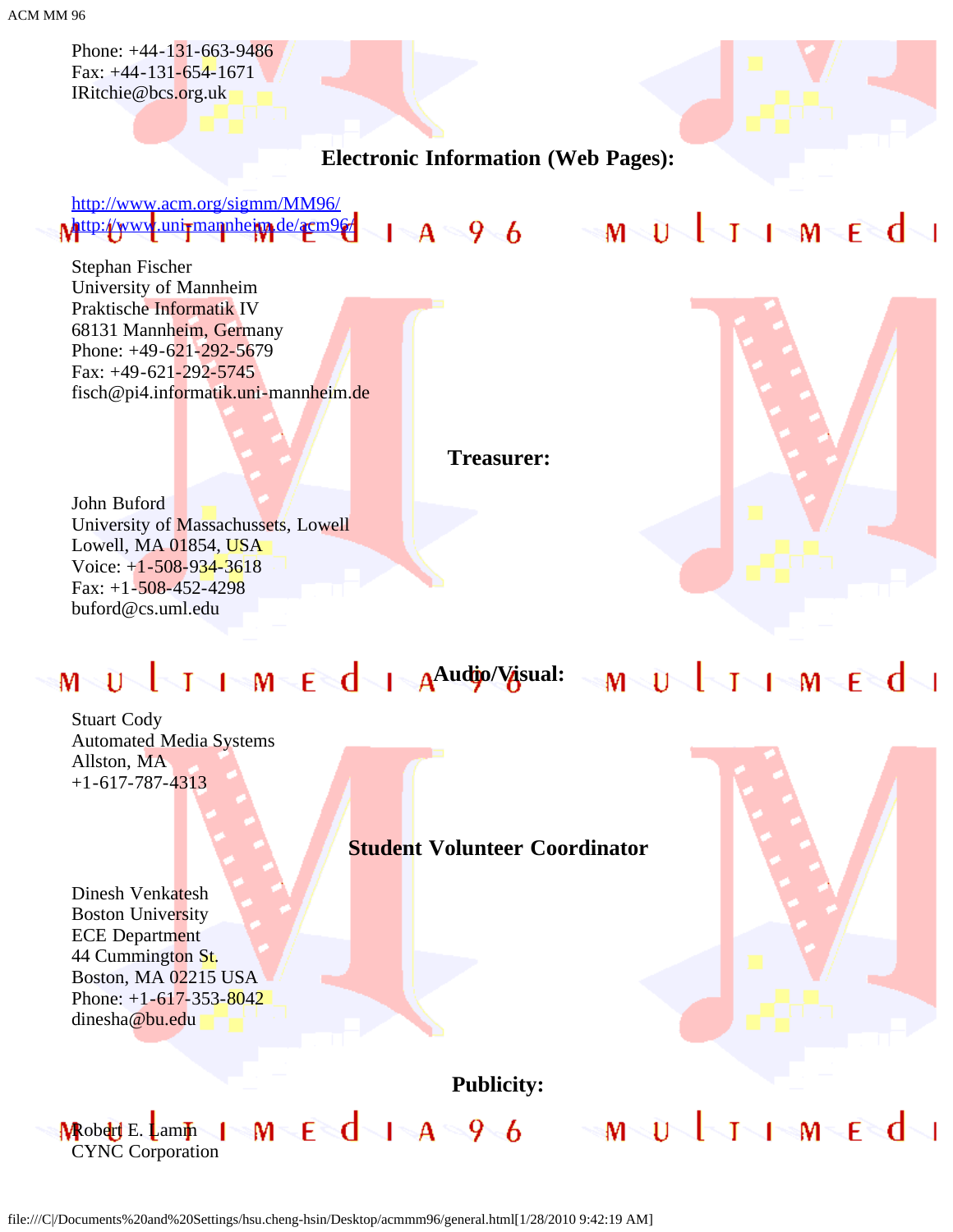1486 Beacon Street Brookline MA 02146, USA Phone: +1-617-277-4317 Fax:  $+1-617-232-8748$ cync@world.std.com

Cheryl Levine Paintbox Commandos 525 Huntindon Ave. Boston, MA, USA Phone: +1-617-375-9191 cheryl@ultranet.com

### **Program Design:**

### **Eurographics Liason:**

### $1-A$  96 mJ timed Mose Encarnacab | M E C

Fraunhofer-Institut fr Graphische Datenarbeitung Wilheminenstrasse 7 D-64823 Darmstadt, Germany Phone: +49-6151-155-130 Fax: +49-6151-155-430 jle@igd.fhg.de



### **SPIE Liason/Networking:**

Garry M. Paxinos Metro Link Incorporated. 4711 N. Powerline Rd. Fort Lauderdale, FL 33309, USA Phone:  $+1-954-938-0283x414$ Fax: +1-954-938-1982 pax@metrolink.com

# $M \cup U$   $1$   $M \in d$   $1$   $A$   $S$   $S$   $L$   $I$   $S$   $M$   $U$   $1$   $1$   $M$   $E$   $d$   $1$

Hiroshi Ishii MIT Media Lab 20 Ames Street Cambridge, MA 02139, USA Phone: 1+617-253-7514 Fax: 1+617-258-6264 ishii@media.mit.edu



**Asian/Pacific Liason:**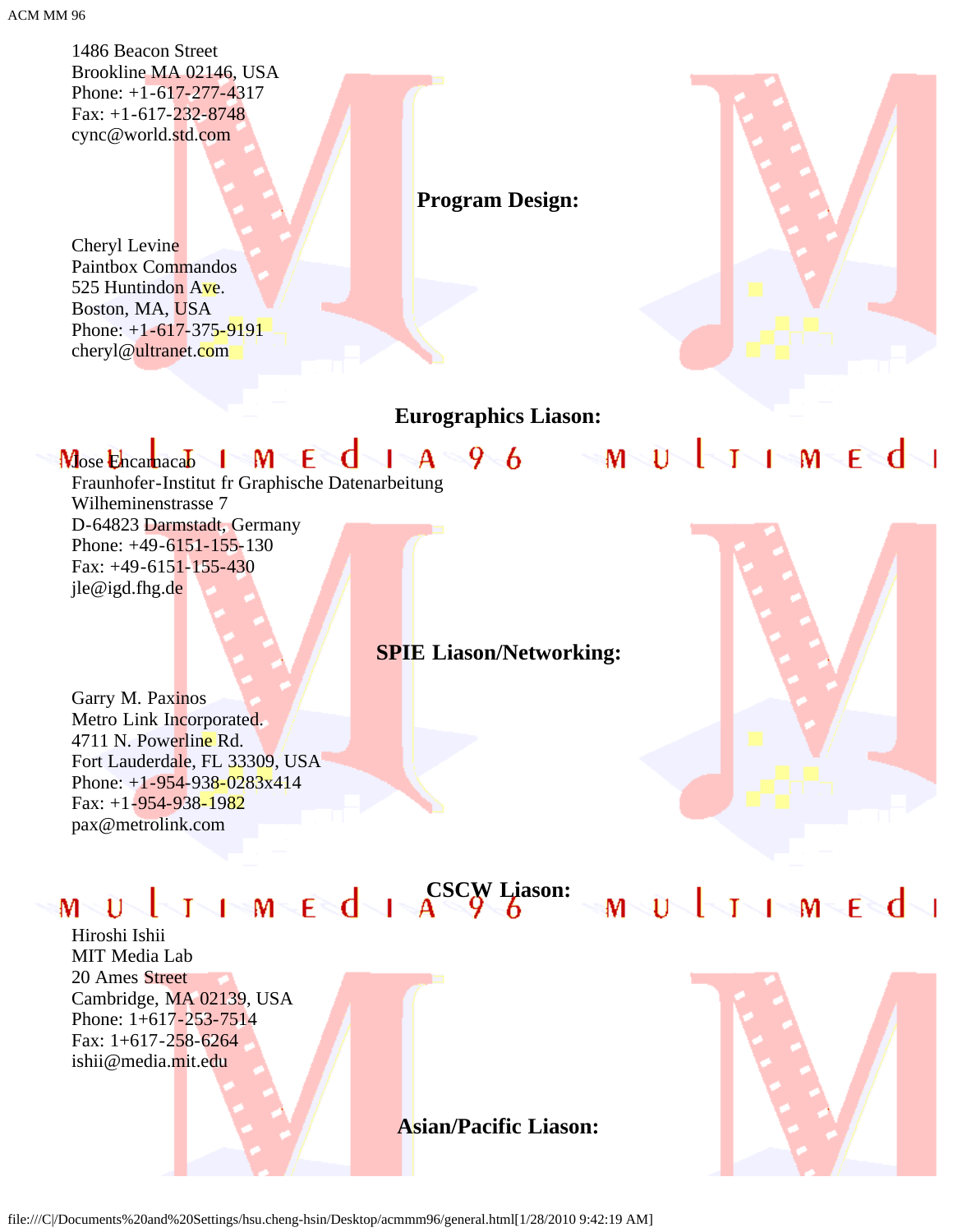Yoshinobu Tonomura NTT Human Interface Laboratories Phone: +81-468-59-2002 Fax:  $+81-468-55-1160$ tonomura@nttvdt.hil.ntt.jp

### **ACM:**

# $M_{\text{particle M}}$  M  $\leq d$  1  $A$  9  $6$  M  $\cup$  1  $1$   $M$   $\in$   $d$

ACM 17th Floor 1515 Broadway New York, NY 10036, USA Phone: +1-212-626-0611 Fax:  $+1-212-302-5862$ mccarren@acm.org

Judy Osteller ACM 1515 Broadway New York, NY 10036, USA Phone:  $+1-212-626-0605$ Fax:  $+1-212-302-5626$ osteller@acm.org



**SIGMM:**



*[Stephan Fischer](javascript:if(confirm()* [Last modified: Mon Dec 2 09:22:31 MET 1996](javascript:if(confirm()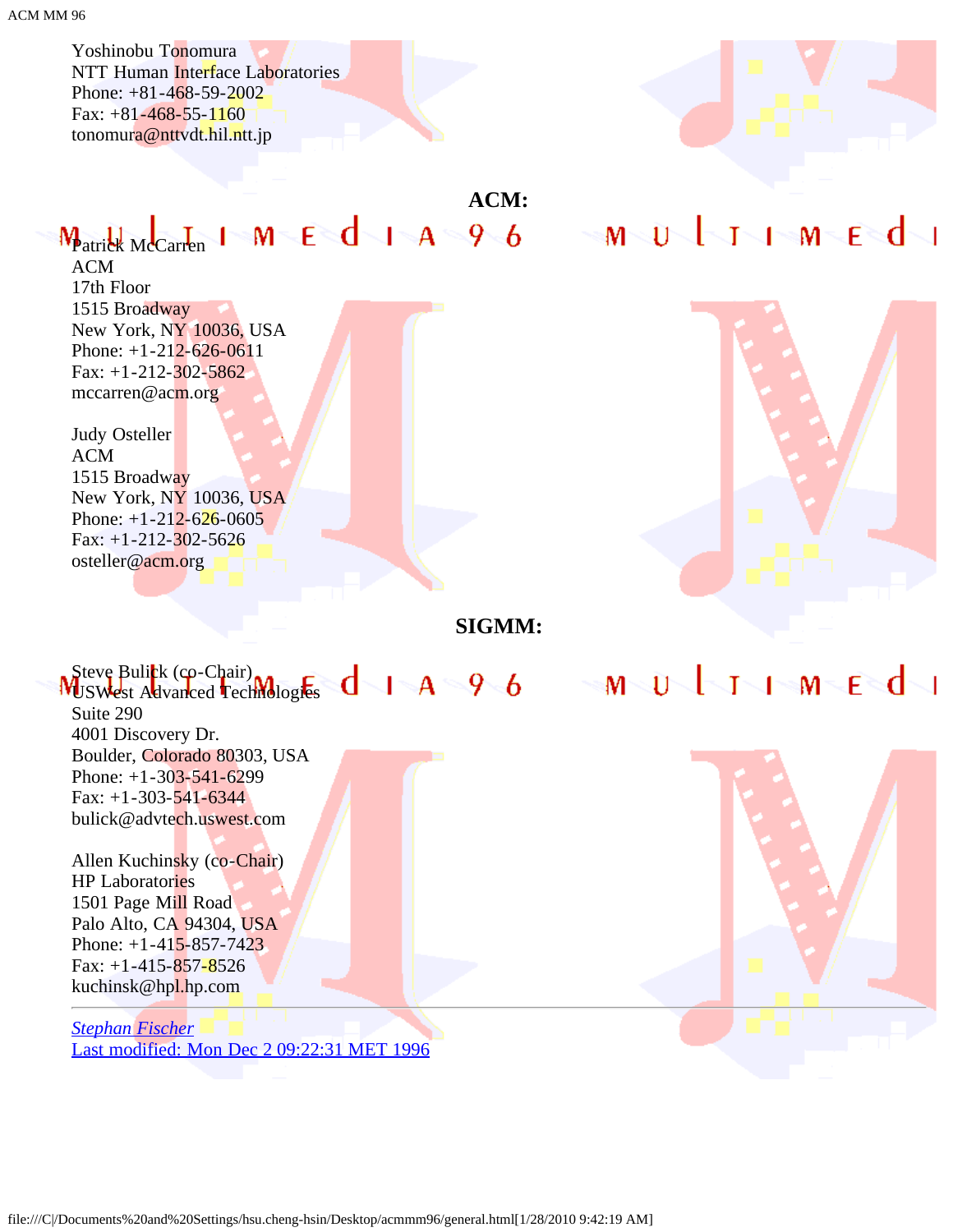# **[ACM](javascript:if(confirm() MULTIMEDIA 96**

### **Technical Papers**

### **Program Co-Chairs**

Wendy Hall Dept. of Electronics and Computer Science University of Southampton,

### T.D.C. Little Dept. of Elec. and Computer Engr. Boston University

### **Program Committee:**

- John Buford, University of Massachusetts at Lowell
- Shih-Fu Chang, Columbia University
- Wolfgang Effelsberg, University of Mannheim
- Carole Goble, Manchester University
- Jorge Haake, GMD-IPSI
- Wolfgang Klas, GMD-IPSI
- Wendy Mackay, University of Paris
- Klara Nahrstedt, University of Illinois at Urbana-Champaign
- Roy Rada, University of Liverpool
- Ian Ritchie, Heriot-Watt University/British Computer Society
- Brian Smith, Cornell University
- Dan Swinehart, Xerox Palo Alto Research Center
- Yuzuru Tanaka, Hokkaido University
- William Tetzlaff, IBM Thomas J. Watson Research Center
- Hirotada Ueda, Hitachi Denshi, Ltd.
- Harrick Vin, University of Texas at Austin
- $9\sqrt{6}$  $W$  HongJiang Zhang, HP $V$ abs  $E$ 
	- Hui Zhang, Carnegie Mellon University

### **Extended Program Committee:**

- Paul D. Amer, University of Delaware
- David Anderson, Sonic Solutions
- Vivek Bansal, NEC, C&C Research Labs
- Ernst W. Biersack, Institute EUROCOM
- Yitzhak Birk, Technion
- Gordon Blair, Lancaster University
- Meera M. Blattner, University of California, Davis, and LLNL
- Peter Bosch, CWI and University of Twente



## MUJIMEd

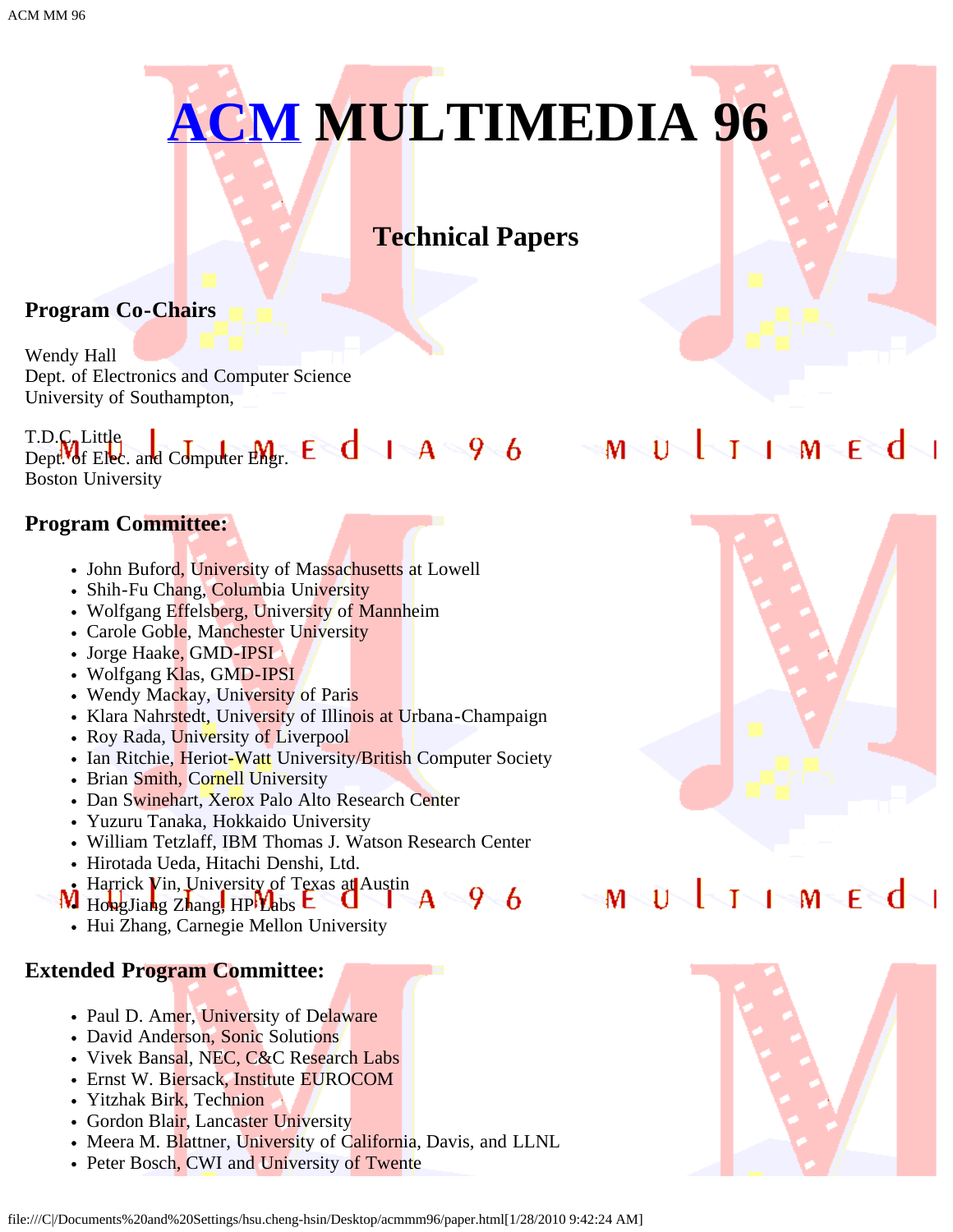- David Boyer, Bellcore
- Florian Brody, New Media Consulting, Vienna and Art Center College of Design
- M. Cecelia Buchanan, Washington State University
- Dick Bulterman, CWI
- Tom Calvert, Simon Fraser University
- Andrew T. Campbell, Columbia University
- Luiz Fernando Rust da Costa Carmo, NCE/UFRJ
- Tzi-cker Chiueh, SUNY Stonybrook
- $9 6$  $\mathbf A$ W Jon Crowcroft, UCL W t.
	- Ming-Syan Chen, IBM Thomas J. Watson Research Center
	- Gino Cheng, University of Southern California
	- Michael Christel, Carnegie Mellon University
	- Soon M. Chung, Wright State University
	- Gil Cruz, Andersen Consulting
	- Isabel Cruz, Tufts University
	- Asit Dan, IBM Research, Yorktown Heights
	- Glorianna Davenport, MIT Media Lab
	- Hugh Davis, University of Southampton (and Multicosm Ltd)
	- Michel Diaz, LAAS du CNRS
	- George Drapeau, SunSoft
	- David H.C. Du, University of Minnesota
	- Fabrice Dupuy, France Telecom CNET
	- Alexandros Eleftheriadis, Columbia University
	- J. Robert Ensor, Lucent Technologies, Bell Labs J
	- ulio Escobar, SENACYT
	- Seongbae Eun, Han Nam University  $\bullet$
	- Steven Feiner, Columbia University
	- Jim Foley, Mitsubishi Electric Research Labs
	- Edward A. Fox, Viginia Tech
- M Borko Furht, Florida Atlantic University
	- JJ Garcia-Luna-Aceves, University of California at Santa Cruz
	- Franca Garzotto, Politecnico di Milano
	- D. James Gemmell, Microsoft
	- Arif Ghafoor, Purdue University
	- Athula Ginige University of Technology, Sydney
	- Forouzan Golshani, Arizona State University
	- Bill Grosky, Wayne State University
	- Venkat N. Gudivada, Ohio University
	- Yechezkal-Shimon Gutfreund, GTE Laboratories
	- Rei Hamakawa, NEC Corporation
	- Lynda Hardman, CWI
	- Rune Hjelsvold, Siemens Corporate Research
	- Jau-Hsung Huang, National Taiwan University
	- Jim Huang, Honeywell Technology Center  $\bullet$
	- Barry J. Hudson, Westinghouse Savannah
	- John Ibbotson, Applied Science and Technology, IBM UK Ltd
	- Hiroshi Ishii, MIT Media Lab
	- Kevin Jeffay, University of North Carolina at Chapel Hill
	- C. R. Kalmanek, AT&T Research
	- Dilip Kandlur, IBM Watson Research Center
- Ahmed Karmouch, University of Otawa  $9-6$ Randy H. Katz, UC Berkeley
- Bhumip Khasnabish, GTE Labs
- Martin Kienzle, IBM Watson Research Center



 $\sqrt{2M}$   $\leq$   $\mathsf{F}$   $\leq$   $\mathsf{C}$ 

T

 $M > U$ 

### $\sqrt{1 - M}$ £≷d Т м 11



### т  $1 - M$ F  $M_{\odot}$ 11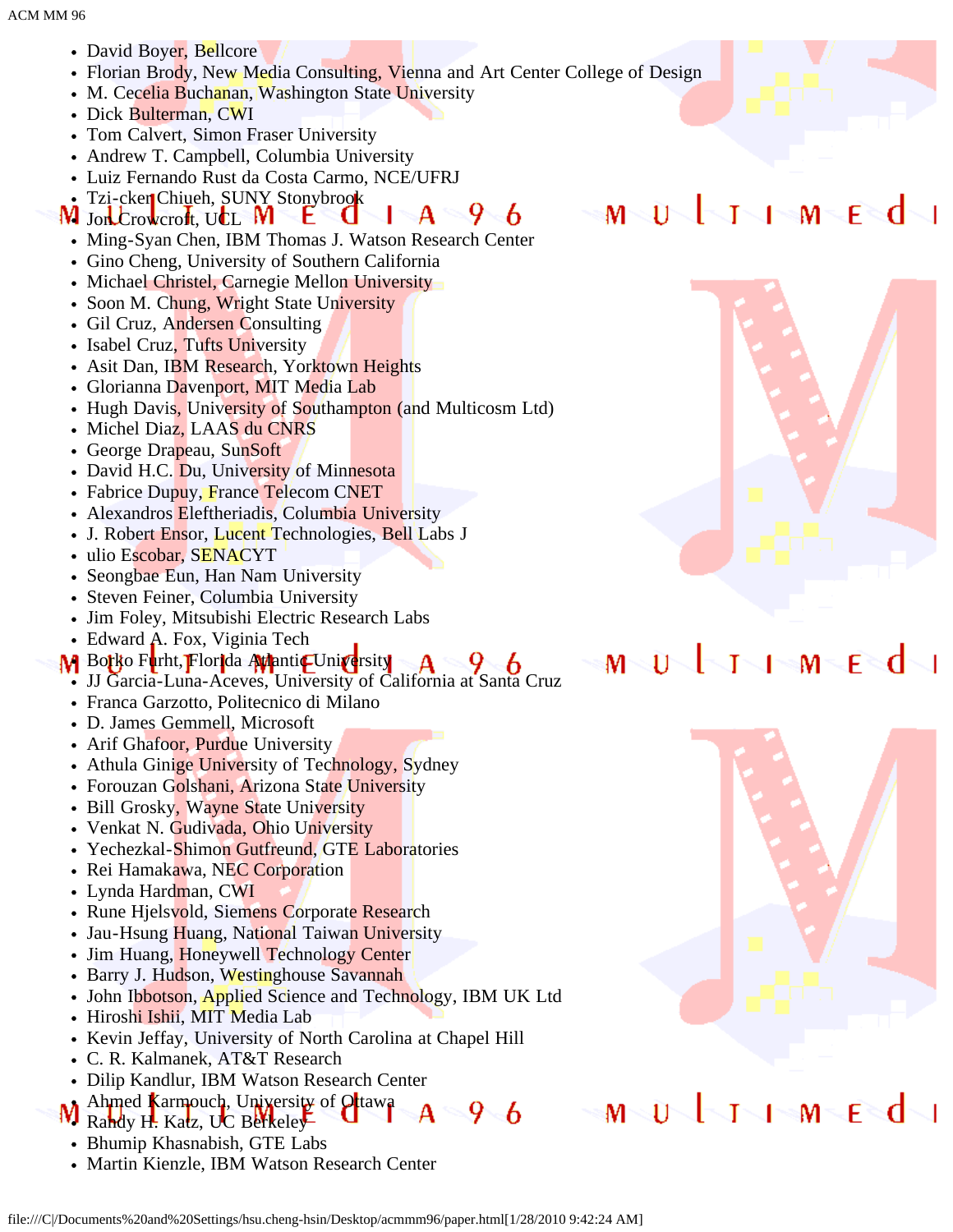- Cheeha Kim, Pohang University of Science and Technology
- Willard Korfhage, Polytechnic University
- Paul H. Lewis, University of Southampton
- Li Li, Bell-Northern Research
- Peiya Liu, Siemens Corporate Research
- David Lowe, Undiversity of Technology, Sydney
- Bryan Lyles, Xerox PARC
- Fillia Makedon, Dartmouth College
- Elizabeth Mynatt, Xerox PARC
- Bernard Merialdo, Institut EURECOM
- Vicki de Mey, Salamander Interactive
- Ethan V. Munson, University of Wisconsin-Milwaukee
- A. Desai Narasimhalu, Institute of System Science, National University of Singapore
- Erich Neuhold, GMD Dharmstadt
- Kingsley C. Nwosu, Lucent Technologies (AT&T Bell Labs.)
- Max Ott, C&C Research Labs, NEC USA
- Giovanni Pacifici, IBM T.J. Watson Research Center
- Beverly Park Woolf, University of Massachusetts at Amherst
- M Garry M Paxinos, MeM Link Inc. and Florida Center for Electronic Communication I M F

M

- Alex (Sandy) Pentland, MIT Media Lab
- Maria Jose Perez-Luque, University of Navarra
- Tom Pfeifer, Technical University of Berlin/GMD-FOKUS
- Steve Pink, SICS
- George C. Polyzos, University of California, San Diego
- Nikos B. Pronios, INTRACOM S.A.
- Srinivas Ramanathan, Hewlett-Packard Laboratories
- P. Venkat Rangan, University of California at San Diego
- Samuel A. Rebelsky, Dartmouth College
- Dave Redell, DEC Systems Research Center
- Kurt Rothermel, University of Stuttgart
- David De Roure, University of Southampton
- Larry Rowe, UC Berkeley
- Pierre de Saqui-Sannes, ENSICA
- Chris Schmandt, MIT Media Lab
- Eve Schooler, Caltech
- Stan Sclaroff, Boston University
- Behzad Shahraray, AT&T Research
- Morris Sloman, Imperial College of Science Technology and Medicine
- Gerard J.M. Smit, University of Twente
- Stephen W. Smoliar, FX Palo Alto Laboratory, Inc. 6 Cormac J. Sreenan, Bell Laboratories
- Ralf Steinmetz, Technical University of Darmstadt
- Scott M. Stevens, Software Engineering Institute, Carnegie Mellon University
- Jay Strosnider, Carnegie Mellon University  $\bullet$
- Kazuo Sugihara, University of Hawaii at Manoa
- Maria Theodoridou, CWI and FORTH
- Jonathan Walpole, Oregon Graduate Institute of Science & Technology
- Sylvia Wilbur, Queen Mary & Westfield College
- Michael Wilson, Rutherford Appleton Laboratory
- Michael Wynblatt, Siemens Corporate Research
- Raj Yavatkar, Intel
- James C. Yee, Philips Research Palo Alto
- Polle Zellweger, Xerox PARC
- Lixia Zhang, Xerox PARC





M

F

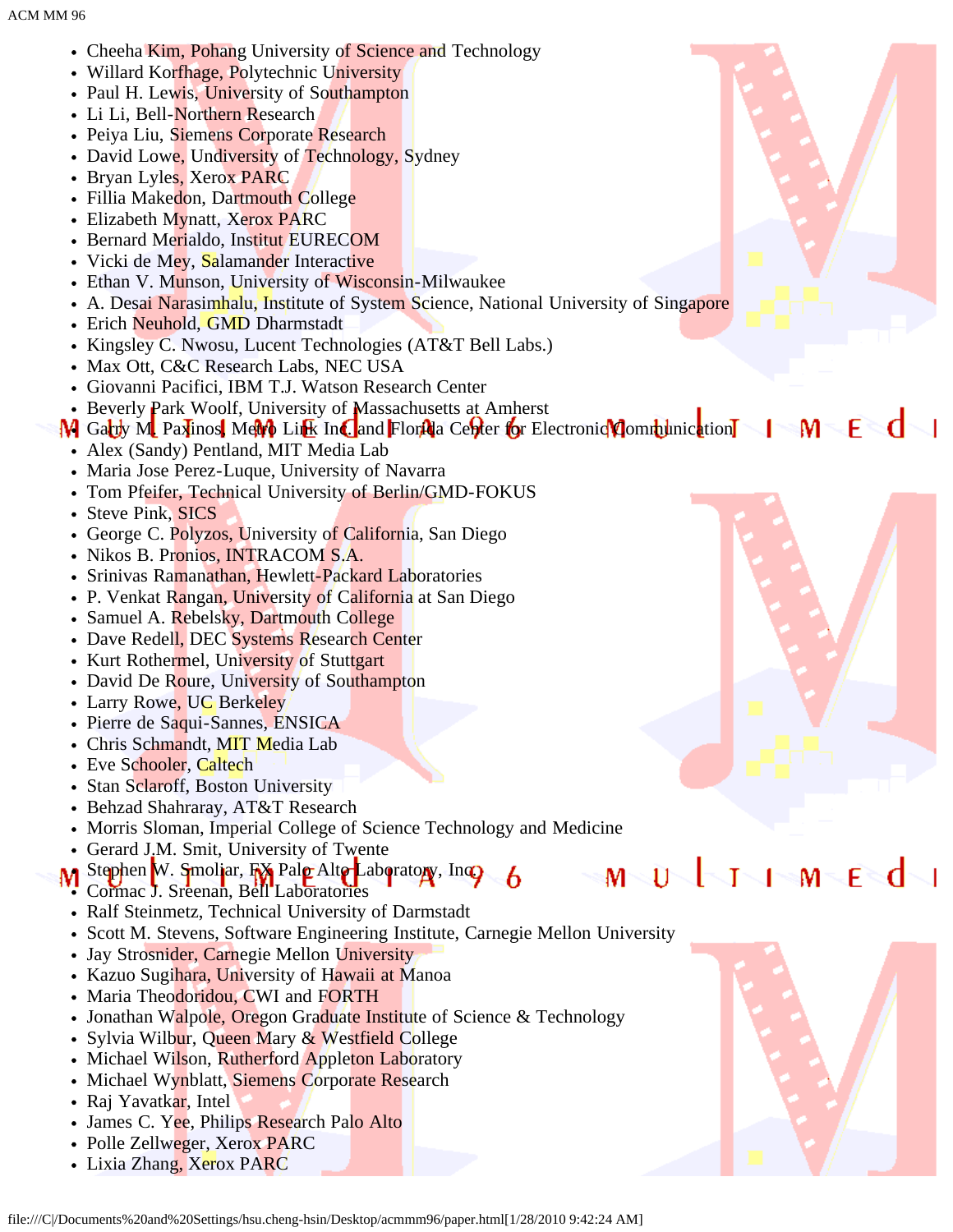- Wei Zhao, Texas A&M University
- Taieb Znati, University of Pittsburgh
- Michael J. Zyda, Naval Postgraduate School



### 1A

Wednesday, November 20 **MULITE** MUJI-1-MEd  $11/00$ am $\bigcirc$ 12:30pm Multimedia Analysis

Session Chair: Brian Smith, Cornell University

A Shot Classification Method to Select Effective Key-Frames for Video Browsing Hisashi Aoki, Shigeyoshi Shimotsuji and Osamu Hori Research and Development Center, Toshiba Corporation

Indexing and Retrieval of Digital Video Sequences Based on Automatic Text Recognition Rainer Lienhart University of Mannheim

Automatic Audio Content Analysis Silvia Pfeiffer, Stephan Fischer and Wolfgang Effelsberg University of Mannheim



 $M \subseteq F \subseteq C$ 

**I** No

1B Wednesday, November 20 11:00am-12:30pm Authoring I Session Chair: John Buford, University of Massachussets, Lowell

**THE MENU** A M**a/t**ime**ti**a System for Authoring Motion Pictures Ronald Baecker, Alan J. Rosenthal, Naomi Friedlander, Eric Smith and Andrew Cohen University of Toronto

CVEPS-A Compressed Video Editing and Parsing System Jianhao Meng and Shih-Fu Chang Columbia University

Negotiation for Automated Generation of Temporal Multimedia Presentations Dalal, M. and Feiner, S. and McKeown, K. and Pan, S. and Zhou, M. and Hollerer, T. and Shaw, J. and Feng, Y. and Fromer, J. Columbia University

> 2A Wednesday, November 20 2:00-3:30pm Image Parsing Session Chair: Wolfgang Effelsberg, University of Mannheim, Germany

Comparing Images Using Color Coherence Vectors Greg Pass, Ramin Zabih and Justin Miller Cornell University

MMVIS: Design and Implementation of a Multimedia Visual Information Seeking Environment Stacie Hibino and Elke A. Rundensteiner University of Michigan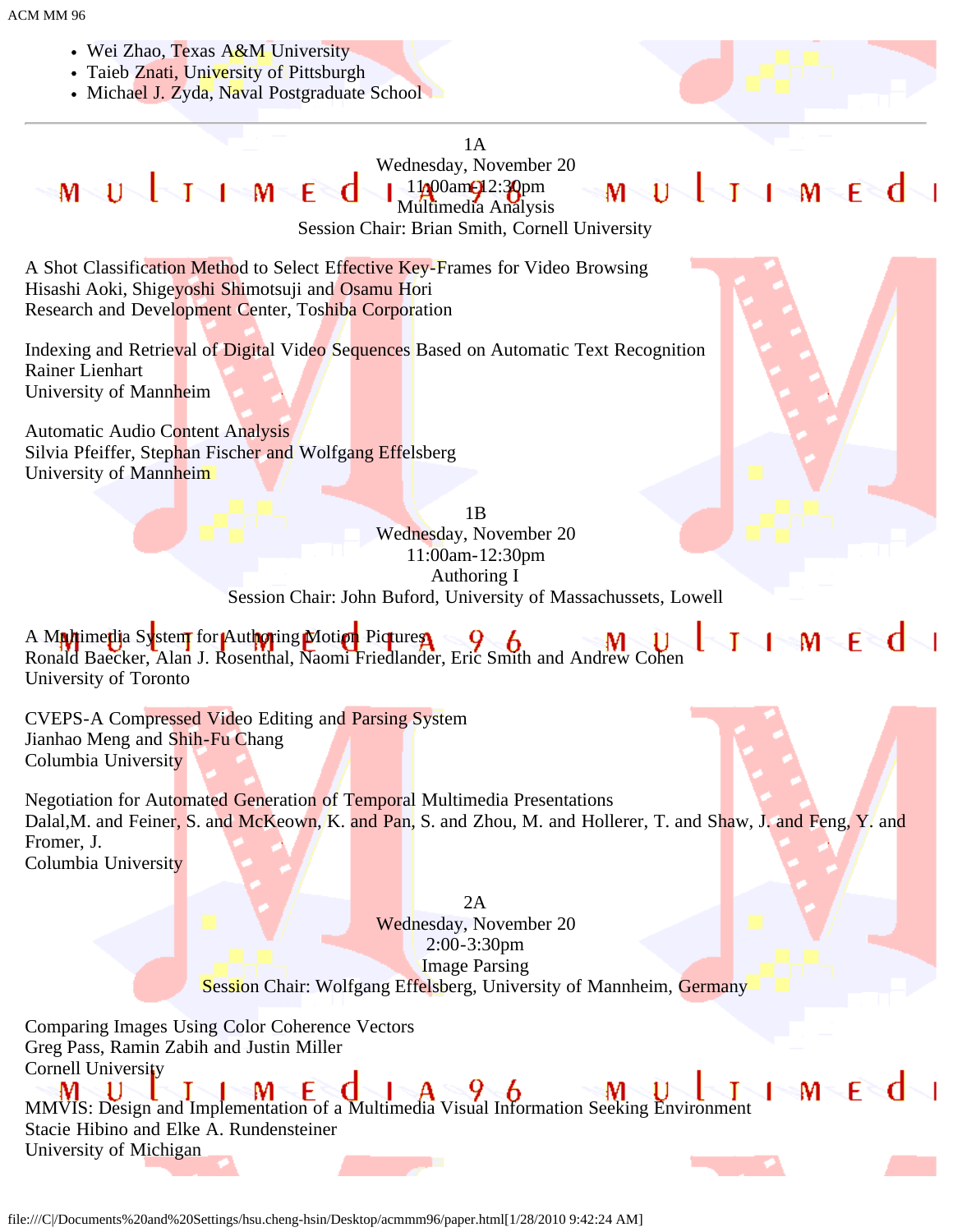ACM MM 96

VisualSEEk: A Fully Automated Content-Based Image Query System John R Smith and Shih-Fu Chang Columbia University

> 2B Wednesday, November 20 2:00-3:30pm System Building Session Chair: Dan Swinehart, Xerox Palo Alto Research Center

On-Demand Regional Television over the Internet Haakon Bryhni, Hilde Lovett, Erling Maartmann-Moe, Dag Solvoll and Tryggve Sorenson Norwegian Computing Centre

A Centralized Audio Presentation System Albert L. Papp III and Meera M. Blattner University of California, Davis, and Lawrence Livermore National Laboratory<br>
MUITIMECIA 96 MUITIMEC U м Transport QoS Programmability Andrew Campbell and Geoff Coulson Columbia University and Lancaster University

> 3A Wednesday, November 20 4:00-5:00pm Scheduling and Synchronization Session Chair: Hui Zhang, Carnegie Mellon University

Adaptive Rate-Controlled Scheduling for Multimedia Applications David K.Y. Yau and Simon S. Lam University of Texas at Austin

Proving Temporal Consistency in a New Multimedia Synchronization Model J.P. Courtiat and R.C. De Oliveira LAAS/CNRS

> 3B Wednesday, November 20 4:00-5:00pm **Applications**

MULTIMEd Session Chair: Hirotada Ueda, Hitachi Denshi, Ltd.

 $\mathsf{M}^-$ 

Image Compositing System Capable of Long-Range Camera Movement Masaki Hayashi, Kazuo Fukui and Yasumasa Ito NHK Science and Technical Research Labs

'Smart Clothing': Turning the Tables (Privacy and Personal Empowerment through wearable Multimedia and Wireless Communications) Steve Mann

MIT Media Lab

4A Thursday, November 21 9:00-10:30am Groupware

file:///C|/Documents%20and%20Settings/hsu.cheng-hsin/Desktop/acmmm96/paper.html[1/28/2010 9:42:24 AM]



ULIHMEdi

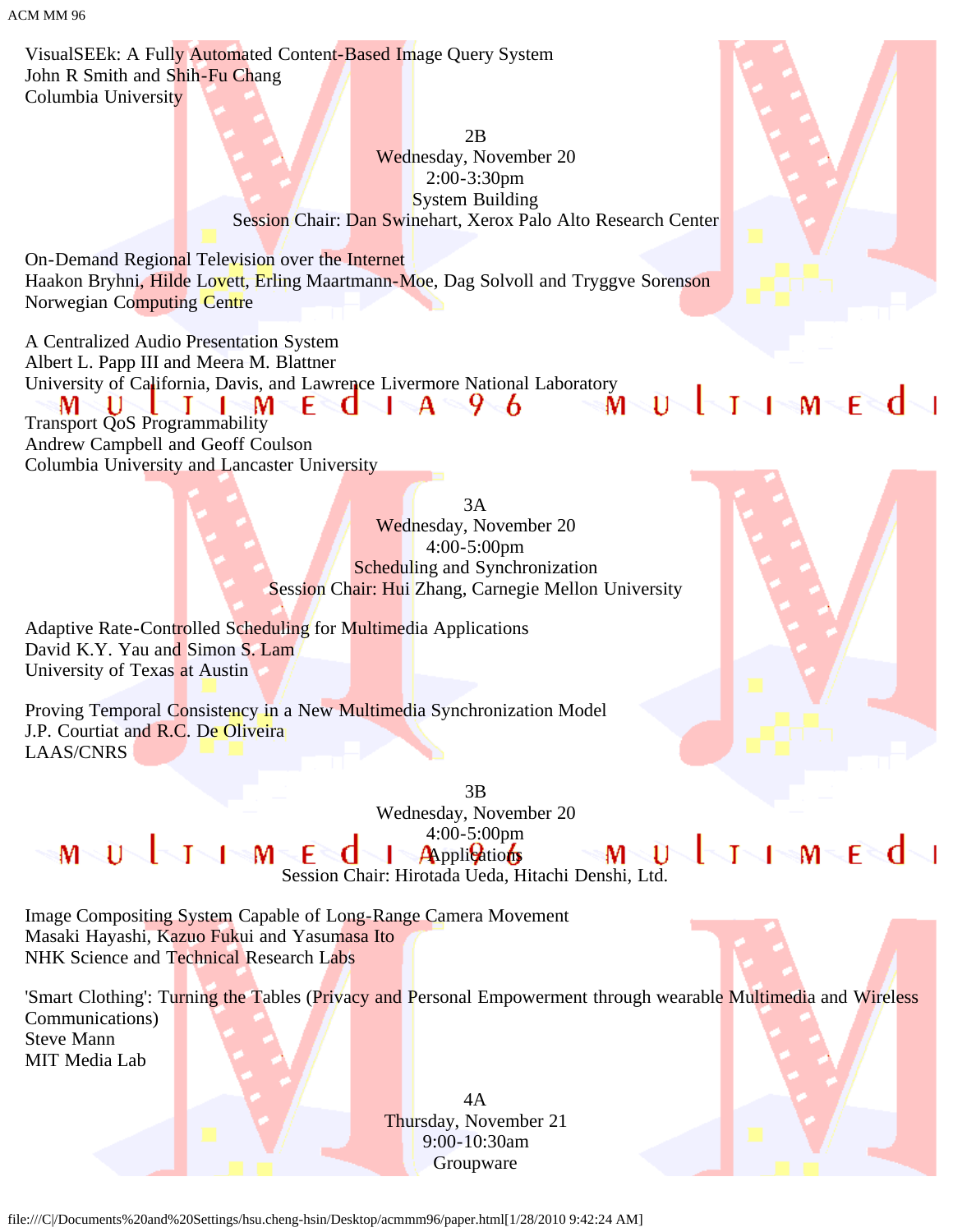Session Chair: Jorge Haake, GMD-IPSI

Meme Media and a World-Wide Meme Pool Yuzuru Tanaka Hokkaido University

 $\mathbf{M}^-$ Teaching and Learning as Multimedia Authoring  $\mathbf{A}$ फ्∽ 6 11 м Gregory D. Abowd, Chris Atkenson, Amy Feinstein, Rob Kooper, Sue Long, Scott Register, Nitin "Nick" Sawhney and Mikiya Tani Georgia Institute of Technology

CU-SeeMe VR Immersive Desktop Teleconferencing Jefferson Han and Brian Smith Cornell University

> 4B Thursday, November 21 9:00-10:30am Coding Session Chair: Shih-Fu Chang, Columbia University

A JPEG Codec Adaptive to Region Importance Jiying Zhao, Yoshihisa Shimazu, Koji Ohta, Rina Hayasaka and Yutaka Matsushita Keio University

Methods for Encrypting and Decrypting MPEG Video Data Efficiently Lei Tang GSIA, Carnegie Mellon University/Oracle Co | A 9 6 M U J I M E d

Adaptive Foveation of MPEG Video T.H. Reeves and J.A. Robinson University of Waterloo and University of Newfoundland

> 5A Thursday, November 21 2:00-3:30pm User Interfaces Session Chair: Yuzuru Tanaka, Hokkaido University

> > 5B Thursday, November 21 2:00-3:30pm Servers

 $M - E$  d  $A - 9$  6

MUJJIMEd

Vibrotactile Feedback in Delicate Virtual Reality Operations Li-Te Cheng, Rick Kazman and John Robinson University of Waterloo and University of Newfoundland

A Quality Planning Model for Distributed Multimedia in the Virtual Cockpit Mark Claypool and John Riedl University of Minnesota

An Empirical Study of Attending and Comprehending Multimedia Presentations Peter Faraday and Alistair Sutcliffe City University, London

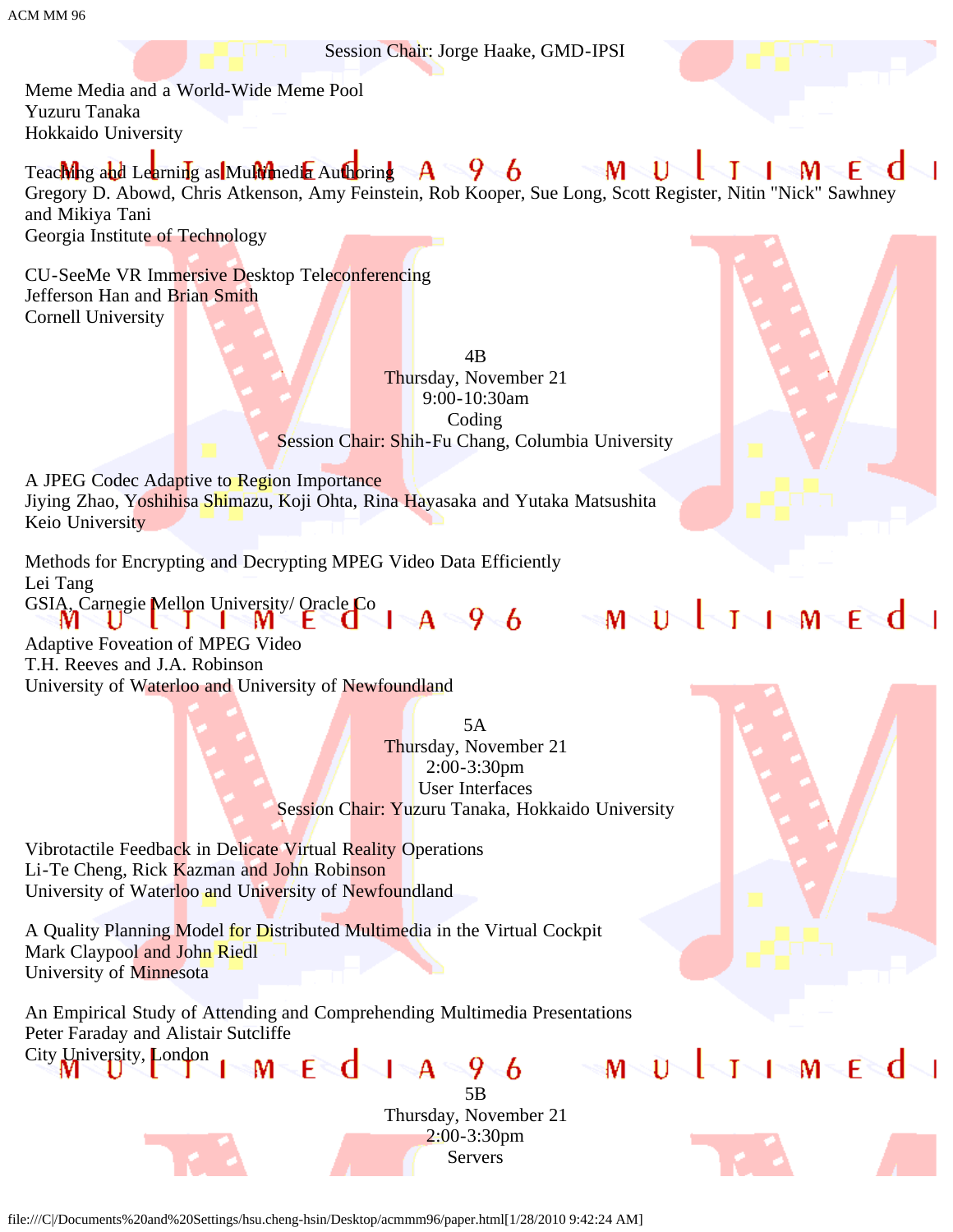Session Chair: William Tetzlaff, IBM Thomas J. Watson Research Center Segmented Information Dispersal (SID) for Efficient Reconstruction in Fault-Tolerant Video Servers Ariel Cohen and Walter Burkhard University of California Adventures in Building the Stony Brook Video Server Michael Vernick, Chitra Venkatramini and Tzi-cker Chiueh State University of New York at Stony Brook Disk Striping Strategies for Large Video-on-Demand Servers Tat-Seng Chua, Jiandong Li, Beng-Chin Ooi, Kain-Lee Tan National University of Singapore **Thursday, November 21 4:00-5:00pm**  $M \cup U$   $1 \cup M \in \mathbb{C}$   $d$   $1$   $A$   $A$   $a$   $a$   $b$   $a$   $b$   $c$   $s$   $M \cup U$   $1 \cup M \in \mathbb{C}$ Session Chair: T.D.C. Little, Boston University and Wendy Hall, University of Southampton Best Paper Open-Vocabulary Speech Indexing for Voice and Video Mail Retrieval M.G.Brown, J.T.Foote, GJF Jones, K.Sparck Jones and S.J.Young Olivetti Research Ltd and Cambridge University Best Student Paper Do Story Agents Use Rocking Chairs? The Theory and Implementation of One Model for Computational Narrative Kevin Brooks MIT Media Lab 6A Friday, November 22 9:00-10:30am Authoring II Session Chair: Roy Rada, University of Liverpool, √l≈M≂F≷d√l  $M \setminus U \setminus J$ Т T M

A Framework for Supporting Multimedia Document Authoring and Presentation K. Selcuk Candan, B. Prabhakran and V.S. Subrahmanian University of Maryland

Anecdote: A Multimedia Storyboarding System with Seamless Authoring Support Komei Harada, Eiichiro Tanaka, Ryuichi Ogawa and Yoshinori Hara NEC Corporation

Sketching Multimedia Templates for Generating Hypermedia from Specifications S. Fraisse, J. Nanard and M. Nanard LIRMM, Montpellier France

> 6B Friday, November 22 9:00-10:30am



file:///C|/Documents%20and%20Settings/hsu.cheng-hsin/Desktop/acmmm96/paper.html[1/28/2010 9:42:24 AM]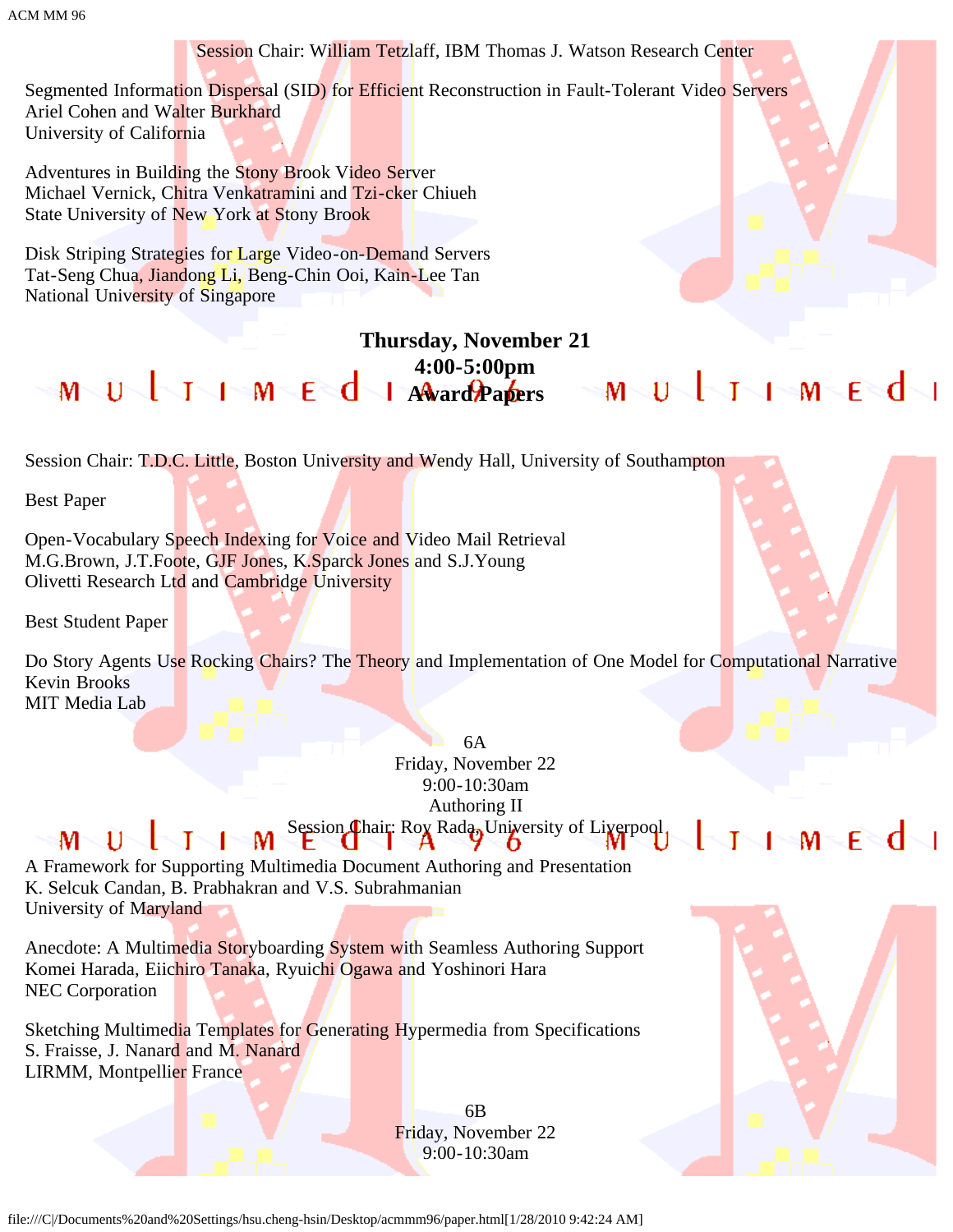Networks

Session Chair: Klara Nahrstedt, University of Illinois at Urbana-Champaign

MNÜNININMNENdNI

The Case for Concurrent Reliable Multicasting Using Shared Ack Trees Brian Neil Levine, David B. Lavo and J.J. Garcia-Luna-Aceves University of California, Santa Gruz  $\mathbf{A} \subseteq$  $9-6$ 

Enhancing Network Services through Multimedia Data Analysers Ferdinando Samaria, Harold Syfrig, Alan Jones and Andy Hopper Olivetti Research Ltd

Rate Shaping by Block Dropping for Transmission of MPEG-Precoded Video over Channels of Dynamic Bandwidth Wenjin Zeng and Bede Liu Princeton University

*[Stephan Fischer](javascript:if(confirm()* [Last modified: Tue Oct 22 09:38:06 MET DST 1996](javascript:if(confirm()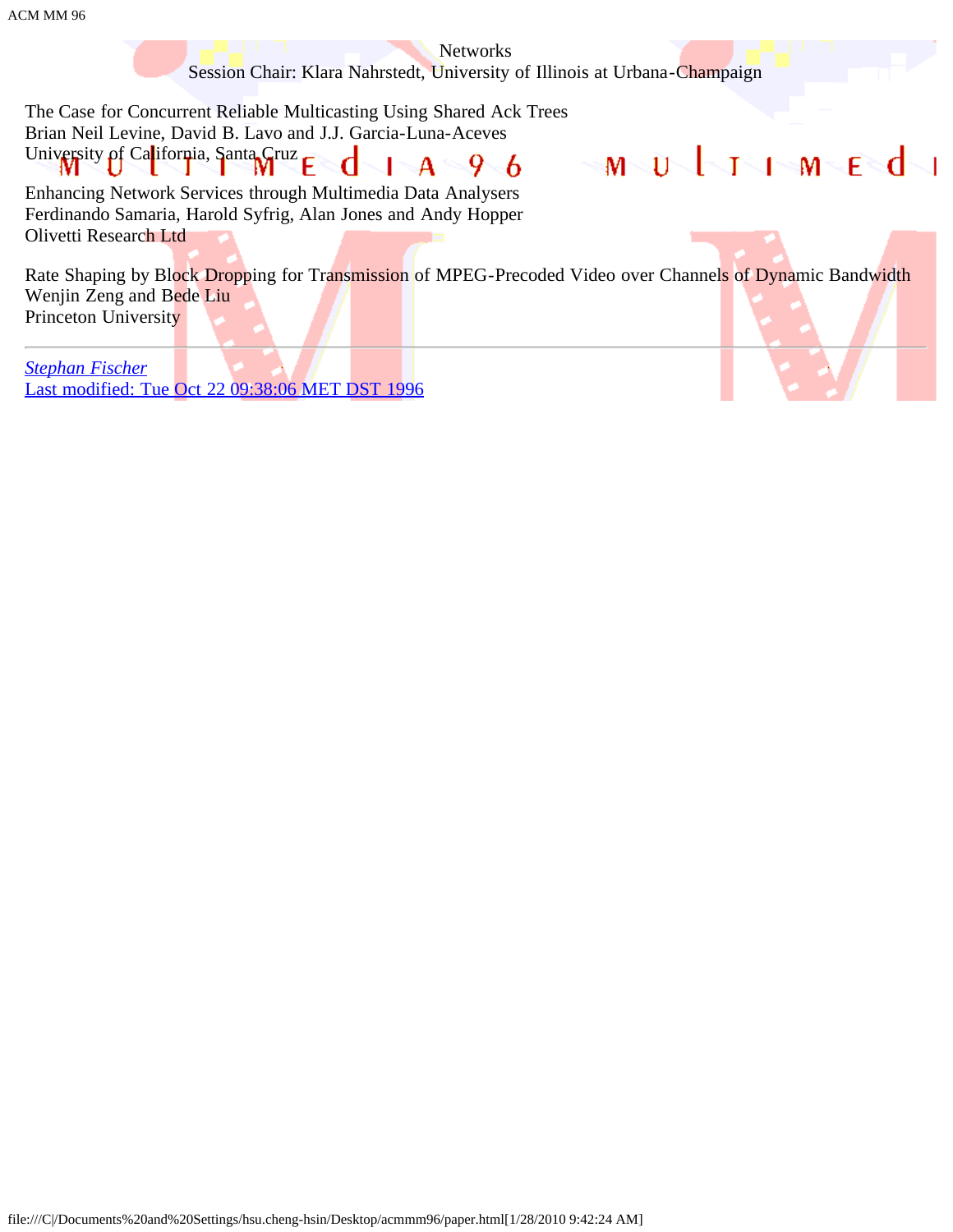

### **Demonstrations**

Arding Hsu Siemens Corporate Research Princeton, NJ, USA Demonstrations Chair

The demonstrations which will be running Wednesday, 5:00- 6:30pm and Thursday 11:00am-12:30pm; We will be offering demonstrations representative of new technologies, unique applications, and interesting media content in the areas **quilined** below:  $\blacksquare$   $\blacksquare$   $\blacksquare$   $\blacksquare$   $\blacksquare$   $\blacksquare$   $\blacksquare$   $\blacksquare$   $\blacksquare$   $\blacksquare$   $\blacksquare$   $\blacksquare$   $\blacksquare$   $\blacksquare$   $\blacksquare$   $\blacksquare$   $\blacksquare$   $\blacksquare$   $\blacksquare$   $\blacksquare$   $\blacksquare$   $\blacksquare$   $\blacksquare$   $\blacksquare$   $\blacksquare$   $\blacksquare$   $\blacksquare$   $\blacksquare$   $\blacksquare$   $\blacksquare$   $\blacksquare$   $\blacks$ M M  $\mathbf{1}$ Т т FR

- Indexing and Retrieval of Digital Video
- Multimedia Authoring and Development environments
- Internet Multimedia
- Interactive Courseware and Systems
- Media Sharing and Distribution
- Content-based Image Access
- Media Presentation in Different Application Domains

Wednesday, November 20 5:00-6:30pm

Thursday, November 21 11:00am-12:30pm

*[Stephan Fischer](javascript:if(confirm()* [Last modified: Mon Sep 9 09:01:18 MET DST 1996](javascript:if(confirm()



# MUUTIMEdia96 MUUTIMEdi



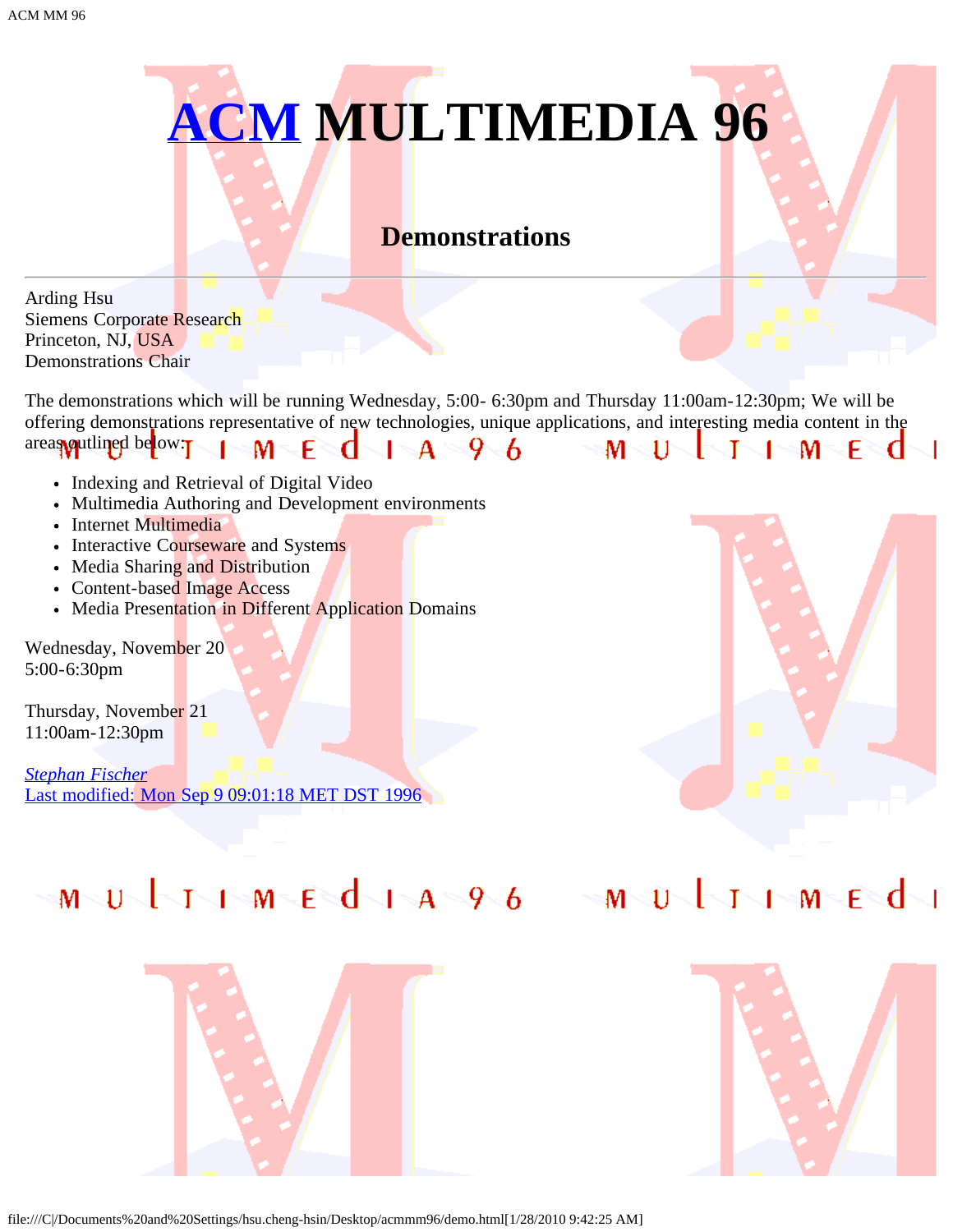# **[ACM](javascript:if(confirm() MULTIMEDIA 96**

### **Art Program**

### "STORYTELLING AFTER CINEMA"

Art & Multimedia Session

ACM MULTIMEDIA'96 November 18 - 22, 1996 Hynes Convention Center Boston, MA, USA

The complexities of organizing a forum/workshop (not an exhibition) on the issues of story-telling and interactive narratives obviously implicates projects from all areas of electronic media. Though we are certainly aware of a number of important installation, performance, and immersive works, we are restricted by the requirements of space and time, a support structure (particularly equipment and staff), and the kind of budget necessary to bring large scale works to the forum for such a short period and a limited audience.

For these reasons, we have chosen to limit the works selected to CD-ROM and WWW sites. This does not preclude the inclusion of larger scale works in the discussions utilizing documentary materials (slides, tapes, or sound).

Art Program Committee: Monika Fleischmann, Timothy Druckrey, Wolfgang Strauss, Timothy Garrand, Regina Cornwell, Dieta Sixt, Wayne Wolf, Arding Hsu, Bob Allan, Michael Bove, Philippe Aigrain, Allan Kuchinsky

Contact: Monika Fleischmann, Art Chair, ACM MM'96 IMK - Institute for Media Communication at GMD - German National Research Center for Information Technology Schloss Birlinghoven, 53754 Sankt Augustin, Germany fleischmann@gmd.de

### **Program**

The Art and Multimedia Showroom operates Wed. to Thursday 9:00-5:30 and Friday 9:00-1:30

Wednesday 20/11/96

9:00-10:30: Opening session with keynote speaker Glen Hall from Aardman Animations

Thursday 21/11/96

9:00-10:30: Panel 4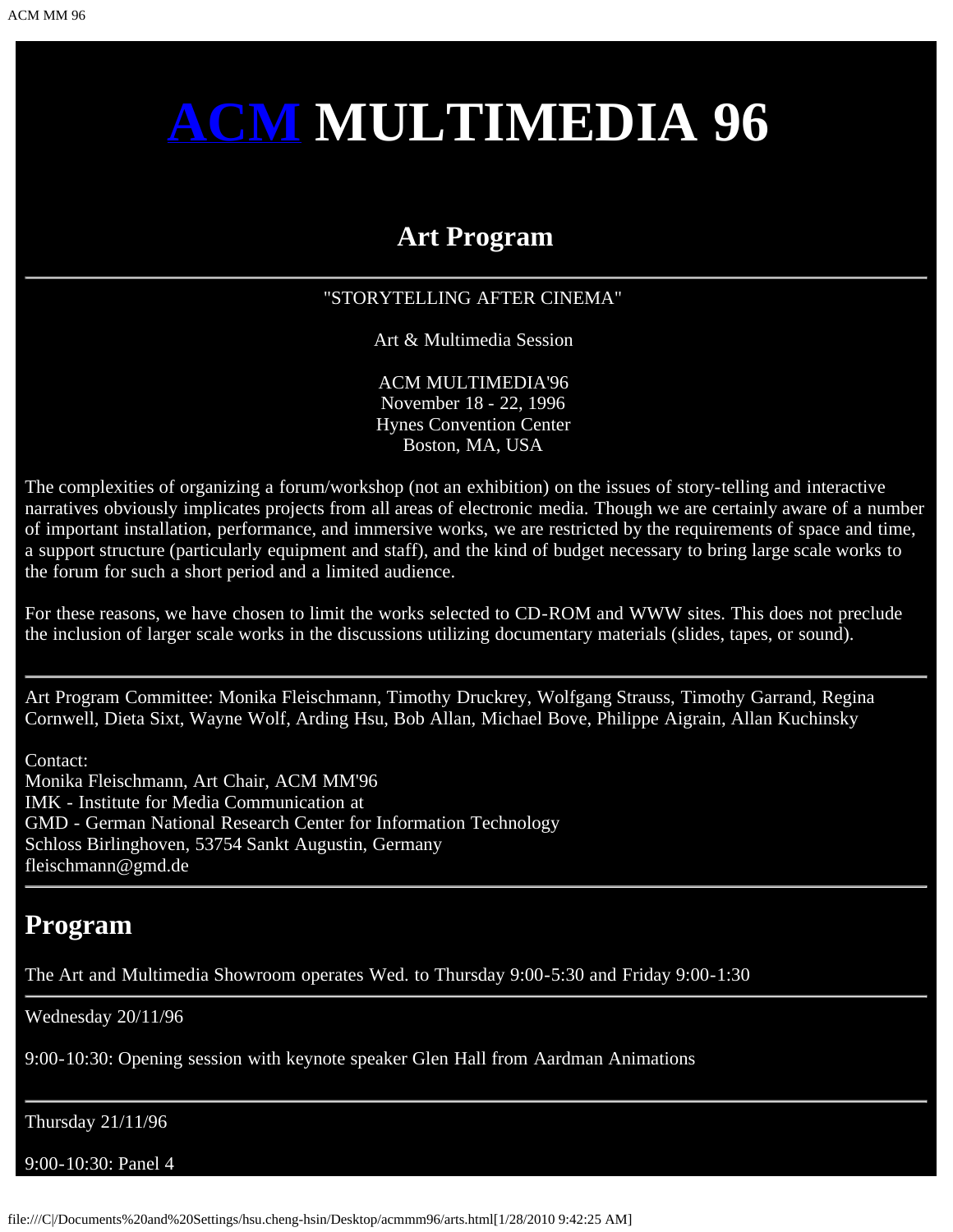### Storytelling after Cinema I

Pioneering filmmaker Georges Melies presaged the anti-narrative tradition which has been such a dominant theme in the work of artists throughout this century. Experimental film and Expanded Cinema asked the same questions in the sixties as media art does today: How can we bring cinema out of the cinema? How is it possible to initiate a new school of seeing? How can the viewer's perception adapt? How can the viewer's eye be controlled? Will there be a cinema after the cinema with the help of technology? Do new film structures help to develop a new perception of time and space? Will the seduction of the senses lead the senses to its essentials? Is the boundary between the sensorium and its represen- tations collapsing through feedback systems, interface design, human and machine memory, dynamic time and space structures? Is the responsibility of the author shifting?

Panelists: Peter Callas, Walter Siegfried, Joachim Sauter, Derrick DeKerkhove, Monika Fleischmann

10-30-11:00: Coffee break

Thursday 21/11/96

11:00-12:30: Panel 5 New art venues

Is the gallery venue over? Telematic arts such as teleconferencing & internet define new art venues in themselves. The digital communica- tions network is where art exists today. Cyber-/Space is not the final frontier, it's in your imagination.

This panel will discuss alternative concepts to the traditional museums. Is the "Museum of the Future" a telephone based installation? Is it in the net or is it just an 'intelligent' building to the traditional museum? The Ars Electronica Center in Linz or The Media Museum of The Center for Art and Technology in Karlsruhe will be discussed alongside network symposiums not simply to try out novel formats for an event, but to erect a permanent platform from which the debate/exhibition will constantly reach out to engage specific segments of the techno-cultural revolution. Does a cultural world-wide organization such as the Goethe Institute give a global platform for new networks?

Panelists: Paul Sermon, Hans-Peter Schwarz, Gerfried Stocker, Lisa Corrin, Regina Wyrwoll

Thursday 21/11/96

9:00-4:00 pm Workshop 3 Interactive Narrative

An interactive narrative uses many techniques and possibilities to allow each user of the multimedia program to discover or co-author a story in a unique way. The panelists in this workshop will examine interactive narrative from a variety of perspectives including the following:

Descriptions of the techniques and structures being used by successful, commercial writers and designers of interactive narrative. An analysis of how historical and psychoanalytical theories of narrative can provide a useful theoretical "toolbox" for thinking about the parameters and ramifications of often radical narrative form in cyberspace. A comparison of the 'classical' cinematic paradigms of narration with the new subcategories and changes in narrative concepts through interactivity.

A presentation of the design issues involved in creating non-linear interactive narratives for computer based storytelling systems. A proposition that the presentation of the information in an interactive 3D space has the potential to maintain the coherence of historical narrative while maximizing individual reader agency and exploration. A demonstration that the extension of narrative through interactivity is less a disruption of tradition and more an incitement to reflect on the conditions of contemporary experience.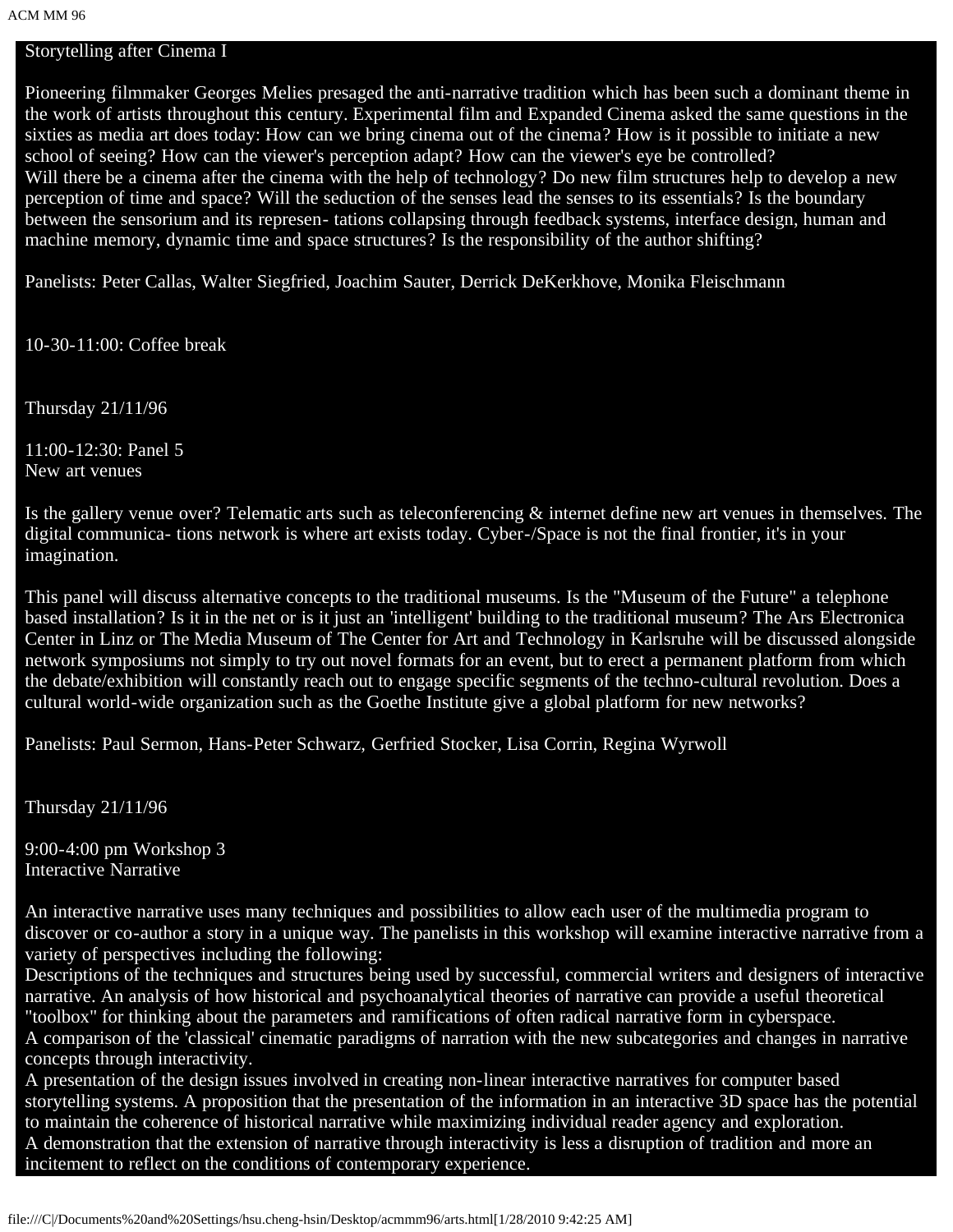Ample time for discussion will be available after each presenter and at the end of the panel.

Contact: Tim Garrand,tpg@interwrit.mv.com,

Panelists: Jerry Aline Flieger, Timothy Druckrey, Kevin Brooks, Lira Nikolovska & John Biln, Andrea Zapp, Timothy Garrand

4:00-5:00: Award papers

6:00 on: Reception

Friday 22/11/96

9:00-10-30: Panel 7 Storytelling After Cinema II

Cinema is not only story telling writing, acting, composing, scoring, choreographing, or dramatizing. Rather, it is all of these. Is storytelling after cinema creating experiential playgrounds for participants? Are we moving from mass media to communicative media? Will new storytelling emerge like the Japanese Renga or will American structures again overwhelm other cultures?

Panelists: Graham Weinbren, Perry Hoberman, KP Ludwig John, Annika Blunck & Stephan Porombka

Friday 22/11/96

9:00-10:30: Panel 8 Architecture, Time and Fragmentation

This panel focuses on new notions of space as they emerge from the use of information and communication technologies. As new forms of perception and experience of time and space emerge, new fields of architecture appear. The topics addressed in the panel include, but are not be limited to:

- cyber-architecture and architecture of time/space structures
- hypertextual concepts for 3D information space
- spatial navigation as metaphor for the exploration of music
- algorithmically generated multi-media space-scapes
- literary, historic, symbolic, dynamic, and cinematic spatial devices

The implications of the technologically mediated changes in our conception and perception of time/space will be investigated by the panelists from various perspectives. The aim of the panel is to display the diversity of current trends to blend visual communication and architectural design resulting in new kinds of fragmented time/space-scapes.

Contact: Wolfgang Strauss, strauss@gmd.de Panelists: Gerhard Schmitt, Peter Anders, Gerhard Eckel, Beat Funk, Wolfgang Strauss

10:30-11:00: Coffee break

11:00-12:30: Closing session with keynote speaker Bill Buxton from University of Toronto and Alias / Wavefront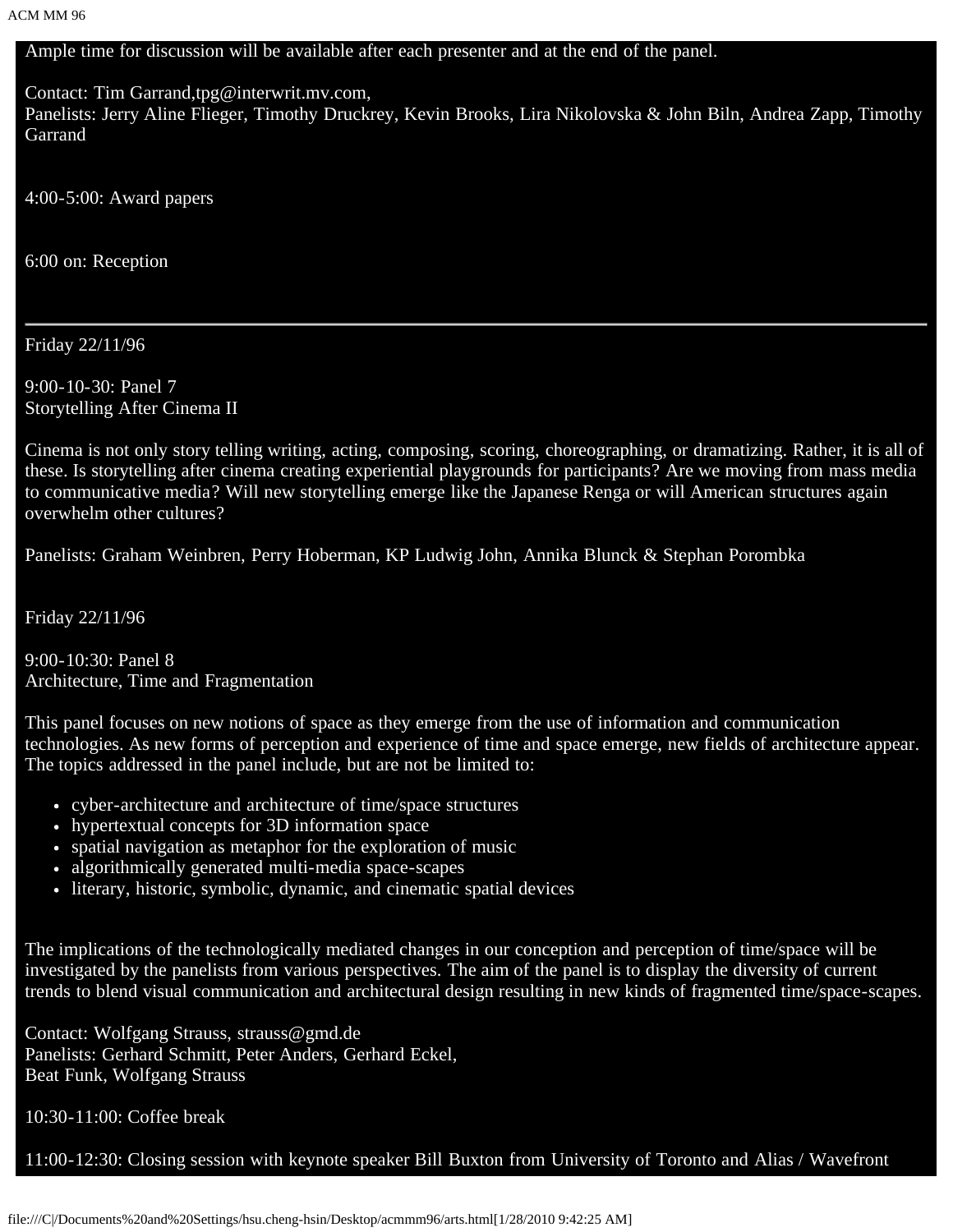12:30-1:30: Lunch break

Friday 22/11/96

1:30-3:30: Art and Multimedia Showroom Closing ART session with Timothy Druckrey & Monika Fleischmann

### THE ART AND MULTIMEDIA SHOWROOM OPERATES WEDNESDAY TO THURSDAY 9:00-5:30 AND FRIDAY 9:00-4:30

"Click-Art" and "WebArt - ArtWeb" present works of artists like William Forsythe, Jim Gasparini & Tennessee Dixon, Ken Feingold, Lewis Baltz, Tony Ousler & Constance DeJong, George Legrady, David Blair, Brad Miller, KP Ludwig John & Die Veteranen, Eric Lanz, Jean-Louis Boissier, Luc Courchesne, George Legrady, Bill Seaman, Miroslav Rogala, Tamas Waliczky, Perry Hoberman, Jeffrey Shaw, a.o.

Art Showroom Committee: Timothy Druckrey, Monika Fleischmann, Wolfgang Strauss, Gerhard Eckel, Petra Unnuetzer Contact: Timothy Druckrey, druckrey@interport.net Gerhard Eckel, eckel@gmd.de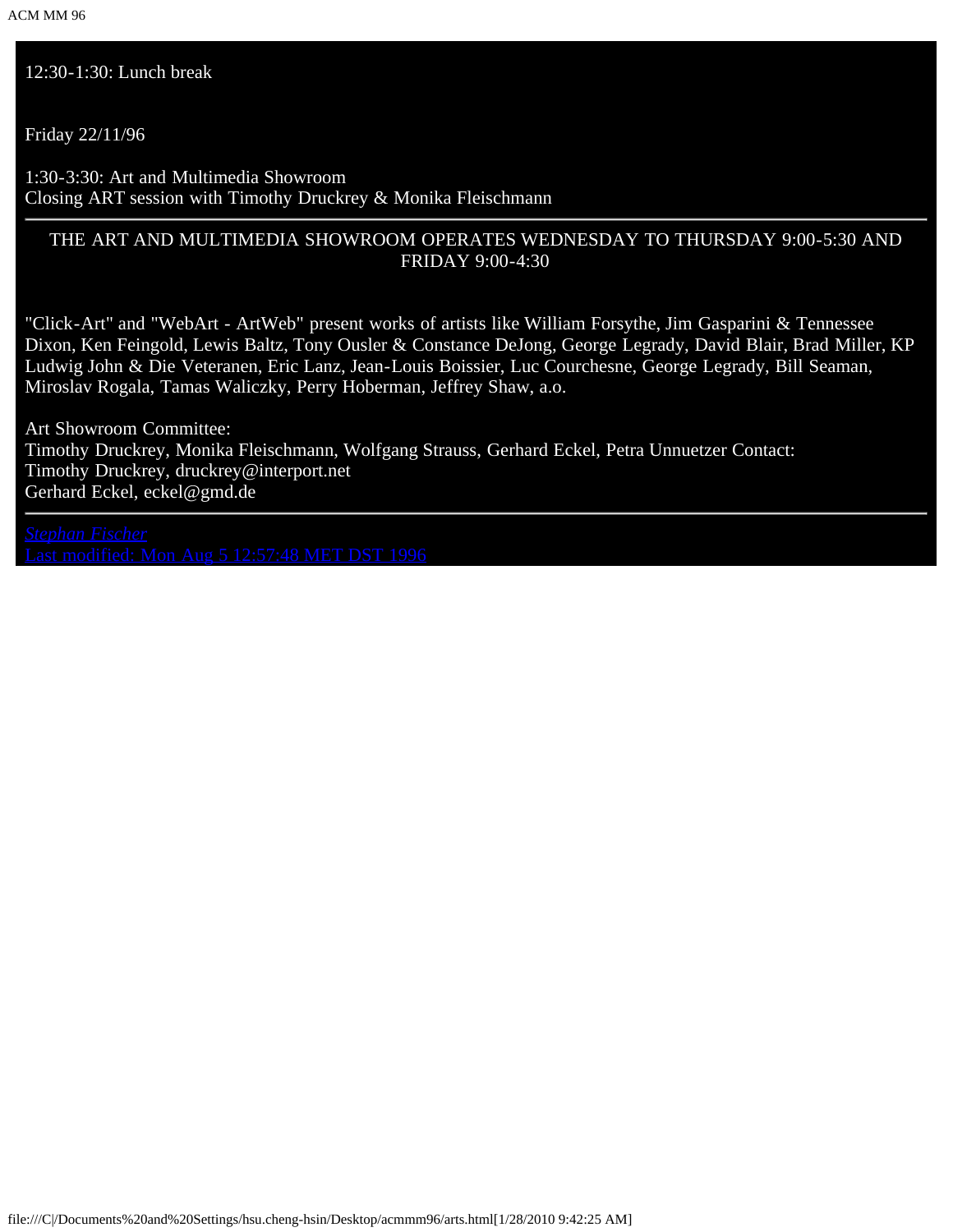# **ACM Multimedia '96 Workshops**

### **Welcome!**

ACM MultiMedia '96 is proud to host five full-day, in-depth workshops on topics of interest to the multimedia research community. This site contains up-to-date information on all the conference workshops. Although workshop participation is by invitation, most still have slots available. So if you see a workshop in which you would like to participate, please contact the workshop organizers directly for details. Please note that all workshop attendees are expected to register for the conference and must in addition pay a workshop fee of \$50 on the day of the workshop. Take advantage of this unique opportunity to get the most out of ACM MultiMedia '96!

[Wayne Wolf](javascript:if(confirm(), Workshops Chair ([wolf@princeton.edu\)](mailto: wolf@princeton.edu)

### **Workshop Schedule**

*Tuesday, November 19:*

[WP1: Courseware, Training, and Curriculum in Multimedia](javascript:if(confirm()

[WP2: \(Multi\)Media Processors and Embedded Systems](#page-87-0)

*Thursday, November 21:*

**[WP3: Interactive Narrative](javascript:if(confirm()** 

*Friday, November 22:*

**[WP4: Digital Video Libraries and Interoperability](javascript:if(confirm()** 

[WP5: Using Multimedia Assessment Tools](#page-88-0)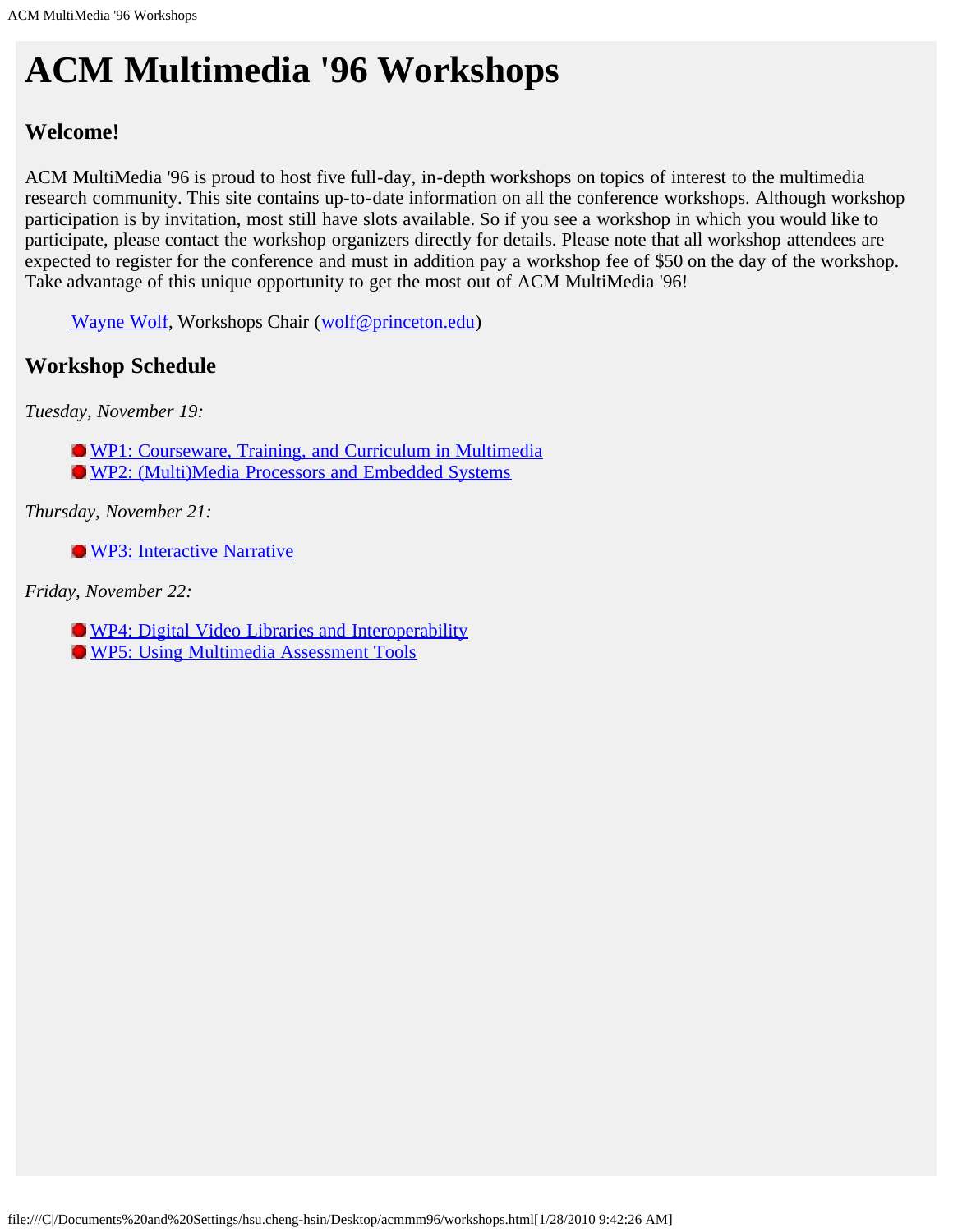

### **Courses**

ACM Multimedia<sup>'96</sup> is proud to offer an exciting selection of courses by a team of international experts. Learn the current state of the art and future trends in multimedia communication and networking, design of multimedia applications, digital library, multimedia information management, and more.

The course schedule is designed to allow attendees to learn various aspects of of a topic at introductory, as well as advanced level. Take advantage of this unique opportunity to get the most out of ACM Multimedia'96 by attending at least one course.

### $\blacksquare$   $\blacksquare$   $\blacksquare$   $\blacksquare$   $\blacksquare$   $\blacksquare$   $\blacksquare$   $\blacksquare$   $\blacksquare$   $\blacksquare$   $\blacksquare$   $\blacksquare$   $\blacksquare$   $\blacksquare$   $\blacksquare$   $\blacksquare$   $\blacksquare$   $\blacksquare$   $\blacksquare$   $\blacksquare$   $\blacksquare$   $\blacksquare$   $\blacksquare$   $\blacksquare$   $\blacksquare$   $\blacksquare$   $\blacksquare$   $\blacksquare$   $\blacksquare$   $\blacksquare$   $\blacksquare$   $\blacks$ Rajiv Mehrotra Kodak Imaging Research & Advanced Development Courses Chair

**MAP1**

 $\lt$ Monday, November 18 9:00am-5:30pm Multimedia Enabling Technologies and Applications Course Level: Basic

This course is for beginners in multimedia and its objective is to teach the fundamentals of multimedia enabling technologies and demonstrate some applications. It will cover the following topics, with computer animations and video clips of international developments:

Brief introduction and history of multimedia

Multimedia networking technologies (Legacy LANs, isoEthernet, SMDS, ADSL, ATM)

Image, video and audio compression standards (JPEG, MPEG-1, MPEG-2, H.261/263)

Communications protocols for multimedia (TCP/IP, ST-II, RSVP, XTP) .

Multimedia synchronization and application examples

 $M - F - C$ Mu**lti**media co**n**ferencing and collaboration tools  $M^-$ 

Multimedia and the Internet

Multimedia to the home

Organizer and Lecturer:

Dr Nicolas D. Georganas, Fellow IEEE, is Professor of Electrical and Computer Engineering and Director of the Multimedia Communications Research Laboratory (MCRLab), University of Ottawa, Canada. He has led several multimedia application development projects, since 1984. He is a member of the Executive of the IEEE CS Technical Committee on Multimedia and Chair of its Enabling Technologies sub-committee. He is the General Chair of the IEEE Multimedia Systems'97 Conference in Ottawa. He has served as Guest Editor of the IEEE Journal on Selected Areas in Communications, issues on "Multimedia Communications" (April 1990) and on "Synchronization Issues in Multimedia Communications" (1996) and as Technical Program Chair of IEEE MULTIMEDIA'89 (Montebello, Canada, April 1989) and of the ICCC Multimedia Communications'93 Conference in Banff, Alberta, Canada. He is in the Editorial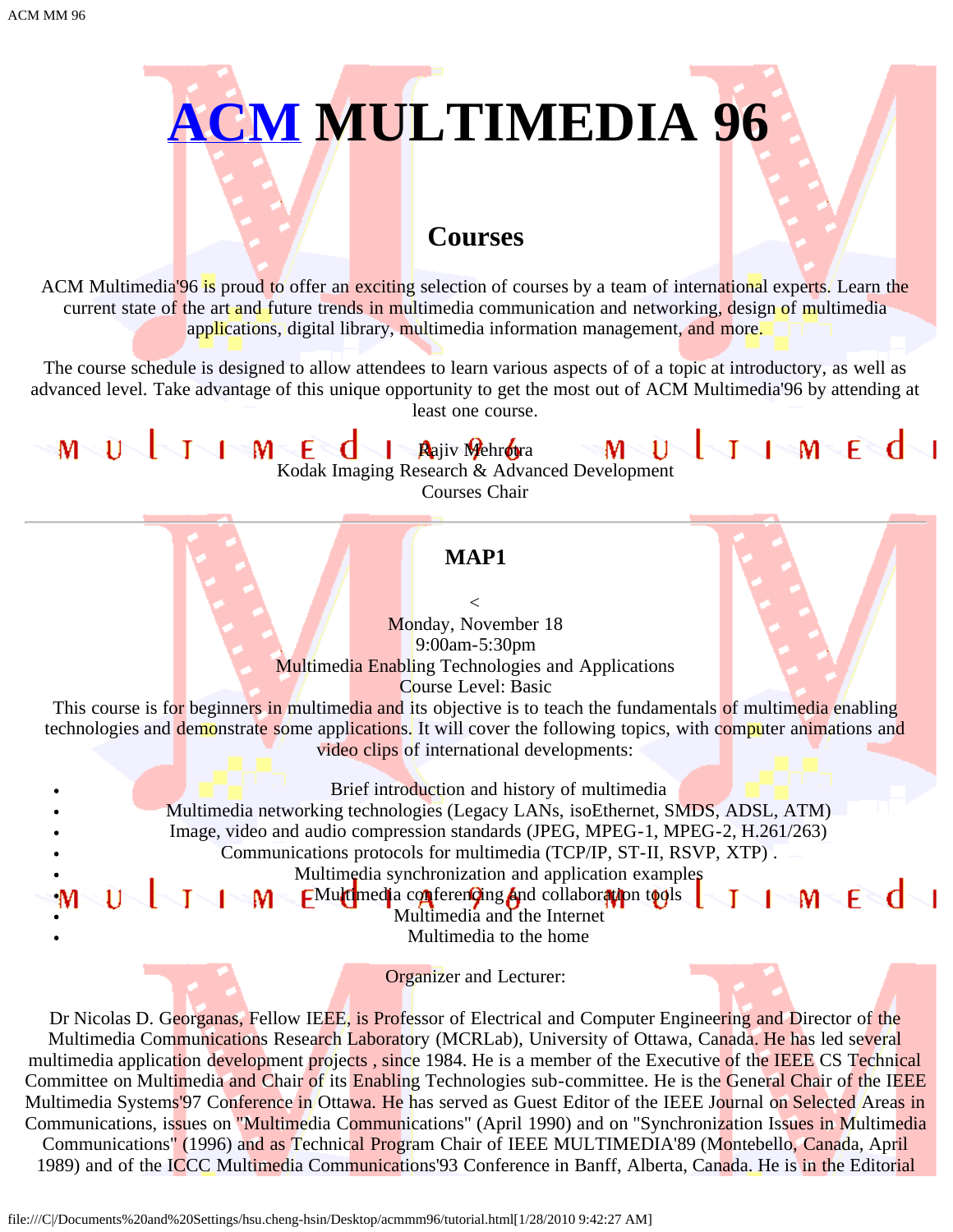Boards of the Journals Performance Evaluation, Computer Networks and ISDN Systems, Computer Communications and Multimedia Tools and Applications, and was an editor of the IEEE Multimedia Magazine. He was elected Fellow of IEEE for "leadership in university-industry research in, and performance evaluation of, multimedia communication networks and systems".

### **MAP2**

MULIIMEd

### $M-E$ dia $A=9.6$ Monday, November 18

9:00am-5:30pm Systematic Design of Hypermedia Applications Course Level: Intermediate

The objective of the course is to improve the ability of expressing the requirements and designing Hypermedia applications, disregarding the delivery medium (CD-ROM or WWW), the development environment and the development tools. Intended audience of this course are publishers, users, multimedia designers and developers, project managers and researchers. The participants will learn a set of conceptual primitives that can be used to describe and to design hypermedia applications in a precise and systematic way, covering structural, dynamic and presentation aspects. In addition the course will address some crucial issues concerning multimedia application development: the need of modularization, the relevance of the notion of reuse (i.e., of using multimedia contents, objects and operations in different contexts and for different purposes), the appropriate way of using development tools and environments. A final subject will be how the evaluate the quality and usability of hypermedia applications.

More specifically, the course covers the following topics: conceptual primitives for hypermedia design, modularization, reuse of hypermedia objects, specific problems for WWW applications, design phases, life-cycle of hypermedia development, evaluation and usability test of hypermedia applications.

| Limited exposure of the participants to modern hypermedia applications (CD-ROM's or WWW) is useful, but not          |                                                                                                                |
|----------------------------------------------------------------------------------------------------------------------|----------------------------------------------------------------------------------------------------------------|
| required. A larger number of demonstrations (around 10) will be used in order to exemplify the conceptual aspects of |                                                                                                                |
| the propertation. $\begin{bmatrix} 1 & M & E & A & A & B \end{bmatrix}$                                              | $\mathbb{C}$ M $\setminus$ U $\setminus$ I $\setminus$ I $\setminus$ M $\setminus$ E $\setminus$ G $\setminus$ |

Organizers and Lecturers:

Franca Garzotto is Research Associate at the Department of Electronics and Information, Politecnico di Milano. She has aDegree in Mathematics from the University of Padova (Italy) and a Ph.D. in Computer Science from Politecnico di Milano. She has been active in the following research fields: data base systems, conceptual modelling of documents, hypertext and hypermedia modelling, hypermedia authoring systems, multimedia development tools, multimedia evaluation. She served as Program Chair of the International Workshop on "Hypermedia Design", held in Montpellier -France in June 1995). She served as Co-Chair of the International Workshop on "Evaluation and Quality Criteria for Multimedia Applications", held at MM'95. She has published several papers on the subject of hypermedia design and has cooperated in the development of advanced models (HDM) for the design and implementation of Hypermedia applications.

Paolo Paolini has received a degree in Physics from the University of Milan, master and Ph.D. in Computer Science from UCLA. He has been active researcher in the areas of Data Base (design and modelling), Office Automation, Hypermedia Design and Modelling, Hypermedia tools and implementation. He has conducted several research projects in the area of hypermedia, and also coordinated the implementation of several hypermedia applications, in the area of corporate training, education, cultural information points, tourism. He has cooperated in the development of advanced models (HDM) for the design and implementation of Hypermedia applications, and published a large number of papers on Hypermedia design. He has been general chairman of the ACM hypertext conference held in Milan (ECHT'92) and he is currently Associate Editor of the ACM journal Transactions on Information Systems (TOIS). M

### **MA1**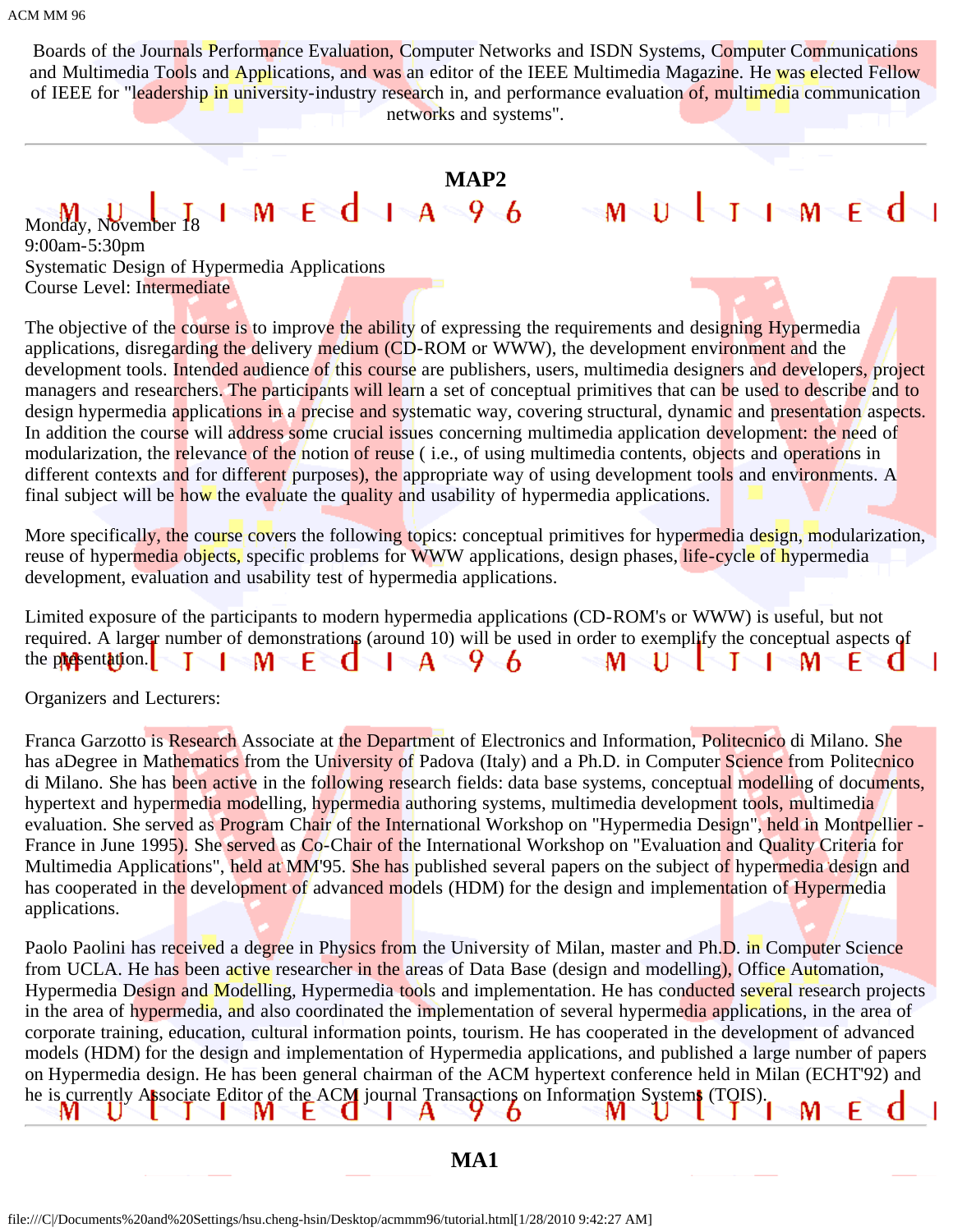ACM MM 96

Monday, November 18 9:00am-12:30pm Design Principles for Multimedia File Systems Course Level: Intermediate

Since images, audio, and video differ significantly from textual and numeric data (with respect to their real-time characteristics, data rate, etc), conventional file systems are proving to be inadequate for supporting multimedia applications. On the other hand, video-on-demand servers, which are optimized for storing audio and video data, do not support textual and numeric data, and hence, cannot be used in general purpose computing environments. These shortcomings have spurred research efforts in designing and implementing integrated multimedia file systems that provide storage, retrieval, and editing facilities for various data types.

This course will provide a comprehensive overview of various issues involved in the design of such multimedia file systems. Specifically, we will examine placement and retrieval techniques for multimedia data over disk-arrays, buffer management policies, and design techniques for fault-tolerant and scalable multimedia file servers. We will discuss the insights gained from our implementation of a prototype multimedia file system. Since we will present both fundamental design principles as well as a detailed case study, the course will be of interest to casual participants as well as experienced practitioners. A copy of the slides, a collection of papers in the area as well as an extensive bibliography on these topics will be distributed to each participant.

Organizer:

Harrick M. Vin is currently an Assistant Professor of Computer Sciences, and the Director of the Distributed Multimedia Computing Laboratory at the University of Texas at Austin. His research interests are in the areas of multimedia systems, high-speed networking, mobile computing, and large-scale distributed systems. Over the past 5 years, he has co-authored more than 55 papers in leading journals and conferences in the area of multimedia systems.

Lecturers:

Pawan Goyal and Prashant J. Shenoy Department of Computer Sciences Univ. of Texas at Austin, Austin, TX

**MA2**

Monday, November 18 9:00am-12:30pm Building and Applying Digital Libraries I: Introduction 96  $1-M-F$  $\overline{11}$ M Course Level: Basic

This is part of a full-day course on digital libraries, at the end of which attendees should become able to participate in design, development, evaluation, and standardization efforts related to the global movement toward digital libraries. This session, Part I, will focus on concepts and technology from the multimedia, information retrieval, hypertext, and electronic publishing fields that relate to digital libraries (DLs) - using real case studies and examples to provide a suitable context. Projects included relate to CS (ACM literature, technical reports, courseware), material science (TULIP), and graduate education (electronic theses and dissertations), as well as the NSF/ARPA/NASA Digital Library Initiative.

Our "perspective" approach will deal with DLs regarding: user and social needs; interfaces and user interaction; architectures, components, protocols; content, publishing, and capture; and systems, engines, and operations. Issues of scalability and sustainability will be explored.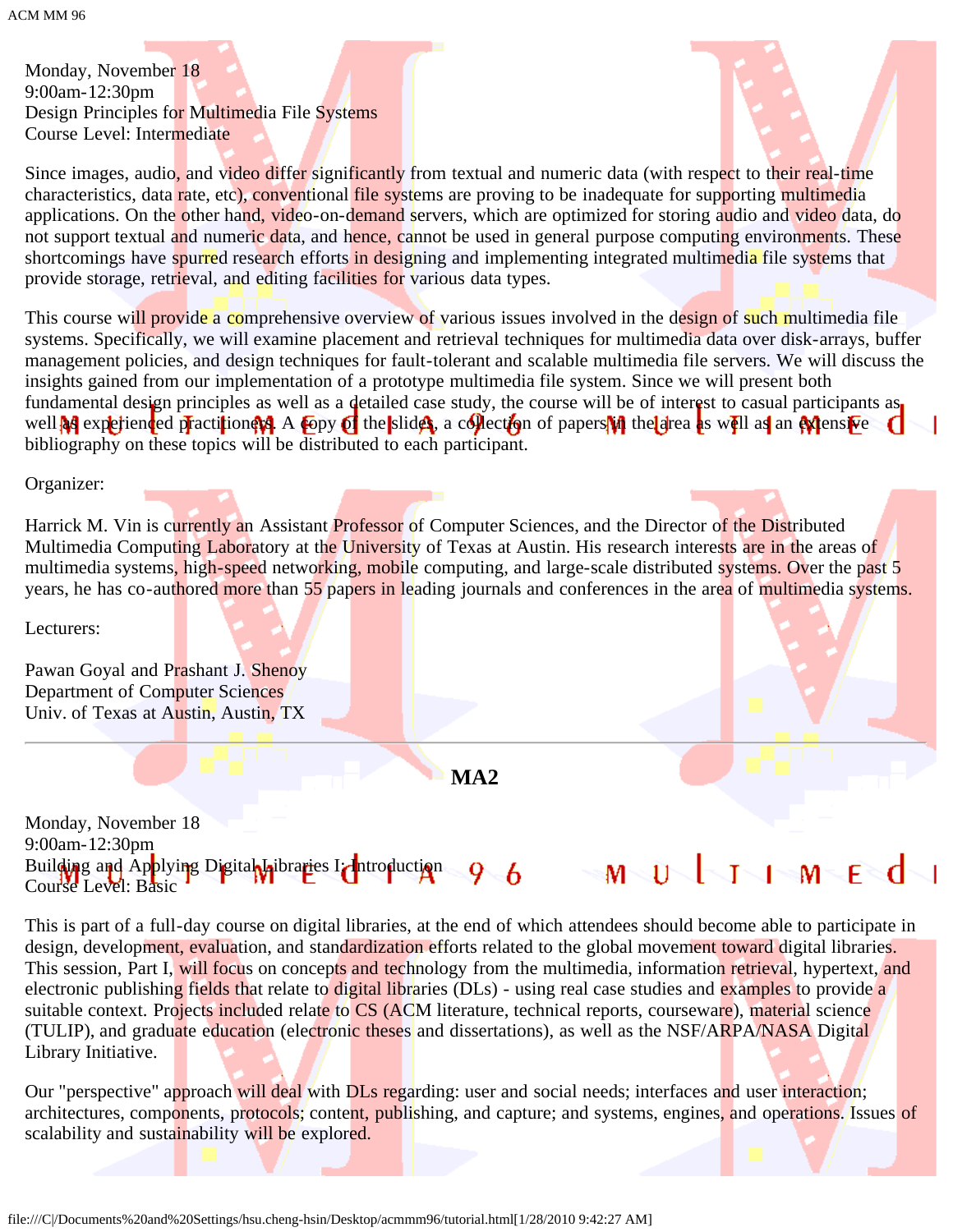ACM MM 96

This course also can serve as a stand alone course on the underlying technology for digital libraries, especially information retrieval, hypertext and electronic publishing.

Organizer:

Dr. Edward A. Fox holds a Ph.D. and M.S. in Computer Science from Cornell University, and a B.S. from M.I.T. Since 1983 he has been at Virginia Tech (VPI&SU), where he serves as Associate Director for Research at the Computing Center, and Professor of Computer Science. Current research projects include "Interactive Learning with a Digital Library in Computer Science" as well as several building a digital library of theses and dissertations. Formerly editor-in-chief of ACM Press Database Products, chair of ACM SIGIR, and Program Chair for ACM Digital Libraries'96, he edited the "Sourcebook on Digital Libraries" in 1993, three special issues of CACM, and has written widely in the information retrieval, electronic publishing, multimedia, and digital library fields. He has given 27 courses or short courses since 1988.

Lecturer:

Robert M. Akscyn President Knowledge Systems Export, PA

**MP1**

Monday, November 18 2:00-5:30pm The DAVIC Model for Interactive Television Systems Course Level: Intermediate

DAVIC (Digital Audio Visual Council) is an international consortium formed by more than 200 companies for the purpose of developing interoperability specifications for digital audio-visual services such as interactive television. This course reviews the end-to-end DAVIC architecture, and provides a discussion of MHEG-5 and MPEG DSM-CC which are being adopted as part of the DAVIC 1.0 specification.

The DAVIC 1.0 specification consists of twelve parts, including an end-to-end reference model, service provider reference model, and delivery system reference model. Important components of the DAVIC architecture are MHEG-5 content model and MPEG-2 DSM-CC client-server protocol for session management and service access. The course will provide an overview of DAVIC, and will highlight MHEG-5 and DSM-CC. It will also compare these technologies with Internet and Web activities.

Organizer and Lecturer:

Dr. John F. Buford is Associate Professor of Computer Science and Director of the Distributed Multimedia Systems Lab at the University of Massachusetts Lowell. He has more than thirty-five publications including the book Multimedia Systems (ACM Press & Addison-Wesley, 1994). Dr. Buford has been active in international standards committees since 1991. He has presented courses on multimedia computing and systems to audiences in the US, Europe, Japan, and Australia.

**MP2**

MULTIMEd

Monday, November 18 1 M E  $d$  1 A  $96$ 2:00-5:30pm Building and Applying Digital Libraries II: Research Course Level: Intermediate

file:///C|/Documents%20and%20Settings/hsu.cheng-hsin/Desktop/acmmm96/tutorial.html[1/28/2010 9:42:27 AM]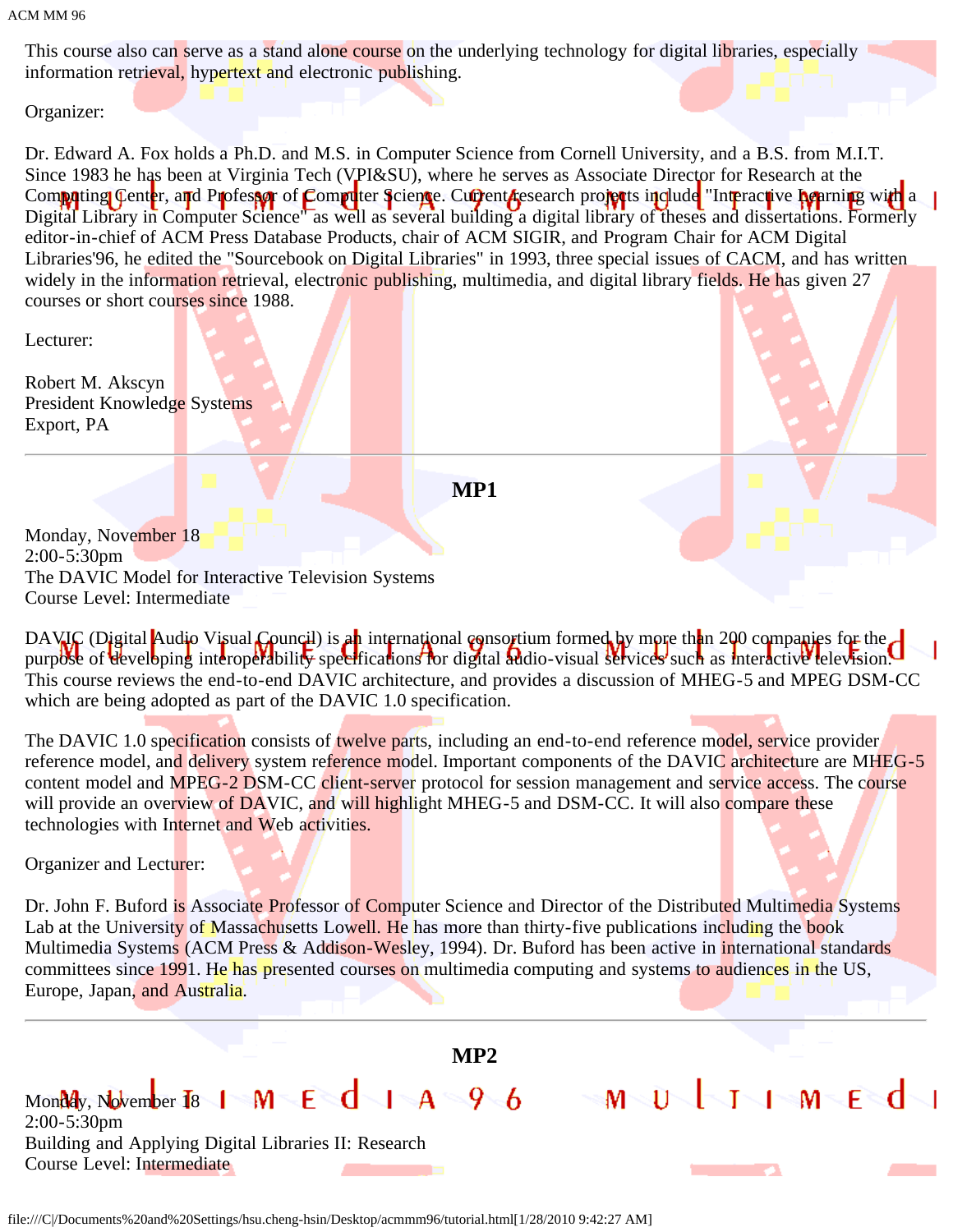This is part of a full-day course on digital libraries, at the end of which attendees should become able to participate in design, development, evaluation, and standardization efforts related to the global movement toward digital libraries. This session, Part II, will focus on research and development, including principles and guidelines for design of scalable, sustainable DLs.

Our "source" approach will review collections of information about DLs (e.g., publications, workshops, D-Lib Magazine, other WWW sites), and survey important DL projects, worldwide, so attendees become able to gauge such efforts in terms of capabilities for: publishing, capturing, naming, describing metadata, indexing, cataloging, archiving, authenticating, managing intellectual property rights, searching, browsing, retrieving, converting, (re-)using, linking, and organizing.

The final hour will engage attendees in group efforts (with instructor supervision) for specifying requirements and developing alternative designs for: a networked digital library of theses and dissertations (that will include text, multimedia and hypertext structures) or other student-chosen applications. Extensive online WWW pages will provide reference material during and after the courses.

### Organizer:<br>M<sup>11</sup>  $1 \, M - E \, d - 1 - A \, 9 - 6$   $M - U$  $\blacksquare$   $\blacksquare$   $\blacksquare$   $\blacksquare$   $\blacksquare$   $\blacksquare$   $\blacksquare$   $\blacksquare$   $\blacksquare$   $\blacksquare$   $\blacksquare$   $\blacksquare$   $\blacksquare$   $\blacksquare$   $\blacksquare$   $\blacksquare$   $\blacksquare$   $\blacksquare$   $\blacksquare$   $\blacksquare$   $\blacksquare$   $\blacksquare$   $\blacksquare$   $\blacksquare$   $\blacksquare$   $\blacksquare$   $\blacksquare$   $\blacksquare$   $\blacksquare$   $\blacksquare$   $\blacksquare$   $\blacks$ Т

Dr. Edward A. Fox holds a Ph.D. and M.S. in Computer Science from Cornell University, and a B.S. from M.I.T. Since 1983 he has been at Virginia Tech (VPI&SU), where he serves as Associate Director for Research at the Computing Center, and Professor of Computer Science. Current research projects include "Interactive Learning with a Digital Library in Computer Science" as well as several building a digital library of theses and dissertations. Formerly editor-in-chief of ACM Press Database Products, chair of ACM SIGIR, and Program Chair for ACM Digital Libraries'96, he edited the "Sourcebook on Digital Libraries" in 1993, three special issues of CACM, and has written widely in the information retrieval, electronic publishing, multimedia, and digital library fields. He has given 27 courses or short courses since 1988.

Lecturer:

Robert M. Akscyn President Knowledge Systems Export, PA

**TAP1**

Tuesday, November 19 9:00am-5:30pm  $I \cup M$   $F \setminus C$ Graphic Design for Multimedia User Interfaces |  $A - 96$  $M^{\sim}$  $\Gamma$ Course Level: Intermediate

This course will provide proven concepts and techniques for effective, information-oriented design of user interfaces. Many visual examples, including detailed case studies, will provide concrete examples and practical guidelines of use of color, symbolism, layout, organization of content, metaphorical references, navigational strategies, and information visualization. The following items will be addressed: What is a user interface? Metaphors, Mental model, Navigation, Appearance, Interaction, Data visualization. Designing for multiple cultures, ages, genders, nationalities, User interface design process. Issue will be discussed in terms of the following case studies: American Airlines SABRE Online Travel Information Network, American Airlines Wayfinder Training Game, Oracle Online Mentor: Designing Effective GUI Applications CBT, DTIC: Golden Gate Online Tutorial for Database Searching, Oracle Online Mentor: CBT GUI Design Standards, Prodigy Corporate GUI Design Standards, and Random House New Media CD-ROM Titles.

Organizer and Lecturer: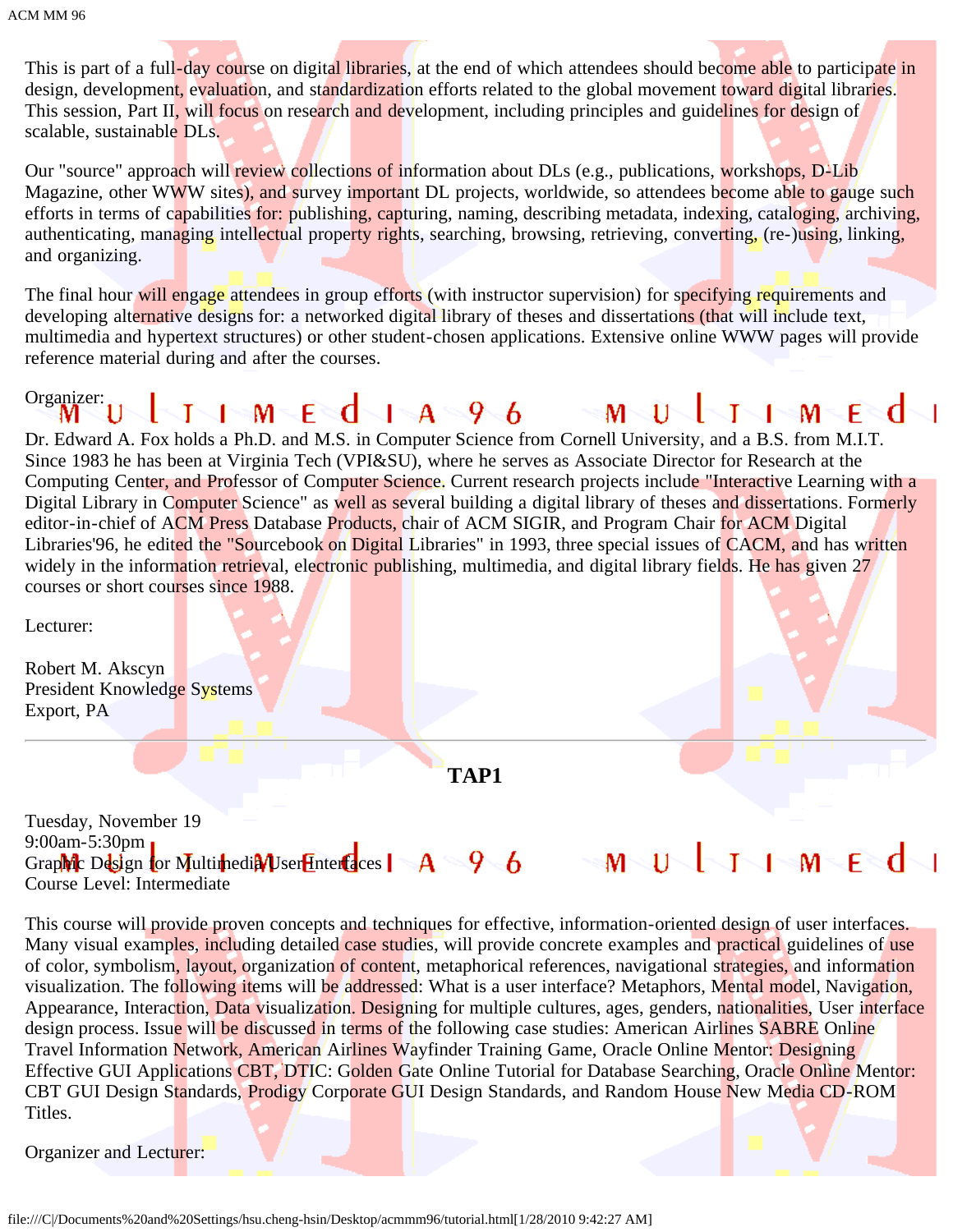Aaron Marcus is a leading designer of user interfaces, multimedia, and online services. His career in computer graphics and graphic design spans 25 years, and his firm Aaron Marcus and Associates, Inc. (AM+A) in Emeryville, California, has helped design award-winning products for 13 years. Mr. Marcus has written or co-written four books, including Graphic Design for Electronic Documents and User Interfaces, and the Cross-GUI Handbook. He has presented courses around the world at major conferences and corporate sites since 1990.



Tuesday, November 19 9:00am-5:30 pm Multimedia Networking: Principles and Protocols Course Level: Intermediate

In this short course we will study the current trends in high-speed multimedia networking technologies. First, we will examine how multimedia traffic can be supported over a local area network with a simple ring or bus topology. Then, we will examine the design challenges for supporting real-time traffic and bursty data traffic over global networks, such as, ATM and the Internet, with arbitrary topology. We will study various possible routing and traffic management techniques for integrating both types of traffic sources on such networks. In addition we will discuss higher layer protocols for real-time traffic in ATM and the Internet, such as, SRTS, NTP, RTP, RTCP and RSVP.

In particular, we will study traffic management methods for:

- Real-time sources:
	- 1. rate control at the network's boundaries (e.g., leaky bucket),
	- 2. scheduling and traffic shaping with local timing (e.g., deadline scheduling, priority queueing),
	- 3. pseudo-isochronous cell switching in ATM, and
- $\mathbf{M}$  4. time-driven priority on the global Internet with GPS-based synchronization, and  $\mathbf{I}$ M – F₹
- Bursty data sources:
	- 1. rate-based flow control in ATM for ABR traffic,
	- 2. credit-based flow control,
	- 3. "Hot potato" and deflection routing, and
	- 4. deflection with convergence routing.

Organizer and Lecturer:

Yoram Ofek received his B.Sc. degree in electrical engineering from the Technion-Israel Institute of Technology in 1979, and his M.Sc. and Ph.D. degrees in electrical engineering from the University of Illinois-Urbana in 1985 and 1987, respectively.

From 1979 to 1982 he was affiliated with RAFAEL, as a research engineer. During 1983-1984 he was at Fermi National Accelerator Laboratory, Batavia, Illinois, and from 1984 to 1986 he was with Gould Electronics, Urbana, Illinois. Since 1987 he has been a research staff member at the IBM T. J. Watson Research Center, Yorktown Heights, New York. His main research interests are routing and multicast, flow-control and fairness in local and wide area networks, optical networks, distributed algorithms and self-stabilization, parallel computer architectures and fault tolerance, real-time and clock synchronization.

Dr. Ofek was the program co-chairperson of the 6th and chair of the 7th IEEE Workshop on Local and Metropolitan Area Networks. In IBM Dr. Ofek has initiated and led the research activities on ring LANs with spatial bandwidth reuse, switch-based LANs, and the use of synchronization for ensuring quality of service (QoS) in global networks like ATM and the Internet. M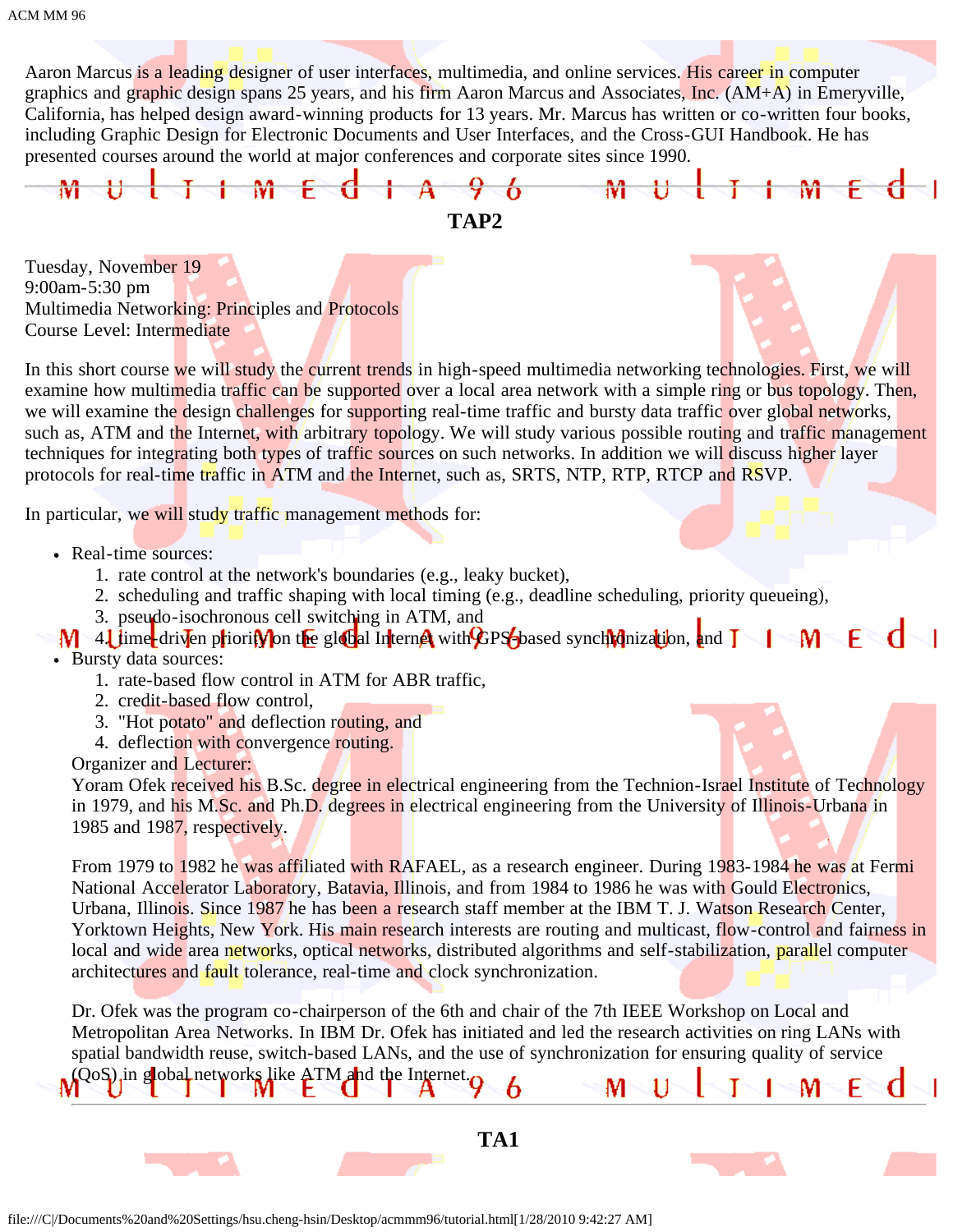Tuesday, November 19 9:00am-12:30pm Image and Video Databases Course Level: Intermediate



M

The power of multimedia systems originates in the fact that disparate information can be represented as a bit stream. This is a big advantage because every form of representation, from video to text, can be stored, processed, and communicated using the same device: a computer. Better tools to produce and manage data, combined with the natural human desire for information, has resulted in a tremendous data explosion. In most cases, including web-surfing, this has resulted in tremendous data overload. Keyword-based systems are very limited, particularly for images and videos. Keywords provide more information about the person who enters the keywords than about the image itself. Content-based access to data is becoming essential in many applications.

This course will address issues in image and video databases. We will discuss basic issues in designing multimedia information systems. Data models for representing multimedia information at several abstraction levels will be introduced. Nature of queries and interfaces will be explored and suitable architecture to acquire and process multimedia information will be discussed. We will discuss desirable features in multimedia **M** information systems by *M* is identify concrete examples. We will briefly review the state of the art in this emerging field. We will present examples of a working system from Virage on a computer in the course. Using Virage's system different aspects of image and video databases will be explained in hands-on practical manner.

Organizer and Lecturer:

Ramesh Jain is currently a Professor of Electrical and Computer Engineering, and Computer Science and Engineering at University of California at San Diego. Before joining UCSD, he was a Professor of Electrical Engineering and Computer Science, and the founding Director of the Artificial Intelligence Laboratory at the University of Michigan, Ann Arbor, MI 48109. His current research interests are in multimedia information systems, image databases, machine vision, and intelligent systems. He was the founder and the Chairman of Imageware Inc., an Ann Arbor based company dedicated to revolutionize software interfaces for emerging sensor technologies. He is the founding chairman of Virage, a company developing systems for visual information retrieval.

Ramesh is a Fellow of IEEE, AAAI, and Society of Photo-Optical Instrumentation Engineers, and member of ACM, Pattern Recognition Society, Cognitive Science Society, Optical Society of America, and Society of Manufacturing Engineers. He has been involved in organization of several professional conferences and workshops, and served on editorial boards of many journals. Currently, he is the Editor-in-Chief of IEEE Multimedia, andis on the editorial boards of Machine Vision and Applications, Pattern Recognition, and Image and Vision Computing. He received his Ph.D. from IIT, Kharagpur in 1975 and his B.E. from Nagpur University n 1969.

**TP1**

6

M

Q

Tuesday, November 19 2:00-5:30pm Large Scale Hypermedia Information Management Course Level: Intermediate

м

F

The aim of this course is to examine the problems associated with large scale multimedia information delivery and management using hypermedia systems.

Hypermedia technology has reached the stage of providing excellent access to distributed multimedia, in particular through the World Wide Web. However, application developers are still faced with many problems when dealing with large-scale systems, such as the authoring effort required to create all the appropriate links,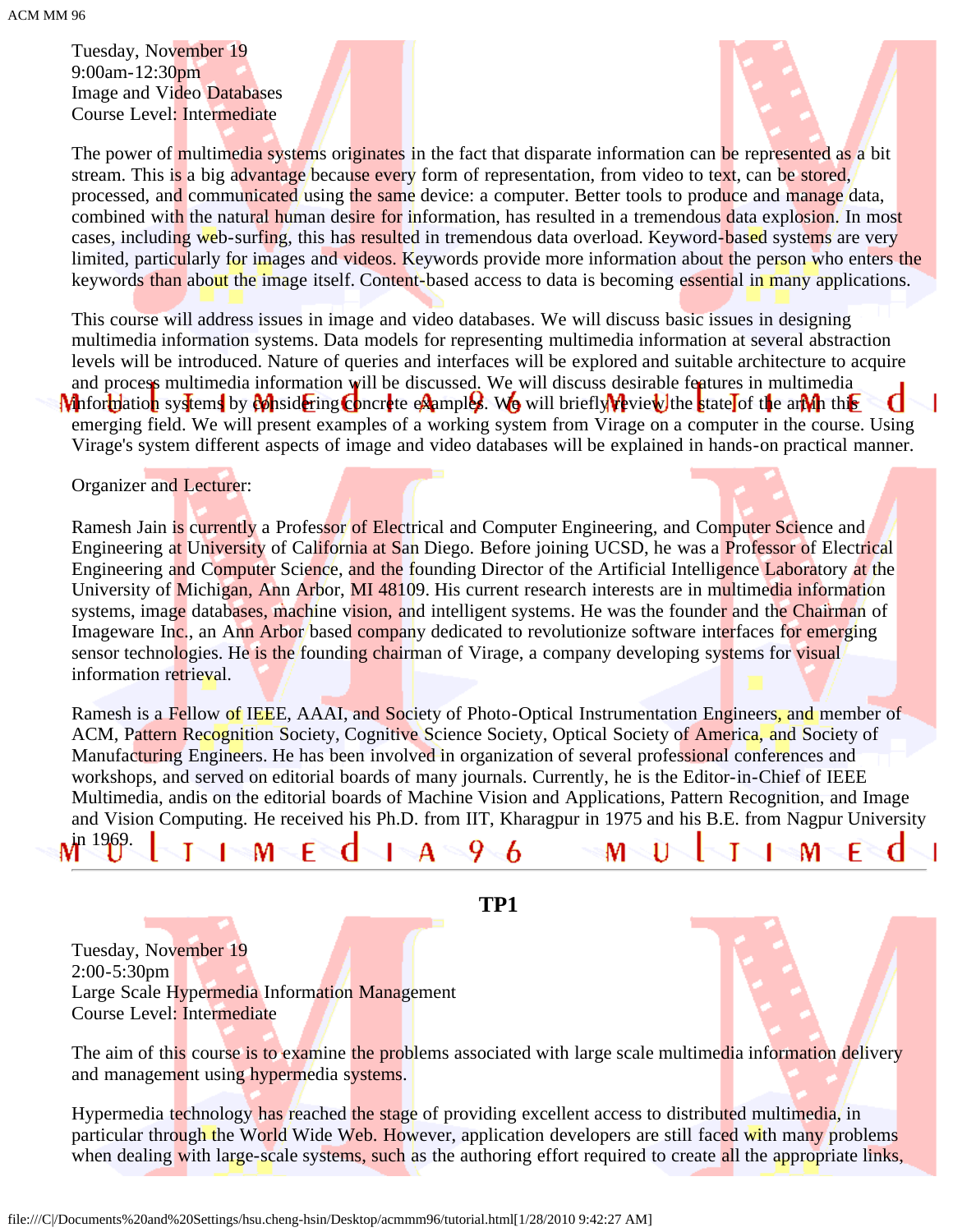the maintenance of link integrity during the re-organization of large structures and hypermedia linking to and from third party data.

Link management is crucial to maintaining control of large scale hypermedia projects. The course will consider various methods, including use of structured documents and separate databases of links.

**M** the **d**edurse will consider the meaning of the term "open" as applied to **M** permedia systems, and **W** ill examine currently available systems including The World Wide Web and Hyper-G as well as the Microcosm system which was developed by the Multimedia Group at the University of Southampton specifically for managing large scale hypermedia resources.

Case studies in historical archives, delivering educational material, engineering documentation and electronic publishing, will be used throughout to illustrate the principles covered by the course.

Organizer:

Hugh Davis BSc MSc PhD MBCS is a Lecturer in Computer Science at the University of Southampton and was a founder member of the Microcosm project. He has been project manager for the past four years and in this capacity has worked closely with a number of projects that are using Microcosm as a basis for multimedia information system development. His research interests include the design and application of open hypermedia systems.

Lecturer:

Wendy Hall, Department of Electronics and Computer Science, University of Southampton, UK

Wendy Hall is Professor of Computer Science at the University of Southampton, UK. She is Director of the Multimedia Research Group in the Department of Electronics and Computer Science at Southampton and also Mo-directs the University's Teaching and Learning Technology Project and the recently established Digital Libraries Research Centre. Her research interests include the development of multimedia information systems and their applications in education, industry and commerce, multimedia publishing and multimedia information retrieval. Her group developed the open hypermedia system, Microcosm, which is now being commercially exploited through Multicosm Ltd.

*[Stephan Fischer](javascript:if(confirm()* [Last modified: Mon Sep 9 08:53:33 MET DST 1996](javascript:if(confirm()

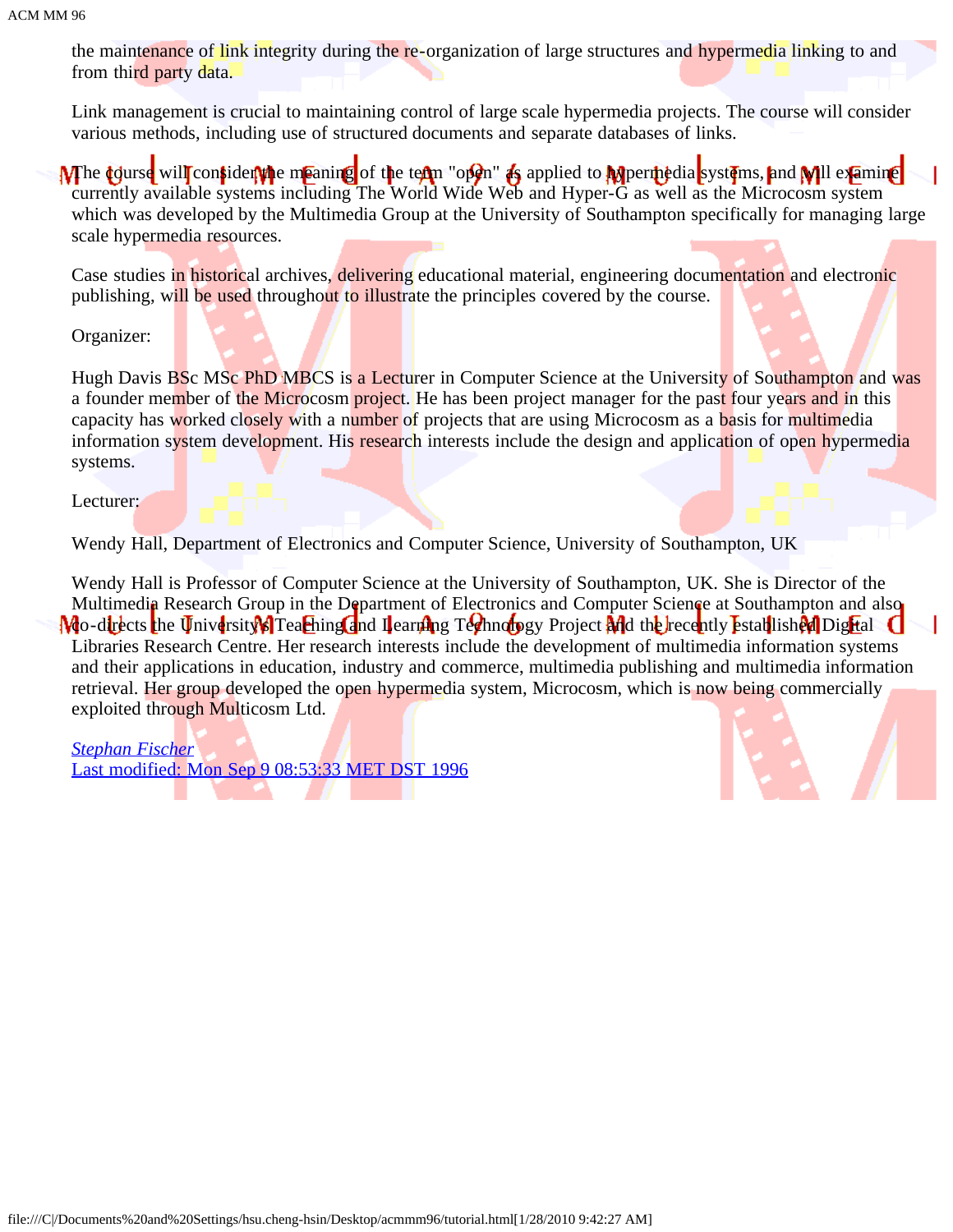ACM Multimedia'96 Hynes Convention Center

November 18 - 22, 1996 Boston, MA, USA

### **Closing Art & Multimedia Session**

Friday, November 21, 1:30 - 3:30 am, Room 303

Moderators: Tim Druckrey, Monika Fleischmann

Participants: all panelists of the Art & Multimedia Session and:

#Steve Mann

### STOLEN STORIES FROM THE SURVEILLANCE SUPERHIGHWAY:

Detournement of surveillance using `personal imaging' and the personal documentary as a form of cultural engineering.

Three documentaries, funded in part by the Council for the Arts at MIT, are described. All three use `personal imaging' as a new cinematographic technique --- ``personal documentary'' addressing video surveillance from the perspective of the surveilled. (1) ``Shooting Back'' [http://18.85.20.100/shootingback.html], explores the situationist tradition by confronting members of organizations who place us under surveillance. The resulting documentary was exhibited on the World Wide Web while it was being generated. `Wearable wireless webcam' challenges `editing' tradition. (2) `My Manager', borrows from the Stellarc tradition, allowing participants to remotely contribute (via the World Wide Web) to the creation of the documentary. Just as representatives in an organization absolve themselves of responsibility for their surveillance systems by blaming surveillance on managers or others higher up their official hierarchy, the artist absolves himself of responsibity for taking pictures of these representatives without their permission because it is the thousands of viewers on the World Wide Web who are `managing' (controlling) the artist and taking the pictures. The subjects of the pictures, for example,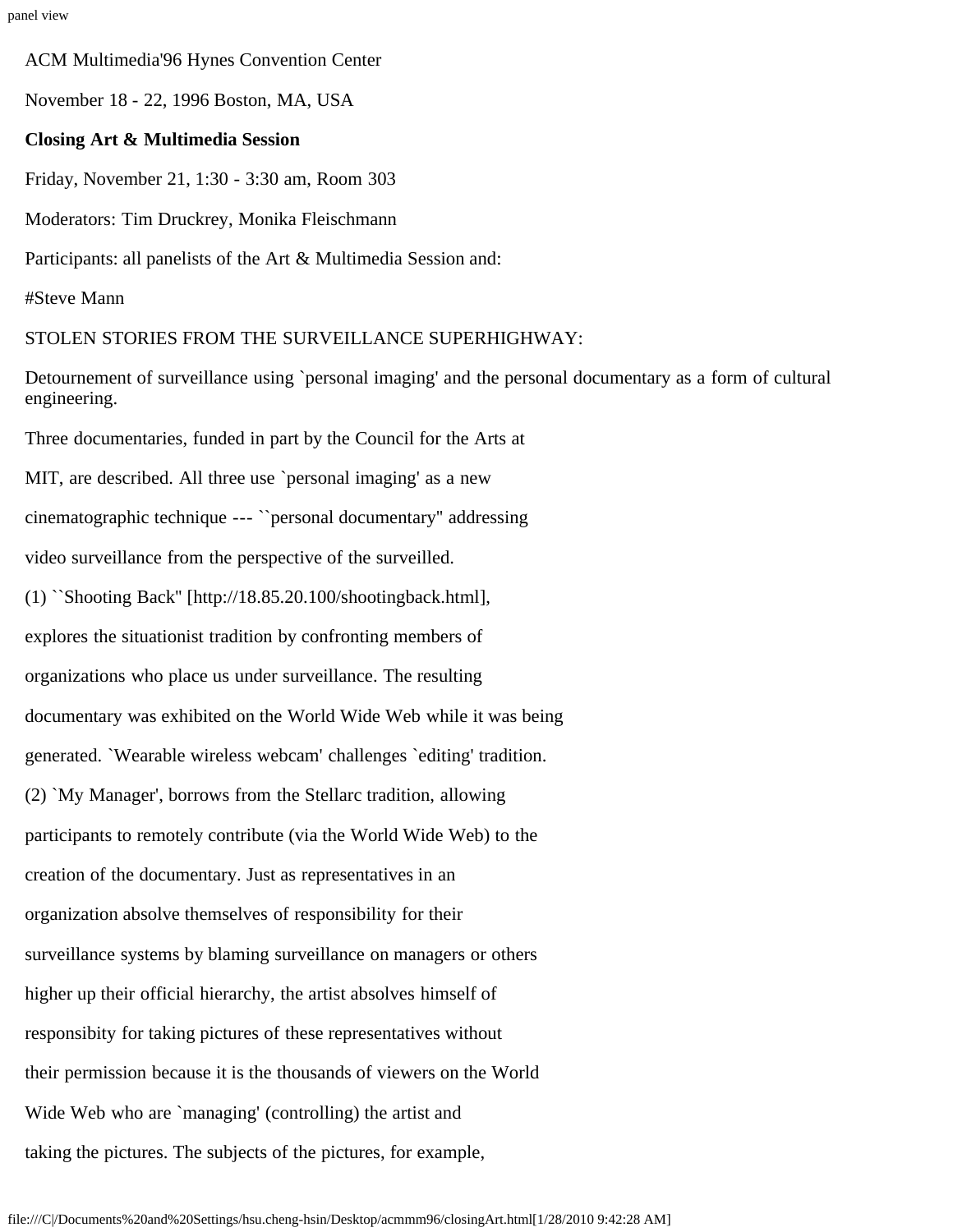```
panel view
```
department store managers, who had previosly stated that ``only criminals are afraid of video cameras'', now implicate themselves of their own accusations by showing fear in the face of a camera. In response to their tremendous fear and paranoia, they are handed a form which they may use to have their pictures deleted from the artist's manager's (the Web audience's) database. The form asks them for name, social security number, and the reason for which they'd like to have their images deleted, and requests that they sign a section certifying that the reason is not one of concealing criminal activity, e.g. hiding the fact that their fire exits illegally chained shut. Through `reflectionism' the department store floor manager sees in the ``mirror'' the artist as a puppet on a (wireless) ``string''. `My Manager' forces attendants/maintainers of the `Surveillance Superhighway' to snap out of being puppets for a brief instant, and confront the reality of what their blind obedience can lead to. (3) `No Camera', explores the reaction of surveillance proponents to a wearable television screen showing their likeness (recorded previously or by transmission from another camera); any objection to the apparatus on the grounds that photography is prohibited is ill-founded because the artist's rig is merely a display --- there is No Camera. CV

Steve Mann, inventor of wearable computer/personal imaging system, co-founded ``Wearable Computing'' project at MIT Media Lab where he is currently a doctoral student completing PhD [graduation=Spring '97]: He explored means of characterizing response of objects to arbitrary lighting; created self-linearizing camera calibration procedure; formulated first true projective image mosaicing/compositing algorithm. also interested in visual arts; has exhibited his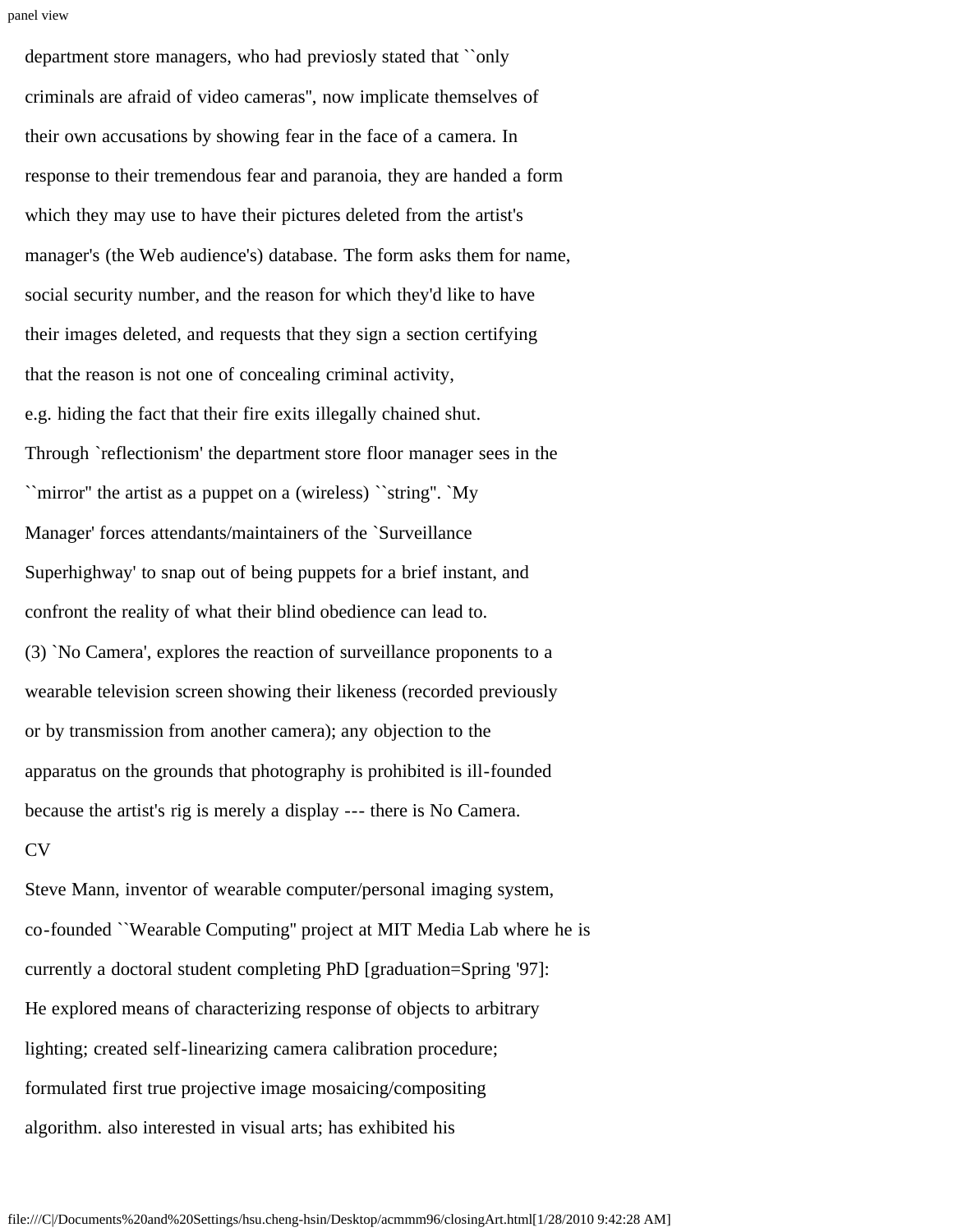panel view

pencigraphic `lightspace' images in numerous art galleries + attempted

to instill change in consciousness and reorder everyday life.

He currently holds degrees in physics + electrical engineering.

His previous degree is Master of Electrical Engineering. He published

numerous scholarly articles on wearable computing, image processing,

\_\_\_\_\_\_\_\_\_\_\_\_\_\_\_\_\_\_\_\_\_\_\_\_\_\_\_\_\_\_\_\_\_\_\_\_\_\_\_\_\_\_\_\_\_\_\_\_\_\_\_\_\_\_\_\_\_\_\_\_\_\_\_\_\_\_

new image representations, and photometric image-based modeling.

email: steve@media.mit.edu

Media: Lightspace/Pencigraphy, Wearable Multimedia Computer with wireless communications and video processing hardware.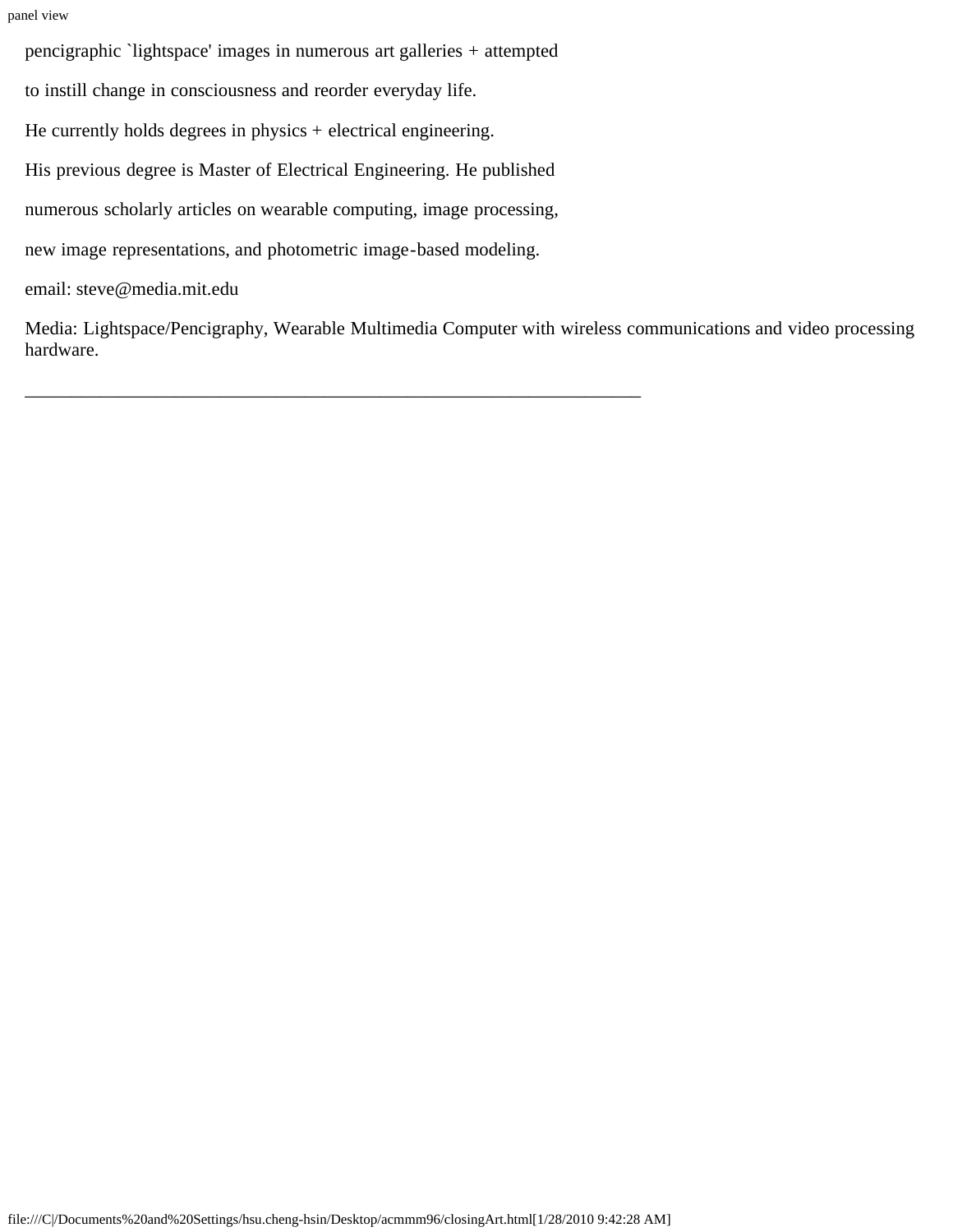panel view

ACM Multimedia'96 Hynes Convention Center

November 18 - 22, 1996 Boston, MA, USA

### **Storytelling after Cinema I**

Thursday, November 21, 9:00 - 10:00 am, Room 306, Panel 4,

Moderator: Cynthia Goodman

Panelists: Monika Fleischmann, Peter Callas, Walter Siegfried, Beat Funk

\_\_\_\_\_\_\_\_\_\_\_\_\_\_\_\_\_\_\_\_\_\_\_\_\_\_\_\_\_\_\_\_\_\_\_\_\_\_\_\_\_\_\_\_\_\_\_\_\_\_\_\_\_\_\_\_\_\_\_\_\_\_\_\_\_\_

#Cynthia Goodman

InfoART, an interactive CD-ROM art catalog, highlights the achievements

of sixteen of the leading artists in the world who are working in new media

including Nam June Paik, Christa Sommerer and Laurent Mignonneau, Scott

Fisher, Perry Hoberman, Paul Earls, Paul Garrin, Steina Vasulka, David

Rokeby, Tsai Wen-Ying, Peter d'Agostino, Edmond Couchot, Benjamin Britton, Grahame Weinbren, Luc Courchesne and Jean-Louis Boissier.

InfoART was edited and produced by digital art authority Cynthia

Goodman and published by Rutt Video and Interactive, New York. Many of the works included premiered in the InfoART Pavilion at the ,95 Kwangju Biennale organized jointly by Goodman and Paik. The interactive multimedia compositions on the CD utilize video, virtual reality, digital photography, synthesized music, three-dimensional laser imagery, digital life and the world wide web. The work of each artist is explained through interviews, video documentation, diagrammtic illustrations, biographical information and criticism.

### CV

Dr. Cynthia Goodman was former Director of the IBM Gallery of Science and Art, New York, where she organized the landmark Computers and Art exhibition. The acompanying publication Digital Visions: Computers and Art serves as a textbook in the field. As Fellow at the Center for Advanced Visual Studies, MIT, she was director of Arttransition '90. Currently she is organizing a large travelling exhibition of interactive art for the Museum of Fine Arts, Houston, writing a book on interactivity and art as well as developing interactive art projects at Rutt Video and Interactive.

email: CGood5474@aol.com

Media: CD-ROM, Mac/PC

#Monika Fleischmann

Storytelling after cinema

Storytelling in virtual performance environments (internet, on-line tv, virtual theater) has to consider:

- the effect of a work on its audience but also the quality of the presence

\_\_\_\_\_\_\_\_\_\_\_\_\_\_\_\_\_\_\_\_\_\_\_\_\_\_\_\_\_\_\_\_\_\_\_\_\_\_\_\_\_\_\_\_\_\_\_\_\_\_\_\_\_\_\_\_\_\_\_\_\_\_\_\_\_\_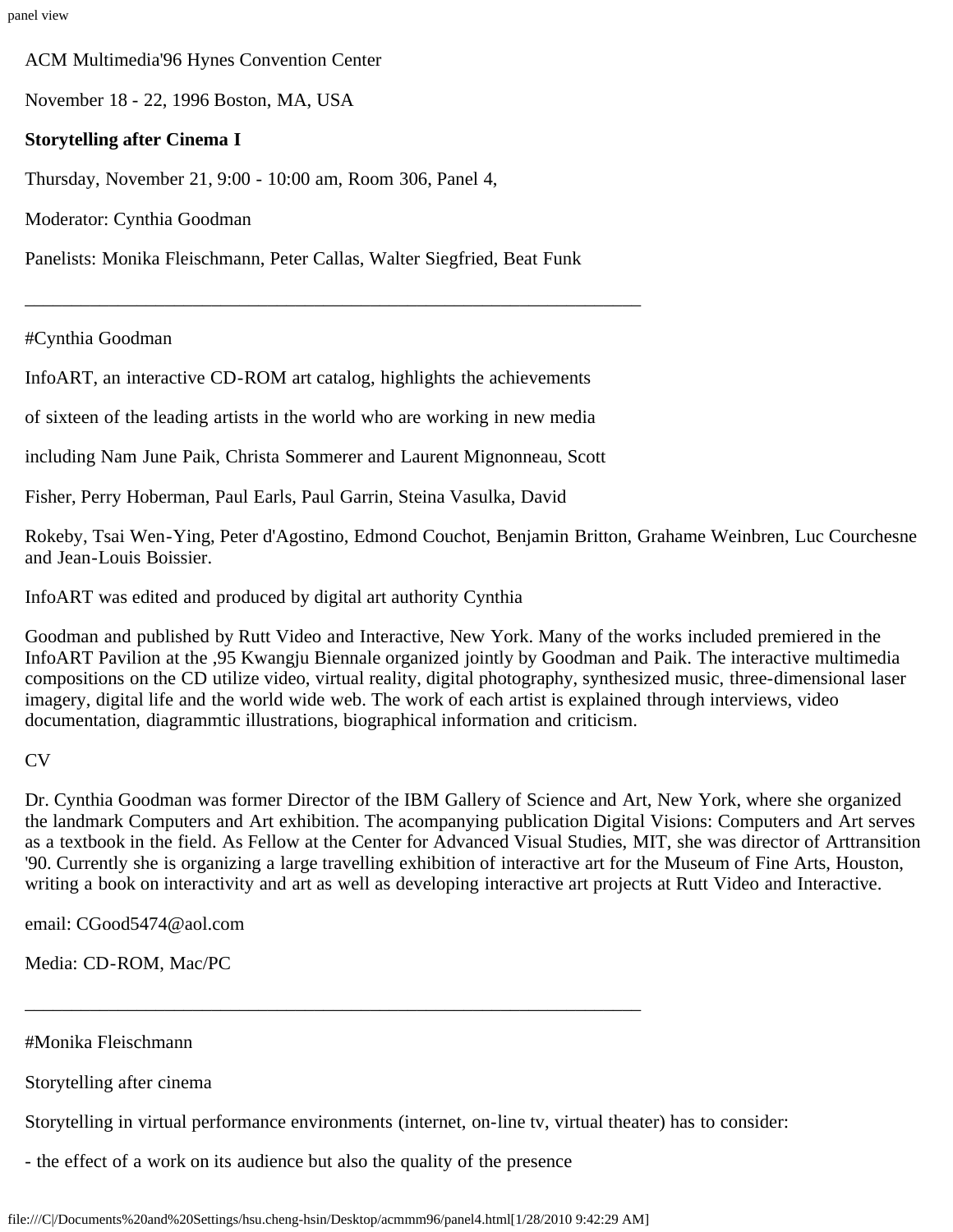- the structure of narrative itself
- the needs or desires of the performance maker
- the signification of gesture, body, mouvement, dialogues
- the interaction between actor and stage and props but also the audience
- the use of technical and creative support as such as sound and video
- the perception and acting concept but also the organisation and management of the performance-places.

Using virtual objects, spaces and bodies, ways are shown in which the influences of the technology / the media can be reflected at an aesthetic level, and in which several types of relationships of man and technology can be designed and tested. Traditional tools of illusion such as theatre stages or TV screens are basically defined by delimitation and therefore have to be separated from the viewers. The virtual media, however, provide access to spaces without frontiers. They deal the dissolution of space and time - and the telling of non-linear stories. The human body is the interface between the inside and the outside, between reality and virtual reality. Works discussed: Home of the Brain, Liquid Views, Rigid Waves, Virtual Performance.

CV

Monika Fleischmann is a media artist and head of computer art activities at GMD's Institute for Media Communication. In 1988 she was one of the founder members of ART+COM, Berlin, a research institute for computer assisted media research. Her multidiscipline background (fashion design, art and drama, computergraphics) made her an expert in the world of art, computer science and media technology. Her artistic works deals with identity and perception, the research projects are based on interface

design, and new forms of communication. Her main interest is to bring poetry and imagination into media artworks. Opposite to the theory of the disappearing body her position in media theory is to recover the senses of the body.

email: fleischmann@gmd.de, http://viswiz.gmd.de/fleischmann

Media: S-VHS-NTSC

#Luc Courchesne

Authoring a hypermedia play: Salon des ombres / Hall of Shadows

\_\_\_\_\_\_\_\_\_\_\_\_\_\_\_\_\_\_\_\_\_\_\_\_\_\_\_\_\_\_\_\_\_\_\_\_\_\_\_\_\_\_\_\_\_\_\_\_\_\_\_\_\_\_\_\_\_\_\_\_\_\_\_\_\_\_

Interactive theatre for four virtual beings and a live audience using

five networked computers with touch pads, four laserdiscs players and

four video projectors. Produced in collaboration with the Musee d'art contemporain de Montreal, with support from the Canada Council, The Conseil des arts et des lettres du Quebec and the ZKM / Karlsruhe.

The idea for my new work Hall of Shadows, which I call an interactive

video theater, came when I imagined out of nowhere these four characters busily entertaining each other while tolerating my conspicuous presence. I felt that, if they didn't really want me to get involved in their

discussion, they would simply have to deal with it if I did. The set up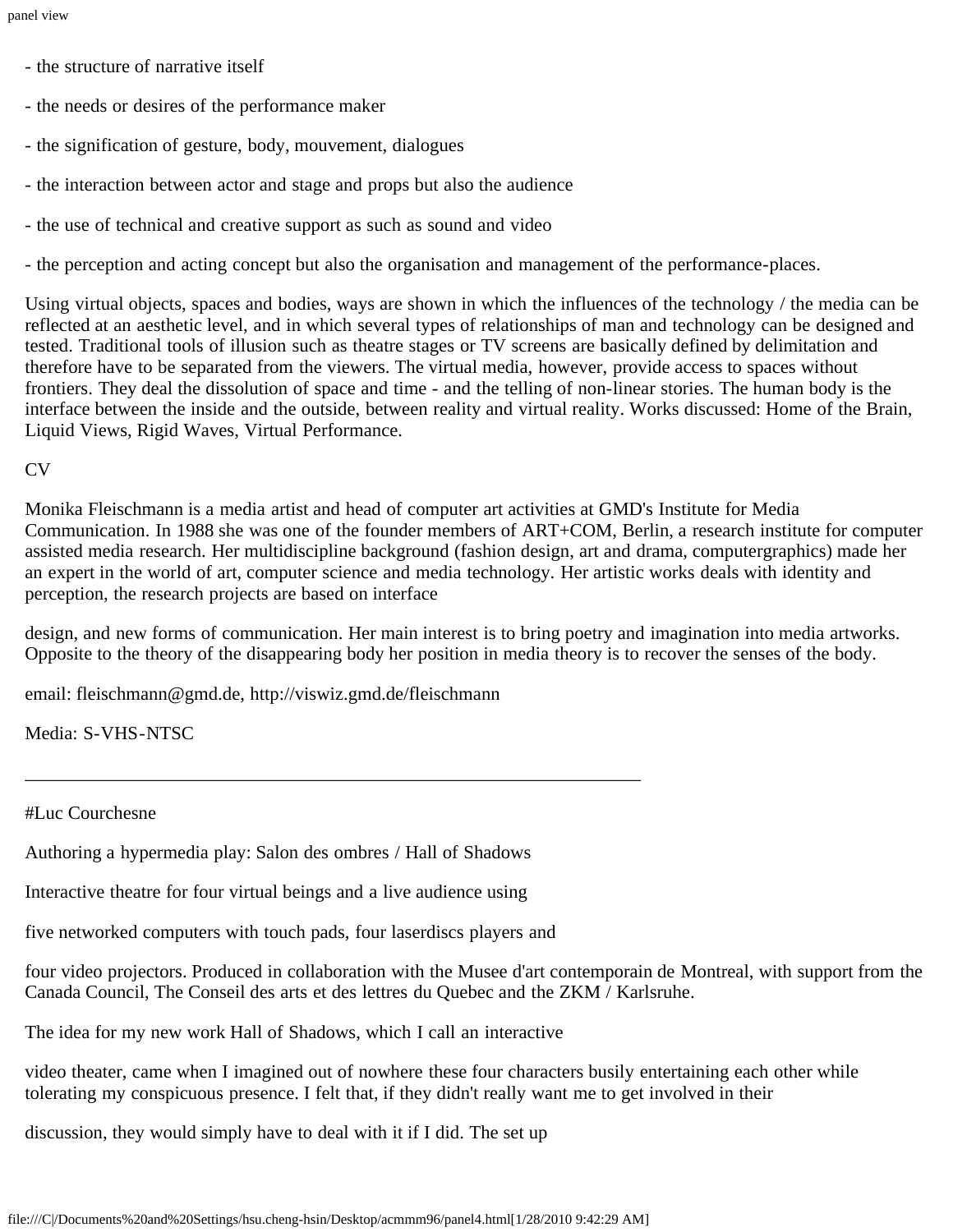panel view

for writing an interactive "play" was in place. From my position  $\tilde{N}$  eventually the visitor's  $\tilde{N}$  I felt a delicate ballance had to be achieved between watching and getting involved. A finished "hyperplay" script could look like an extravagant music score, the problem being how to reference the context for each sceen to help the actors. In my case, the shooting involved 4 cameras simultaneously recording the four actors interacting. I played visitors on the set. The difficulty in editing, and programming the footage was in making the now virtual actors play together as tightly as possible. It was like directing them again. As in theater, the "play" has to be staged. The exercise includes camouflaging electronic equipment and cables. Getting the most important content features to impact on visitors and monitoring their actions as prescisely as possible.

After Portrait One (1990) which explored the potential of the

conversational interface and of the fictional approach to hypermedia

portraiture, and after Family Portrait (1993) which experimented with

networking, multi-user systems and also with the the documentary approach to hypermedia portraiture, The Hall of Shadows (1996) further develops the user interface by introducing, along with the imposed conversational framework which has become the trademark of the previous work, a form of visitor modelisation that will strenghten the impression of communication between visitors and virtual beings.

CV

Luc Courchesne was born in 1952 in St-Leonard d'Aston, Qubec. He studied

at the Nova Scotia College of Art and Design, Halifax (Bachelor of Design

in Communication, 1974), and at the Massachusetts Institute of

Technology, Cambridge (Master of Science in Visual Studies, 1984). He

began his explorations in interactive video in 1984 when he co-authored

Elastic Movies, one of the earliest experiement in the field with Ellen

Sebring, Benjamin Bergery, Bill Seaman and others. He has since produced

several installations including Encyclopedia Chiaroscuro (1987), Portrait

One (1990), Family Portrait (1993) and Hall of Shadows (1996). His work

has been shown extensively in galleries and museums worldwide. (Sydney's Art Gallery of New South Wales, New York's Museum of Modern Art, Montreal's Musee d'art contemporain, Ottawa's National Gallery of Canada, Los Angeles County Museum of Art). He is professor of information design at Universite de Montreal, and currently artist in residence at the Museum of New Zealand in Wellington.

email: courchel@ere.umontreal.ca

Media: Video, Slides

#Walter Siegfried

Sound-Tracks to Reality

I will present a type of work that I have developed over the last years - the composition of walks. These are

\_\_\_\_\_\_\_\_\_\_\_\_\_\_\_\_\_\_\_\_\_\_\_\_\_\_\_\_\_\_\_\_\_\_\_\_\_\_\_\_\_\_\_\_\_\_\_\_\_\_\_\_\_\_\_\_\_\_\_\_\_\_\_\_\_\_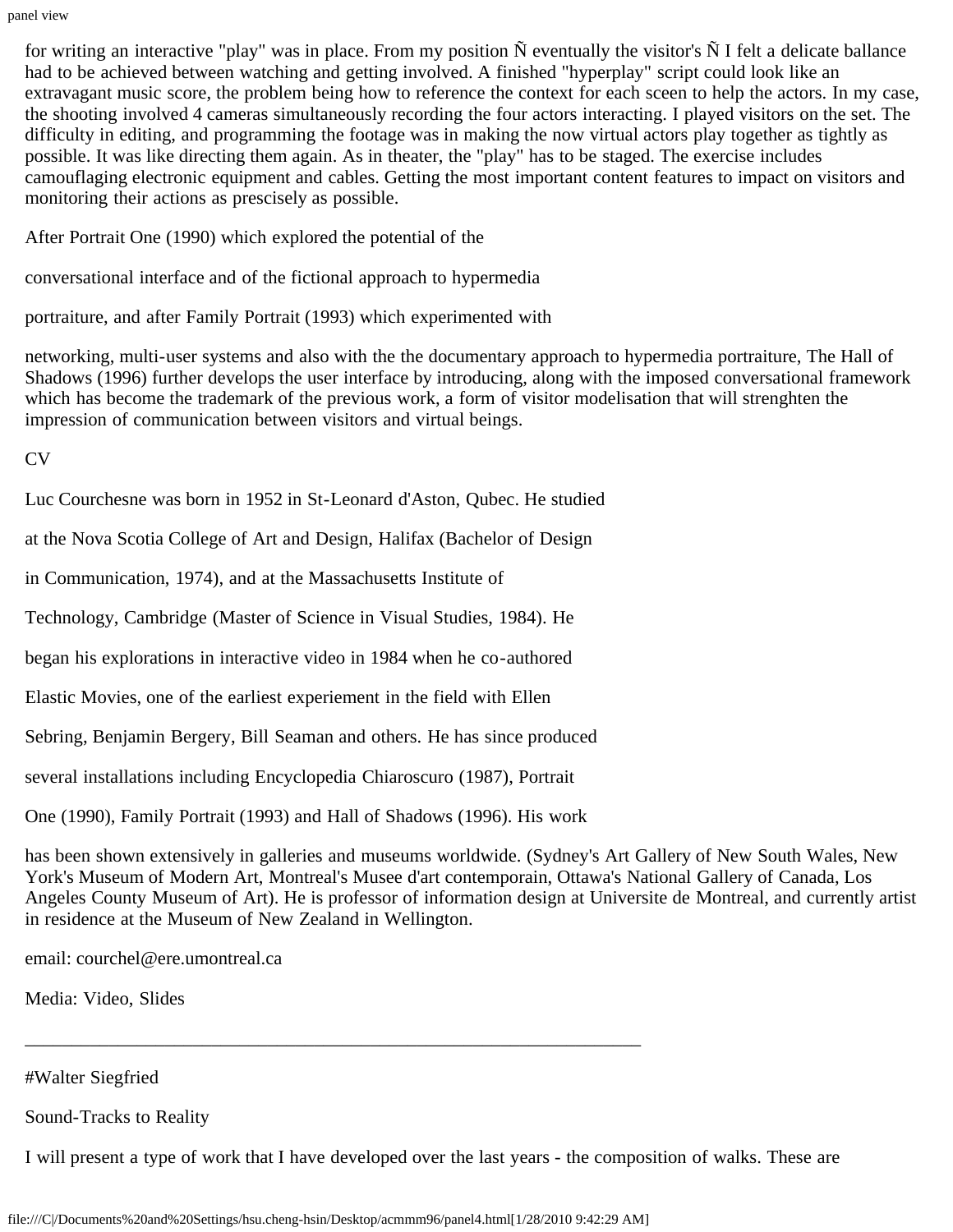compositions that were developed for a certain area and are presented via a walkman to the audience during a temporal coordinated walk. So the "story" develops during the movement of the walk, the route becomes the main thread of the composition, which is formed out of noises, elements of conversations and musical fragments.

The decisive factor is that the storytelling doesn't lead to an internal imagination, but leads perception out to the things and happenings that surround us. "The film" is composed of an unchanging artificial-artistic sound and of an active reality which is continuously developing a new, and which establishes itself as the real imageworld under the sound.

Hence the programmatic title of the first work of this type is: "Sound-Tracks to Reality".I will try to convey the basic idea in a talk using slides and sound illustrations.

CV

Walter Siegfried was born 1949 near Lucern, Switzerland. Finished his studies of Anthropological Psychology, History of Art, and Philosophy in 1977 with a doctoral dissertation on dance. Various teaching activities in Art Academies and Universities in Germany, France and Switzerland. 1982-85 Research work at the Max-Planck-Institute (Ethology) in Seewiesen on the biological aspects of dancing - published in "Beauty and the Brain" (Boston, Basel 1988) as "Dance, the Fugitive Form of Art. Aesthetics as

Behavior". Since 1986 free artistic projects encompassing such fields as "Installation" (The Cable Core), "The Art of Walking" (The City Dancers / Compositions for Walks / A Schubert Walk) and Performance" (Kleine Implantologie / Echo-Tope).

email: 106415.1060@compuserve.com (Walter Siegfried)

Media: Slideprojector for Euro-Slides (50x50mm), Audio cassette recorder

\_\_\_\_\_\_\_\_\_\_\_\_\_\_\_\_\_\_\_\_\_\_\_\_\_\_\_\_\_\_\_\_\_\_\_\_\_\_\_\_\_\_\_\_\_\_\_\_\_\_\_\_\_\_\_\_\_\_\_\_\_\_\_\_\_\_

(Stereo), Amplifier, Speakers

#Beat Funk

Cinematic Space

It is generally acknowledged that as a part of the cinematic experience, the border between inside and outside tends to dissolve, the barrier between what we call inner experience mental, emotional, psychological processes, and that which takes place outside ourselves, outside our bodies, out there in that thing which we have agreed to call reality. Given the notion of an autonomous subject, that border is something clearly defined, immovable. Inside is not outside, and vice versa. The way in which the cinematic experience is staged, even more than the movie itself, functions to diffuse that border. The darkened room and the upholstered seats function in this manner; they turn that room into a refuge for regression. The effect of the cinematographic apparatus dimmed room, illuminated screen, projector is to soften up that border, to stage a hypnotic session. Any stimulation from outside is as far as possible eliminated; seats are covered with soft upholstering so that pressures to the body are kept to a minimum, as they might irritate the spectator. Instead, the spectator's attention is focused ahead not on a pendulum, not on a rotating optical disk but on the screen. And on that screen, the cinematic space is enacted, which is filled in by the recipients. Every now and then, this will effect the strange experience of having one's perception of reality mixed up, of hallucinating in the middle of the cinematic experience. Seen in this way, the cinematic space is an anticipation of cyberspace in several aspects. There, we are seated in an upholstered chair, moving through cinematic space; here, we are seated in front of a "screen", too, moving within the world-wide network, and the only difference is that in the latter case, we interact with others. In both cases, the body remains unharmed. We sit where we sat before.

CV

Beat Funk, born 1957 in Aarau (CH), studied history, philosophy and science of film. He is a Filmcritic and Media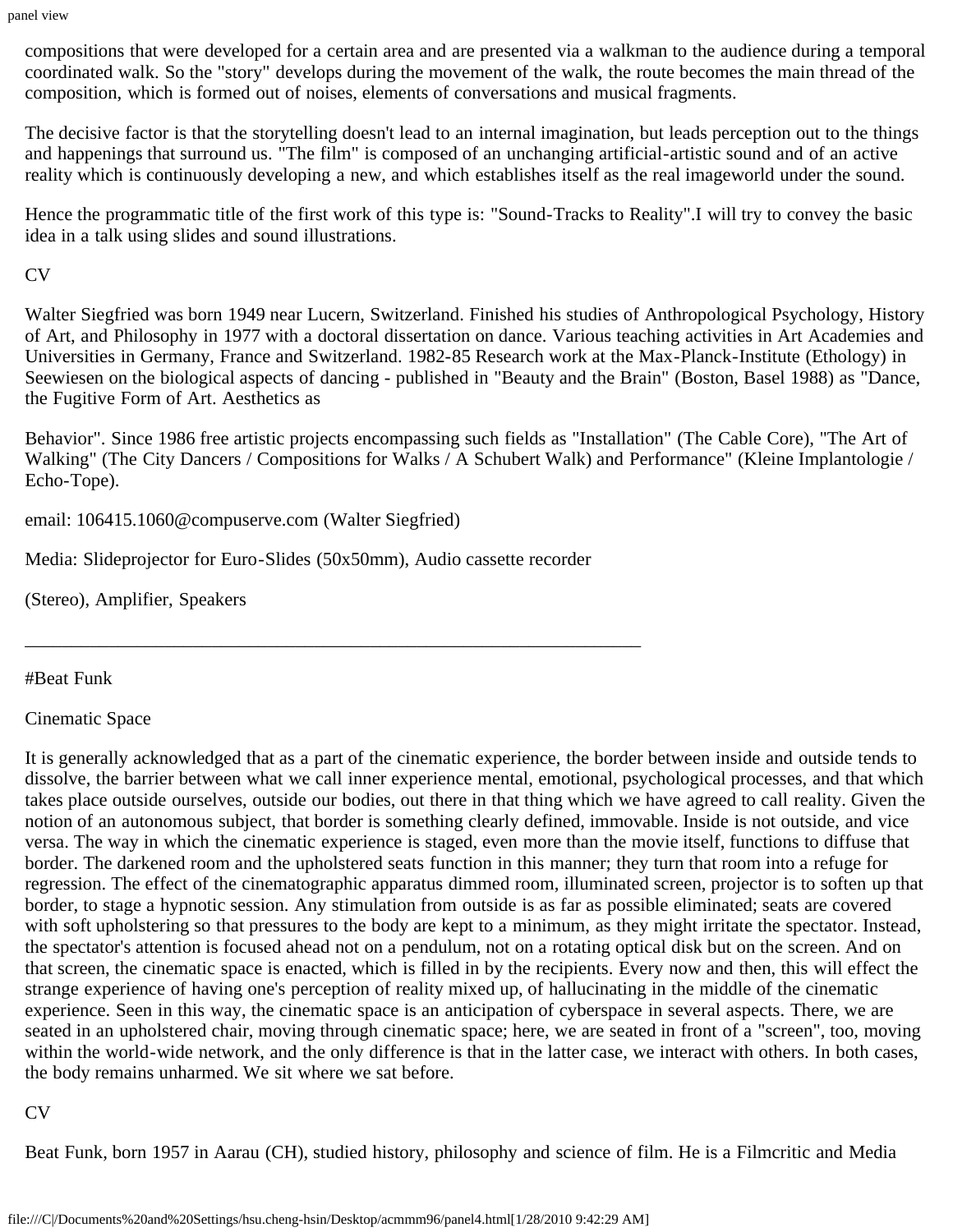Expert in Zuerich.

email: bfunk@mail.access.ch

Media: S-VHS NTSC, QuickTime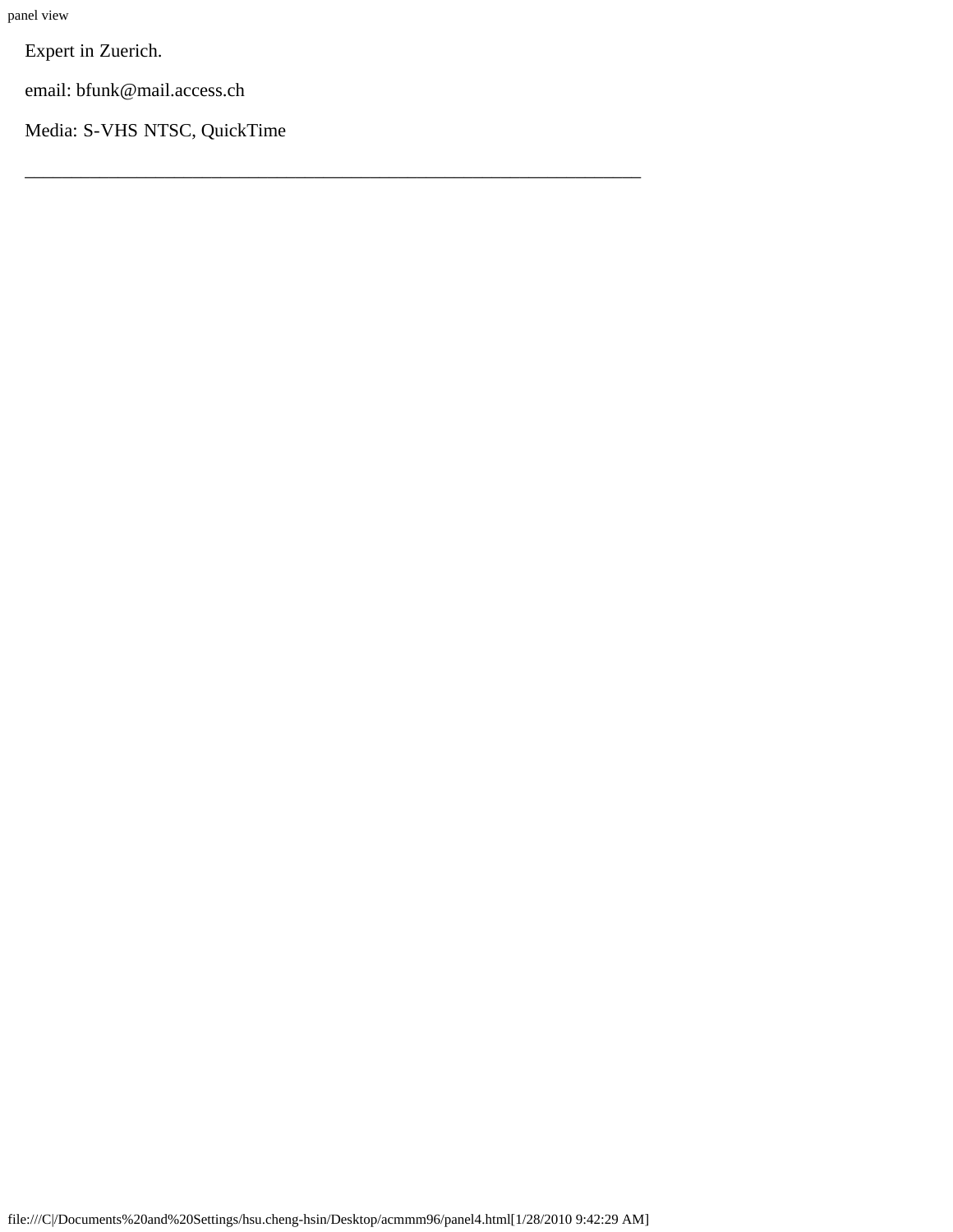ACM Multimedia'96 Hynes Convention Center

November 18 - 22, 1996 Boston, MA, USA

## **New Art Venues**

Thursday, November 21, 11:00 - 12:30 pm, Room 306, Panel 5,

Moderator: Paul Sermon

Panelists: Hans-Peter Schwarz, Gerfried Stocker, Machiko Kusahara, Regina Wyrwoll

\_\_\_\_\_\_\_\_\_\_\_\_\_\_\_\_\_\_\_\_\_\_\_\_\_\_\_\_\_\_\_\_\_\_\_\_\_\_\_\_\_\_\_\_\_\_\_\_\_\_\_\_\_\_\_\_\_\_\_\_\_\_\_\_\_\_

## #Paul Sermon

## Telematic Dreaming

When I consider the title of NEW ART VENUES, I am immediately reminded of a relatively old work; HOLE-IN-SPACE, produced in 1980 by Kit Galloway and Sherry Rabanowitz. A piece which was basically a teleconferencing link between two shop windows, allowing the public walking in 5th Avenue, New York to communicate with the public on a street in down town Los Angeles. The venue of this unannounced public art event, which lasted four days, existed, not only, as a satellite up-link across the USA, but more importantly on the streets in the respective towns. Ultimately the public were their own artwork. Rabonawitz and Galloway created the venue and on the third day the television and press reported and announced it to a mass audience, causing an overwhelming public response.

Telematic arts such as internet and teleconferencing projects define new art venues in themselves. However, they invariably find there way back to the gallery context as internet-cafe attractions in media art exhibitions. Unfortunately financial support for the media arts is more often than not supplied directly to the gallery context. The recent Biennale in Lyon, featuring 64 artists, exhibiting more than a 200 individual media art works, accumulated more technology in one Gallery space than ever before, on one of the largest budgets for art exhibitions in French history. The chronological order of the exhibition was self defining the genre of media art, and by definition an end to it. In my opinion the gallery venue is over. The digital communications network is not altogether the new one, but it is certainly where art now exists, waiting to emerge and manifest itself in venues and ways that we least expect, such as a shop window on 5th Avenue.

#### CV

Paul Sermon. Born in Oxford, England, 1966. Studied BA Hon's. (Bachelor of Arts) Fine Art degree at Gwent College of Higher Education, Wales, Post-graduate MFA (Master of Fine Arts) degree at The University of Reading, England. Awarded the Prix Ars Electronica "Golden Nica", in the category of interactive art, for the hyper media installation "Think about the People now". Artist in Residence and produced the telematic video installation "Telematic Vision" at the Center for Arts and Mediatechnology (ZKM) in Karlsruhe, Germany. Received the "Sparkey" award from the Interactive Media Festival in Los Angeles, for the telematic video installation "Telematic Dreaming". Currently living in Berlin, working as professor for telematic media in the newly established media art department at the Academy of Graphic and Book Arts in Leipzig, Germany. Exhibited works in Great Britain, France, Austria, Belgium, Finland, Germany, Holland, Canada, USA and Japan.

email: sermon@rz.uni-leipzig.de

VHS (PAL) video player, video (PAL) monitor, over-head projector, slide projector

\_\_\_\_\_\_\_\_\_\_\_\_\_\_\_\_\_\_\_\_\_\_\_\_\_\_\_\_\_\_\_\_\_\_\_\_\_\_\_\_\_\_\_\_\_\_\_\_\_\_\_\_\_\_\_\_\_\_\_\_\_\_\_\_\_\_

#Hans-Peter Schwarz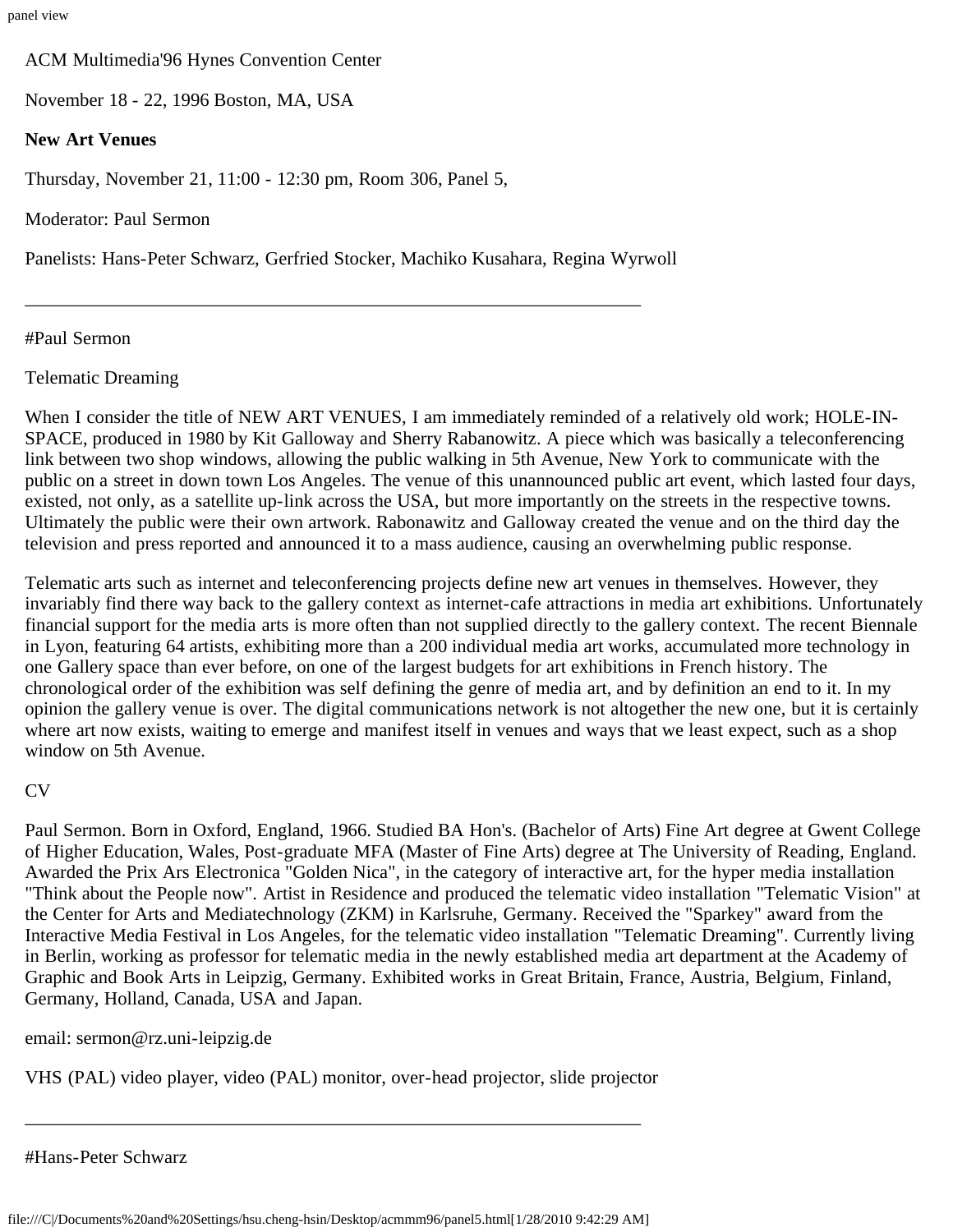New Art Venues - The final death of the Museum?

Immersive environments and all kinds of men-machine interactivities gave an revolutionary input on art and - on a lower level - even on technology in general. Great challenges for art and its institutions will be the consequence of this development: The museum has to change its policy and even its space, galleries have to develop new methods to contact their clients, idiosyncratic artists have to experience in team working and the public has to learn new ways of perception. The history of modernism ist the history of proclamations for the death of the Museum. But the Museum is still alive and is still necessary for the survival of the arts. To guarantee this survival a completely new net-work between artists - art institutions - art criticism and the public has to be created. The lecture will give some hints, based on the experience the author made recently in Karlsruhe, Germany during the conception and realisation of a supposed new kind of museum: The Media-Museum in the Center for Art and Mediatechnology.

#### CV

Hans-Peter Schwarz was born1945 in Bielefeld, Germany. He studied visual communication at the Fachhochule Bielefeld, History of Art, Literature and European Ethnology at the University of Marburg. 1982 Dr. phil, 1983 - 90 Curator at the German Museum of Architecture in Frankfurt, 1984 - 92 Lecturer at the Universities of Marburg, Trier und Frankfurt, 1990 - 91 Head of planing for a new Museum for History of the 'Moderne' in Frankfurt. Since1992 he is Director of the Media-Museum in the Center of Art and Media Technology in Karlsruhe, since 1994 Schwarz is Professor at the Hochschule für Gestaltung in Karlsruhe.

schwarz@guido.zkm.de

Media: Mac, Power Point, Projection

#Gerfried Stocker

Museum of the Future

The Ars Electronica Center - museum of the future is not simply a collection or a gallery, but sees itself as a partner, as infrastructure and initiator. The implementation of artistic ideas is nowadays frequently only possible with considerable technological resources, so that traditional venues of art can only seldom provide the right framework. The altered conditions demand for new concepts. An institution such as the Ars Electronica Center, by virtue of its specific infrastructure in terms of hardware and of personnal, of its twin function as a place of production and of presentation, and also by virtue of its positioning "between the fronts", assumes in this connection the nature and function of a model for its time.

CV

Gerfried Stocker, born 1964 in Graz, Austria is presently managing director of the ars electronica center and artistic director of ars electronica festival.

He studied communication technology and is a musician and media artist. 1991 he founded x-space, an interdisciplinary group of artists and technicians, 1992 he was head of the "Steirische Kulturinitiative" in Graz/Austria. His Projects where shown at EXPO Sevilla '92, Bienale Venedig '93, ISEA '93 - '95, SIGGRAPH '94/'95, steirischer Herbst '94, Ars Electronica '95. He is publisher and writer of various publications in art and telecommunication. His own artistic work is focused on interactive installations and radio-/ tv-/ network-projects.

email: gerfried@www.aec.at

email: gerfried@mail.aec.at

Media: Laptop with VGA output (640x480 or 800x600) connected to beamer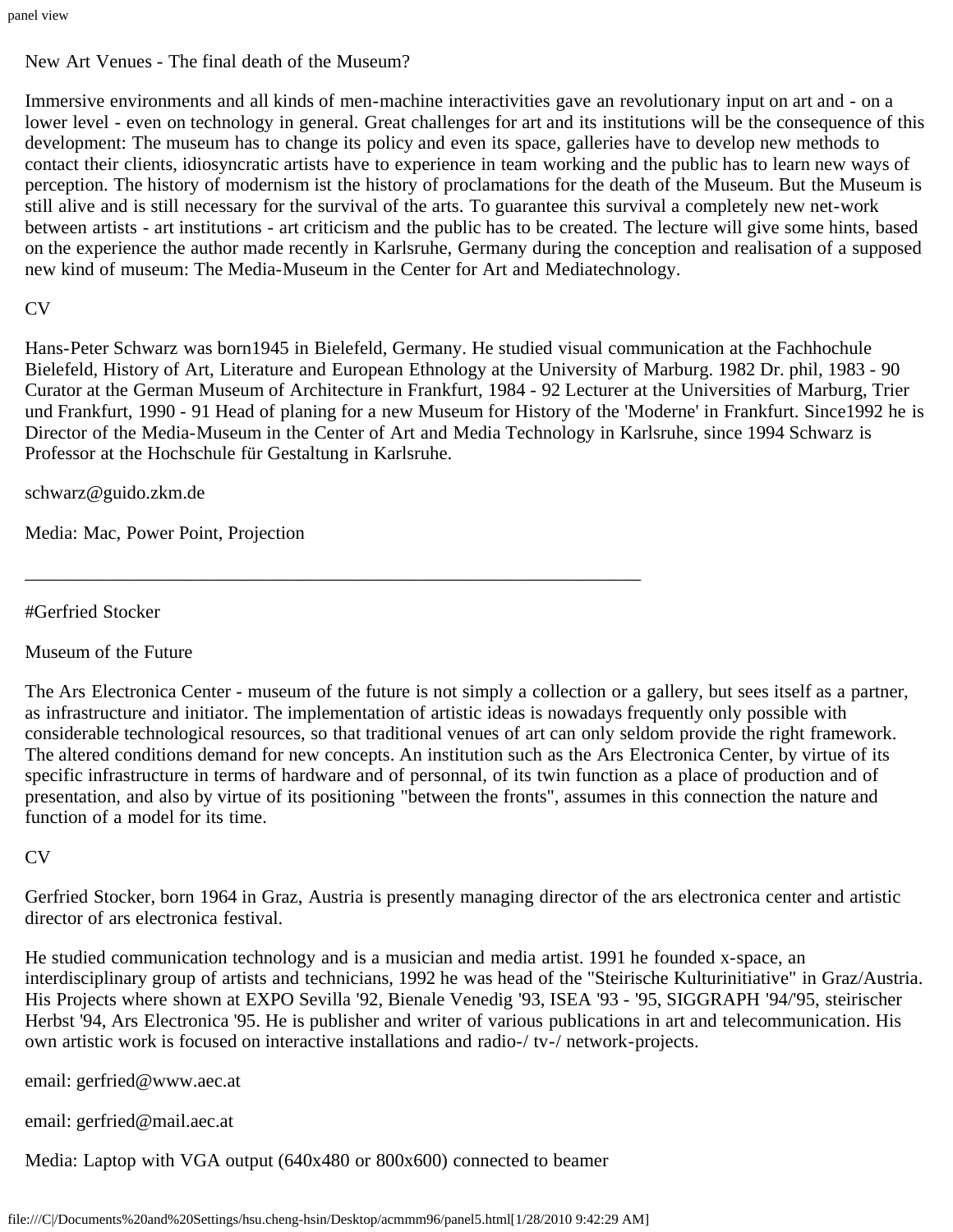#### #Machiko Kusahara

Can all artworks move on the network?

Certainly not. The network has brought new possibilities for artists not only as a virtual exhibition space but also as an interactive space that allows sponteneous communication between the artist and the visitors. As interactivity achieves more importance in art, the network has become animportant medium of art. Yet there are projects/works that can be accomplished or exhibited only on a real space - at a physical venue. The importance of such venue is ever increasing. There are certain types of artworks that require physical space by its nature. Artworks using virtual reality technology are typical of that kind. Without maintaining such venue for artists our culture will loose the balance between technology and sensitivity. It is important to maintain such space for artists, not only for engineers and researchers, to enrich what we will see on the network in future.

#### $CV$

Machiko Kusahara is an Associate Professor of Media Art at the Faculty of Arts, Tokyo Institute of Polytechnics. She has been in this field since 1984 with the background in mathematics, history of science, and art. Besides taking responsible roles in academic and industrial organizations, she is a co-founder and a Program Committee member of Digital Image, the largest group of digital artists and designers in Japan. Kusahara curated many exhibitions including those organized by NTT InterCommunication Center and has been an on-line/off-line jury member for competitions including Interactive Media Festival(95,96), MILIA(95,96), and The Portrait in Cyberscape(95). Her recent research has been centered around the transition of the nature of artistic creativity in interactive art, especially

in relation to the concept of networking and A-Life.

email: kusahara@renga.ntticc.or.jp, kusahara@img.t-kougei.ac.jp

Media: NTSC VHS video, Images from Power Book Duo, Internet connection,

\_\_\_\_\_\_\_\_\_\_\_\_\_\_\_\_\_\_\_\_\_\_\_\_\_\_\_\_\_\_\_\_\_\_\_\_\_\_\_\_\_\_\_\_\_\_\_\_\_\_\_\_\_\_\_\_\_\_\_\_\_\_\_\_\_\_

\_\_\_\_\_\_\_\_\_\_\_\_\_\_\_\_\_\_\_\_\_\_\_\_\_\_\_\_\_\_\_\_\_\_\_\_\_\_\_\_\_\_\_\_\_\_\_\_\_\_\_\_\_\_\_\_\_\_\_\_\_\_\_\_\_\_

Desktop Mac or PC computer with CD-ROM drive

#### #Regina Wyrwoll

Goethe in the Net

The Goethe Institute is a world wide German cultural organisation with

about 150 centers in 78 countries in the world. As an independent

association it gets public funding for teaching German language abroad

and building up intercultural dialogue in arts and science. In this

context it works since about 40 years with artists, writers, filmmakers

and scientists, universities, museums, galleries and other partners in

Germany and abroad.

Since about three years Goethe Institute emphasise on mediawork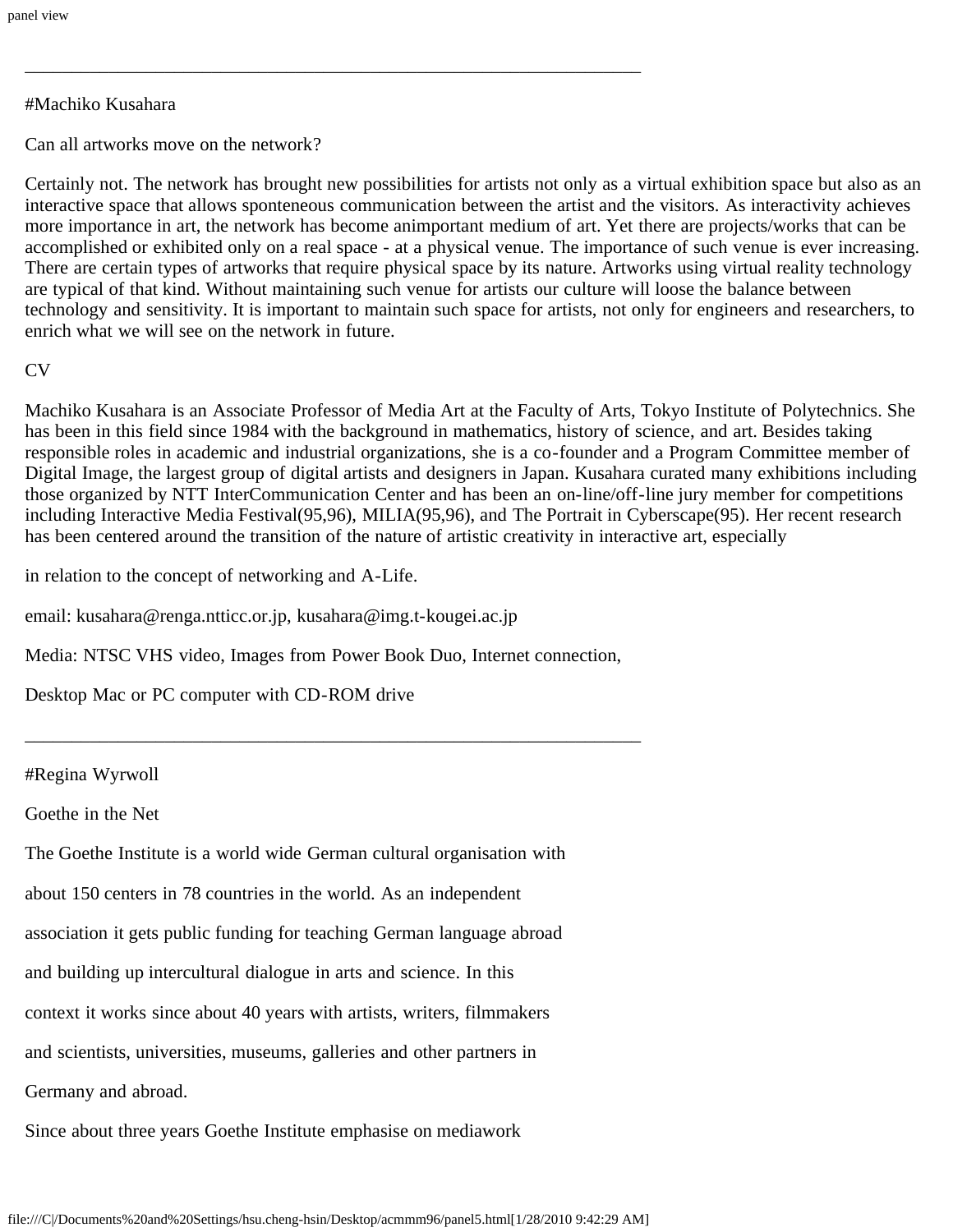recognizing that electronic media offer a new platform for communication between cultures and that they are new art venues. Now many institutes are working intensively in creating projects of intellectual debate about new media and internet (f.e. in Buenos Aires "Universes in Universe"), of coproduction in arts films for tv (f.e. "Bauhaus, Texas - the American Artist Donald Judd" for German and American tv), of arts projects on the net ("cyberclipper" a American-German arts project - on the web now

http://glows.com/cyberclipper/), of CD-ROM and multimedia. Teleconferencing and live-satelite-TV is getting daily routine. A homepage on the net (http://www.goethe.de) exists since one year. There the first language courses will be available soon. As one of the major goals of Goethe Institute is to dialogue with local artists the creation of art work on video, real installation or art in the internet is a subject of important matters. Media art exhibitions combined with symposia (e.g. in Turin and Madrid), media exhibitions like TELEPOLIS (Luxemburg) are part of the communication work through the Goethe Institute. Media enlarge the audience for art and artists, it cannot replace traditional artforms. The Goethe-Instute is trying to combine the traditional way of cultural communication with the potentials of new technologies, always in close relation with the media environment of the local partners.

CV

Regina Wyrwoll studied history of art in Cologne and Hamburg. She got director of a tv production company in Hamburg, author of a number of feature films on contemporary art, museums and culture in general for the two German public tv stations. After moving to Bonn she worked several years as an arts correspondant of major German pubications. For two years she was chief editor of an arts magazine called "Kunst Intern". Up to now she publishes in "S|ddeutsche Zeitung" and "Frankfurter Allgemeine Zeitung" specialised on cultural policies and art. Since 1993 she is building up a media department in the headquaters of Goethe Institute in Munich.

email: wyrwoll@goethe.de

Media: Video VHS PAL, Overhead Projector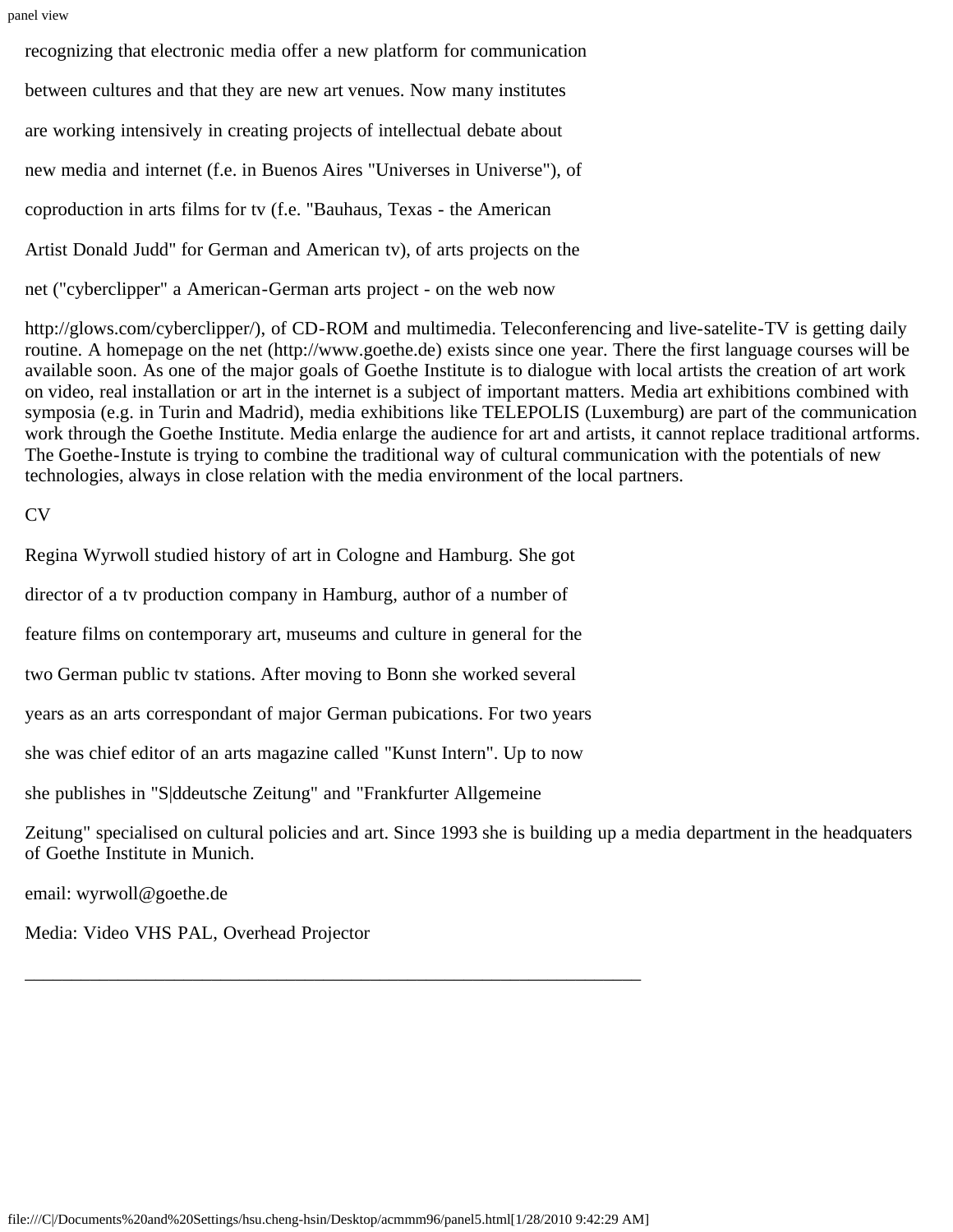ACM Multimedia'96 Hynes Convention Center

November 18 - 22, 1996 Boston, MA, USA

#### **Storytelling after cinema II**

Friday, November 22, 9:00 - 10:30 am, Room 306, Panel 7,

Moderator: Annika Blunck

Panelists: Graham Weinbren , Katherine Phelps, Perry Hobermann , KP Ludwig John

\_\_\_\_\_\_\_\_\_\_\_\_\_\_\_\_\_\_\_\_\_\_\_\_\_\_\_\_\_\_\_\_\_\_\_\_\_\_\_\_\_\_\_\_\_\_\_\_\_\_\_\_\_\_\_\_\_\_\_\_\_\_\_\_\_\_

#Annika Blunck

Intervention in Narrative Spaces.

Interactive art arouses hopes, since it creates possibilities to conjure and discover new continents. Interactive art maintains the demand for changes fortified by the conviction to transform the consumer into an activist, into an explorer of digital worlds. Cinema is not bound to its original space anymore. But when interactive stories are told, they do not have a beginning or an end. In each moment the situation can change because each decision causes a change to the entire condition:

Interactive stories are told AND written at the same time. The user discovers the work while he reconstructs it. Certainly a plot develops between the artist, the idiosyncratic work and the viewer. The plot forms itself in those black boxes, in those claustrophobic spaces, that trigger new phobias, in order to not destroy the putative immersion and to maintain the illusion of the endlessness. Seen against this background it is compelling and exciting to ask how the nature of narration has changed by using new media, especially compared to the happening and action art of the sixties. Is it possible for a work laid out on an interactive structure to

tell a story? What demands are made on the narrative and what necessity exists for the contemporary viewer?

CV

Annika Blunck born 1967, studied art history, English and Scandinavian

philology in Kiel, Berlin and London. Project development of international

exhibitions with focus on media art involved in various projects of the ZKM MultiMedia Lab working as a research assistant in the ZKM Institute for Visual Media.

email: blunck@guido.zkm.de

Media: 2 Slide projectors (if possible superimposition projectors), PAL VTR

\_\_\_\_\_\_\_\_\_\_\_\_\_\_\_\_\_\_\_\_\_\_\_\_\_\_\_\_\_\_\_\_\_\_\_\_\_\_\_\_\_\_\_\_\_\_\_\_\_\_\_\_\_\_\_\_\_\_\_\_\_\_\_\_\_\_

#### #Grahame Weinbren

What is narrative and why do we need it?

These are large questions, that have been addressed time and again in the last few millennia. Like anything of any complexity or abstraction, there will be a phalanx of answers that come together in different ways and that apply to different situations. Of course I won,t attempt to answer these questions. But I will suggest that the kinds of answers that are given to them can be divided into a few categories: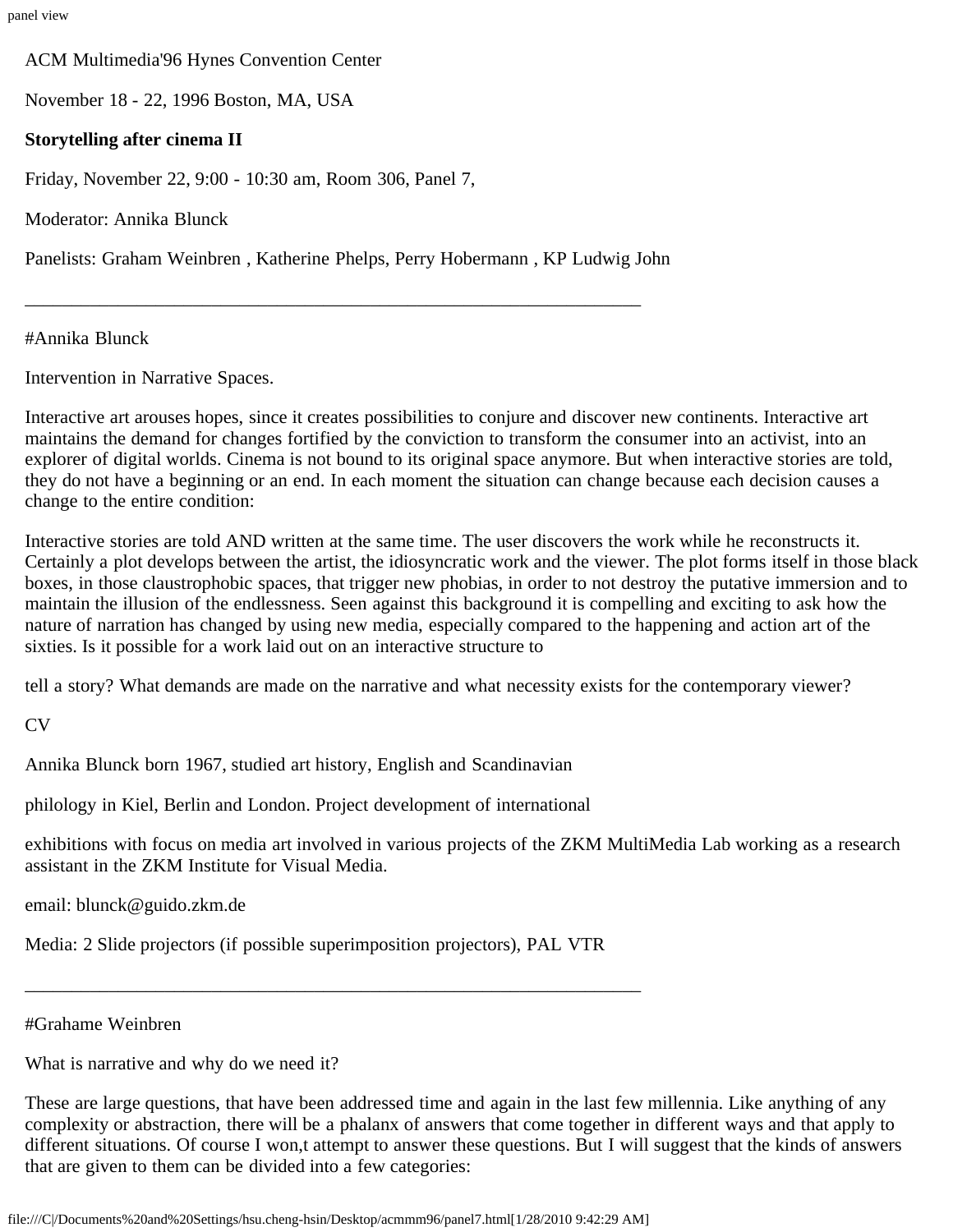- answers that consider the effect of a work on its audience
- answers that consider the structure of narrative itself
- answers that consider the needs or desires of the makers

When I think about a concept of interactivity in narrative, as a maker I find myself focusing on the third question: what can I do that I couldn,t do before? what kinds of stories can I tell, is it a subset of the non-interactive story, or a superset, or something else altogether?

But when I,m actually involved in the construction of an interactive piece, I sometimes find myself in the territory of the first category, a region where I,m somewhat uncomfortable. This is the place where I need to ask what the reaction of a viewer might be at some point in the story, so that I can implement a way to gauge his or her response for the work to act on it. I would rather consider the shape or architecture of the work, assess to what extent it corresponds to my inner impulses, and hope that once it is made, it will become transformed, separated from the mundanity of my intentions, and say something larger, or at least something else. So why, as a filmmaker, am I interested in making interactive narratives?

CV

Grahame Weinbrens films since 1972 and include over 10 short films and Umbrellas, a feature documentary made with Henry Corra and Albert Maysles. First prize at 1996 Festival of Films on Art, Film Exhibitions and Performances. 1976-86 throughout US and Europe, Lectures, Panels & Presentations since 1982 on Interactivity and Art all over the world including Israel, Finland, Russia, Germany, Holland, Australia, and throughout the USA.

Writings on Interactivity and Art-Making, and on other forms of

cinema, published in English, French and German, and on the World Wide

Web Editor since 1986 of Millennium Film Journal.

Grants include NEA, NYSCA, Mass Council, Art Matters, Jerome

Foundation, Valley Film Works, Art Matters, Checkerboard, NYFA (1989)

Teaching Graduate Computer Art and MFA Photo Departments of School of

Visual Arts.

email: string@interport.net, http://www.sva.edu/MFJ

Media: VHS playback (monitor is preferable to projection) and Mac using

\_\_\_\_\_\_\_\_\_\_\_\_\_\_\_\_\_\_\_\_\_\_\_\_\_\_\_\_\_\_\_\_\_\_\_\_\_\_\_\_\_\_\_\_\_\_\_\_\_\_\_\_\_\_\_\_\_\_\_\_\_\_\_\_\_\_

Powerpoint software (projection is preferable to monitor).

#Katherine Phelps

Story Shapes for Digital Media

My paper discusses the six digital story shapes: what they are, how they assist in managing the storytelling task, and how they influence and facilitate the fuller application of the storytelling elements of plot, character and theme within digital media. In this way I hope to begin the process of enriching the aesthetic tools available for the creation of an entirely digitally based narrative form.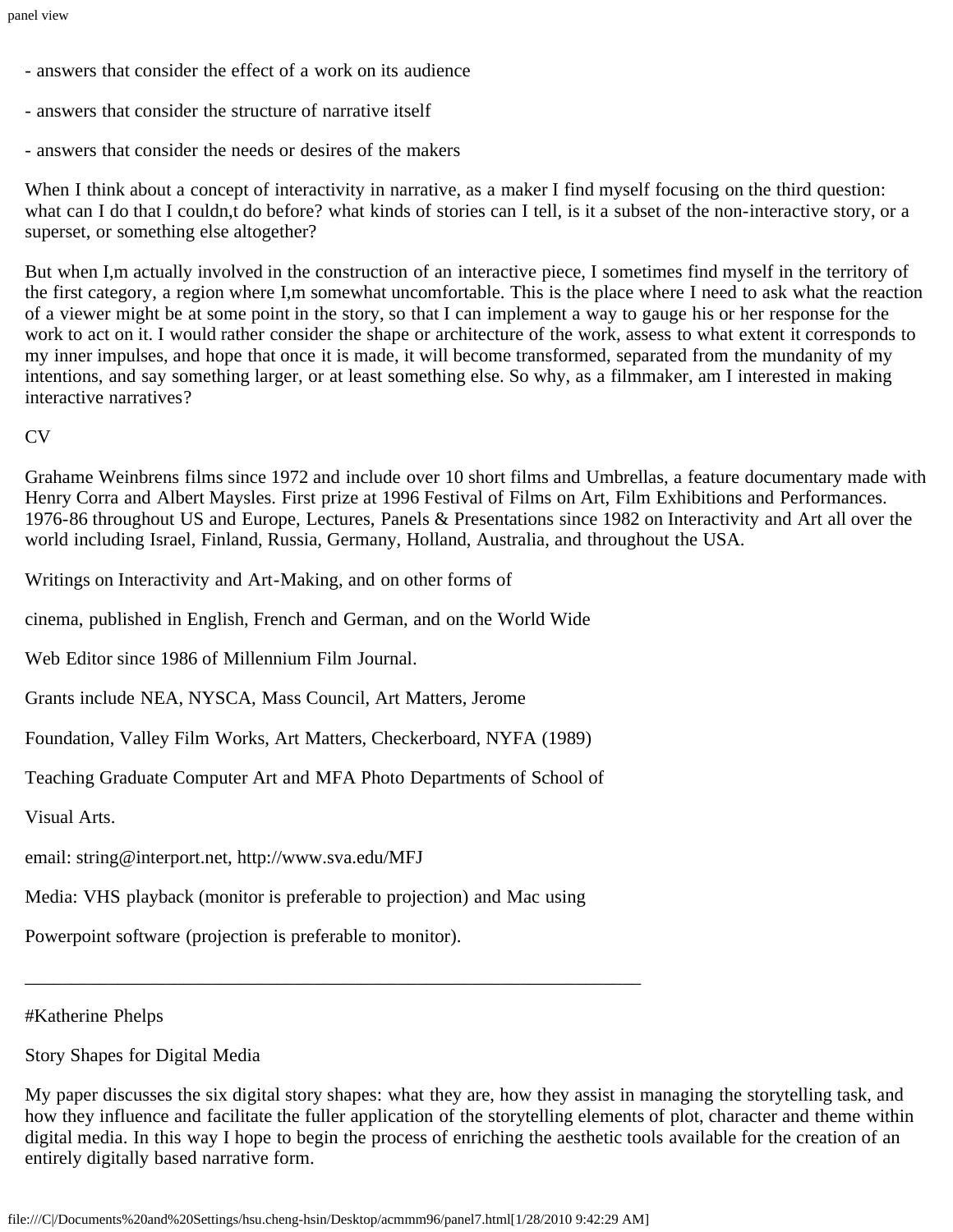It occured to me that if I could make the basic story structures for digital media visible, then I could more easily keep the structure under control and I would be in a better position to examine how standard storytelling elements can be mapped onto the media. From personal experience I came up with six digital story shapes which formed a model that I then applied to numerous CD-ROMS and hyperfiction sites. I did allow that some CD-ROMs were likely to be a combination of shapes. My investigations seem to indicate that I have a workable model. To further my understanding I set myself the task of writing stories to fit each of these shapes. I also shared this information and my experiences with students in my class, Writing for Multimedia, at the Royal Melbourne Institute of Technology TAFE. With the structural concerns under control everyone found that they could focus on the subtleties of plotting, character development and theme once again, so that they were creating more than just choose-your-own adventures, but an involving storyscape. I have an example of their efforts.

#### CV

Katherine Phelps is a PhD candidate at the Royal Melbourne Institute of Technology where she is studying the principles of narrative forms for application to digital media and thereby provide more opportunities for the enrichment of storytelling within this field. Her BA and MFA are both in creative writing. She is the author of the book Surf's Up: Internet Australian Style which has had three printings in Australia and two in New Zealand in its first year of release. Her short stories and articles have been published in numerous publications including Leonardo's online magazine. She has presented papers at the Asia Pacific World Wide Web Conference, the Sapporo Hyperlab at the University of Hokkaido, the Australian National Book Council and the Melbourne Writers' Festival. Katherine Phelps is part of the Australian Xanadu and Hyper-G research teams and created the first commercial Web and Gopher site in Australia, this site features fictional work. She has previously studied with Hugo and Nebula award winning writer, Joanna Russ, and American National Book Award winner and Pulitzer Prize committee member, Charles Johnson.

email: muse@glasswings.com.au

Media: A computer that can read PC disks, Netscape and computer projection equipment.

\_\_\_\_\_\_\_\_\_\_\_\_\_\_\_\_\_\_\_\_\_\_\_\_\_\_\_\_\_\_\_\_\_\_\_\_\_\_\_\_\_\_\_\_\_\_\_\_\_\_\_\_\_\_\_\_\_\_\_\_\_\_\_\_\_\_

#Perry Hobermann

The Open End of Interaction

On some level, interactivity would seem to conflict with the notion of

storytelling - in an interactive experience, a story isn't being told to

anyone; if there's a story at all, it's being lived by the participants.

Does a story require a teller? And when you're inside a story, is it useful

to call it a story at all? Or is it simply an experience that you might tell a story about afterwards? Perhaps we could talk about "storyliving".

But what would this be?

Maybe there are alternatives to the closed system of branching multiple-choice multimedia. Do designers have to anticipate every possible

event in advance? The techniques of artificial life seem to suggest an

alternative. Here a process is started and allowed to develop according to

evolutionary pressures, without attempting to predict any particular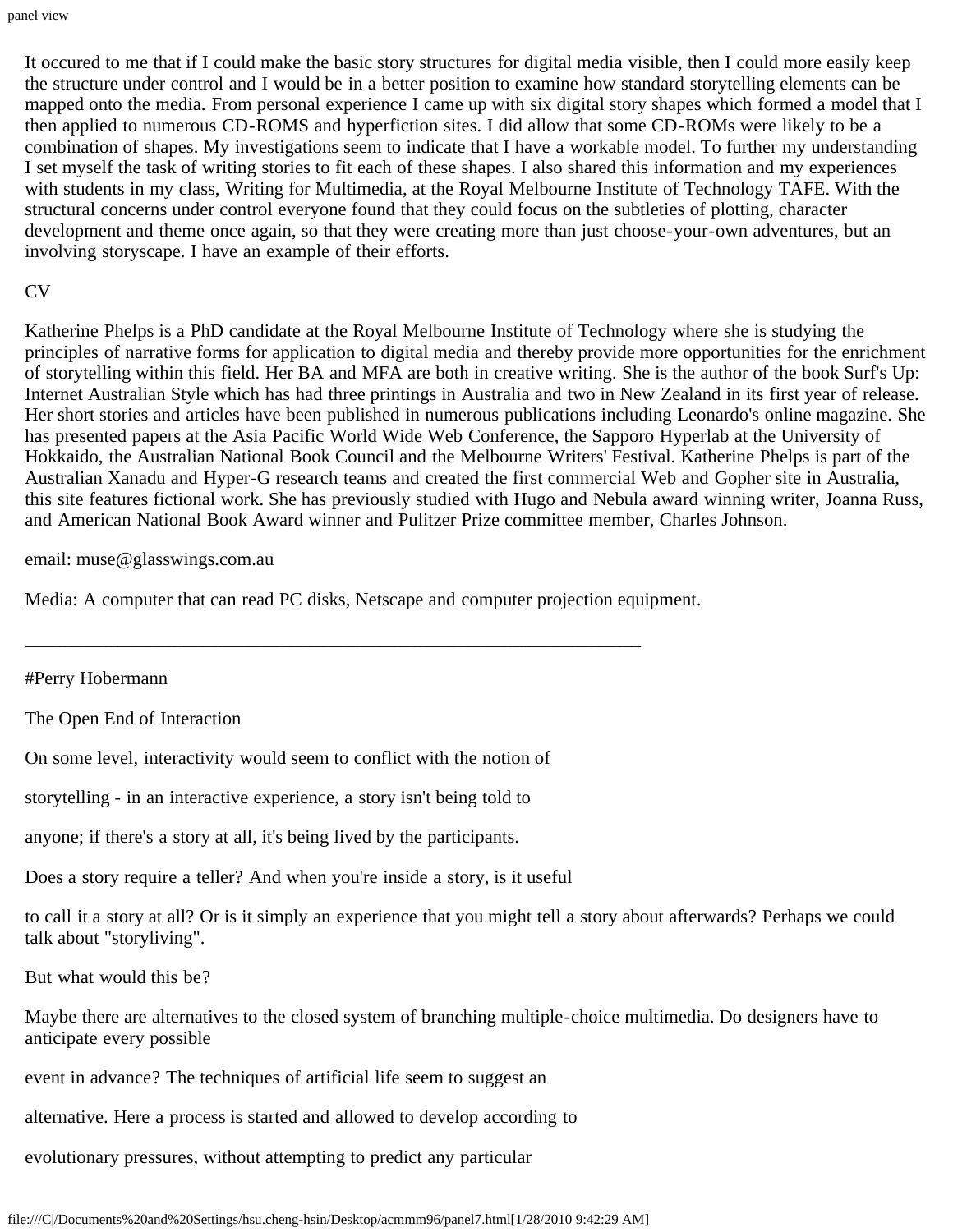outcome. This would appear to have potential, but it has so far mainly been

used with a pretense of neo-scientific objectivity to develop simple

organisms. Could it be used to open up a space of higher-level narrative or

interaction?

CV

Perry Hoberman is an installation and performance artist who works with a variety of technologies, ranging from utterly obsolete to seasonably

state-of-the-art. He moved to New York in the late 70s, attended the

Whitney Independent Study Program in 1978, and began exhibiting in the

early 1980s. His installation "Bar Code Hotel" was awarded the top prize at

the 1995 Interactive Media Festival in Los Angeles, and has been shown

widely in Europe. "Faraday's Garden", a viewer-activated appliance

installation, has also been exhibited widely. Other ongoing projects

include a variety of stereo 3D installations and performances, and "The

Empty Orchestra Cafe, a radical Neo-Karaoke Bar. Hoberman currently teaches in the graduate Computer Art Department at the School of Visual Arts in New York. Before that, he was the Art Director at Telepresence Research, a company specializing in virtual reality and telepresence installations for arts and industry. His work is represented by Postmasters Gallery.

hoberman@bway.net

Media: Video, Slides

#KP Ludwig John

Play instead of Telling Stories

We do not tell stories anymore, we create experience playgrounds.

\_\_\_\_\_\_\_\_\_\_\_\_\_\_\_\_\_\_\_\_\_\_\_\_\_\_\_\_\_\_\_\_\_\_\_\_\_\_\_\_\_\_\_\_\_\_\_\_\_\_\_\_\_\_\_\_\_\_\_\_\_\_\_\_\_\_

The decisive aspect of digital media works is the potential of their interactive structure. The CD-ROM as a concept also envisages for the potential of mass distribution, which finally means reception of identical works in very diverse and individual environments. The producer gives up almost all controll about the circumstances of possible reception of his audiovisual interactive work. Still, even in the rather standardized environment of CD-ROM there is a variety of possible interfaces available:

- add communication possibilities between users to your work
- make things playful, rich in variations, inspire imagination
- demand personal engagement of the user: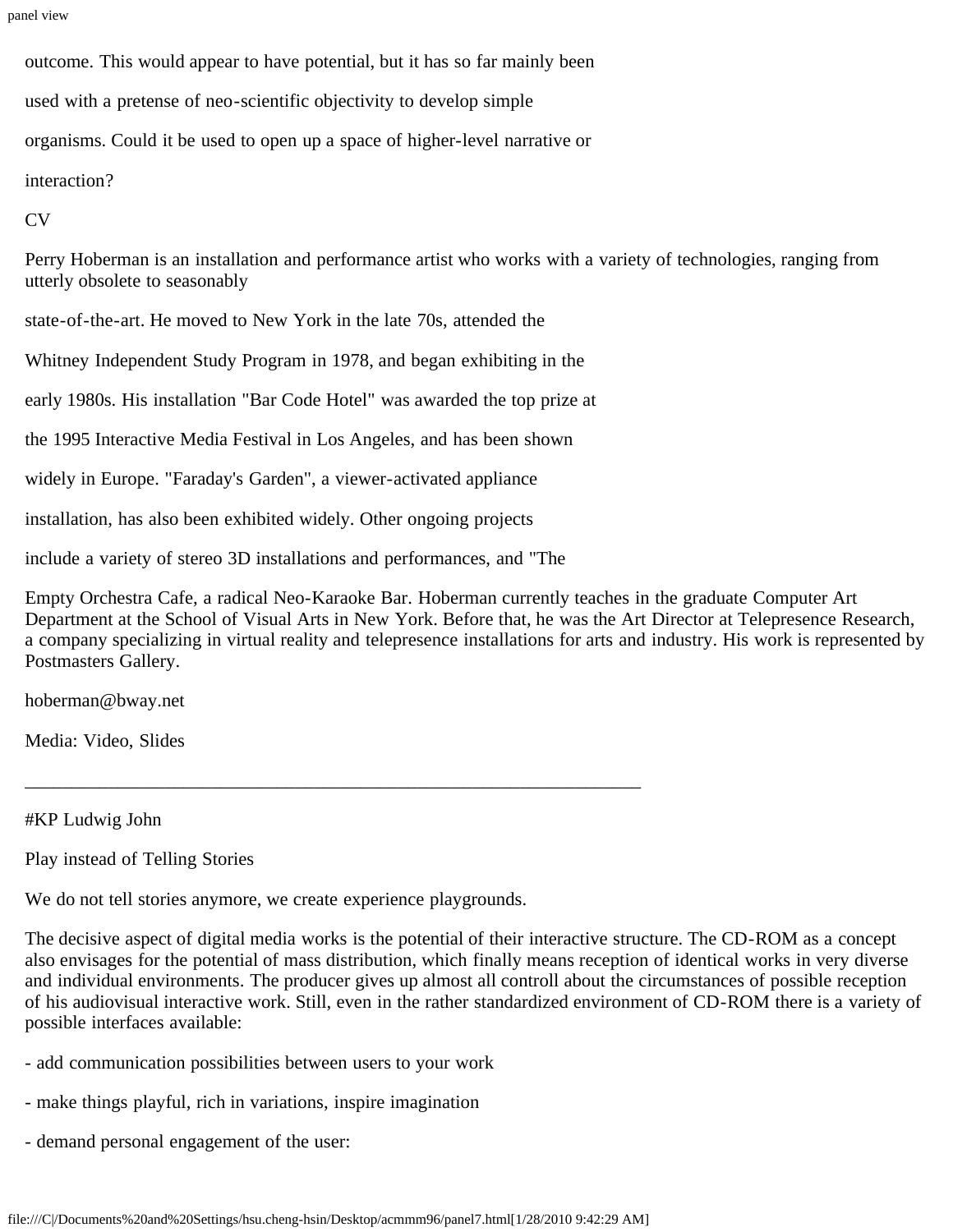For instance, the use of voice level (mike) instead of slight handmovement (mouse) as a navigation tool can become quite a physical event.

CV

KP Ludwig John, born1961, studied in Leipzig (GER) and Utrecht (NL) MFA.

Co-founder of the media arts festival MedienbiennaleLeipzig.

93/95 Teacher at the media arts department of the Academy of Graphics and BookArt Leipzig. 1993 artist in residence at the Banff Centre for the Arts, currently living and working in Munich. After doing interactive installation work KP Ludwig John focused for the last three years entirely on artistic interactive multimedia productions for mass distribution.

The CD-ROM "Die Veteranen" received 3 EMMA awards 1995, the Babelfish at Interactiva95 (Potsdam) and the "Recommendatory Price" at ARTEC95 (Nagoya). The CD-ROM "Venetian Deer" - to be published Jan 97 - received already 2 EMMA awards at the Book Fair Frankfurt 96.

email: 100116.617@compuserve.com, http://www.systhema.de/veteranen

\_\_\_\_\_\_\_\_\_\_\_\_\_\_\_\_\_\_\_\_\_\_\_\_\_\_\_\_\_\_\_\_\_\_\_\_\_\_\_\_\_\_\_\_\_\_\_\_\_\_\_\_\_\_\_\_\_\_\_\_\_\_\_\_\_\_

Media: Power Mac 7500, System 7.5 QT, projector, speakers, microphone connected to computer, CD-Rom work needs mic as interface, Internet.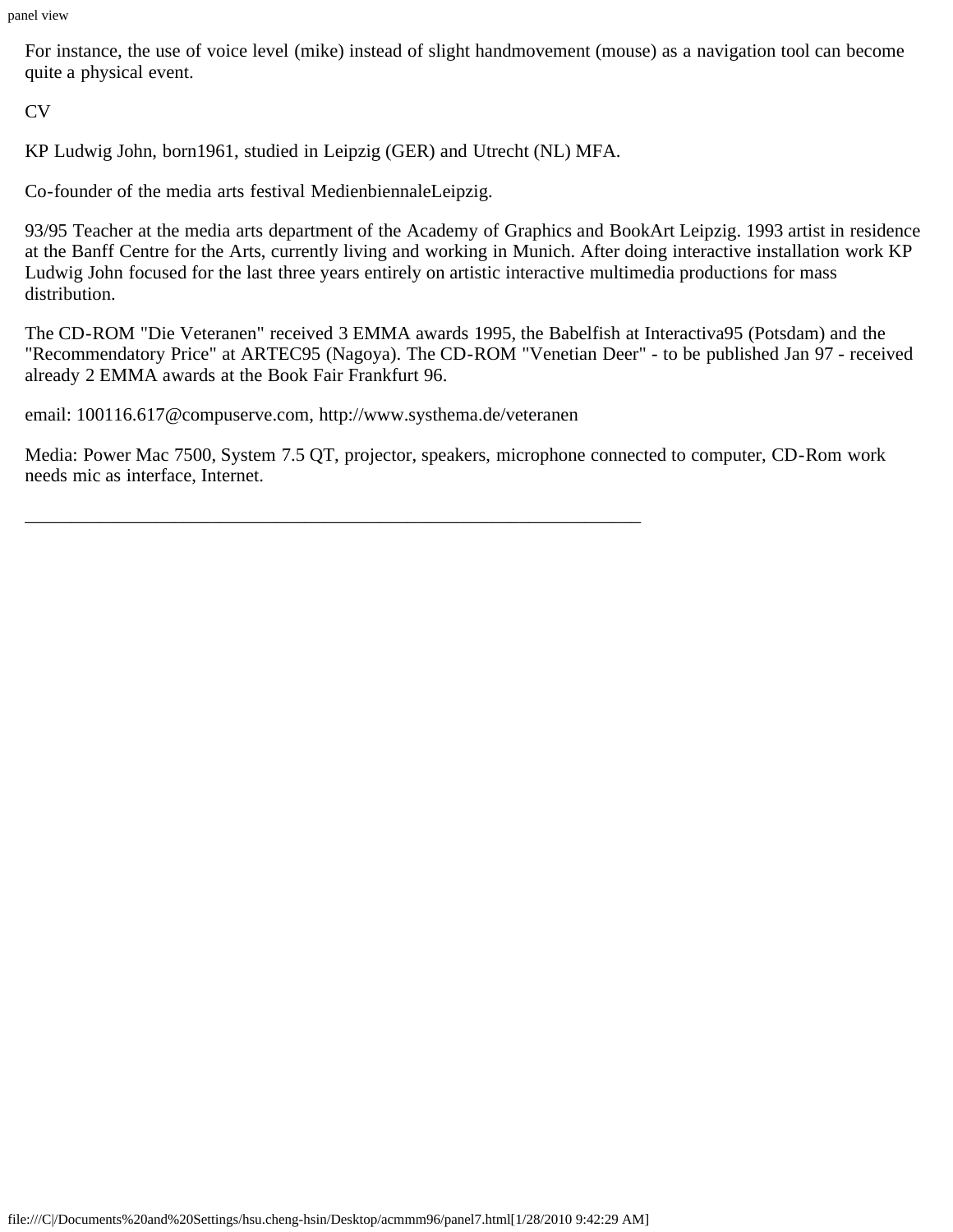ACM Multimedia'96 Hynes Convention Center

November 18 - 22, 1996 Boston, MA, USA

#### **Architecture, Time and Fragmented Space**

Friday, November 22, 9:00 - 10:30 am, Room 303, Panel 8,

Moderator: Peter O. Anders

Panelists: Wolfgang Strauss, Dirk Luesebrink, Gerhard Schmitt, Gerhard Eckel

\_\_\_\_\_\_\_\_\_\_\_\_\_\_\_\_\_\_\_\_\_\_\_\_\_\_\_\_\_\_\_\_\_\_\_\_\_\_\_\_\_\_\_\_\_\_\_\_\_\_\_\_\_\_\_\_\_\_\_\_\_\_\_\_\_\_

#Peter. O. Anders

MUD Archeology

Multi-user Domains (MUDs) are mediated environments on the Internet. Originally intended for role playing games such as Dungeons and Dragons, they have since developed into elaborate social settings serving on-line social and professional communities. Although the bulk of the MUDs currently are text-based virtual realities, the advent of HTML,VRML and Java networking software will bring rich graphic and three-dimensional settings for social interaction.

Preliminary efforts in evoking realistic environments (the Palace, World Chat and Alphaworld) have proven disappointing. The ephemeral quality of these cybereal communities argues for an architecture which is dynamic, responsive to its social needs and its subjective nature. While some of these text-based environments have a specific spatial structure, their descriptions are highly subject to the user's interpretation. Current graphic MUDs, on the other hand, lose this depth of reading by plainly illustrating architectural environments. In many cases the spatial illustration comes at the expense of poetry.

In the spring and fall semester of 1995, graduate and undergraduate students at the New Jersey Institute of Technology's School of Architecture surveyed ten MUDs on the Internet. The students were asked to become citizens of their selected MUDs and to explore the spatial metaphors provided by the text. While these scenarios were based on the linkages found in the adjacency models, their intent was to portray the poetry of the text as an architecture. The development of a truly spatial cyberspace will draw on the skills of many disciplines including the fine arts, theatre and architecture. As spatial MUDs are being created, the input of these

skills will be vital to creating a rich, cultural setting for future societies.

 $CV$ 

Peter Anders is architect and educator with record of accomplishment in: application and teaching of information technologies in design, leadership of a wide variety of projects, publication in architectural theory, including the broadbased implications of electronic technologies for the profession.

Peter Anders is Acting Director of NJIT Graduate School of Architecture, New Jersey Institute of Technology. Teaching Experience: Directed design studio research on Multi-User Domains on the Internet. New Jersey Institute of Technology, Fall1995.

email: anders@hertz.njit.edu

Media: Video, Internet via beamer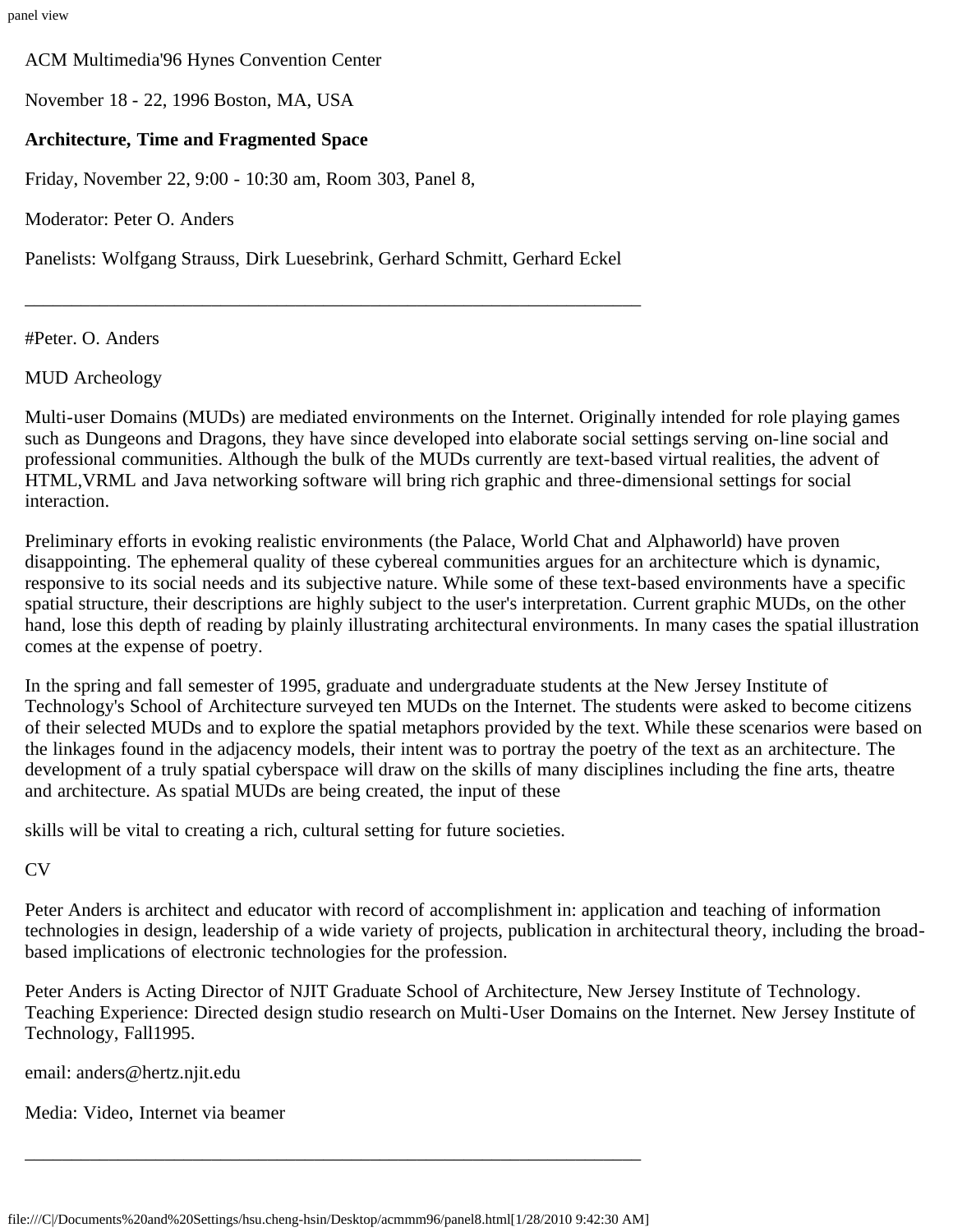# #Wolfgang Strauss

# The Dice Time of Dynamic Space

Digital techniques have re-defined the role of design and the mediation of its contents. New concepts of space are investigated in their capacity to mediate knowledge and to depict the spatial dynamics. With the "Responsive Workbench" or the "Virtual Balnce" the user, spectator becomes part of the system in a non-immersive way. He/she is embedded in the real space as well as in virtual space. The Object is reoriented in reference to the subject. Space sheds its unity, it is composed of fragments of different viewpoints. Media using interactive or distributed communication technologies influence and change both human perception and artistic design. Virtual media open unlimited space, they handle the disintegration of space and the narratation of non-linear stories.  $(0&1)$  into interactive actions in space and time. Changing from observers into co-actors people can interfere in their virtual environment and influence it. The interface becomes the very heart of the work, the key to the entire apparatus that it drives. Interactive systems introduce multisensory experience, potentially mobilizing all the senses. But as ingenious as an interface may be, it cannot be reduced to its instrumental or ergonomic features, for it is also the nexus of metaphorical and conceptual issues. Interaction is communication in real time. Digital media emphasize the idea of interactivity, people's own experience of simulation on their body. The body is exposed to a new perception of space. Yet interactive operating procedures and interface experimentation also provide the possibility of rethinking the very relationships between sense organs, rethinking their roles.

## CV

Wolfgang Strauss is architect and professor for interactive media studies at the School of Fine Arts Saarbrücken, Germany. Strauss studied Architecture at the Academie of Fine Arts Berlin and has held teaching positions at the HDK and at the KHM Media Art School Cologne. He was co-founder of ART+COM, Berlin in 1988. Strauss and his partners' (Monika Fleischmann, Christian A. Bohn) work has been included in exhibitions and festivals of new media art worldwide, awarded in 1992 at Ars Electronica with the Golden Nica, nominated for the Unesco Award 1993.

email: strauss@gmd.de, http://viswiz.gmd.de/projects/art/art.html

Media: S-VHS PAL Video, 2x Slidesprojector, Internet via beamer

\_\_\_\_\_\_\_\_\_\_\_\_\_\_\_\_\_\_\_\_\_\_\_\_\_\_\_\_\_\_\_\_\_\_\_\_\_\_\_\_\_\_\_\_\_\_\_\_\_\_\_\_\_\_\_\_\_\_\_\_\_\_\_\_\_\_

## #Joachim Sauter, Dirk Luesebrink

Time in Space - Space in Time

VR enables us to communicate information in space. A main question thereby is which metaphors are we developing to organise this information and which metaphors will be developped to navigate and interact in this infospace. Two main approaches to this question are discussed in the project " Space in Time - Time in Space." As an example to visualise this two strategies we have choosen the organisation of historical Filmmaterial according to the place and time where an when they were shot.

The first, and very common approach is to use a copy of the real world as an organisation-metaphor. In our project we are using several historical conditions of the Potsdamer Platz in Berlin in form of 3-D models and areal shots, ("Space in Time")

The second approach is based on the parametrisation of the information and a specifique strategie to transform this parameters into a spacial object. In our case the infoarchitecture is created from the camera attributes associated to a certain film sequence. Atributes used are position/movement, point of interest and field of view. These leads to structures representing Time-Space which can be read and interacted with by the user intuitivly. (Time in Space")

These Filmobjects are then organised according to their place and time of origin in the historical citylayers. By timetraveling in this cityspace the user is able to navigate to the filmobjects and to interact with their timespace-structure in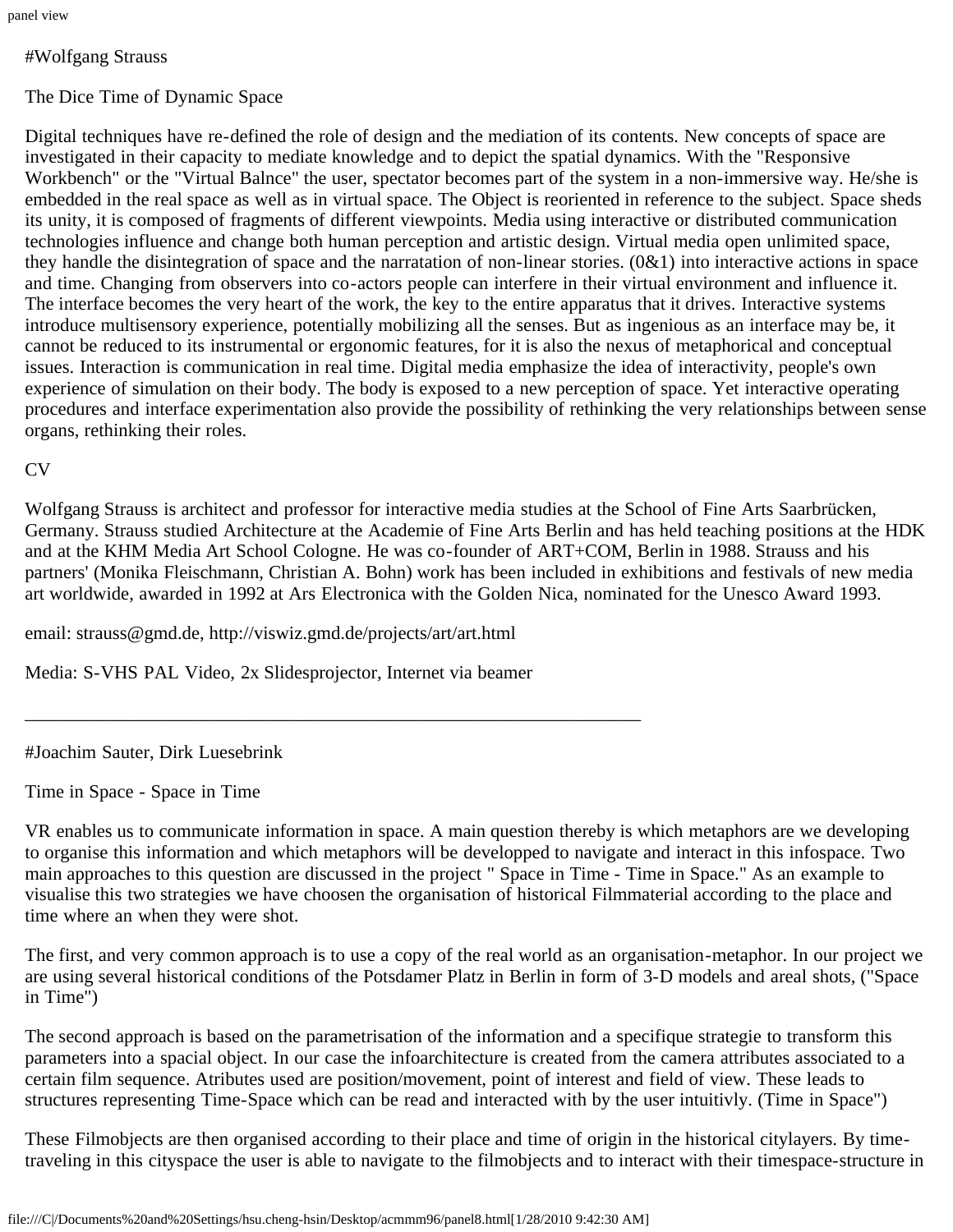order to understand spacial and historical relationships.

CV

Dirk Luesebrink, born 1964, studied computer science at Berlin Technical University and was a Cofounder of ART+COM, Berlin. Together with Joachim Sauter he was awarded at the Ars Electronica '92 with their interactive installation "Zerseher".

email: crux: artcom.de

Joachim Sauter is Gestalter, Creative Director, Cofounder and Chairman of ART+COM, Professor for Digital Media at the Academie of Fine Arts, Berlin.

email: js@artcom.de

http://www.artcom.de/projects/timespace/timespace.en.shtml

Media: Video, Internet via beamer

#Gerhard Schmitt

Real Time Space, Algorithmic Space

I would like to report on SCULPTOR, a real time space generator, and

\_\_\_\_\_\_\_\_\_\_\_\_\_\_\_\_\_\_\_\_\_\_\_\_\_\_\_\_\_\_\_\_\_\_\_\_\_\_\_\_\_\_\_\_\_\_\_\_\_\_\_\_\_\_\_\_\_\_\_\_\_\_\_\_\_\_

TRACE, an interactive algorithmic instrument for building non-physical urban spaces in the Internet. Designing, programming, and working with SCULPTOR has changed the perception of space, time, and design. It is more than a traditional CAD instrument in that it changes the process of design itself. On the scale of building objects, creating spaces from the inside out in real time is a quite natural activity even for non-architects. The results

are surprising in that the generated spaces are different from spaces designed by hand or with traditional CAD tools: they are conceptually richer and spatially more interesting.

(David Kurmann http://caad.arch.ethz.ch/~kurmann/sculptor/short.html).

While these are experiences from working with more than 200 students

so far, the concept of interactive algorithmic space has a potentially even larger base of users. In the exhibition "The Archaeology of the future City" in the Tokyo Museum of Contemporary Art we built the interactive installation TRACE. The energy that creates TRACE is the motivation for the individual visitor or client to represent her or himself by leaving TRACEs and to read and interpret TRACEs of other visitors. The space that can

be experienced represents the state of the system at the time of the login. It emerges through a constant information exchange between a database, that stores and indexes the TRACEs through an event agent, and a geometry generator which displays the spaces.

(Florian Wenz and Fabio Gramazio: http://caad.arch.ethz.ch/trace).

 $CV$ 

Prof. Gerhard Schmitt, Chair for Architecture and CAAD at the Swiss Federal Institute of Technology, ETH Zürich, offers courses in design computing and programming with emphasis on new design methods and media. He has previously taught Computer Aided Architectural Design at Carnegie Mellon University and as a visiting professor at **Harvard**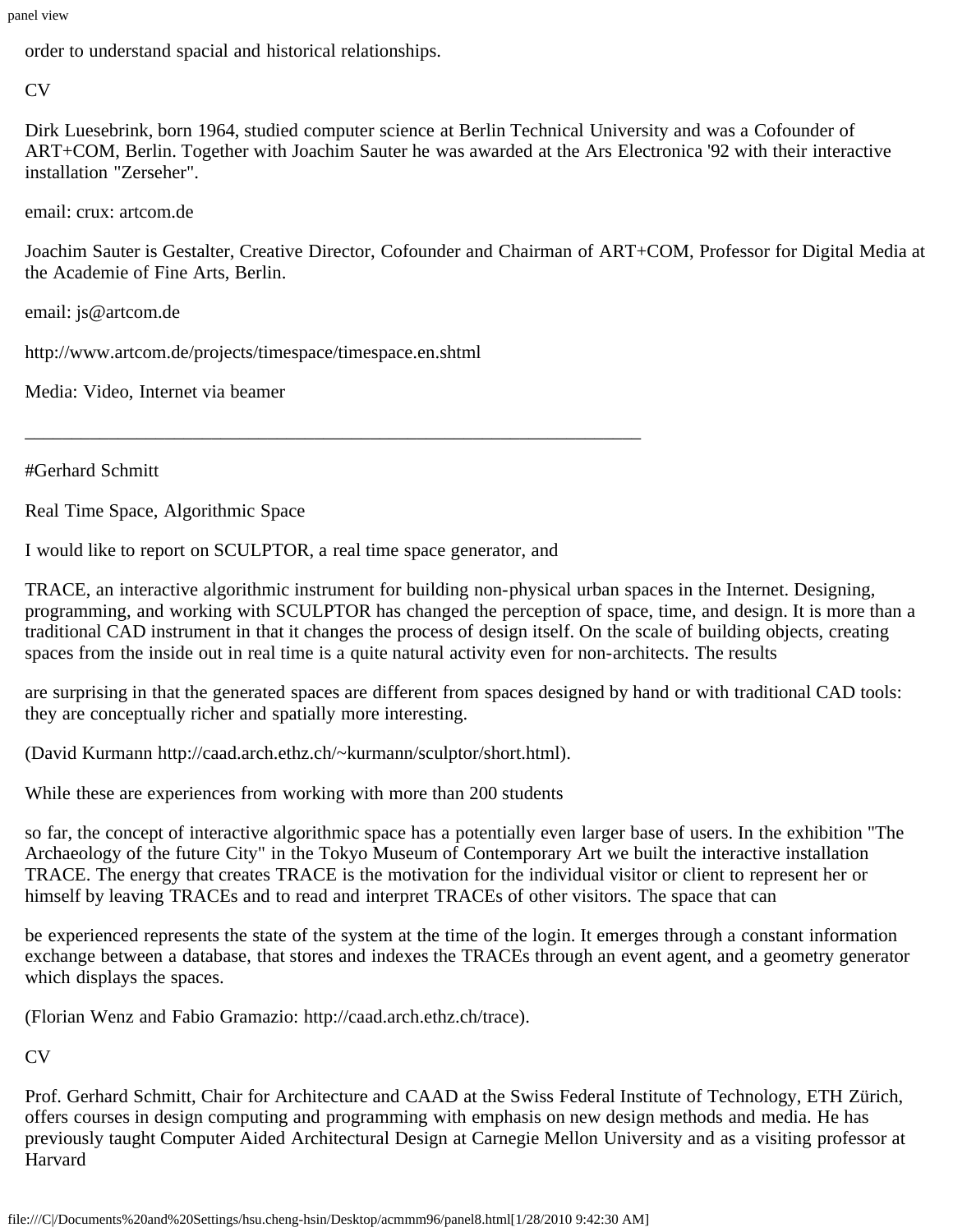University. Schmitt has established a new CAAD curriculum and infrastructure at ETH Zürich. He is Dean of the Faculty and the Department of Architecture for the academic years of 1994/96. He established the Architectural Space Laboratory at ETH, where he and his junior

faculty research group develop a virtual design environment for architecture. His main research interest is the development of intelligent design support systems. Schmitt has authored and edited several books, the latest being "Architectura et Machina".

email: schmitt@arch.ethz.ch, http://caad.arch.ethz.ch/~schmitt

\_\_\_\_\_\_\_\_\_\_\_\_\_\_\_\_\_\_\_\_\_\_\_\_\_\_\_\_\_\_\_\_\_\_\_\_\_\_\_\_\_\_\_\_\_\_\_\_\_\_\_\_\_\_\_\_\_\_\_\_\_\_\_\_\_\_

Media: Video, Internet via beamer

#Gerhard Eckel

Virtual Architecture as Medium for the Exploration of Music

The articulation of architectural and musical space is motivated by a compositional approach centered around the idea of open form. In this context, composition is not any longer understood as an activity yielding a musical text, which needs to be interpreted by musicians in order to become perceivable by the audience. Music is not any longer conceived in form of finite units but in terms of models capable of producing a potentially infinite number of variants. Performing such music is closer to exploring an object or space than to interpreting a text. The problem of open form, which has a long tradition in twenties century music, is

reformulated through this conception of composition inspired by possibilities offered bynew media technology. By the means of navigable visual representations of architecturally organised space, the audience is enabled to interactively explore an open composition. Sensible connections between the visible and audible space guide the exploration and suggest directions to be taken.

CV

Gerhard Eckel is trained as a musicologist, composer, and sound engineer. He carried out his thesis research work in the field of psychoacoustics at the Sound Department of the Austrian Academy of Sciences. In 1989, he received his doctorate in musicology from the University of Vienna. Research grants brought him to the Institute for Sonology at the

University of Utrecht and to IRCAM, the contemporary music department of the PompidouCenter in Paris. As a researcher he specialized on computer music software technology. He worked for 7 years at IRCAM where he directed the Interfaces and Sound Representation Group from 1994-96. His main interest, the articulation of art and technology, is also the driving force behind his compositional work which is focused on music installations. In 1995 he spent 3 months as composer in residence at the Banff Centre for the Artsworking on a VR-based music installation. This summer he joined the Visualization and Media Systems Design Group of the German National Research Center for Information Technology (GMD) where he is working on integrated simulation of image and sound in

VR applications.

email: eckel@gmd.de

Media: PowerMac, System 7.5, Quicktime, CD-ROM, 24 Mb DRAM, min 500 Mb diskspace. Stereo amplifier (e.g.  $2x 100W$  + 2 HIFI loudspeakers.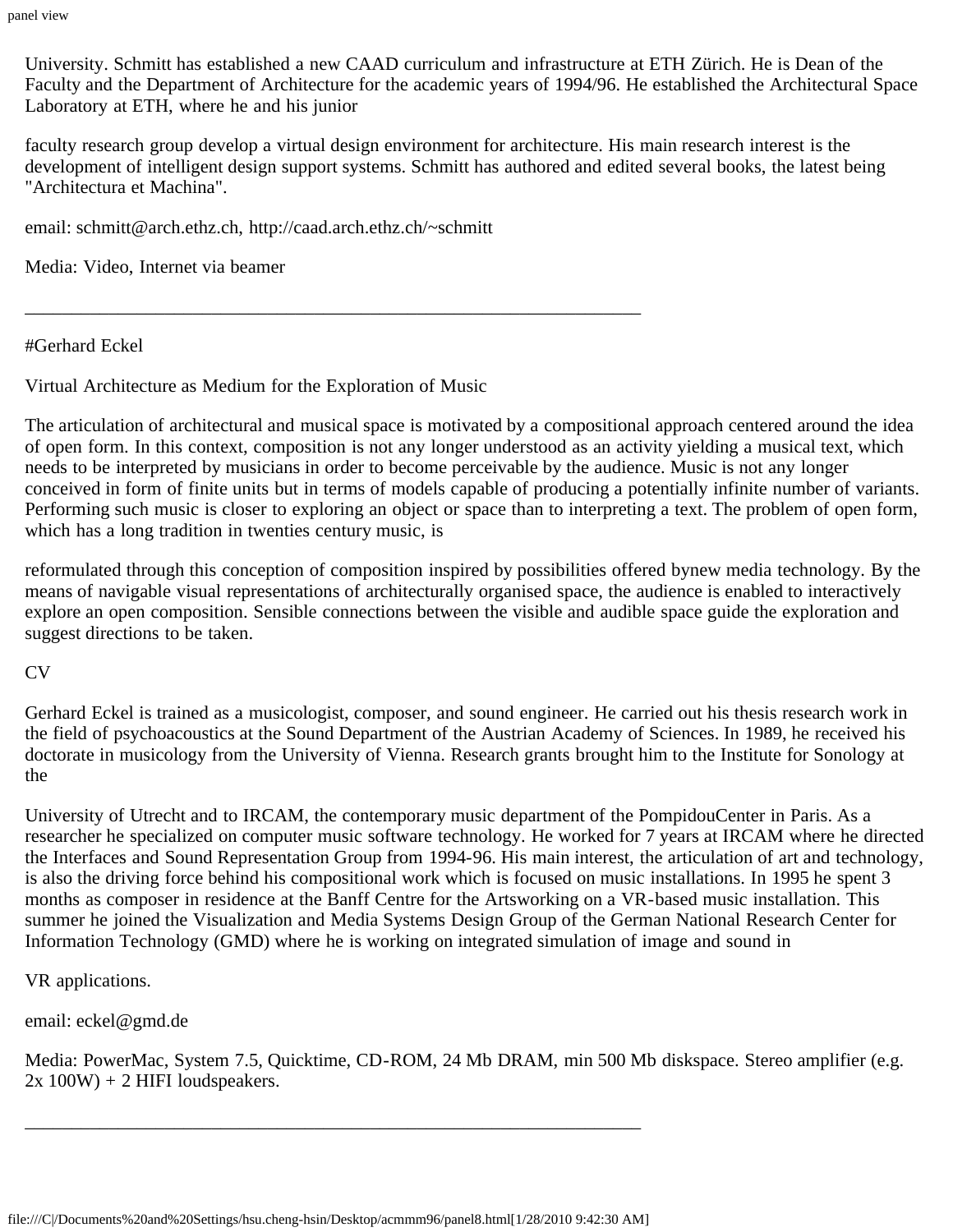# **Workshop WP2: (Multi)Media Processors: System Architectures and Applications**

# **Summary**

Multimedia applications include the emerging set of internet-based applications, as well as the more "traditional" applications such as videoconferencing, video on demand, interactive games, education, set-top boxes, ddigital libraries, databases and many others. When considering the hardware/software architecture of multimedia processors, it is important to characterize these applications along various axes. These include: performance requirements (both absolute compute horsepower and real time constraints); memory bandwidth requirements; interfacing requirements (i.e., will they normally be interfacing to cable coaxes, cameras, PCs, and the like); what standards need to be (or already are) in place; preferred/available software development paradigms; and the hardware/ operating system support that is required for cost-efficient implementation of these applications.

## **Focus**

The workshop is intended to focus on the INTERACTIONS between:

- computational/interface requirements of existing and emerging multimedia applications;
- operating system kernel support for multimedia software development; and

 hardware support that is required for such applications and software e.g., architectures of media (audio, video, broadband) processors.

The contents of the discussion will be steered primarily by the interests of the participants and the interactions at the workshop.

Topics of interest include (but are not limited to): multimedia applications and requirements, software architectures and standards, hardware architectures, and prototype systems.

# **Format**

The workshop will consist of a set of talks, interspersed with discussion and panel sessions. It is expected that a selected subset of the proceedings of the workshop will be published as a journal special issue.

# **Organizer**

Contact:

Dr. P.A. Subrahmanyam Room 4E-530 Bell Laboratories 101 Crawfords Corner Road Holmdel, NJ 07733 E-mail: [subra@research.bell-labs.com](mailto: subra@research.bell-labs.com) Phone: +1-908-949-5812 Fax: +1-908-949-9118

## [GO BACK to workshops page](#page-57-0)